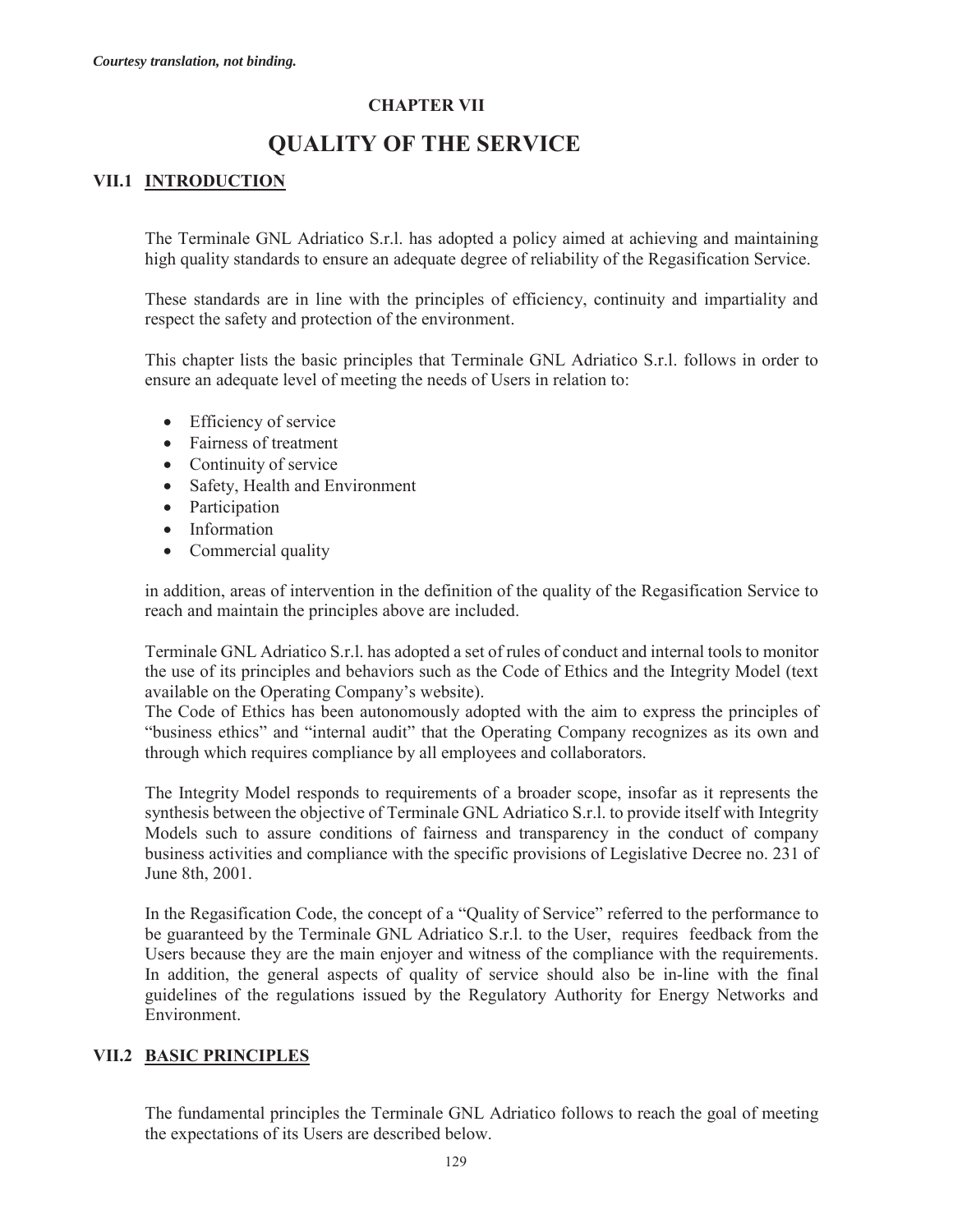### **VII.2.1 Efficiency of Service**

This principle requires the identification of organizational, procedural and technical solutions appropriate to adapt the Regasification Service to market needs.

### **VII.2.2 Impartiality**

Terminale GNL Adriatico ensures compliance with the principles of objectivity, neutrality, transparency, impartiality and non-discrimination in the management of the Terminal and, more generally, within company activities.

### **VII.2.3 Continuity of Service**

In the case of any interruption of service due to, including but not limited to, emergencies, the Terminale GNL Adriatico will work to limit any inconvenience arising, take steps to notify Users of such interruptions and, take all measures necessary to restore, in the shortest possible time, the normal operating conditions of the Terminal.

### **VII.2.4. Safety, Health and Environment**

Terminale GNL Adriatico is committed to manage its business in compliance with safety and health requirements.

Terminale GNL Adriatico is also committed to operate in accordance with all applicable laws and, applying the best available technology, to promote and develop a plan of its activities aimed at enhancing natural resources and the protection of the environment for future generations and, to promote initiatives leading to widespread environmental protection.

For optimal management of safety, health and the environment, Terminale GNL Adriatico has adopted an integrated Safety, Security, Health & Environment Management System (SHEMS), which is consistent with and meets the commitments and requirements of international standards for health and safety such as OHSAS 18001 and for the environment such as UNI EN ISO 14001.

The systems also satisfy the requirements and the measures required by law Decree No 334/99 of 17 August 1999 "Implementation of Directive 96/82/EC on the control of major accident hazards involving dangerous substances." This is demonstrated by the Safety Report issued by the Operating Company, which also includes the definition of major hazards and the measures necessary to prevent and limit the consequences to human beings and the environment.

For the Operating Company, environmental protection is a fundamental value of society and is compatible with the development of the Company itself, consequently the Operating Company is involved in all aspects of environmental protection and has adopted and complies with the strictest environmental protection standards which are applied to all the working activities.

Terminale GNL Adriatico is committed to manage the Terminal and the mooring and discharge operations of LNG Tankers in compliance with international rules and regulations as per the International Convention for the Safety of Life and Sea (SOLAS) International Convention of the International Maritime Organization (IMO), aimed at protecting the safety of commercial shipping with explicit reference to safety of life on board and, local maritime regulations as per the Safety Ordinance of the Chioggia Harbor Master No 63/2008, which defines, inter alia,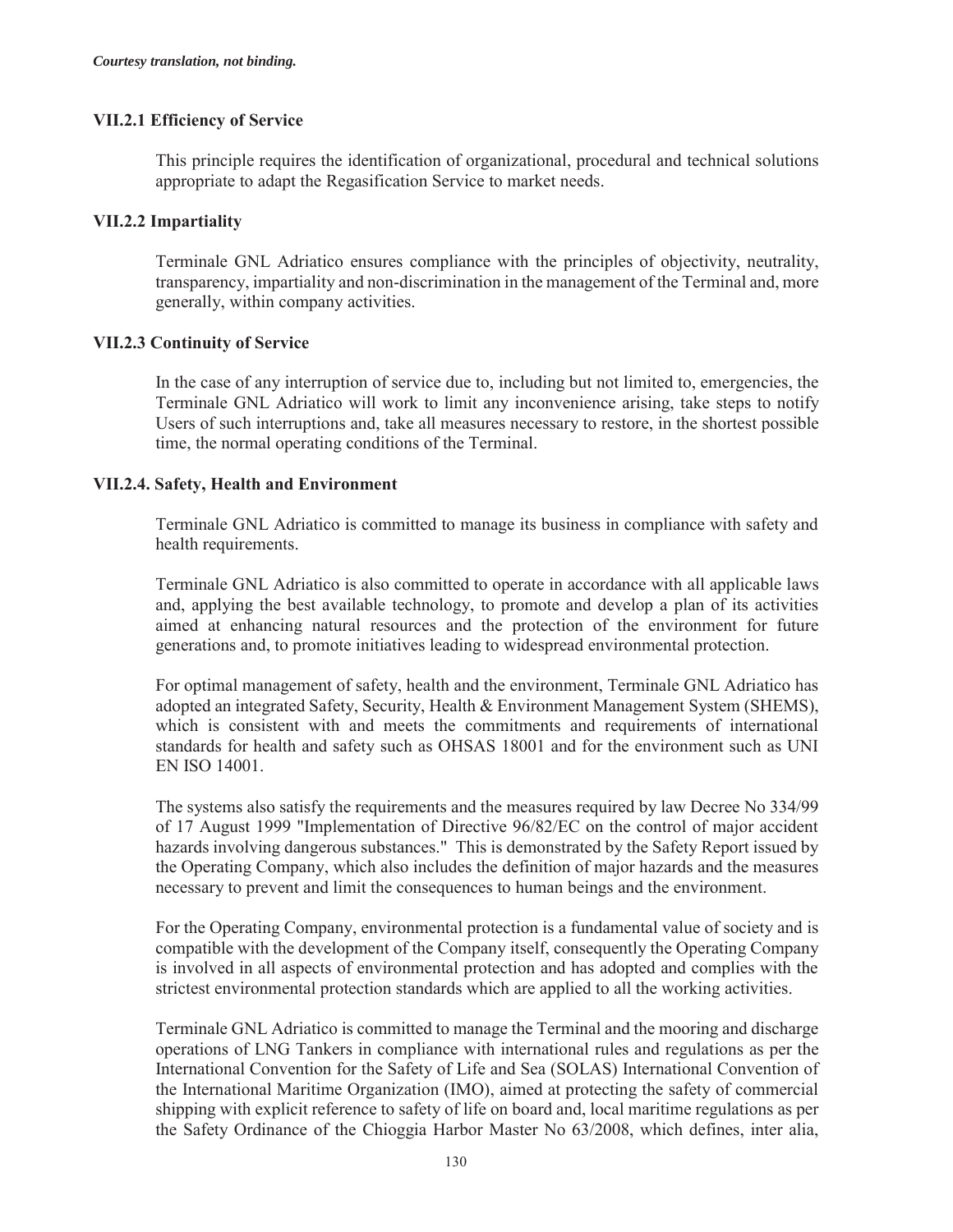detailed rules for navigation in the waters off the Terminal with the aim of ensuring safety.

With the same purpose a no-fly zone above the Terminal has been established.

Within SHEMS the Operating Company has implemented plans and procedures and trained its staff on measures to prevent threats to the security of the Terminal and LNG Tankers.

### **VII.2.5 Participation**

There is a procedure for updating the Regasification Code, opened to current or potential Users, who can make requests for modification / supplementation of the Code, as described in Chapter VI - Amendment of the Regasification Code.

# **VII.2.6 Information**

Terminale GNL Adriatico is committed to making information available to Users regarding their Capacity Agreements, its administrative and accounting situation and other issues related to managing the relationship with the Operating Company.

# **VII.3 Areas of Intervention**

In order to assess the performance of the objectives set forth above, the following areas are reported to identify and monitor parameters and indicators which reflect the quality standards of commercial and technical services.

In defining such parameters, the Operating Company also refers to the "Guidelines for LNG System Operators" (GGPLNG) as defined in the European Regulators Group for Electricity and Gas, to the experience in the field of Regasification including comparisons with other operators at international level and, to quality management systems in line with the best international standards.

# **VII.3.1 Commercial Quality Standards**

Some of the key commercial areas that define the quality of services offered by the Operating Company can be identified as follows:

- 1. Method and time to respond to requests for clarification on issues relating to:
	- $\bullet$  Access to the Terminal:
	- Capacity Subscription;
	- Allocations:
	- Billing.
- 2. Response to billing issues relating to the Regasification Service;
- 3. Compliance with the timing provided in the Regasification Code;
- 4. Assessment of the degree of User satisfaction through surveys.

# **VII.3.2 Technical Quality Standards**

Some of the key technical areas that allow to define the level of the quality of service provided by the Operating Company can be identified as follows: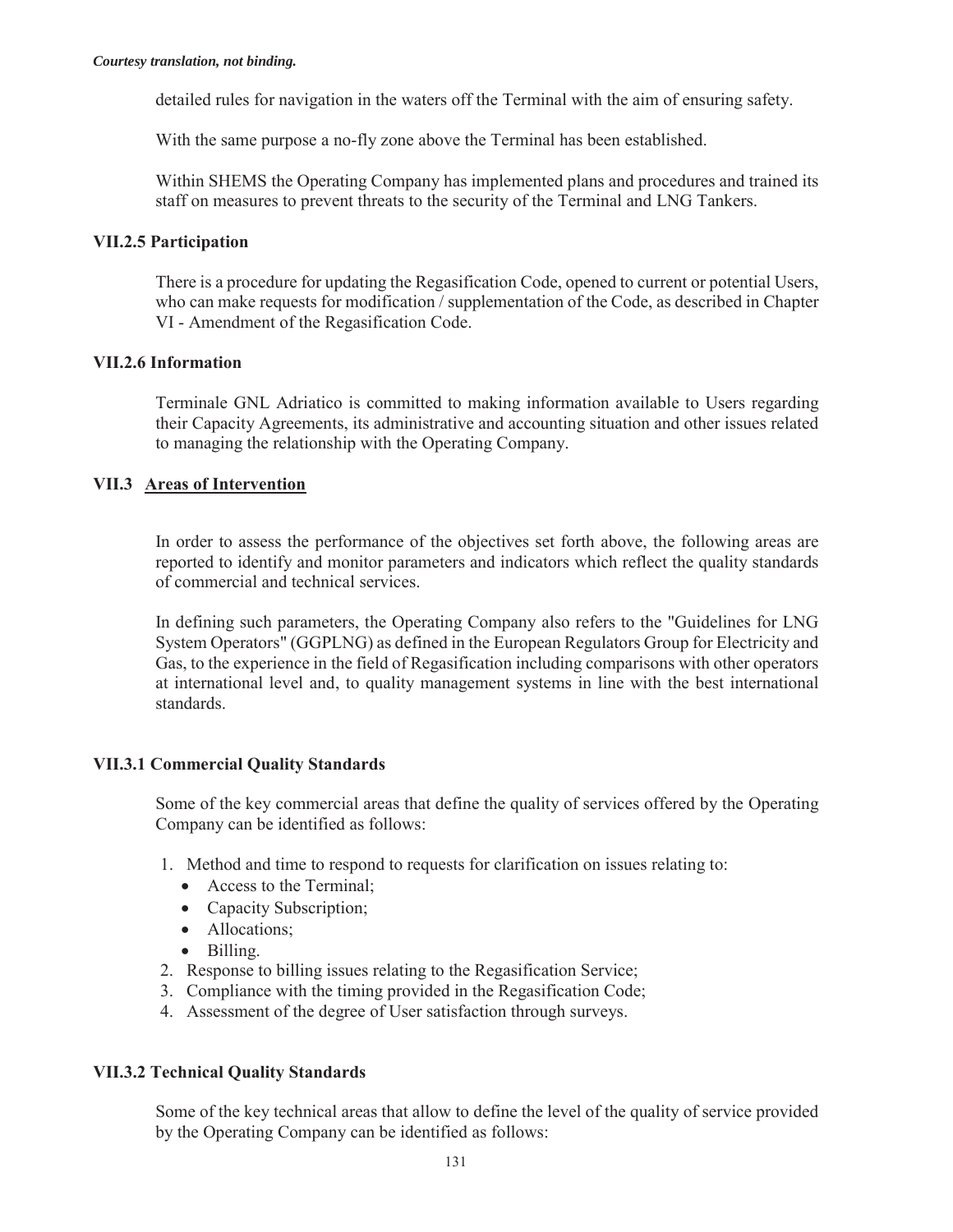- 1. Compliance with the limits stated in the Regasification Code regarding the number of days of interrupted service for scheduled Terminal maintenance;
- 2. Use of instruments for measurement to ensure greater levels of accuracy and reliability;
- 3. Emergency service to ensure safe operation of the Terminal and operational continuity during such events.

# **VII.4 STANDARD OF QUALITY OF SERVICE**

This chapter describes the standards of commercial and technical quality of the services offered and guaranteed by the Terminale GNL Adriatico.

Terminale GNL Adriatico monitor the standards of paragraphs 4.1 and 4.2 and the results will be provided to the ARERA by December 31 of each year, as well as information and data on the evolution of standards during the previous Thermal Year.

| Area                                       | Terms subject to guaranteed<br>standards                                                                                                                  | <b>Guaranteed standards</b>                                                                                                            |
|--------------------------------------------|-----------------------------------------------------------------------------------------------------------------------------------------------------------|----------------------------------------------------------------------------------------------------------------------------------------|
| Three Month Schedule<br>(Chapter II.3.3)   | Deadline for acceptance by the<br>Operating Company to the Users'<br>proposed Three Month Schedule                                                        | By the $23^{rd}$ (twenty-third) day of<br>each month or the next Business<br>Day if the $23rd$ (twenty-third) is<br>not a Business Day |
| Redelivery Programme<br>(Chapter $6.1.3$ ) | Deadline the Operating Company<br>shall comply with for issuing the<br>Redelivery Programme for each<br>Day of Month M and communicate<br>it to the Users | By the $3rd$ (third) Business Day<br>before the start of Month $M$                                                                     |
| Invoices (Chapter III.8)                   | Deadline within which the<br>Operating Company issues invoices<br>with respect to a billing Month                                                         | By the $10^{th}$ (Tenth) Business<br>Day of Month M                                                                                    |

# **VII.4.1 Guaranteed commercial quality standards of service in the Regasification Code:**

# **VII.4.2 Guaranteed standards of technical quality of service in the Regasification Code:**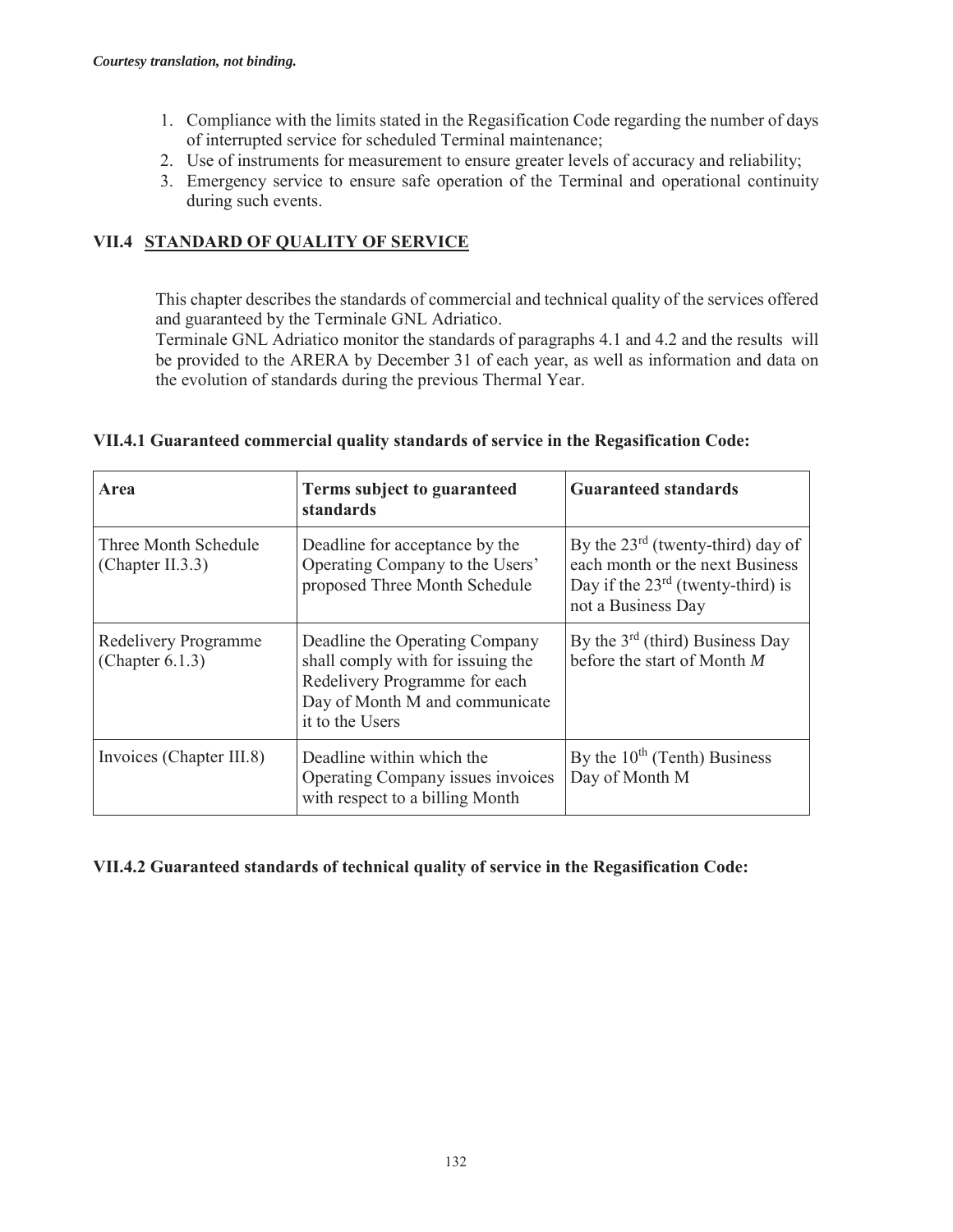| Area                                                 | Terms subject to guaranteed<br>standards                           | <b>Guaranteed standards</b>                                                                                                                                       |
|------------------------------------------------------|--------------------------------------------------------------------|-------------------------------------------------------------------------------------------------------------------------------------------------------------------|
| Maintenance days at the<br>Terminal (Chapter II.3.5) | Maintenance activities that affect the<br><b>Terminal Capacity</b> | Maximum number of days per<br>year of interruption / reduction<br>(30 days equivalent to full<br>Terminal Capacity as per<br>paragraph II.3.5)                    |
| Maintenance days at the<br>Terminal (Chapter II.3.5) | Maintenance activities that impact<br>upon the Terminal Capacity   | Maximum number of days of<br>interruption / reduction in the<br>planned five-year period (70<br>days equivalent to full Terminal<br>Capacity) in paragraph II.3.5 |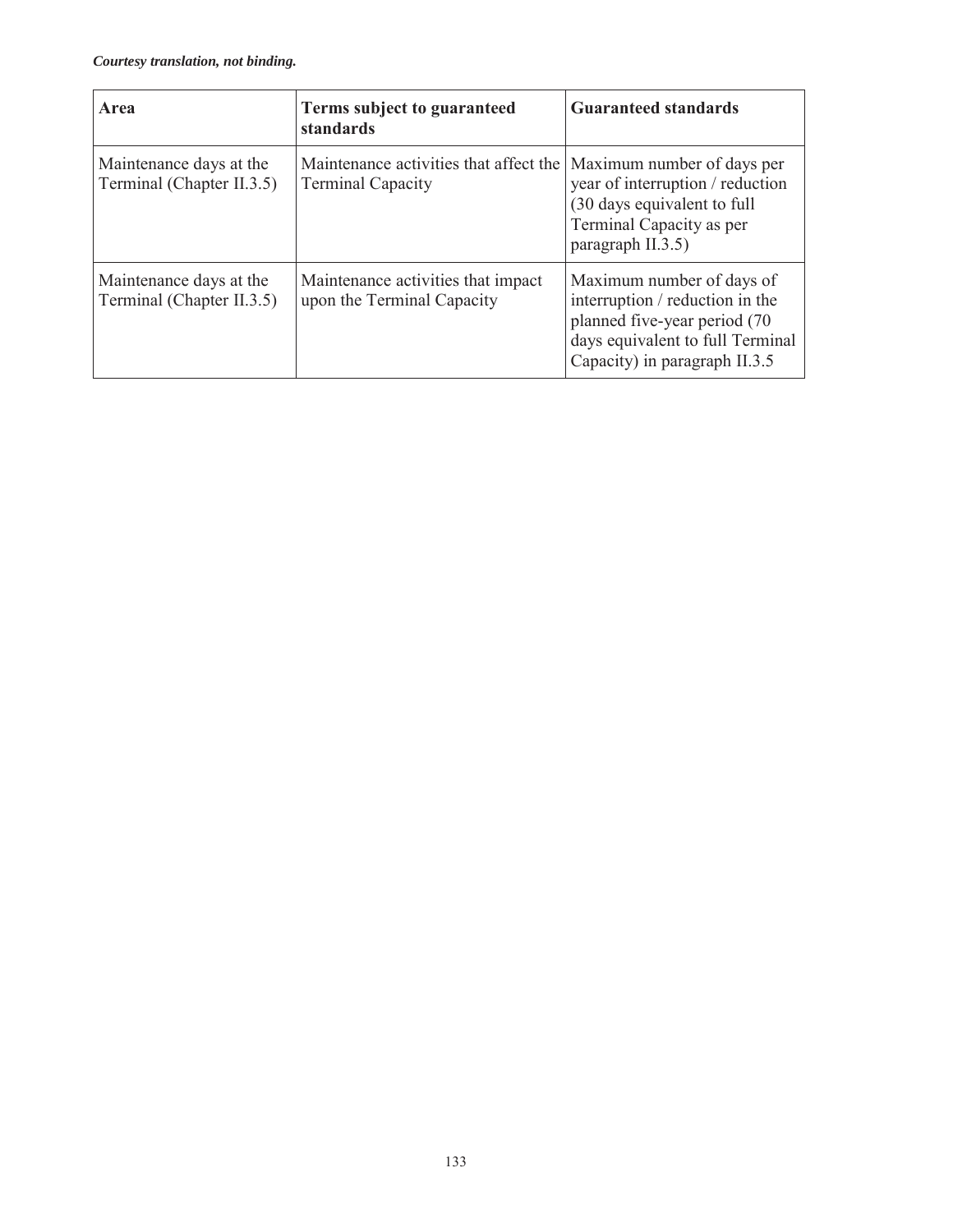### **Annex (a)**

### **Form of Access Request for all Capacity Agreements other than for any Foundation Capacity Agreement**

### **Instructions for entering Non-Foundation and Spot Capacity Agreements**

The paragraphs below are intended to briefly illustrate the content of Annex (a) and provide the Applicants with a description of the actions to be taken to correctly complete and file an Access Request for Available Capacity or Spot Capacity.

### **1. Content of the Annex**

Annex (a) is composed of five parts, which content can be summarised as follows:

- **Part I** contains the form of Access Request to be used by the Applicants who intend to request access to the Service for Non-Foundation or Spot Capacity. Depending on whether an Applicant requests Non-Foundation or Spot Capacity, it will have to attach to its Access Request, *inter alia*, a duly completed and signed copy of the Non-Foundation Capacity Agreement (Part IV) or of the Spot Capacity Agreement (Part V).
- **Part II** contains the form of Access Request to be used by a User who (i) is already a party to a Capacity Agreement with the Operating Company; and (ii) at the date of the Access Request has a positive Capacity Make-up Balance and intends to utilize Capacity Make-up with respect to its Access Request for Non-Foundation Capacity or Spot Capacity.
- Part III contains the form of Modified Acceptance for any Non-Foundation Capacity Agreement. This is the form that will be used by the Operating Company in those cases where an Access Request by an Applicant cannot be entirely accepted or cannot be accepted without modifications. In such cases, the Operating Company will send to the relevant Applicant the Modified Acceptance with the amended Non-Foundation Capacity Agreement attached and will request the Applicant, if interested in accepting the proposal, to send back the Non-Foundation Capacity Agreement duly signed.
- **Part IV** contains (i) the form of Non-Foundation Capacity Agreement; (ii) Schedule 1, which shall specify the *Cqs*, the CMr applicable in the determination of the Capacity Charge applicable to the Capacity Agreement; and (iii) the direct agreement for the financing of the Terminal, to be entered into between the Terminal, the User and the financing banks.
- Part V contains the form of the Spot Capacity Agreement, including Schedule 1, which shall specify the *Cqs*, the CMr applicable in the determination of the Capacity Charge applicable to the Spot Capacity Agreement.

# **2. Instructions for completing and filing an Access Request**

2.1 Depending on the kind of capacity requested and/or the existence of a Capacity Make-Up Balance, the Applicant shall submit its Access Request by completing and filing (i) the appropriate form of Access Request (Part I or Part II); and (ii) the appropriate form of Capacity Agreement (Part IV or Part V), together with the related schedules. The instructions for the completion and filing of the form of Access Request and of the form of Capacity Agreement are contained in this paragraph and in paragraph 3 below. A description of the actions to be taken by an Applicant in the event of receipt of a Modified Acceptance sent by the Operating Company is contained in paragraph 4 below.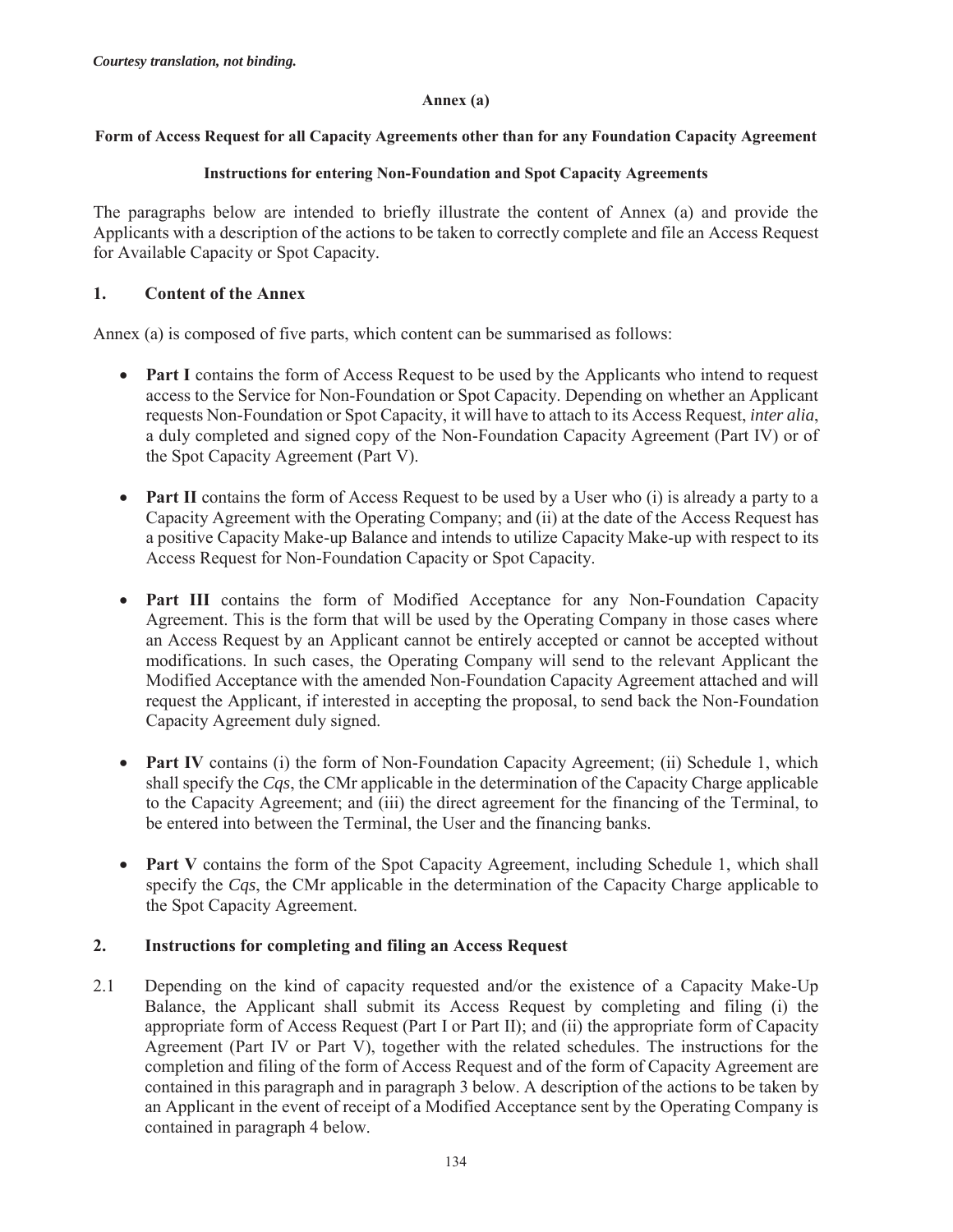- 2.2 Form of Access Request. Depending on the subject of the Access Request, the Applicant shall submit its Access Request by completing and filing either of the following application forms, as indicated herein:
	- (a) the form of Access Request under Part I shall be used to request access to both Available Non-Foundation Capacity and Spot Capacity. This form of Access Request shall be completed, accordingly, by inserting the relevant section and/or deleting the non-relevant ones, as indicated in footnotes of the form.
	- (b) the form of Access Requests under Part II shall be used by a User which already has a Capacity Agreement with the Operating Company and intends to utilize Capacity Makeup with respect to its Access Request for Available Non-Foundation Capacity or Spot Capacity. The Applicant's Capacity Make-up Balance shall be indicated in the Form of Access Request.
- 2.3 Irrevocability. Please note that all Access Requests shall be irrevocable from the date of submission until the date indicated in the Regasification Code, which varies depending on the subject of the Access Request.
- 2.4 Completion. The Access Request shall be completed by the Applicant by including, inter alia, the following information as per letters (a) to (d) of the form:
	- (a) the loading port(s);
	- (b) the technical specifications of LNG Tanker(s);
	- (c) only with respect to Access Requests for Available Capacity, the indication of any of the requirements (indicated under letter (a) (iii) of clause 2.4.2 of chapter II) held by the Applicant which entitle it to a ranking priority in the allocation process.
- 2.5 Representations. The Applicant shall also state within the form of the Access Request (letters (e) and (f) of the form) that both the representations regarding the Applicant's status (mentioned in article 2.4.1 of chapter III) and the fulfilment of the Access Conditions provided in clause 2.4.5 of chapter II of the Regasification Code will be maintained from the date of submission of the Access Request until the date in which the Capacity Agreement is entered into or otherwise the Access Request is rejected, as the case may be.
- 2.6 Documents to be enclosed. Together with the Access Request, the Applicant shall also submit the accompanying required documentation as indicated in the Regasification Code (clause 2.4.6 and 2.4.7 of Chapter II), including the Applicant's status; the Applicant representative's authority to execute the Access Request and the financial security backing for the Applicant.

# **3. Capacity Agreement**

- 3.1 Filing. Depending on the subject of the Access Request, the Applicant also shall send to the Operating Company an executed copy of the Non-Foundation Capacity Agreement or the Spot Capacity Agreement.
- 3.2 Completion. The text of the relevant Capacity Agreement shall be completed by inserting in the form, *inter alia*, the following details: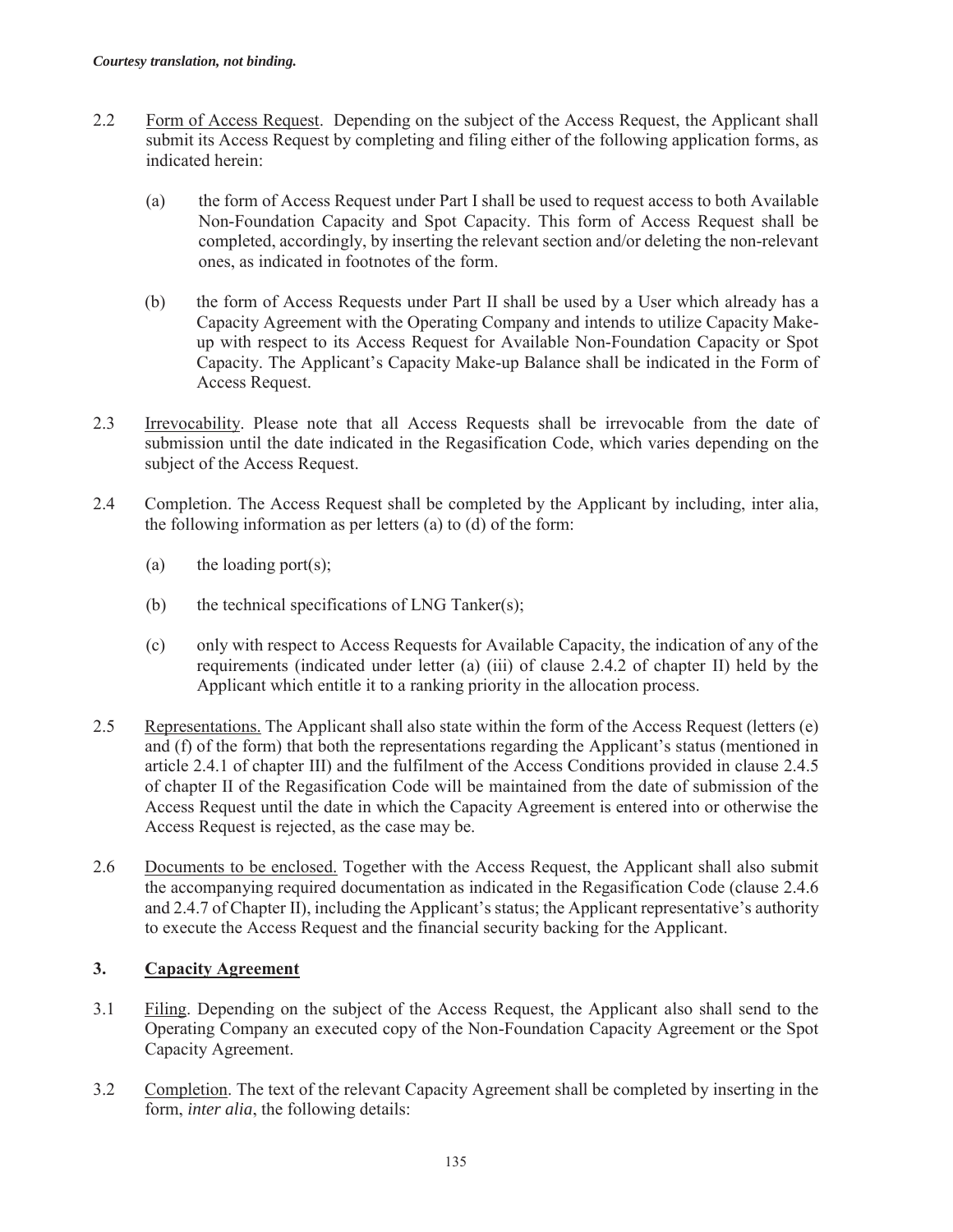- (i) the Applicant's details;
- (ii) the indication of its priority ranking, in case the Applicant meets any of the criteria giving priority in the allocation process;
- (iii) the quantity of LNG related to the amount of Terminal Capacity which the Applicant intends to subscribe as well as all the other details on the requested Unloading Slots;
- (iv) with respect to Spot Capacity Agreement (Part V of the form) the Applicant shall also indicate in paragraph 2 ("*Scope and duration*") the other details in relation to the requested Unloading Slot;
- (v) the expiry date of the Agreement;
- (vi) where applicable, the application of the User's Capacity Make-up Balance for the payment of all or part of the Capacity Charge due pursuant to the Capacity Agreement;
- (vii) the Applicant's/User's address for communication and notices; and
- (viii) in the event that the Applicant's request relates to a Non-Foundation Capacity Agreement having a duration exceeding one (1) year, Applicant shall include clause 6 of the Non-Foundation Capacity Agreement (allowing the financing of the Terminal).
- 3.3 Schedule (1). Schedule (1) shall be completed by inserting the *Cqs*, the *CMr* applicable in the determination of the Capacity Charge applicable to the Capacity Agreement, as published by the Operating Company on the Electronic Communication System. Please note that the information that will be published by the Operating Company will contain the discount, if any, that will be applied by the Operating Company to the maximum tariffs approved by the ARERA during each Thermal Year for which there is Available Capacity published on the Electronic Communication System. Therefore, the Applicant who files the Access Request shall take care to download from the Electronic Communication System of the Operating Company a copy of the file containing such information and duly complete Schedule (1) of the Capacity Agreement with the *Cqs*, the *CMr* applicable in the determination of the Capacity Charge applicable to each Thermal Year during which the Capacity Agreement will be effective.
- 3.4 Direct Agreement. In case of Access Requests which, if accepted, would result in a Non-Foundation Capacity Agreement having a duration exceeding one (1) year and, unless otherwise directed in the Electronic Communication System of the Operating Company, the Applicant shall also attach to the Capacity Agreement a duly signed copy of the direct agreement to be entered into between the Terminal, the User and the financing banks (Schedule (2) of Part IV of Annex (a)).

# **4. Actions to be taken by the Applicant in the event of receipt of a Modified Acceptance**

4.1 In the event that one or more Access Requests for Non-Foundation Capacity may not be accepted by the Operating Company without modifying one or more of the terms of the Non-Foundation Capacity Agreement attached to such Access Request, the Operating may send to one or more Applicants a Modified Acceptance together with an amended Non-Foundation Capacity Agreement attached thereto.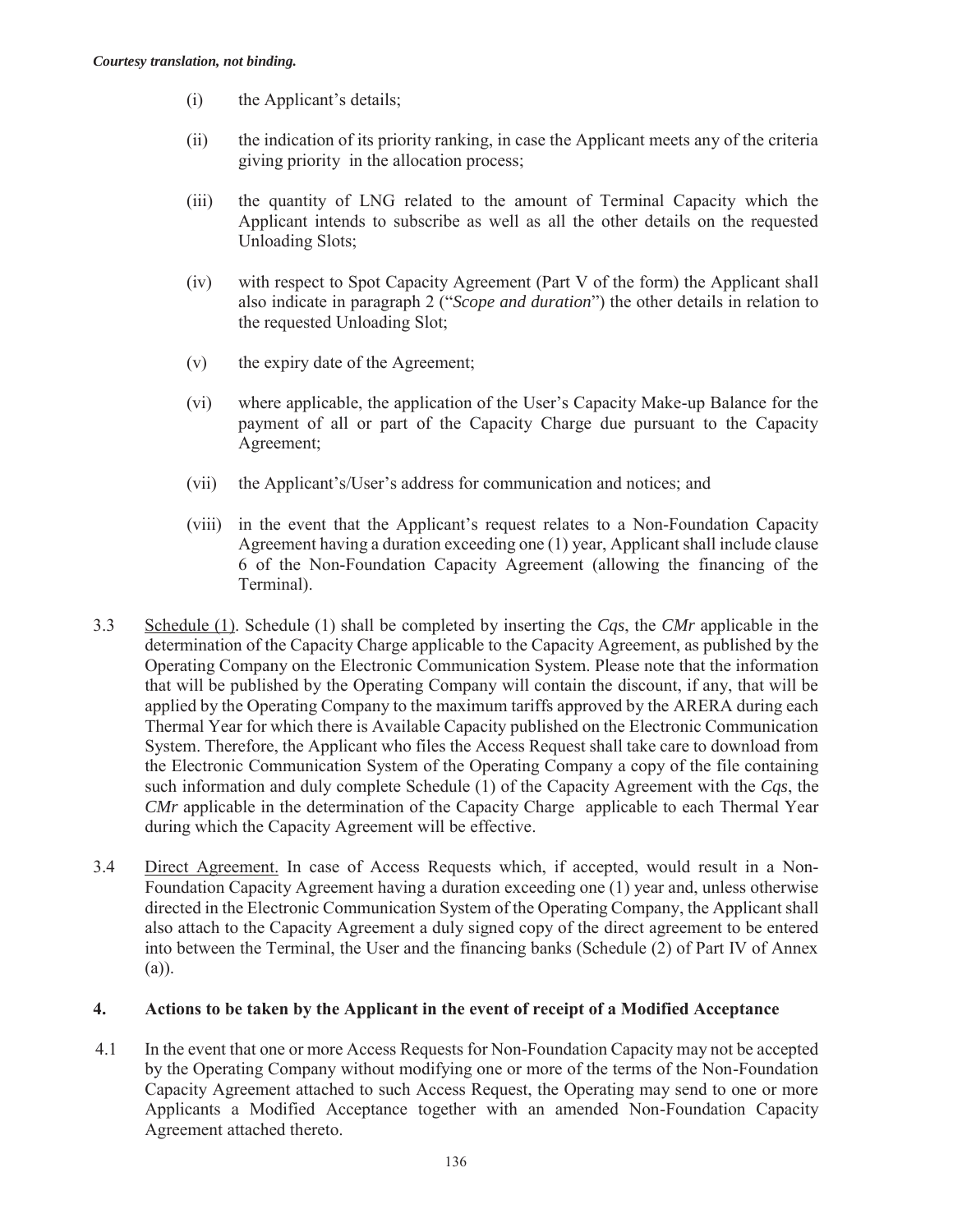- 4.2 Such Modified Acceptance is considered as a counter proposal by the Operating Company which shall be irrevocable until the date indicated therein.
- 4.3 If the Applicant receives a Modified Acceptance and determines it is still interested in acquiring the relevant capacity, it shall duly execute for acceptance the Non-Foundation Capacity Agreement attached to the Modified Acceptance and send it to the Operating Company. Please note that the Capacity Agreement shall be considered executed between the Applicant and the Operating Company only when the latter receives notice of the acceptance by the Applicant. Therefore, should the Operating Company receive a copy of the duly signed Non-Foundation Capacity Agreement after the latest Day for the acceptance (that is the  $24<sup>th</sup>$  July in the Annual Subscription Process and the  $6<sup>th</sup>$  Business Day of the Subscription Month in the Monthly Subscription Process), the Non-Foundation Capacity Agreement will not be concluded, and the Applicant will be deemed to have rejected the proposed amended Non-Foundation Capacity Agreement.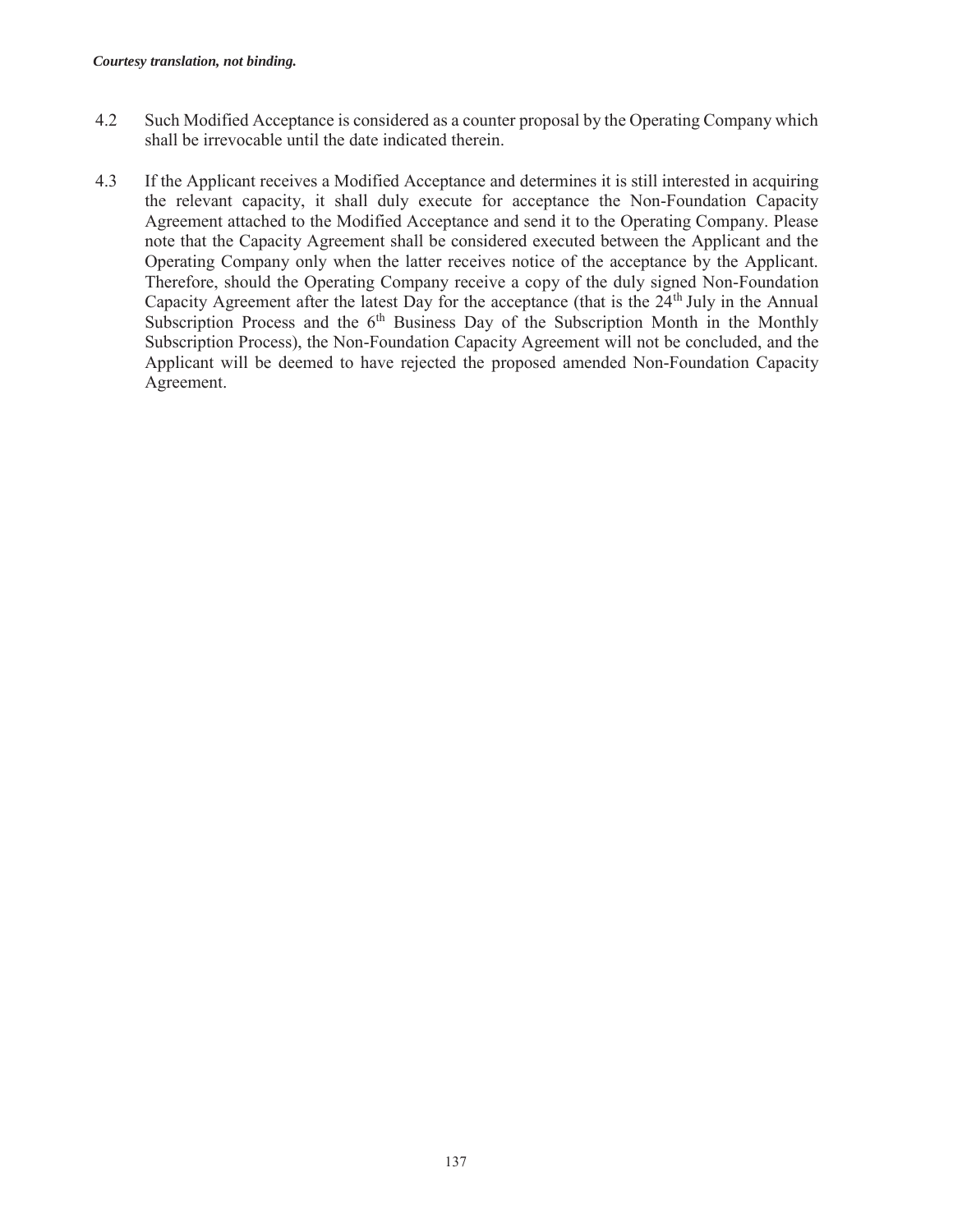#### **Part I**

#### **Form of Access Request for all Capacity Agreements other than for any Foundation Capacity Agreement**

#### [LETTERHEAD OF THE APPLICANT]

[Place], [*date*]

To: Terminale GNL Adriatico S.r.l. ("Operating Company") Piazza Sigmund Freud 1 20154 Milan Italy

For the attention of Capacity Subscription Coordinator

Sirs,

#### ACCESS REQUEST FOR [*AVAILABLE/SPOT*]1 CAPACITY

We refer to the Regasification Code implemented by the Operating Company and approved by the ARERA on 12 May 2011, by resolution Arg/Gas n° 57/11 and following amendments, providing the conditions for access to the offshore regasification terminal owned by the Operating Company, located approximately 17 km offshore Porto Levante, Italy (the "**Regasification Code**").

The Operating Company, pursuant to clause II.2.3 of chapter II of the Regasification Code, has published on its Electronic Communication System: [*i) the Available Capacity; and ii) the number and the timing, if known, of available Unloading Slots in each Month*;][*i) the Spot Capacity that is available for subscription, including the commencement date and duration of the Unloading Slot if available, the Scheduled Arrival Range, the Spot Redelivery Period, and the maximum volume of LNG that can be Unloaded during such Unloading Slot; and ii) the due date and time for submission of Access Requests for such Spot Capacity.*]2

[*Applicant*] (the "**Applicant**")<sup>3</sup>, hereby, requests from the Operating Company access to the Service: (i) starting from the date; (ii) for the quantities; and (iii) on the terms and conditions provided in the attached [*Non-Foundation*/*Spot*] Capacity Agreement.

With reference to clause 2.4.6 of chapter II of the Regasification Code, and in addition to the information contained in the attached [*Non-Foundation/Spot*] Capacity Agreement, [*Applicant*] hereby states (*dichiara*) that:

- (a) the loading port(s) of the LNG that will be transported to the Delivery Point is(are) [*insert name of loading port(s*)];
- (b) the LNG Tanker(s) that will be used to transport the LNG to the Delivery Point has(have) the following technical specifications: [i*nsert technical specifications, including tonnage, gross loading capacity and length*];
- (c) the Representations set forth in clause 2.4.1 of chapter III of the Regasification Code are and will be true and accurate with respect to [*Applicant*], from the date of submission of this Access Request until the date the attached [*Non-Foundation*/*Spot*] Capacity Agreement is entered into, or this Access Request is rejected, as the case may be;

<sup>&</sup>lt;sup>1</sup> Delete as appropriate.

<sup>&</sup>lt;sup>2</sup> Delete as appropriate.

<sup>&</sup>lt;sup>3</sup> It is understood that, if this Access Request is accepted by the Operating Company without modifications, the Applicant, as a consequence, shall become a User. Therefore, reference to the Applicant in this Access Request corresponds to a reference to the User in the attached Capacity Agreement.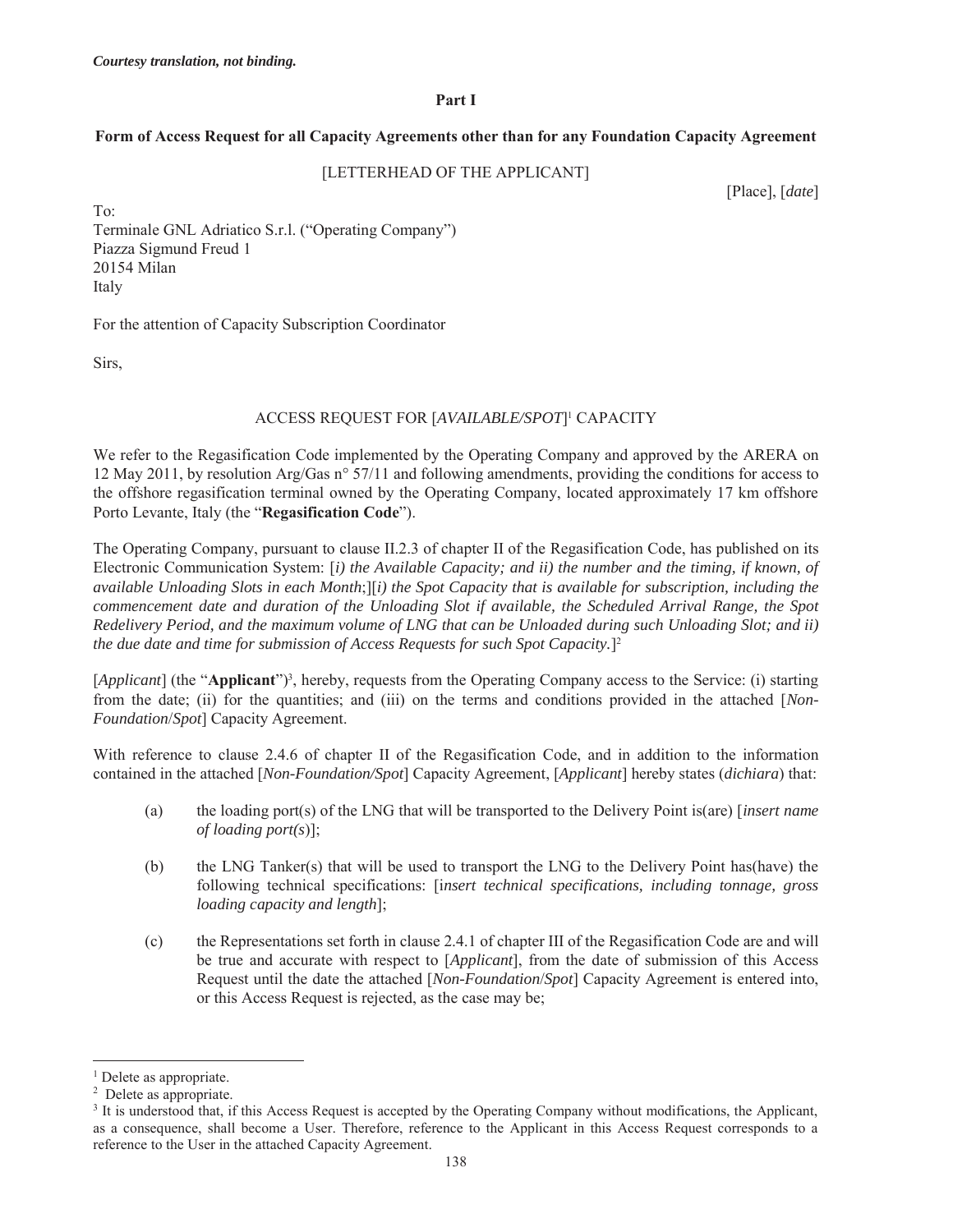- (d) [*in the case of acceptance of this Access Request, it will timely act to be enabled to operate at the Virtual Exchange Point and will duly execute, and timely provide the Operating Company with, the documentation required by Snam Rete Gas, in order for the Operating Company to be authorised to operate at the Virtual Exchange Point by making requests for transactions which imply the automatic acceptance by the Users*] [*it is already enabled to operate at the Virtual Exchange Point and, in the case of acceptance of this Access Request, it will duly execute, and timely provide the Operating Company with, the documentation required by Snam Rete Gas in order for the Operating Company to be authorised to operate at the Virtual Exchange Point by*  making requests for transactions which imply the automatic acceptance by the Users]<sup>4</sup>;
- (e) it satisfies and will maintain the Access Conditions provided in clause 2.4.5 of chapter II of the Regasification Code from the date of submission of this Access Request until the date the attached [*Non-Foundation*/*Spot*] Capacity Agreement is entered into; [and
- (f) it meets the following requirements to be granted priority in the allocation of the requested Available Capacity: [*insert any of the following requirements indicated under letter (a)(iii) of*  clause *2.4.2 of chapter II of the Regasification Code:* 
	- *(i) Applicant is an end client or a consortium of end clients who import for self-consumption and is not an electricity producer;*
	- *(ii) Applicant undertakes to offer the entire volume of Gas to be imported at the Virtual Exchange Point, according to transparent and non-discriminatory conditions;*
	- *(iii) Applicant undertakes to offer a quota at least equal to twenty percent (20%) of the volume of Gas to be imported at the Virtual Exchange Point according to transparent and nondiscriminatory conditions and, in particular, a quota equal to [insert quota]% of the volume of Gas that it will be Redelivered to it; (iv)* Applicant *imports from States other than those from which long term importation agreements were in force as of 28 September 2004;*
	- *(v) Applicant holds a total allocated transportation capacity at entry points to the Grid, excluding storage interconnection points, below twenty-five percent 25% of the overall transportation capacity allocated at the same entry points*]*.*]5

This Access Request is irrevocable, pursuant to article 1329 of the Italian civil code, until [*insert date determined in accordance with* clause*s 2.4.2 (a)(ii), 2.4.2 (b)Error! Reference source not found. or 2.4.3 (a) of chapter II of the Regasification Code, as the case may be*].

In accordance with clauses 2.4.6 (a)(x), 2.4.6 (b)(vi) or 2.4.6 (c) of chapter II, as the case may be<sup>6</sup>, and clause 2.4.7 of chapter II, of the Regasification Code, together with this Access Request and for the purpose of entering into the attached [*Non-Foundation*/*Spot*] Capacity Agreement, the Applicant submits the following documentation:

[*index of documentation attached to the Access Request pursuant and subject to clauses 2.4.6 (a)(x), 2.4.6 (b)(vi) or 2.4.6 (c) of chapter II, as the case may be, and* clause *2.4.7 of chapter II, of the Regasification Code*]

<sup>4</sup> Delete as appropriate.

<sup>&</sup>lt;sup>5</sup> To be inserted if applicable and only for Access Requests for Available Capacity. Not to be inserted for Access Requests for Infra-Annual Capacity. Please note that Applicants falling under the categories indicated under points (i) and (ii) shall have the right to request Available Capacity for a maximum period of ten (10) years, whilst Applicants falling under the categories indicated under points (iii), (iv) and (v) shall have the right to request Available Capacity for a maximum period of five (5) years.

<sup>&</sup>lt;sup>6</sup> Depending upon the Applicant being a company incorporated under the laws of Italy or not, article 2.4.6 (a)(x), article 2.4.6 (b)(vi) or article 2.4.6 (c) of chapter II of the Regasification Code, shall, respectively, apply.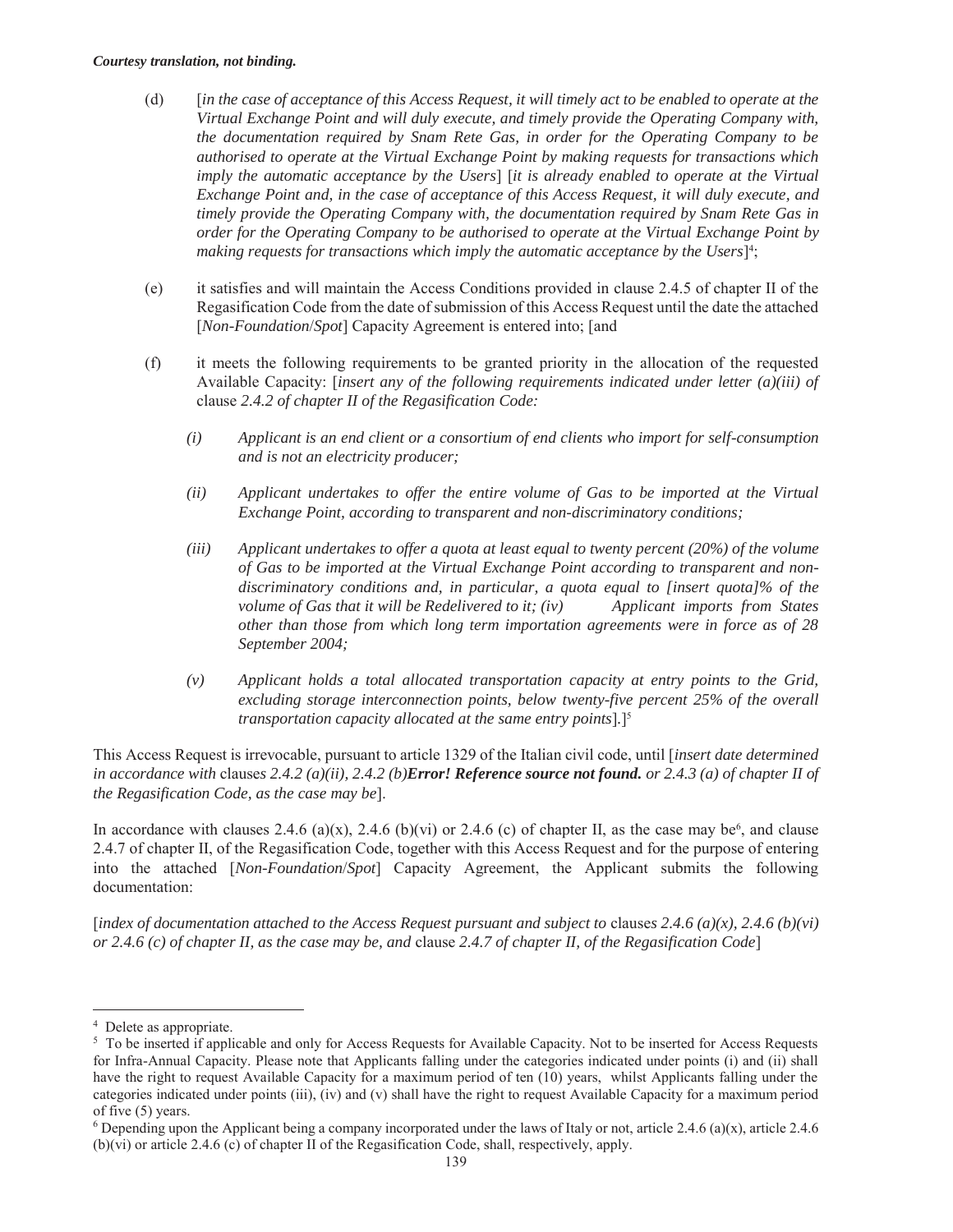If you accept this Access Request, please send us a copy of the attached Capacity Agreement signed for acceptance.

[*Applicant*]

 $By<sup>7</sup>$ : : \_\_\_\_\_\_\_\_\_\_\_\_\_\_\_\_\_

Title: \_\_\_\_\_\_\_\_\_\_\_\_\_\_\_\_\_

 7 To be signed by the same person signing the attached Capacity Agreement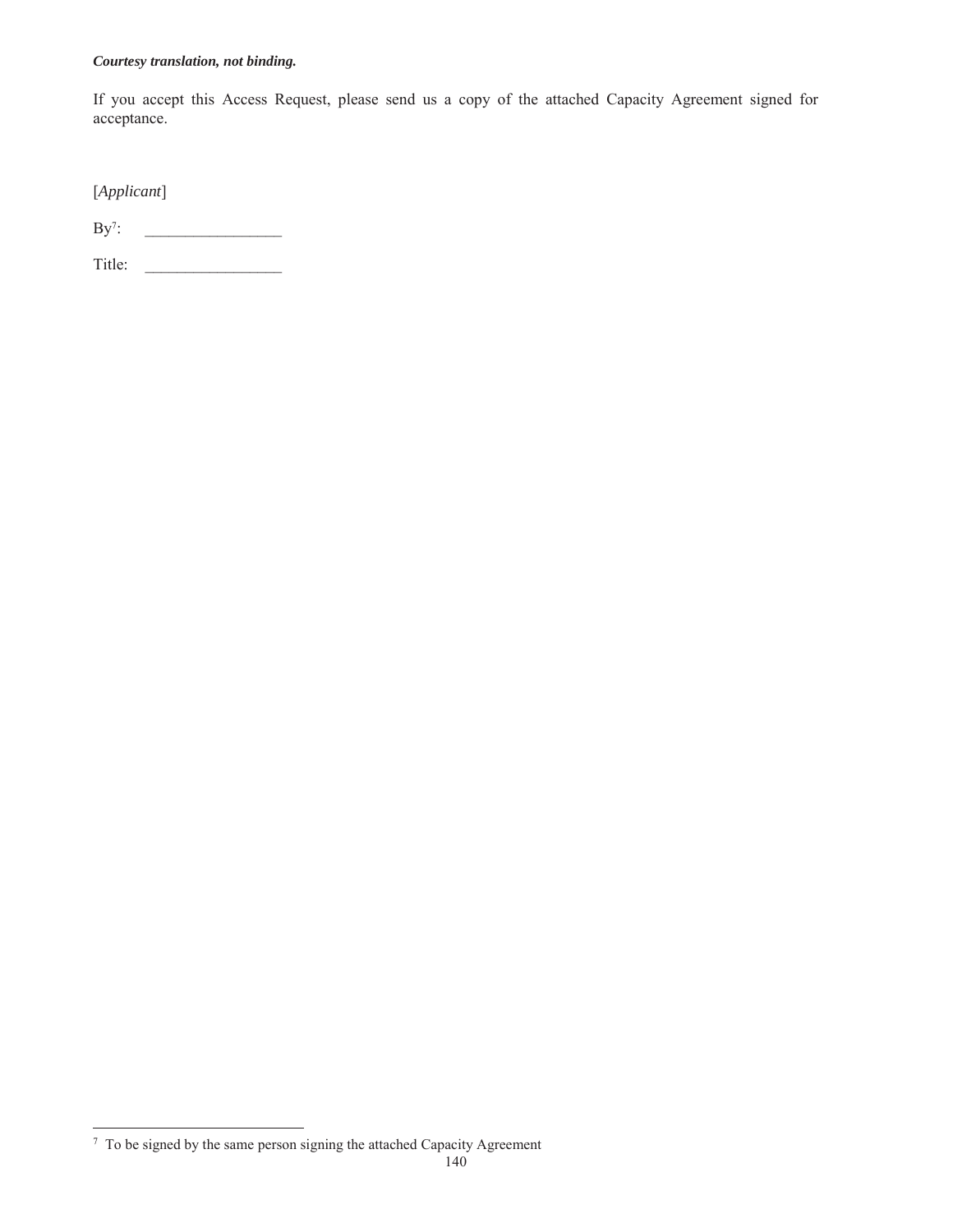#### **Part II**

#### **Form of Access Request for Capacity Make-Up**

### [LETTERHEAD OF THE APPLICANT]

[Place], [*date*]

To: Terminale GNL Adriatico S.r.l. ("Operating Company") Piazza Sigmund Freud 1 20154 Milan Italy

For the attention of Capacity Subscription Coordinator

Sirs,

#### Access Request for [*NON-FOUNDATION/SPOT*]<sup>8</sup> CAPACITY utilising CAPACITY MAKE-UP

We refer to the Regasification Code implemented by the Operating Company and approved by the ARERA on 12 May 2011 by resolution n° ARG/gas 57/11, providing the conditions for access to the offshore regasification terminal owned by the Operating Company, located approximately 17 km offshore Porto Levante, Italy (the "**Regasification Code**").

The Operating Company, pursuant to clause II.2.3 of chapter II of the Regasification Code, has published on its Electronic Communication System: [*i) the Available Capacity; and ii) the number and the timing, if known, of available Unloading Slots in each Month;* ][*i) the Spot Capacity that is available for subscription, including the commencement date and duration of the Unloading Slot, the Scheduled Arrival Range, the Spot Redelivery Period, and the maximum volume of LNG that can be Unloaded during such Unloading Slot; and ii) the due date and time for submission of Access Requests for such Spot Capacity.*]9

On [insert date] [*Applicant*] (the "**Applicant**")10 has entered into a capacity agreement with the Operating Company for the use of the Service;

On the date of this Access Request the Capacity Make-Up Balance (as defined in the Regasification Code) of the Applicant, under the Capacity Agreement mentioned above, amounts to € [*insert amount of Capacity Make-Up Balance*];

[*Applicant*], hereby, requests from the Operating Company access to the Service: (i) starting from the date; (ii) for the quantities; and (iii) on the terms and conditions provided in the attached [*Non-Foundation*/*Spot*] Capacity Agreement, as well as for the use of its Capacity Make-Up under the Capacity Agreement mentioned above.

With reference to clause 2.4.6 of chapter II of the Regasification Code, and in addition to the information contained in the attached [*Non-Foundation/Spot*] Capacity Agreement, [*Applicant*] hereby states (*dichiara*) that:

- (a) the loading port(s) of the LNG that will be transported to the Delivery Point is(are) [*insert name of loading port(s*)];
- (b) the LNG Tanker(s) that will be used to transport the LNG to the Delivery Point has(have) the following technical specifications: [i*nsert technical specifications, including tonnage, gross loading capacity and length*];

<sup>8</sup> Delete as appropriate.

<sup>&</sup>lt;sup>9</sup> Delete as appropriate.

 $10$  It is understood that, if this Access Request is accepted by the Operating Company without modifications, the Applicant, as a consequence, shall become a User. Therefore, reference to the Applicant in this Access Request corresponds to a reference to the User in the attached Capacity Agreement.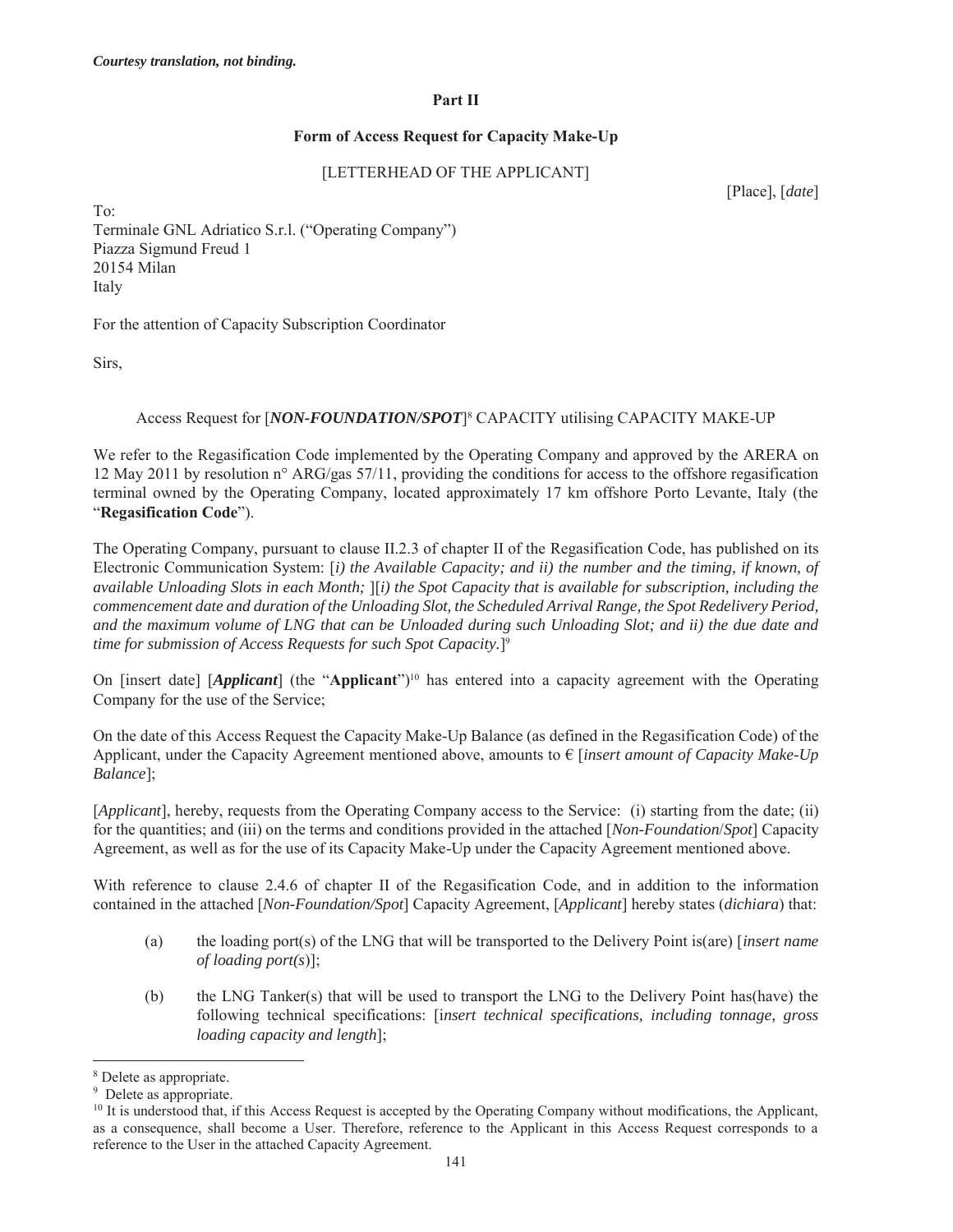- (c) the Representations set forth in clause 2.4.1 of chapter III of the Regasification Code are and will be true and accurate with respect to [*Applicant*], from the date of submission of this Access Request until the date the attached [*Non-Foundation*/*Spot*] Capacity Agreement is entered into, or this Access Request is rejected, as the case may be;
- (d) [*in the case of acceptance of this Access Request, it will timely act to be enabled to operate at the Virtual Exchange Point and will duly execute, and timely provide the Operating Company with, the documentation required by Snam Rete Gas in order for the Operating Company to be authorised to operate at the Virtual Exchange Point by making requests for transactions which imply the automatic acceptance by the Users*] [*it is already enabled to operate at the Virtual Exchange Point and, in the case of acceptance of this Access Request, it will duly execute, and timely provide the Operating Company with, the documentation required by Snam Rete Gas in order for the Operating Company to be authorised to operate at the Virtual Exchange Point by making requests for transactions which imply the automatic acceptance by the Users*]11;
- (e) it satisfies and will maintain the Access Conditions provided in clause 2.4.5 of chapter II of the Regasification Code from the date of submission of this Access Request until the date the attached [*Non-Foundation*/*Spot*] Capacity Agreement is entered into; [and
- (f) it meets the following requirements to be granted priority in the allocation of the requested Available Capacity: [*insert any of the following requirements indicated under letter (a)(iii) of*  clause *2.4.2 of chapter II of the Regasification Code:*

*(i) Applicant is an end client or a consortium of end clients who import for self-consumption and is not an electricity producer;* 

*(ii) Applicant undertakes to offer the entire volume of Gas to be imported at the Virtual Exchange Point, according to transparent and non-discriminatory conditions;* 

*(iii) Applicant undertakes to offer a quota at least equal to twenty percent (20%) of the volume of Gas to be imported at the Virtual Exchange Point according to transparent and nondiscriminatory conditions and, in particular, a quota equal to [insert quota]% of the volume of Gas that it will be Redelivered to it;* 

*(iv) Applicant imports from States other than those from which long term importation agreements were in force as of 28 September 2004;* 

*(v) Applicant holds a total allocated transportation capacity at entry points to the Grid, excluding storage interconnection points, below 25% of the overall transportation capacity allocated at the same entry points*];] 12

This Access Request is irrevocable, pursuant to article 1329 of the Italian civil code, until [*insert date determined in accordance with* clause*s 2.4.2 (a)(ii), 2.4.2 (b)Error! Reference source not found.Error! Reference source not found. or 2.4.3 (a) of chapter II of the Regasification Code, as the case may be*].

In accordance with clauses 2.4.6 (a)(x), 2.4.6 (b)(vi) or 2.4.6 (c) of chapter II, as the case may be<sup>13</sup>, and clause 2.4.7 of chapter II, of the Regasification Code, together with this Access Request and for the purpose of entering

<sup>&</sup>lt;sup>11</sup> Delete as appropriate.

<sup>&</sup>lt;sup>12</sup> To be inserted if applicable and only for Access Requests for Available Capacity. Not to be inserted for access requests for Infra-Annual Capacity. Please note that Applicants falling under the categories indicated under points (i) and (ii) shall have the right to request Available Capacity for a maximum period of ten (10) years, whilst Applicants falling under the categories indicated under points (iii), (iv) and (v) shall have the right to request Available Capacity for a maximum period of five (5) years.

<sup>&</sup>lt;sup>13</sup> Depending upon the Applicant being a company incorporated under the laws of Italy or not, article 2.4.6 (a)(x), article 2.4.6 (b)(vi) or article 2.4.6 (c) of chapter II of the Regasification Code, shall, respectively, apply.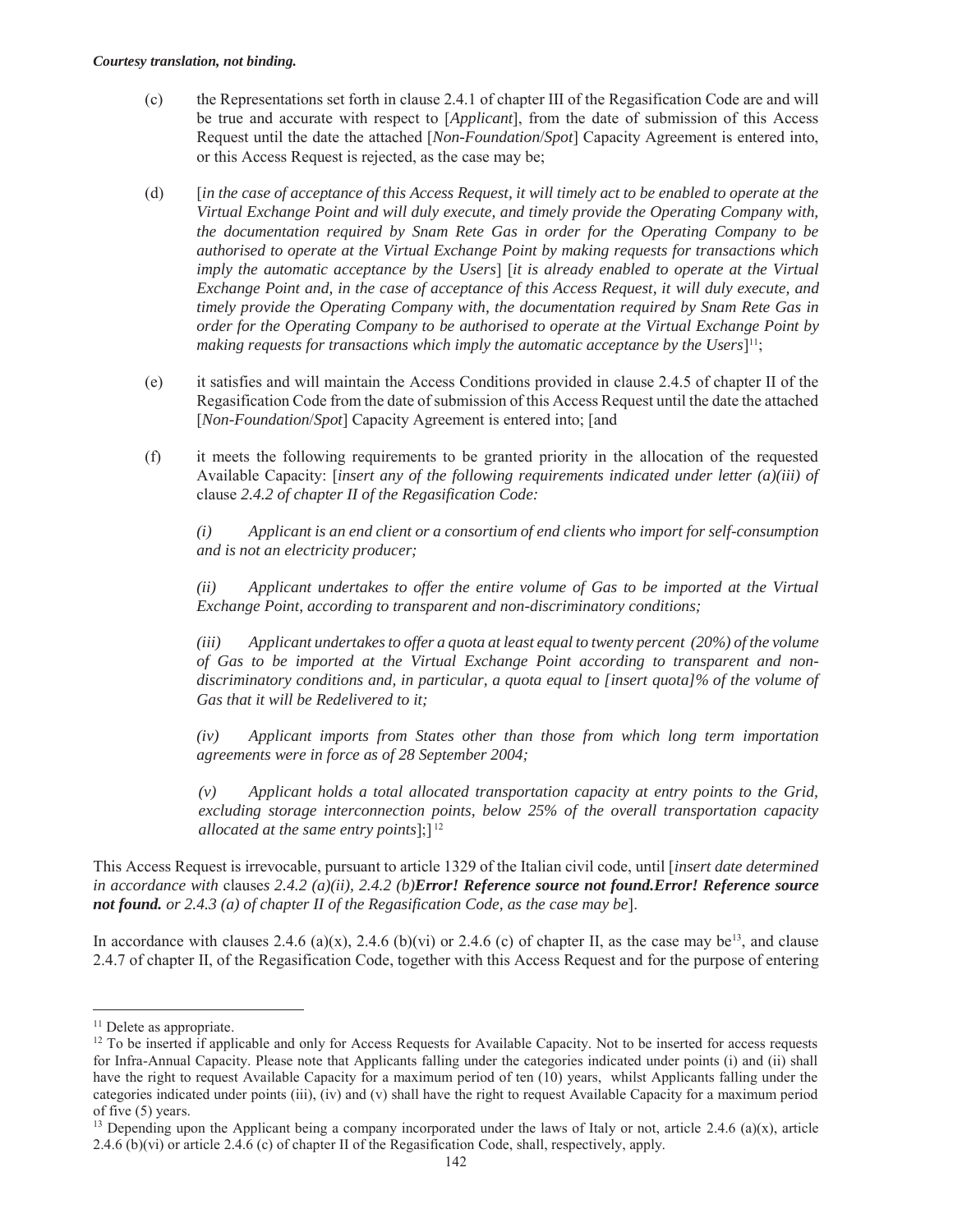into the attached [*Non-Foundation*/*Spot*] Capacity Agreement, the Applicant submits the following documentation:

[*index of documentation attached to the Access Request pursuant and subject to clauses 2.4.6 (a)(x), 2.4.6 (b)(vi) or 2.4.6 (c) of chapter II, as the case may be, and* clause *2.4.7 of chapter II, of the Regasification Code*]

If you accept this Access Request, please send us a copy of the attached Capacity Agreement signed for acceptance.

[*Applicant*]

 $\rm By^{14}:$ 

Title:

 $\overline{a}$ <sup>14</sup> To be signed by the same person signing the attached Capacity Agreement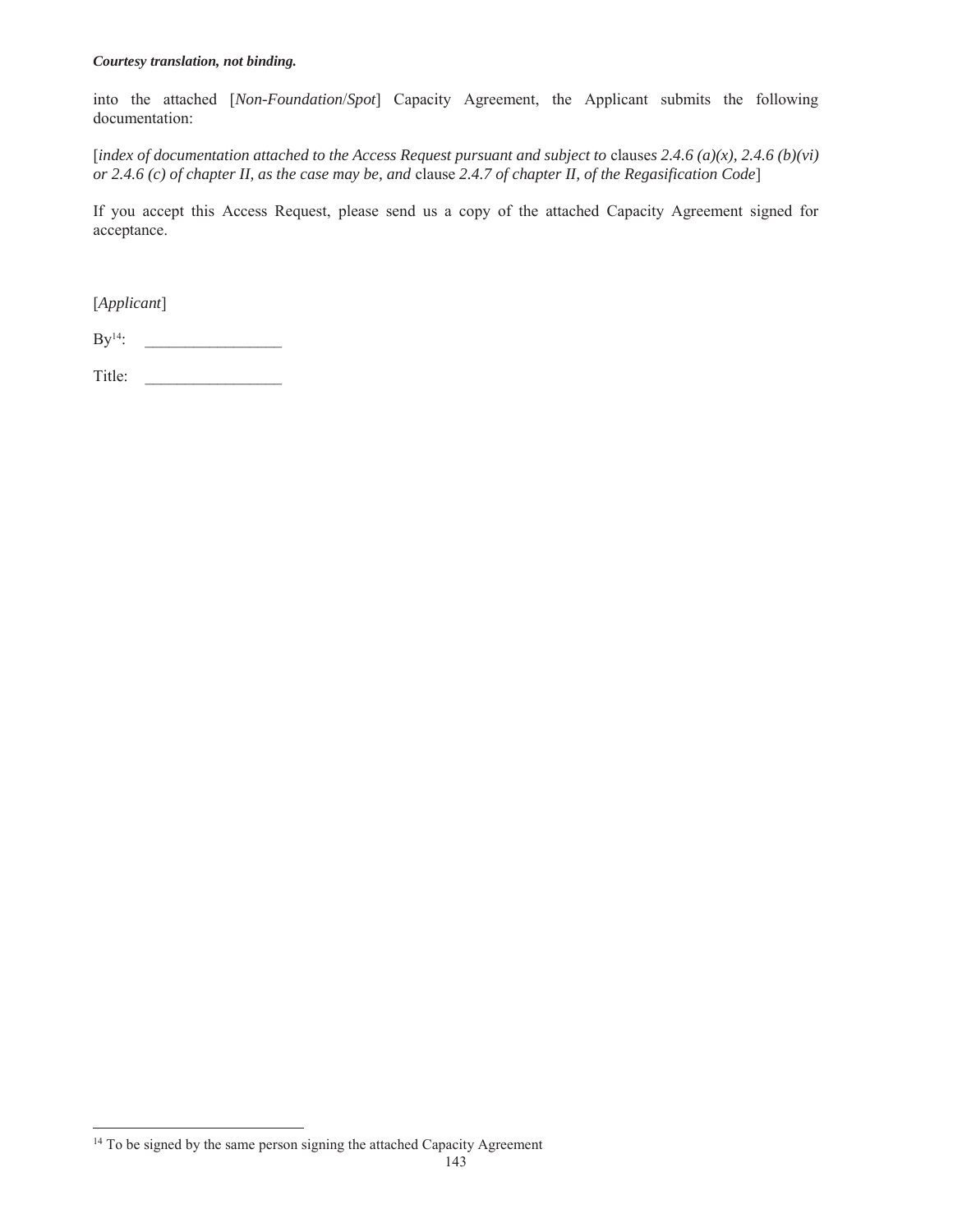### **Part III**

### **Form of Modified Acceptance for Non-Foundation Capacity Agreement**

### [LETTERHEAD OF THE OPERATING COMPANY]

[Place], [*date*]

To:

[*Applicant*] (hereinafter the **Applicant**)15 [*Applicant's address*]

For the attention of Capacity Subscription Coordinator Sirs,

### MODIFIED ACCEPTANCE FOR NON-FOUNDATION CAPACITY

We refer to the access request you submitted on [insert date] (the "**Access Request**") requesting access to our offshore regasification terminal, located approximately 17 km offshore Porto Levante, Italy, under the term and conditions of our Regasification Code, as approved by the ARERA on 12 May 2011 by resolution n° Arg/Gas n° 57/11 (the "**Regasification Code**").

Your Access Request can not be accepted without modification of one or more of the terms of the Non-Foundation Capacity Agreement attached to it, as specified in the Non-Foundation Capacity Agreement attached herewith.

This Modified Acceptance and the attached Non-Foundation Capacity Agreement is sent to you pursuant to clauses 2.4.2 (a)(vii)(bb) or 2.4.2 (b)(iii)(bb) of chapter II of the Regasification Code (as the case may be) and it is an irrevocable contractual proposal (proposta irrevocabile), pursuant to article 1329 of the Italian civil code, until [*insert date determined in accordance with* clause*s 2.4.2 (a)(vii)(bb) or 2.4.2 (b)(iii)(bb) of chapter II of the Regasification Code, as the case may be*].

[We draw your attention to the fact that the Available Capacity, which is the object of this Modified Acceptance, is also the object of Modified Acceptances sent by the Operating Company to other Applicant(s) with higher ranking Access Request(s). Therefore, in case of Acceptance by the Applicant of this Modified Acceptance, the resulting Non-Foundation Capacity Agreement attached here below, shall be subject to the condition precedent that such other Applicant(s) does(do) not Accept its (their) respective Modified Acceptance(s) pursuant to clause 2.4.2 (a)(viii) or 2.4.2 (b)(iv) of chapter II of the Regasification Code, in accordance with clause 8 of the attached Non-Foundation Capacity Agreement.]16

If you accept this Modified Acceptance, please sign the attached Capacity Agreement and send it to us prior to the time that the irrevocable contractual proposal set forth herein expires.

Terminale GNL Adriatico S.r.l.

By:

Title:

<sup>16</sup> To be inserted if applicable.

<sup>&</sup>lt;sup>15</sup> It is understood that, if this Modified Acceptance is accepted by the Applicant, the Applicant, as a consequence, shall become a User. Therefore, reference to the Applicant in this Modified Acceptance corresponds to a reference to the User in the attached Non-Foundation Capacity Agreement.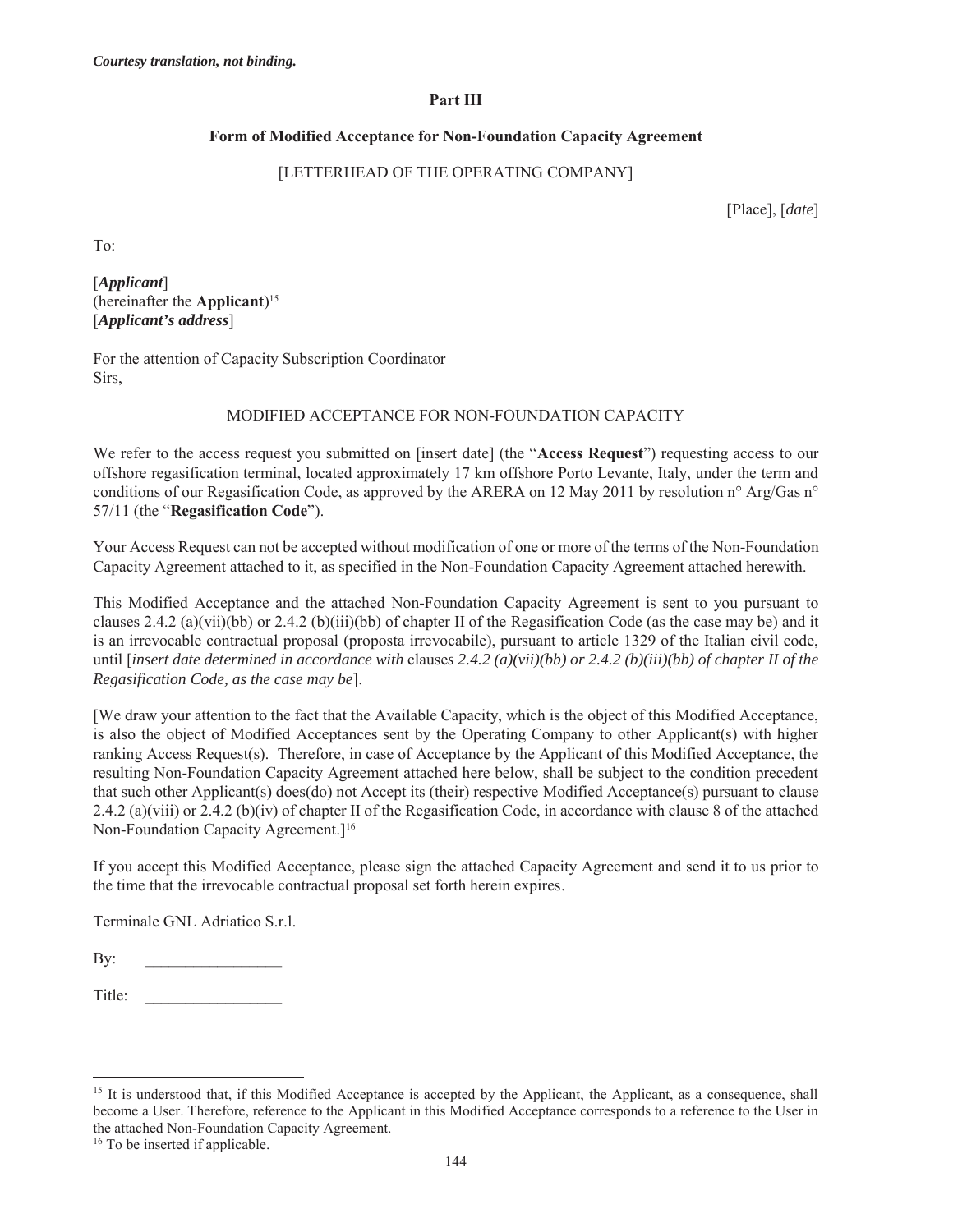#### **Part IV**

#### **Non-Foundation Capacity Agreement**

This Non-Foundation Capacity Agreement (the "**Capacity Agreement**"), is entered into between [*User*], a company incorporated and existing under the laws of [*User' State of incorporation*], registered with the [*User's Registered Office*] under number [*registration number*], tax code number [*tax code number*], whose principal office is located at [*User's address*] (the "**User**") 17 and **Terminale GNL Adriatico S.r.l.**, a company incorporated and existing under the laws of the Republic of Italy, registered with the Milan *Registro delle Imprese* under number 1788519, fiscal code/VAT code number 13289520150 and whose principal office is located at Piazza Sigmund Freud 1, 20154 Milan, Italy (**"Operating Company**"). Collectively, the User and the Operating Company are referred to herein as the **"Parties**".

# **RECITALS**

On 15 February 2010 the Operating Company has implemented an Regasification Code (the "**Regasification Code**") providing the conditions for access to the offshore regasification terminal owned by the Operating Company located approximately 17 km offshore Porto Levante, Italy,

On 12 May 2011 the Regasification Code has been approved by the ARERA by resolution Arg/Gas n° 57/11 pursuant to article 24, sub-section V of the legislative decree no. 164/2000;

The Operating Company, pursuant to clause II.2.3 of chapter II of the Regasification Code, has published on its Electronic Communication System: i) the Available Capacity; and ii) the number and the timing, if known, of available Unloading Slots in each Month;

On [insert date] the User has submitted an Access Request for [*Available Capacity/Available Capacity utilising Capacity Make-up*]18 pursuant to article 2.4.2 of chapter II [alternatively: "has participated to the auction procedure pursuant to article 2.4.2 b) of chapter II"], including, *inter alia*, the information and statements specified in clause 2.4.6 (a) of chapter II of the Regasification Code [*and stating, in particular, that it met certain requirements to be granted priority in the allocation of the requested Available Capacity. Namely, the User stated that* (*insert statement(s) made under letter g) of the Access Request for Available Capacity/Access Request for Capacity Make-up)*]19.

**NOW, THEREFORE**, the User and the Operating Company agree to be legally bound as follows: (*TUTTO CIÒ PREMESSO E CONSIDERATO, l'Utilizzatore ed il Gestore concordano quanto segue:*)

### **1. Recitals and Definitions**

- 1.1 The recitals are hereby incorporated and form an integral and essential part of this agreement.
- 1.2 All the capitalized terms used in the Capacity Agreement shall have the same meaning given in clause I.1.1 of chapter I of the Regasification Code.

<sup>&</sup>lt;sup>17</sup> It is understood that the Applicant shall only become a User upon, and as a consequence of, the acceptance of the Access Request or the Modified Acceptance (to which this Agreement is attached) by the Operating Company or the Applicant, respectively, as the case may be. Therefore, prior to completion of this Agreement, reference to the User in this Agreement shall be considered as a reference to the Applicant.

<sup>&</sup>lt;sup>18</sup> Delete as appropriate.

<sup>&</sup>lt;sup>19</sup> To be inserted if applicable, including the statement relating to the priority ranking criterion(a) made under letter d) of the relevant Access Request.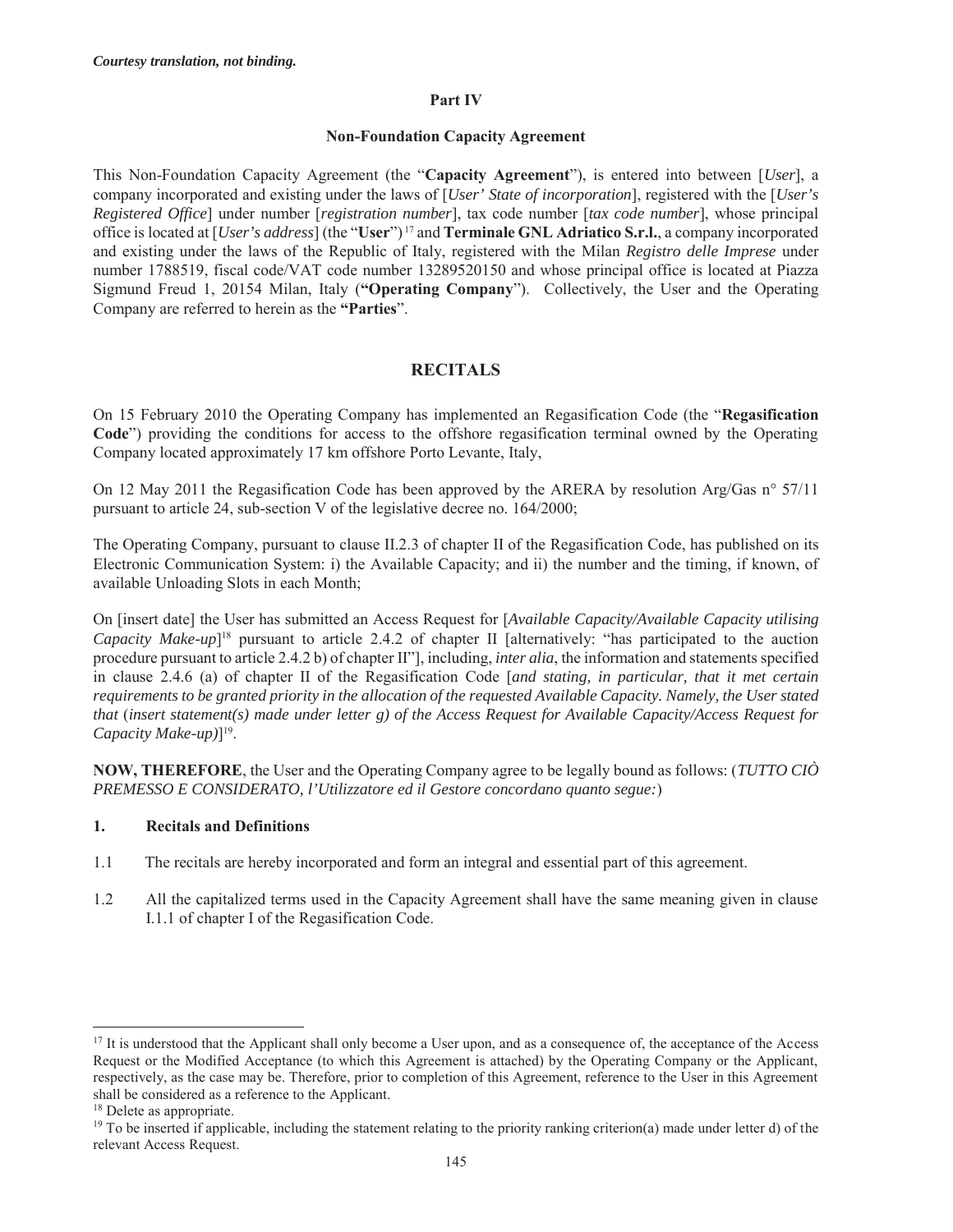### **2. Scope and duration**

2.1 The Operating Company allocates to the User, and the User subscribes for the Non-FoundationCapacity for the quantities as follows. (*Il Gestore conferisce all'Utilizzatore, e l'Utilizzatore sottoscrive, la Capacità Regolata per le quantità di seguito indicate*)

| Volume of LNG               | <b>Year and Month</b> | Number of              | Timing (if            | <b>Non-Foundation</b> |
|-----------------------------|-----------------------|------------------------|-----------------------|-----------------------|
| (m <sup>3</sup> /Unloading) |                       | <b>Unloading Slots</b> | applicable) of each   | Capacity              |
| Slot)                       |                       | (for each Month)       | <b>Unloading Slot</b> | <b>Subscribed</b>     |
|                             |                       |                        |                       | (indicative energy)   |
|                             |                       |                        |                       | value in TJ)          |
|                             |                       |                        |                       |                       |

2.2 The Capacity Agreement shall expire on [*insert date corresponding to the ninetieth (90th) Day after the date of the last Unloading requested*]. Expiration of this Capacity Agreement shall be without prejudice to any obligations and/or liabilities which have accrued prior to the expiration date.)

### **3. Charges**

- 3.1 The Capacity Charge and the Variable Charge due by the User pursuant to the Capacity Agreement shall be determined in accordance with the relevant provisions of the Regasification Code by applying the *Cqs*, the CMr as set forth in Schedule (1) hereto.
- 3.2 The Grid Capacity Charge and the Variable Transportation Charge due by the User pursuant to the Capacity Agreement shall be determined in accordance with letters (d) and (e), respectively, of clause 8.1.1 of chapter III of the Regasification Code.
- 3.3 The Additional Charges and any other payments due by the User pursuant to the Capacity Agreement shall be determined in accordance with the relevant provisions of the Regasification Code.
- 3.4 [The Operating Company shall apply the User's Capacity Make-Up Balance under the capacity agreement dated [*date of relevant capacity agreement*] for the payment of all or part of the Capacity Charge due pursuant to the Capacity Agreement, in accordance with clause 8.10.2 of chapter III of the Regasification  $Code.]<sup>20</sup>$

### **4. Service Conditions**

- 4.1 [*User*] states that it satisfies and will satisfy and maintain all of the Service Conditions provided in clause III.2.3 of chapter III of the Regasification Code throughout the term of the Capacity Agreement.
- 4.2 With particular reference to the Service Condition provided under letter (j) of clause III.2.3 of chapter III, [*User*] acknowledges that the provision to the Operating Company of a duly executed authorisation to make requests for transactions at the System which imply the automatic acceptance of the User is essential in order for the Operating Company to be able to Redeliver the Gas. Therefore, [*User*] undertakes to provide the Operating Company with a duly executed copy of such authorization, as well as of any other documentation required by Snam Rete Gas in this respect, within two (2) Days from the execution of this agreement or, should such date fall later than the fifth  $(5<sup>th</sup>)$  Business Day preceding the date when the first Unloading is requested, immediately after the execution of this agreement.
- 4.3 [*User*] hereby represents and warrants to the Operating Company that the Representations set forth in clauses 2.4.1 (a) through 2.4.1 (d) of chapter III of the Regasification Code are true and accurate as of the date on which the Capacity Agreement is entered into. In respect of the Representations set forth in clauses

<sup>20</sup> To be inserted if applicable.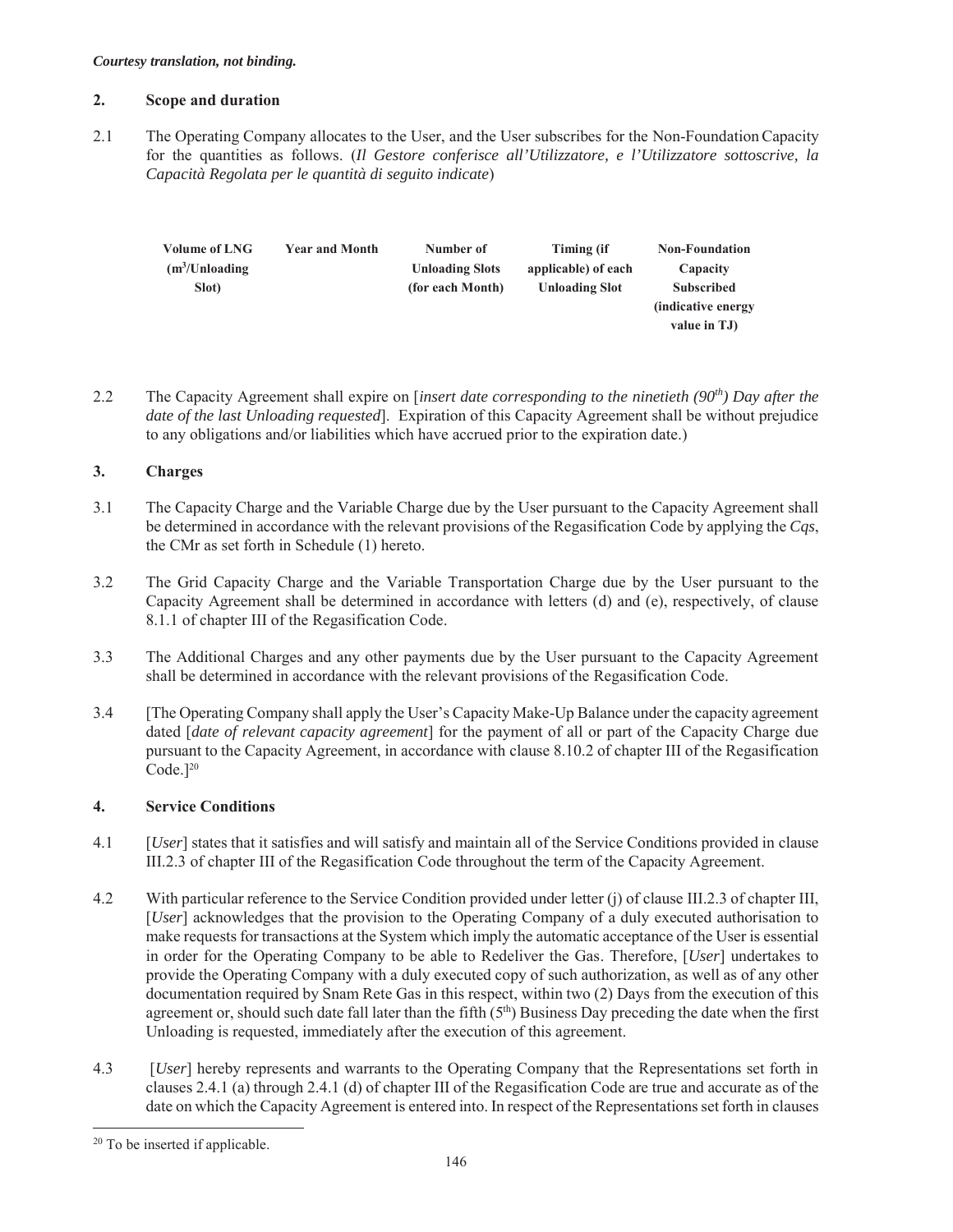2.4.1 (a) and 2.4.1 (b) of chapter III of the Regasification Code, [*User*] undertakes that they will remain true and accurate as provided for in clauses 2.4.2 and 2.4.3 of chapter III of the Regasification Code.

### **5. Domicile election and notices**

- 5.1 According to clause I.4.2 of chapter I of the Regasification Code and for the purposes of the Capacity Agreement, the User elects domicile at [*insert address*] in Milan, and undertakes to maintain such a domicile in Milan, for the entire duration of this Capacity Agreement.
- 5.2 Any communication and notice to the User made by the Operating Company pursuant to clause III.16 of chapter III of the Regasification Code, shall be sent at the address set out in article 5.1 above to the attention of Mr. [*insert addressee*], fax number [*insert fax number*], e-mail address [*insert e-mail address*].

### **6.** [**Financing of the Terminal**<sup>21</sup>

- 6.1 At the request of the Operating Company the User agrees: (i) to allow the Operating Company to create a security interest in favour of the Operating Company's lenders in this Capacity Agreement; and (ii) to enter into a direct agreement with [*Operating Company's lenders*] (the "**Lenders**").
- 6.2 The direct agreement is attached to this Capacity Agreement as Schedule (2).]

### **7. Application of the Regasification Code**

This Capacity Agreement is subject to the terms and conditions of the Regasification Code, which are incorporated herein by reference.

#### [**8. Condition Precedent**

The Capacity Agreement is subject to the condition precedent that the other Applicant(s) with higher ranking Access Request(s) does(do) not Accept its (their) respective Modified Acceptance(s) pursuant to clause 2.4.2 (a)(viii) or 2.4.2 (b)0 of chapter II of the Regasification Code.<sup>[22</sup>]

[Place], [date]

[Applicant]

By: \_\_\_\_\_\_\_\_\_\_\_\_\_\_\_\_\_

Title:

The User, hereby, unconditionally approves, pursuant to and for the purposes of, articles 1341 and 1342 of the Italian Civil Code, the following articles of the Regasification Code:

### CHAPTER I:

**4.1** "*Competence of the Regulatory Authority for Electricity and Gas";* **4.2** "*Submission to jurisdiction*"; **4.3** "*Arbitration of Technical Disputes*".

### CHAPTER II:

**2.4.2** "*Subscription of Available Capacity*"; **2.4.3** "*Subscription of Spot Capacity*"; **2.4.6** "*Access* 

 $21$  To be deleted for Access Requests aimed at entering into Non-Foundation Capacity Agreements with a term of up to 1 (one) year.

 $22$  To be inserted if applicable.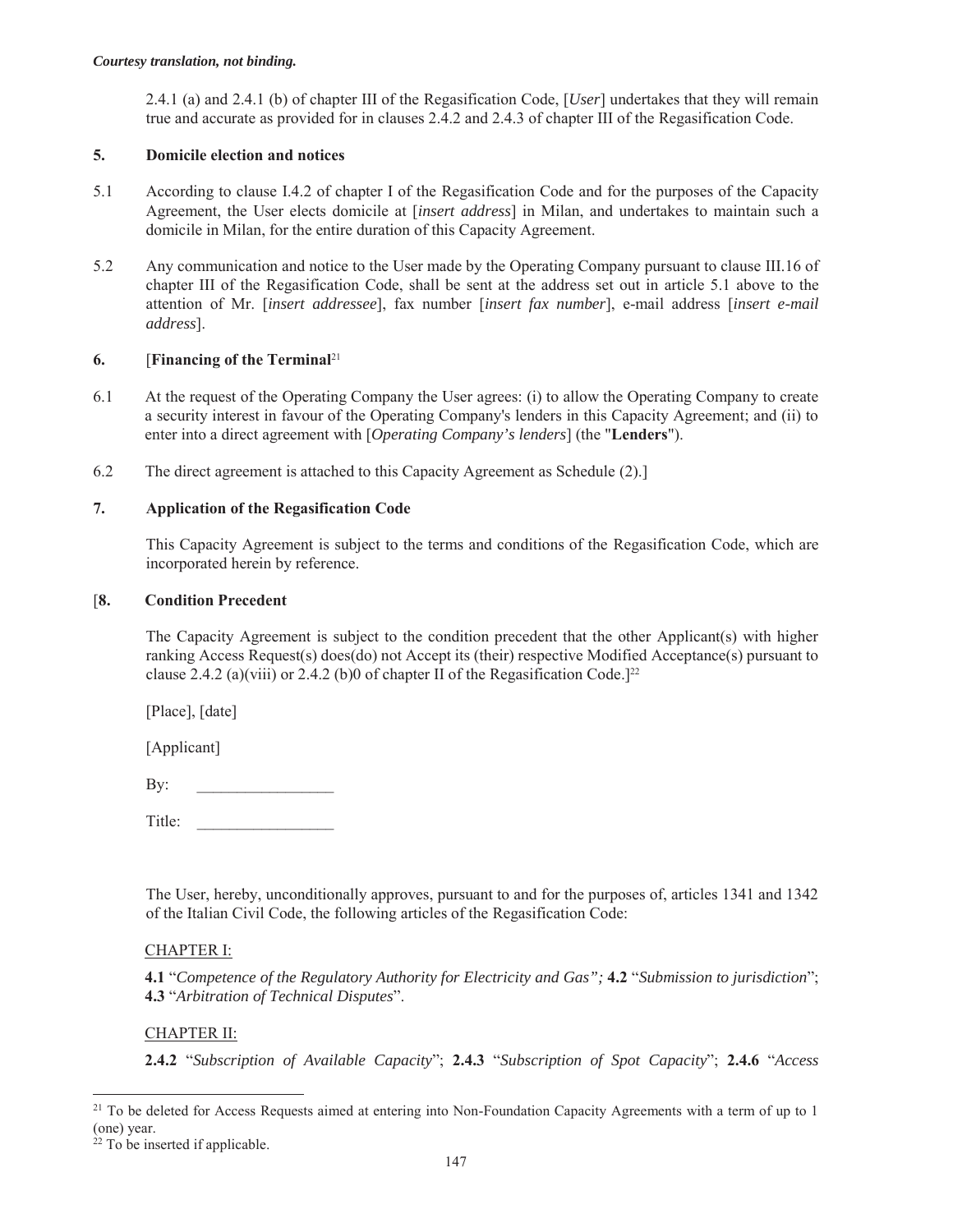*Requests*"; **2.4.8** "*Execution of Modified Acceptances*"; **2.5** "*Access Denial*"; **2.6** "*Released Capacity*"; **2.7** "*Subscribed Non-Foundation Capacity to be made available to the Operating Company for allocation to third parties pursuant to article 14, sub section 3, of TIRG*"; **2.8** "*Subscribed Foundation Capacity to be made available to the Operating Company for allocation to third parties pursuant to article 6, sub section 3, of the MAP decree of 11 April 2006*"; **3.2** "*Annual Scheduling*"; **3.3** "*Three (3) Month Scheduling*"; **3.7** "*Unloading Slot unavailability*".

### CHAPTER III:

**2.2** "*Parties' obligations*"; **2.6** "*User's standard of performance*"; **2.7** "*Refusal of changes in the Service*"; **2.9** "*Performance of the Redelivery Service*"; **3** "*Withdrawal from and duration of capacity agreements*; **4** "Title"; **5.1.3** "*Determination of quantity and quality of LNG at the Delivery Point*"; **5.1.4** "*Adjustment of within spec LNG*"; **5.1.7** "*User's liability in relation to Unloading of Off-Spec LNG*"; **6.1** "*Redelivery of Gas*"; **6.2** "Losses and Consumption of the Regasification chain"; **7** "*Force Majeure*"; **8.1** "*Invoicing by the Operating Company*"; **8.4** "*Suspension of payment of invoices*"; **8.6** "*Adjustment of Errors*"; **8.7** "*No deduction of taxes; liability for Maritime Charges*"; **8.10** "*Capacity Make-Up*"; **8.11** "*Charges for scheduling variance applicable to Continuous Users*"; **8.12** "*Charges for scheduling variance applicable to Spot Capacity*"; **9** "*Taxes, duties and charges on the Gas*"; **12** "*Exchanges of Subscribed Capacity*"; **13** "*Termination*"; **14** "*Liability*"; **15** "*Complaints*"; **19** "*Enforcement Costs*"; **20** "*Waiver of immunity*".

#### CHAPTER IV:

**1.3** "*Rejection of LNG Tankers*"; **1.4.2** "*Failure to make necessary modifications*"; **3.6** "*Re-Assignment of Berth*"; **3.8.2** "*Demurrage*"; **3.9** "*Excess of boil-off*".

#### CHAPTER VI:

**2.1** "*Subjects entitled to submit requests for the amendment of the Regasification Code*"; **2.2** "*Requirements for the admissibility of the requests*"; **2.4** "*Assessment of the request*"; **4** "*Communications*".

#### ANNEX (a):

Instructions for entering Non-Foundation and Spot Capacity Agreements: **2.3** "*Irrevocability*"; **4.2**; **4.3;**

Part I – Form of Access Request for all Capacity Agreements other than for any Foundation Capacity Agreement: **paragraph after letter (g)**;

Part II – Form Access Request for Capacity Make-up: **paragraph after letter (g)**;

Part III – Form of Modified Acceptance for Non-Foundation Capacity Agreement: **third paragraph**;

Part IV – Non-Foundation Capacity Agreement: clause **5** "*Domicile election and notices*"; clause **6** "*Financing of the Terminal*".

Schedule (2) - Direct Agreement: Recital E; clause **2** "*Consent to assignment and Step-In Rights*"; clause **3** "*Payments under the Capacity Agreement*"; clause **6.7** "*Arbitration*"; clause **6.9** "*Termination*"; clause **6.10** "*Conflicts of documents*".

Part V – Spot Capacity Agreement: clause **5** "*Domicile election and notices*"

#### ANNEX (e) – Form of Release Declaration: **last paragraph**.

The list of "unfair terms" ("*clausole vessatorie*") shall be modified or integrated in accordance with the amendments to the Regasification Code (if any) required by the ARERA.

[Applicant]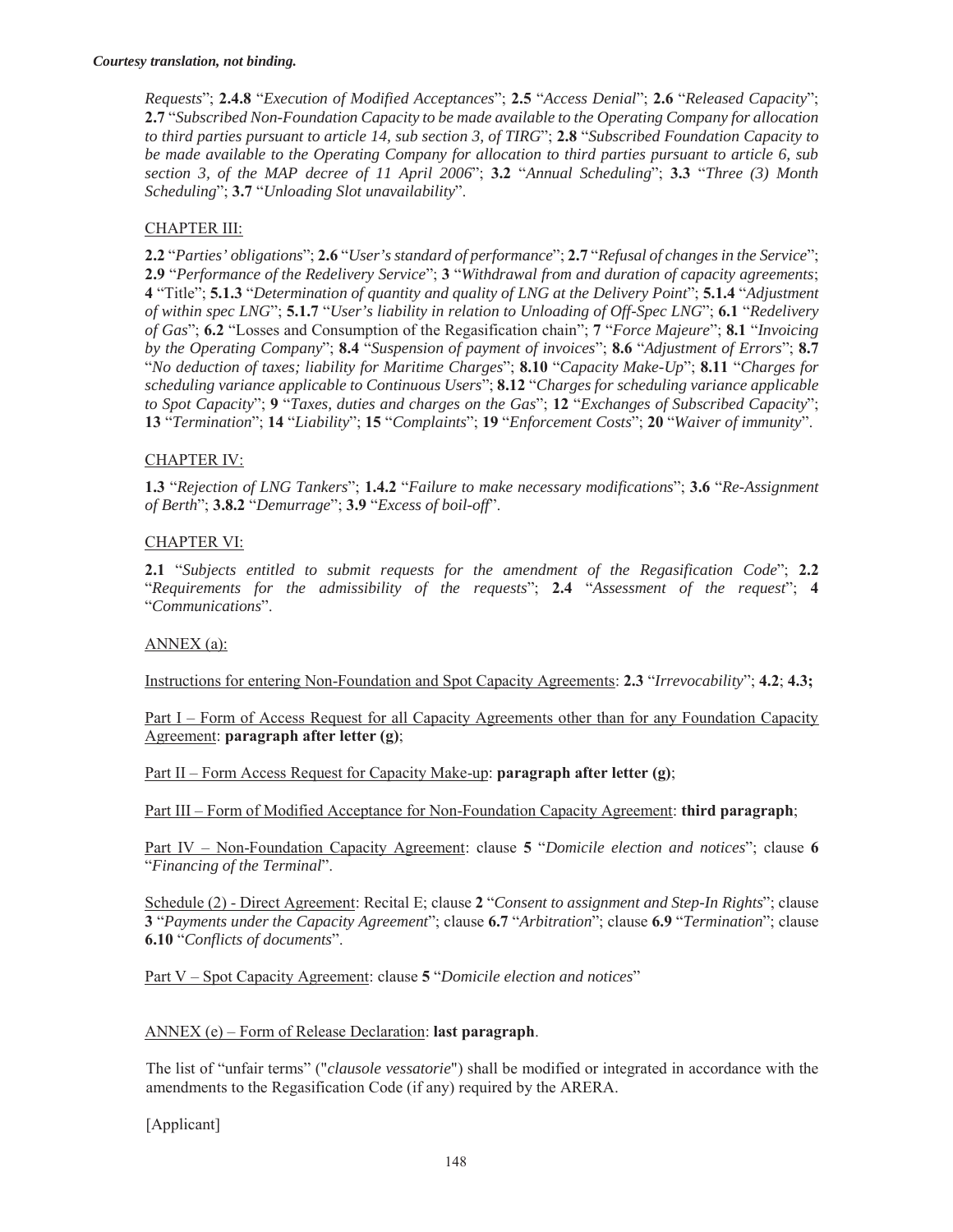| By:    |                                |
|--------|--------------------------------|
| Title: |                                |
|        | For Acceptance:                |
|        | Terminale GNL Adriatico S.r.l. |
| By:    |                                |

Title: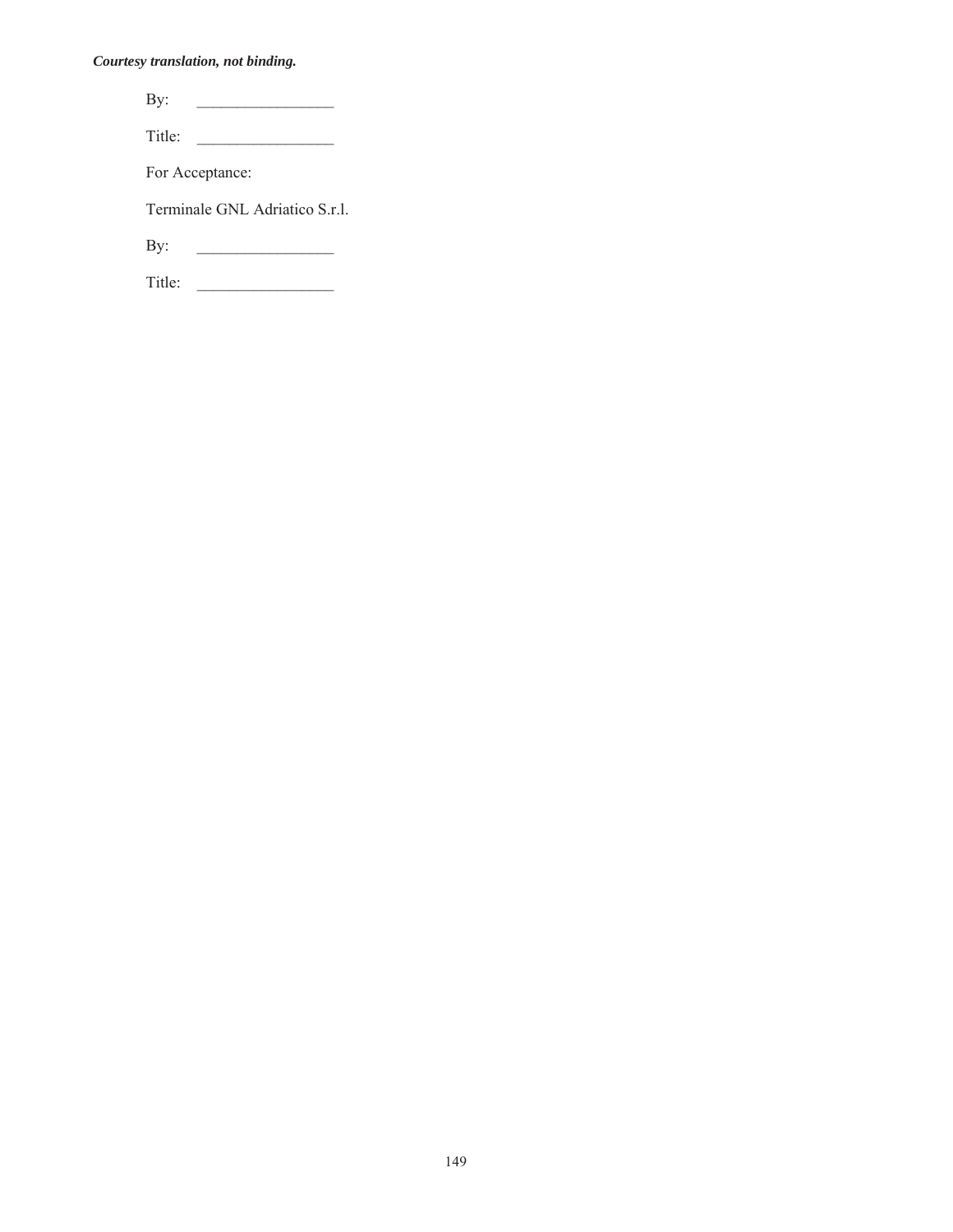$\overline{a}$ 

### **Schedule (1)**

[*User to insert Schedule (1) as published by the Operating Company on the Electronic Communication System23, with respect to the capacity which is the object, and for the term, of the Capacity Agreement.*]

.

<sup>&</sup>lt;sup>23</sup> In case of Infra-annual Capacity subscription through auction procedures pursuant to article 2.4.2. (b)  $\alpha$ ) the Cqs is replaced by the *pay as bid* allocation price offered by the User.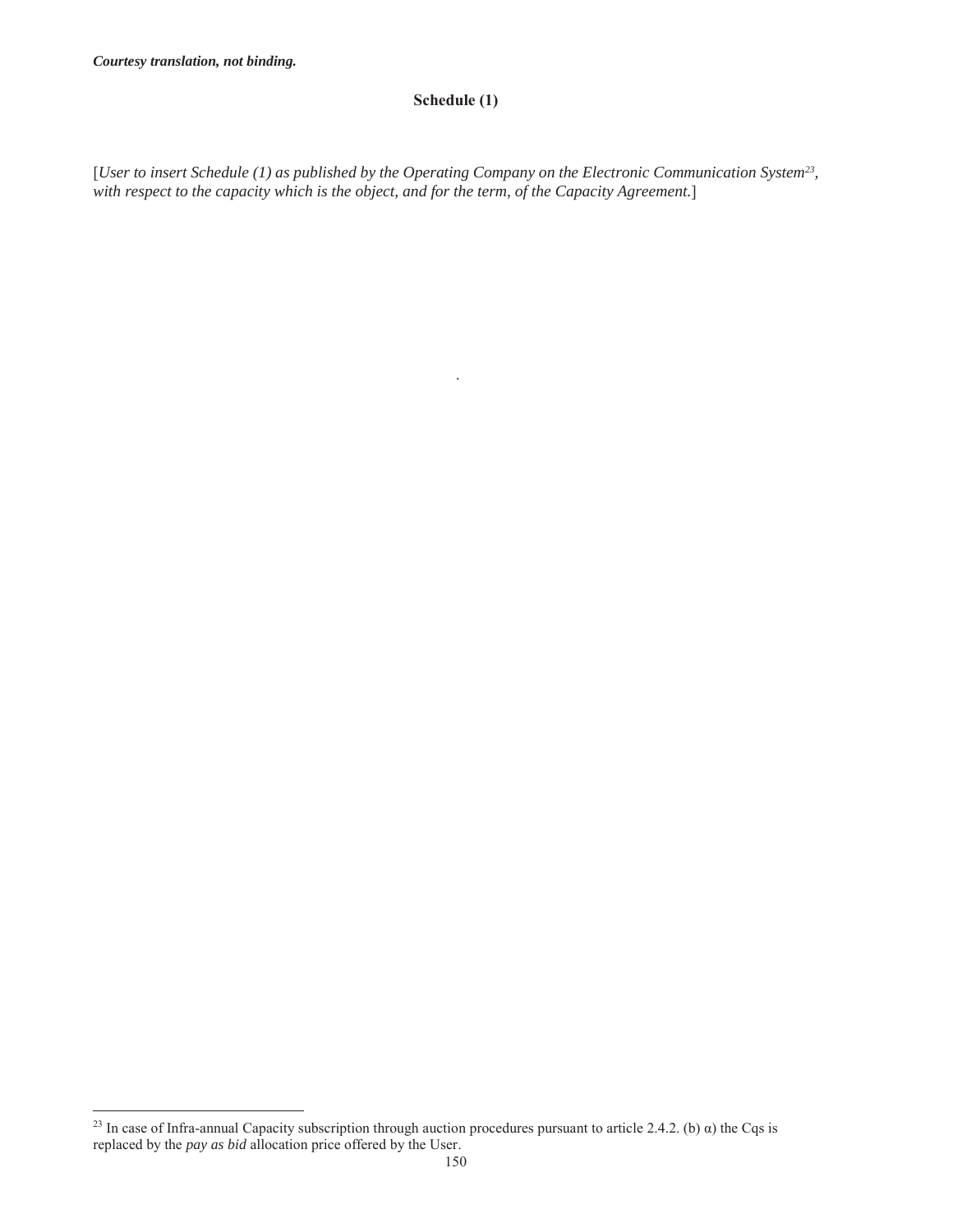#### **Schedule (2)**

#### **DIRECT AGREEMENT**

#### THIS AGREEMENT (the **Direct Agreement** or the **Agreement**), dated as of  $\lceil \bullet \rceil$ , is entered into between:

- (a) Terminale GNL Adriatico S.r.l, with registered office in Piazza Sigmund Freud 1, 20154 Milan and registered with the Milan *Registro delle Imprese* under no. 1788519, VAT and tax code no. 13289520150, (the **Borrower**);
- (b)  $[\bullet]$ , with registered office in  $[\bullet]$  and registered with the  $[\bullet]$  *Registro delle Imprese* under no.  $[\bullet]$ , VAT and tax code no. [ $\bullet$ ](the **User**); and
- (c)  $[\bullet]$ , with registered office in  $[\bullet]$ , registered with the  $[\bullet]$  *Registro delle Imprese* under no.  $[\bullet]$  and with the Banks' Register under no.  $[\bullet]$ , VAT and tax code no.  $[\bullet]$ , as facility agent acting in the name and on behalf of the banks which are parties of the Finance Documents (as defined below) and listed in Exhibit A hereto (the **Finance Parties**) (the facility agent, together with its successors in such capacity, the **Facility Agent**

(each of them hereinafter the **Party** and, collectively, the **Parties**).

### **RECITALS**

A. The Project. The Borrower is in the process of implementing a project to build and operate an offshore plant (the **Terminal**) located at an approximate water depth of 30 metres in the Adriatic Sea in Italian territorial waters at approximately lat. 45°05', long. 12°35' approximately 17 km offshore Porto Levante (the **Project**).

B. The Capacity Agreement. The User and the Borrower have entered into a Non-Foundation Capacity Agreement dated  $[\bullet]$ , which is subject to the terms and conditions stated in the Regasification code providing the conditions for access to the Terminal, pursuant to Article 24, sub-section V, of the legislative decree no. 164 of 23<sup>rd</sup> May 2000 (the **Regasification Code**) dated [ $\bullet$ ] (as amended, supplemented or otherwise modified, the **Capacity Agreement**).

C. The Finance Documents, On  $[\bullet]$ , the Borrower has entered into certain finance documents (as amended, supplemented or otherwise modified, the **Finance Documents**), among which a facility agreement (the **Facility Agreement**), pursuant to which the Finance Parties have undertaken to extend credit to the Borrower on a *project finance* basis for the purposes of financing the cost of the Project and certain related expenses, up to an amount equal to  $\in$  [ $\bullet$ ].

D. The Facility Agent. Pursuant to Article [ $\bullet$ ] of the Facility Agreement,  $\lceil \bullet \rceil^{24}$  has been appointed as agent for the Finance Parties, with full power and capacity to act in their name and on their behalf.

E. The Assignment of Receivables. The Borrower and the Facility Agent are going to enter into an assignment of receivables (the **Assignment of Receivables**), as security for the Borrower's obligations under the Finance Documents, under which the Borrower shall assign all of its receivables under the Capacity Agreement, including all of its rights to receive payment under or with respect to the Capacity Agreement and all payments due and to become due to the Borrower under or with respect to the Capacity Agreement, to the Facility Agent, acting in the name and on behalf of the Finance Parties.

**NOW, THEREFORE**, the Parties hereby agree as follows:

# **ARTICLE 1. - RECITALS AND ANNEXES**

Recitals and Annexes form integral and substantial part of this Agreement.

 $\overline{a}$  $24$  To be filled with the name of the bank under (c) above, in its capacity of Facility Agent.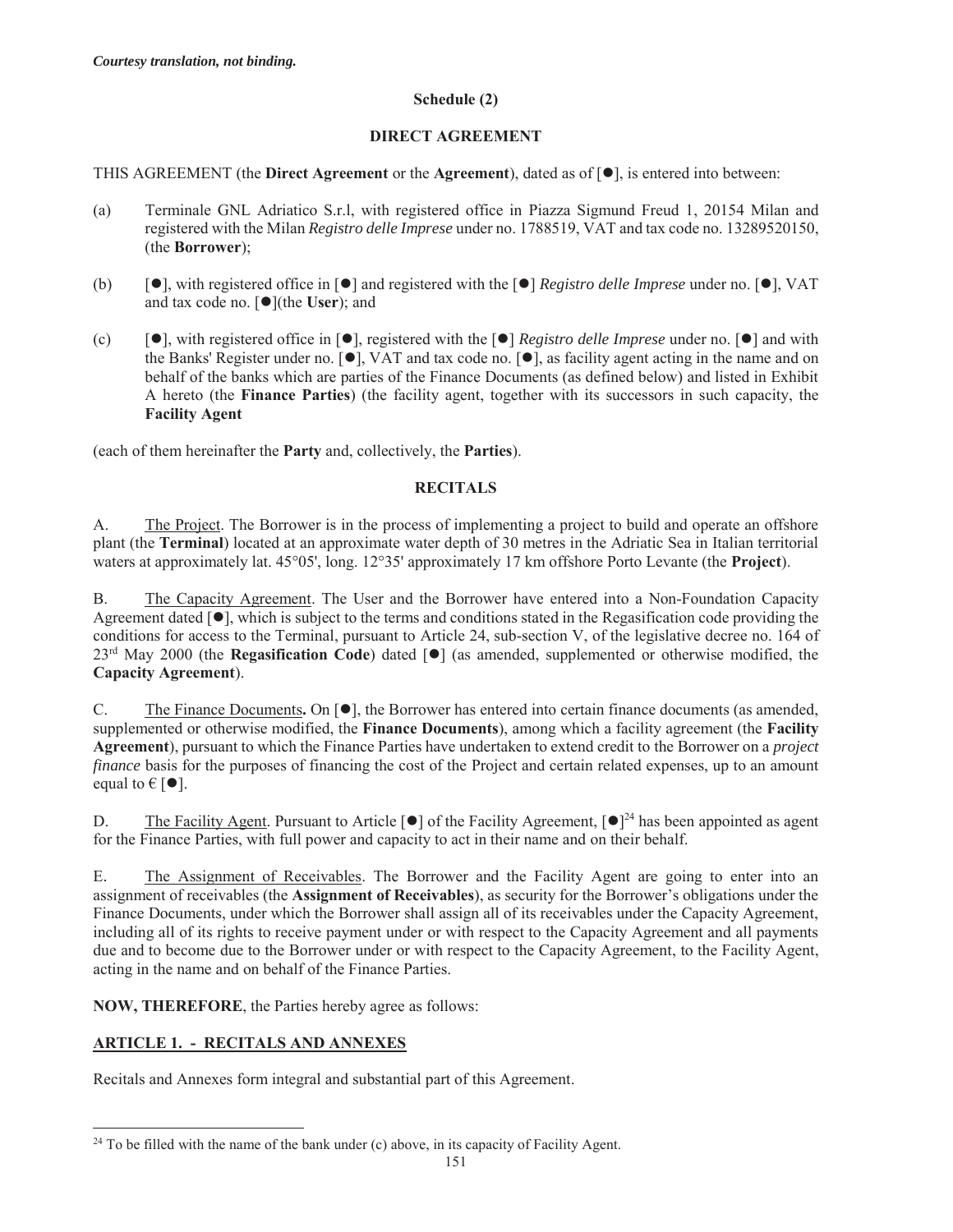#### **ARTICLE 2. CONSENT TO ASSIGNMENT AND STEP-IN RIGHTS**

- 2.1 Consent to Assignment. The User (a) hereby consents in all respects to the assignment to the Facility Agent pursuant to the Assignment of Receivables of all of the Borrower's receivables under the Capacity Agreement, including the Borrower's right to receive payments from the User; (b) acknowledges that the Borrower may not, without the prior written consent of the Facility Agent, amend, modify, vary, terminate or supplement the Capacity Agreement or take any action that would result in any of the foregoing; unless the above events are mandatorily imposed by law; (c) consents that the Borrower may, with the prior written consent of the Facility Agent, assign (in whole or in part) the Capacity Agreement or subcontract (in whole or in part) the performance of the Service and/or of any service relating to the Service to a third party, provided that the third party has the financial and technical status and capability to perform the obligations and exercise the rights of the Borrower under the Capacity Agreement; and (d) consents to any transfer of the Capacity Agreement which might result from any merger, de-merger or conversion of the legal status of the Borrower, as well as from any transfer or lease of the Borrower's going concern.
- 2.2 Step-In Rights. The User and the Borrower hereby acknowledge and consent that the Facility Agent, in the name and on behalf of the Finance Parties and upon written notice to the User, shall be entitled, in case an event of default has occurred and is continuing under the Finance Documents, to transfer, at the terms and conditions provided under the Facility Agreement (of which the User shall be duly and timely informed), the contractual position of the Operating Company to a third party appointed by the Banks (the **Appointed Transferee**), provided that the Appointed Transferee, once appointed, formally declares to take over the whole contractual position of the Borrower under the Capacity Agreement, and provided further that such transfer does not alter or prejudice the tax position of the User under the Capacity Agreement (including without limitation, by way of adversely impacting on the deductibility of the regasification fee or other operating costs).
- 2.3 Right to Cure. In the event of a default or breach by the Borrower in the performance of any of its obligations under the Capacity Agreement, or upon the occurrence or non-occurrence of any event or condition under the Capacity Agreement that would immediately or with the passage of any applicable grace period or the giving of notice, or both, enable the User to suspend or terminate the Capacity Agreement (a **Default**), the User will not terminate the Capacity Agreement until it first gives prompt written notice of such Default to the Borrower and the Facility Agent.

Then, within a period of at least (i) [60] days, in respect of a non-payment default, and (ii) [45] days, in respect of a payment default from the giving of such notice, the Facility Agent, acting in the name and on behalf of the Finance Parties, will be entitled to notify to the User the Finance Parties' intention to cure the Default or, alternatively, to have the Borrower or a third party to cure it.

In this case, the Banks will be entitled, within the following [60] days, to:

- (a) appoint an Appointed Transferee, which will take over the whole contractual position of the Operating Company under the relevant Capacity Agreement; or
- (b) to cure, either directly or indirectly, the Borrower's breach which might trigger the termination; or
- (c) notify to the User that the attempt to (i) replace the Operating Company in its contractual position under the Capacity Agreement or (ii) cure the Borrower's breach has failed,

provided that:

- (1) in the cases under (a) and (b) above, the User shall not suspend the performance of the relevant Capacity Agreement.
- (2) if the Facility Agent is prohibited from curing any such Default by any process, stay or injunction issued by any governmental authority or pursuant to any bankruptcy or insolvency proceeding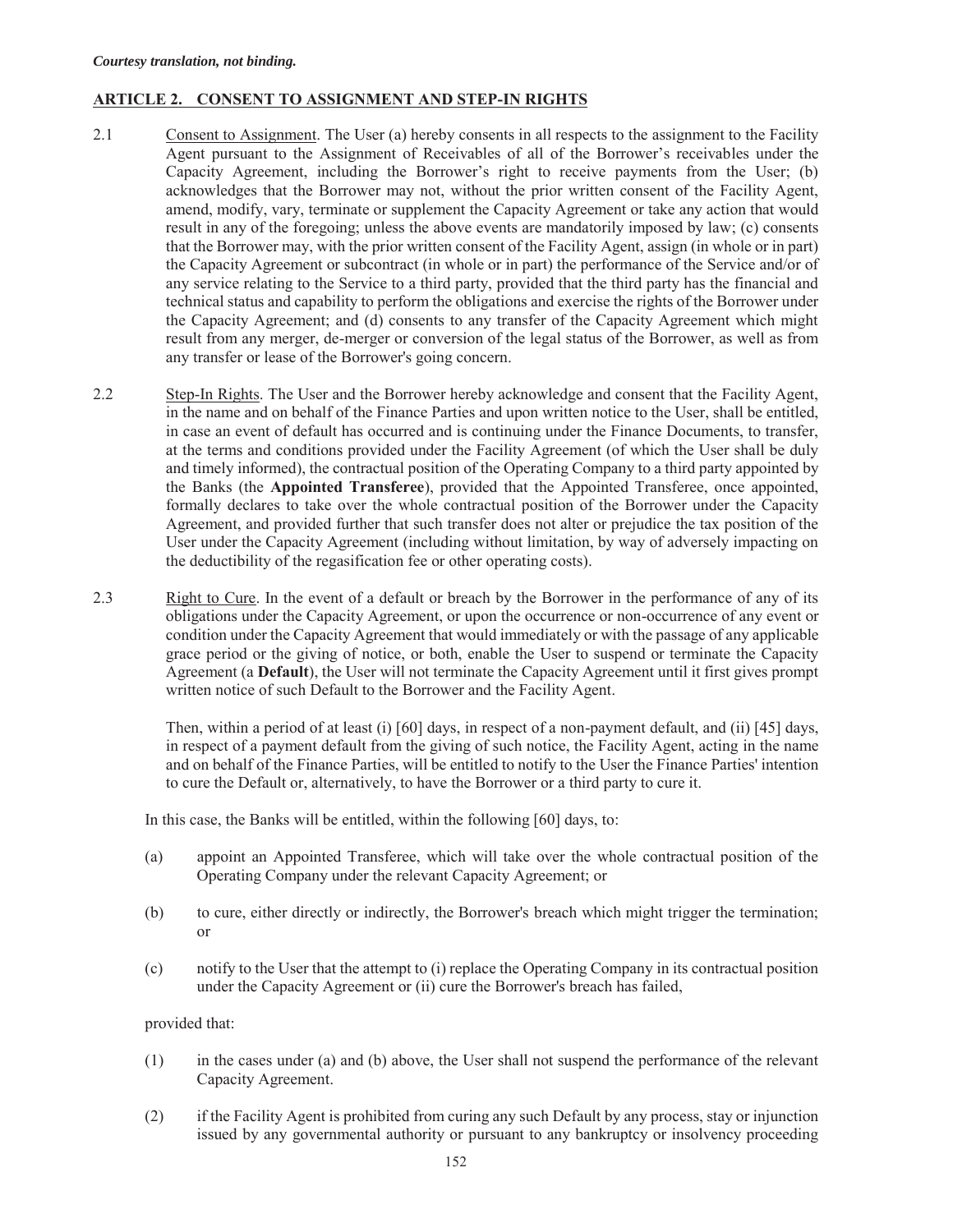involving the Borrower, then the time period specified herein for curing a Default shall be extended for the period of such prohibition but in no event longer than [180] days.

- 2.4 No Amendments. The User agrees that it will not, without the prior written consent of the Facility Agent, acting in the name and on behalf of the Finance Parties (i) enter into or agree to any material amendment, supplement, transfer, suspension, novation, extension, restatement or other material modification of the Capacity Agreement or any material term or condition thereof, unless the above events are mandatorily imposed by law (ii) enter into or agree to any consensual suspension, cancellation, or termination of the Capacity Agreement, (iii) assign or otherwise transfer any of its right, title or interest under the Capacity Agreement.
- 2.5 No Liability. The User acknowledges and agrees that neither the Facility Agent nor its designees nor the Finance Parties shall have any liability or obligation under the Capacity Agreement as a result of this Direct Agreement, nor shall the Facility Agent or its designees be obligated or required to (a) perform any of the Borrower's obligations under the Capacity Agreement, except when the Facility Agent, acting in the name and on behalf of the Finance Parties, has expressly stated its intention to cure directly any of the Borrower's breach, as provided under Article 2.3 (b) above, in which case the rights and obligations of the Facility Agent shall be no more than those of the Borrower under the Capacity Agreement or (b) take any action to collect or enforce any claim for receivables, relating to payment obligations, assigned under the Assignment of Receivables, except in the cases and at the terms and conditions provided thereunder.
- 2.6 Performance under Capacity Agreement. The User shall perform and comply with all material terms and provisions of the Capacity Agreement to be performed or complied with by it and shall maintain the Capacity Agreement in full force and effect in accordance with its terms.
- 2.7 Delivery of Notices. The User shall deliver to the Facility Agent and its designees, concurrently with the delivery thereof to the Borrower, a copy of each material notice, request or demand given by the User pursuant to the Capacity Agreement.
- 2.8 Delivery of Financial Statements. On or prior to the date hereof, the User has delivered to the Facility Agent a copy of its annual audited financial statement (**Financial Statement**) for its most recent fiscal year. Within ninety (90) days after the close of each of its fiscal year, the User shall deliver to the Facility Agent annual audited Financial Statements, prepared in accordance with the International Accounting Standards or should the User not be subject to International Accounting Standards, to generally accepted accounting principles in the jurisdiction of formation of the User, certified by a reputable independent certified public accountant.

# **ARTICLE 3. - PAYMENTS UNDER THE CAPACITY AGREEMENT**

- 3.1 Payments. The User shall pay all amounts payable by it to the Borrower under the Capacity Agreement in the manner required by the Capacity Agreement directly into the account specified in Exhibit B hereto, or to such other person or account as shall be specified from time to time by the Facility Agent to the User in writing in accordance with the relevant finance documentation. The Borrower hereby authorizes and directs the User to make such payments as aforesaid.
- 3.2 No Offset, etc. All payments required to be made by the User to the Borrower under the Capacity Agreement shall be made without any offset, recoupment, abatement, withholding, reduction or defence whatsoever, other than those offsets, recoupments, abatements, withholdings, reductions and defence permitted under applicable law or expressly allowed by the terms of the Capacity Agreement.

### **ARTICLE 4. - REPRESENTATIONS AND WARRANTIES OF THE USER**

The User makes the following representations and warranties, as of the date of execution and delivery of this Direct Agreement and the Capacity Agreement.

4.1 Status. The User is a duly incorporated, organised and validly existing company under the laws of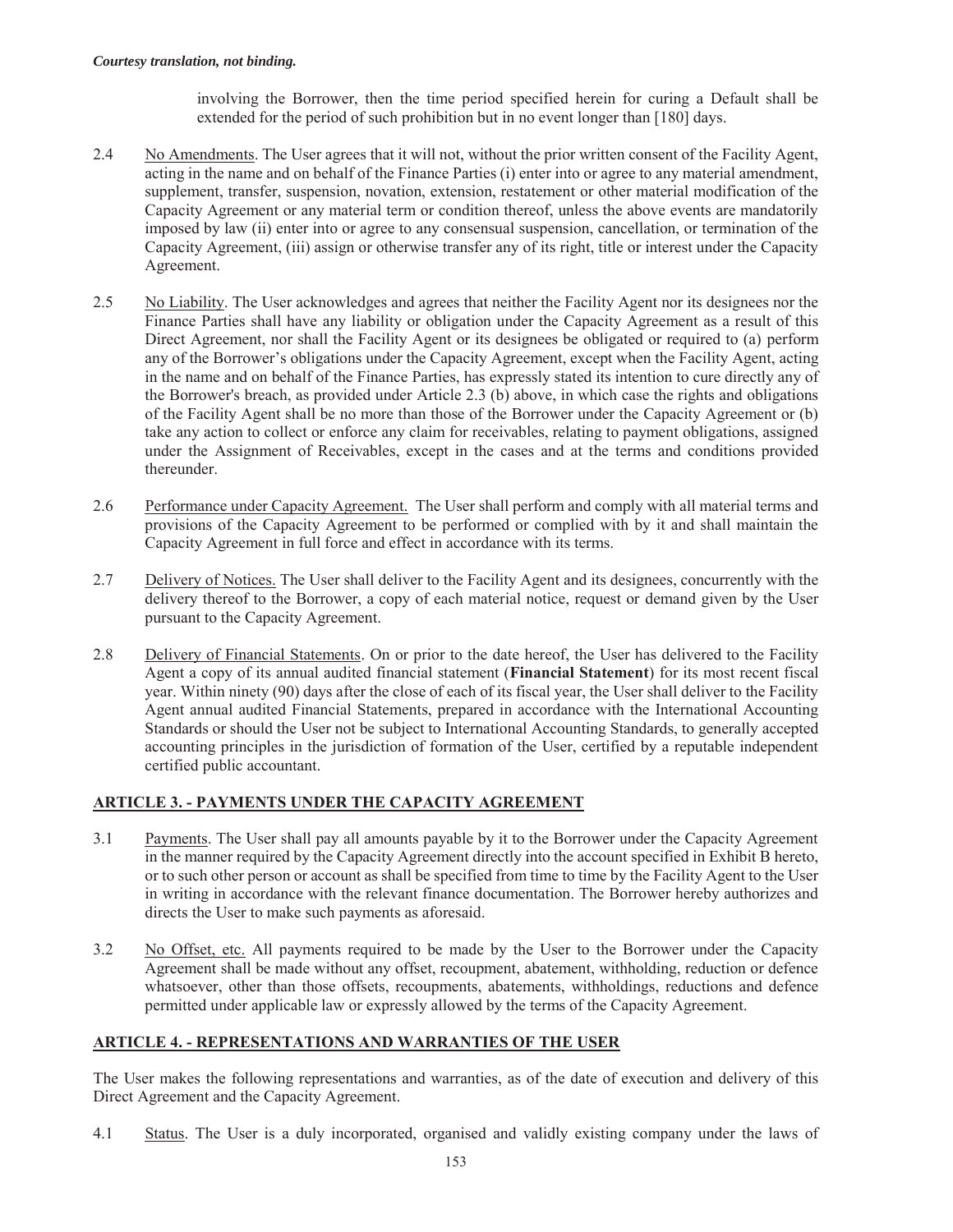jurisdiction of its incorporation, and has all requisite corporate power and authority to execute this Direct Agreement and the Capacity Agreement and perform its obligations thereunder.

- 4.2 Authorisation; No Conflict. The User has duly authorized and executed this Direct Agreement and the Capacity Agreement. Neither the execution of this Direct Agreement and the Capacity Agreement by the User nor its consummation of the transactions contemplated thereby nor its compliance with the terms thereof does or will require any consent or approval not already obtained, or will conflict with the User's formation documents or any contract or agreement binding on it.
- 4.3 Legality, Validity and Enforceability. Each of this Direct Agreement and the Capacity Agreement is in full force and effect and is a legal, valid and binding obligation of the User, enforceable against the User in accordance with its terms.
- 4.4 Governmental Consents. There are no governmental consents existing as of the date of this Direct Agreement that are required or will become required to be obtained by the User in connection with the execution, delivery or performance of this Direct Agreement and the Capacity Agreement and the consummation of the transactions contemplated thereunder, other than those governmental consents which have been obtained and are in full force and effect.
- 4.5 Litigation. There are no pending or, to the User's knowledge, threatened in writing actions, suits, proceedings or investigations or any kind (including arbitration proceedings) to which the User is a party or is subject, or by which it or any of its properties are bound, that if adversely determined to or against the User, could reasonably be expected to materially and adversely affect the ability of the User to execute and deliver the Capacity Agreement and this Direct Agreement or for the User to perform its obligations thereunder or hereunder.
- 4.6 Existing Defaults. The User is not in default under the Capacity Agreement.
- 4.7 No Previous Assignments. The User has no notice of, and has not consented to, any previous assignment by the Borrower of all or any part of its rights under any Capacity Agreement.
- 4.8 Representations and Warranties. All representations, warranties and other statements made by the User in the Capacity Agreement were true and correct as of the date when made.

# **ARTICLE 5. - OPINION OF COUNSEL**

On or before  $\lceil \bullet \rceil$ , the User shall deliver, upon request by the Facility Agent a legal opinion of its legal counsel relating to the User's signatory powers with respect to the Capacity Agreement, this Direct Agreement, any other material agreement to which the User is a party, in form and substance acceptable to the Facility Agent.

# **ARTICLE 6. - MISCELLANEOUS**

- 6.1 Notices. All notices or other communications required or permitted to be given hereunder shall be in writing and shall be considered as properly given (a) if delivered in person, (b) if sent by registered mail with return receipt or (c) if sent by prepaid telex, or by telecopy with correct answer back received. Notices shall be directed (i) if to the User, in accordance with the Capacity Agreement, and (ii) if to the Facility Agent, to  $[\bullet]$ . Notice so given shall be effective upon receipt by the addressee. Any party hereto may change its address for notice hereunder to any other location by giving no less than twenty (20) days notice to the other parties in the manner set forth above in this paragraph.
- 6.2 Further Assurances. The User shall fully cooperate with the Facility Agent and perform all additional acts reasonably requested by the Facility Agent to effect the purposes of this Direct Agreement, including as may be required to perfect the Finance Parties' interest in the Capacity Agreement.
- 6.3 Amendments. This Direct Agreement may not be amended, changed, waived, discharged, terminated or otherwise modified unless such amendment, change, waiver, discharge, termination or modification is in writing and signed by each of the Parties.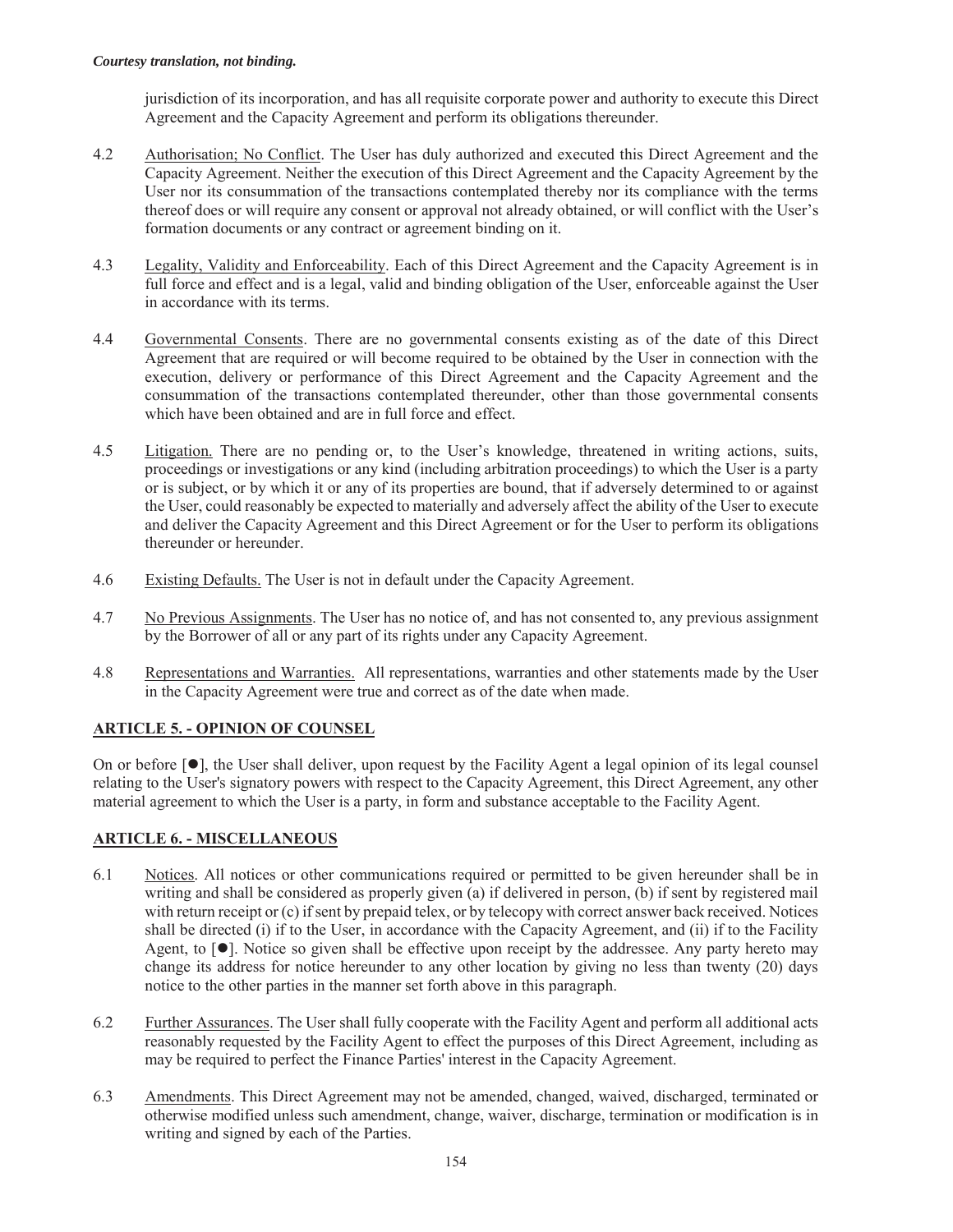- 6.4 Entire Agreement. This Direct Agreement and any agreement, document or instrument attached hereto or referred to herein integrate all the terms and conditions mentioned herein or incidental hereto.
- 6.5 Governing Law. This Direct Agreement shall be governed by the laws of Italy.
- 6.6 Severability. In case any one or more of the provisions contained in this Direct Agreement should be invalid, illegal or unenforceable in any respect, the validity, legality and enforceability of the remaining provisions shall not in any way be affected or impaired thereby, and the Parties shall enter into good faith negotiations to replace the invalid, illegal or unenforceable provision with a view to obtaining the same commercial effect as this Direct Agreement would have had if such provision had been legal, valid and enforceable.
- 6.7 Arbitration. If any dispute, controversy or claim arises in relation to or under this Direct Agreement, any party hereto may, by notice to the other parties, refer the dispute to be finally settled by arbitration. Such arbitration shall be conducted in accordance with the Rules of Arbitration of the International Chamber of Commerce (the **ICC Rules**) prevailing and in effect as at the date the matter is referred to arbitration. The number of arbitrators shall be three (3) and they shall be appointed in accordance with the ICC Rules; in particular where there are multiple respondent, they, jointly, shall nominate an arbitrator for confirmation pursuant to Article 9 and 10 of the ICC Rules. In the absence of such a joint nomination and where the respondents are unable to agree to appoint an arbitrator, this appointment shall be made by the ICC International Court of Arbitration. The third arbitrator, who will act as chairman of the Arbitral Tribunal, shall be appointed by the Court. Arbitration shall be conducted in the English language and the place of arbitration shall be Rome, Italy. The decision of the arbitration panel shall include a statement of the reasons for such decision and, shall be final and binding on the parties thereto, subject to the provisions set forth under Article 29 of the ICC Rules.
- 6.8 Successors and Assignees. The provisions of this Direct Agreement shall be binding upon and inure to the benefit of the parties hereto and their permitted successors and assignees.
- 6.9 Termination. The User's obligations hereunder are absolute and unconditional, and the User shall have no right to terminate this Direct Agreement or to be released, relieved or discharged from any obligation or liability hereunder so long as the User shall have any commitments outstanding under the Capacity Agreement and until all its obligations thereunder shall have been indefeasibly satisfied in full.
- 6.10 Conflicts of Documents. In the event of any conflict between the provisions of this Direct Agreement and the provisions of the Capacity Agreement, the provisions of this Direct Agreement shall prevail.

[Date]

**[Name of the User]**  as the User

| By:    |  |  |
|--------|--|--|
| Name:  |  |  |
| Title: |  |  |

**[Name of Facility Agent]**  as the Facility Agent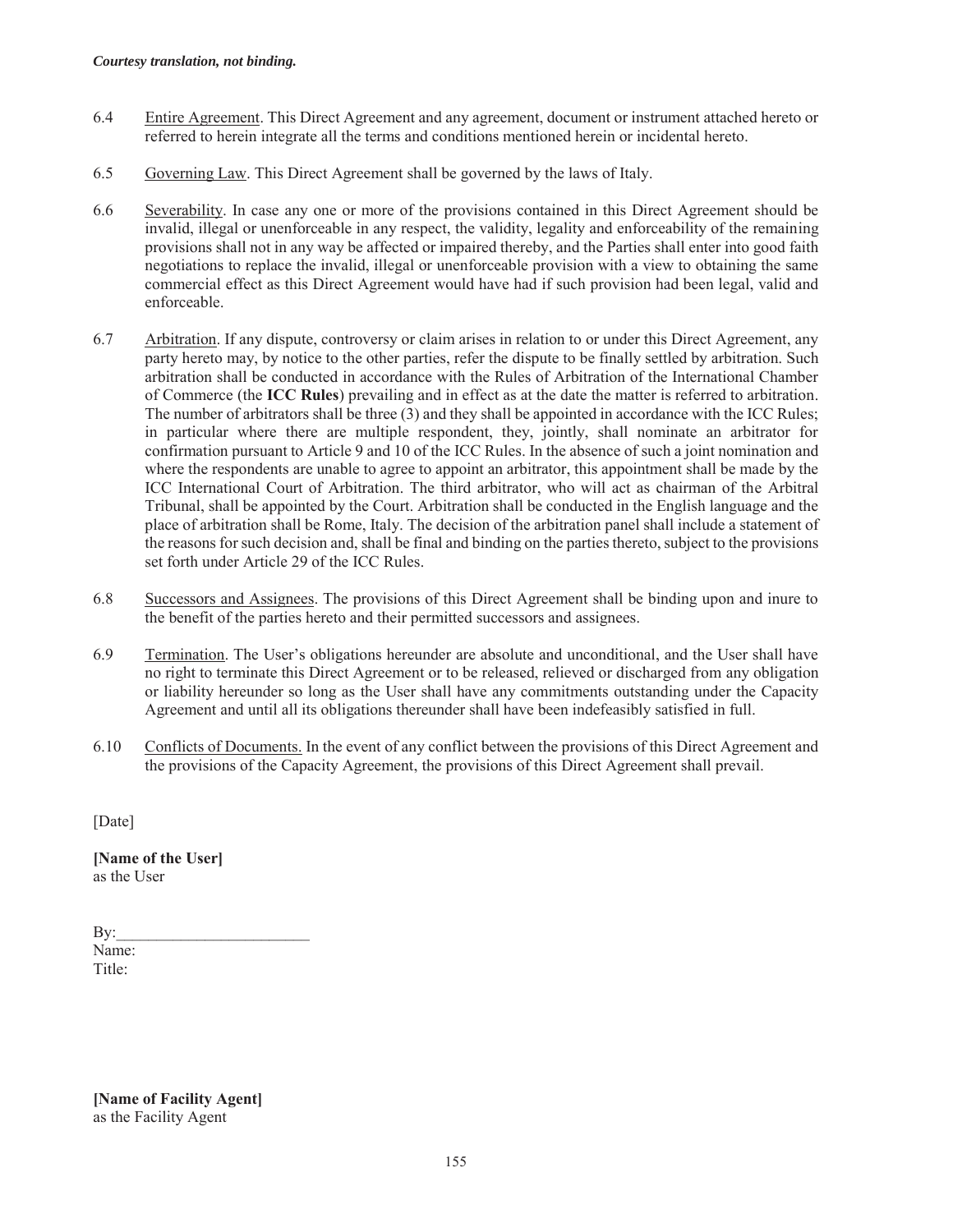$\mathbf{By:}$ Name: Title:

TERMINALE GNL ADRIATICO S.R.L. as the Borrower

 $\mathbf{By:}$ Name: Title: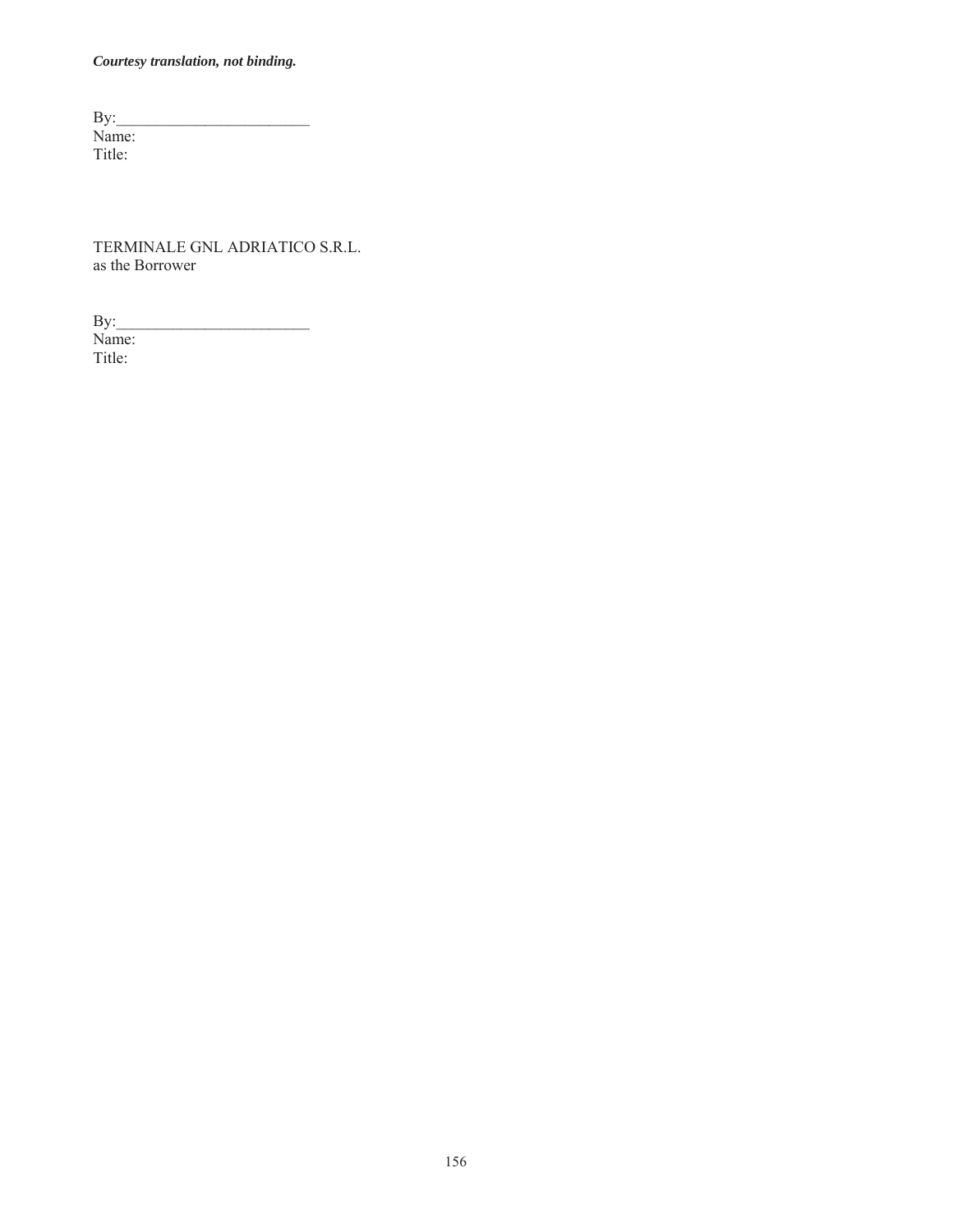### Exhibit A to Direct Agreement

# **The Finance Parties**

157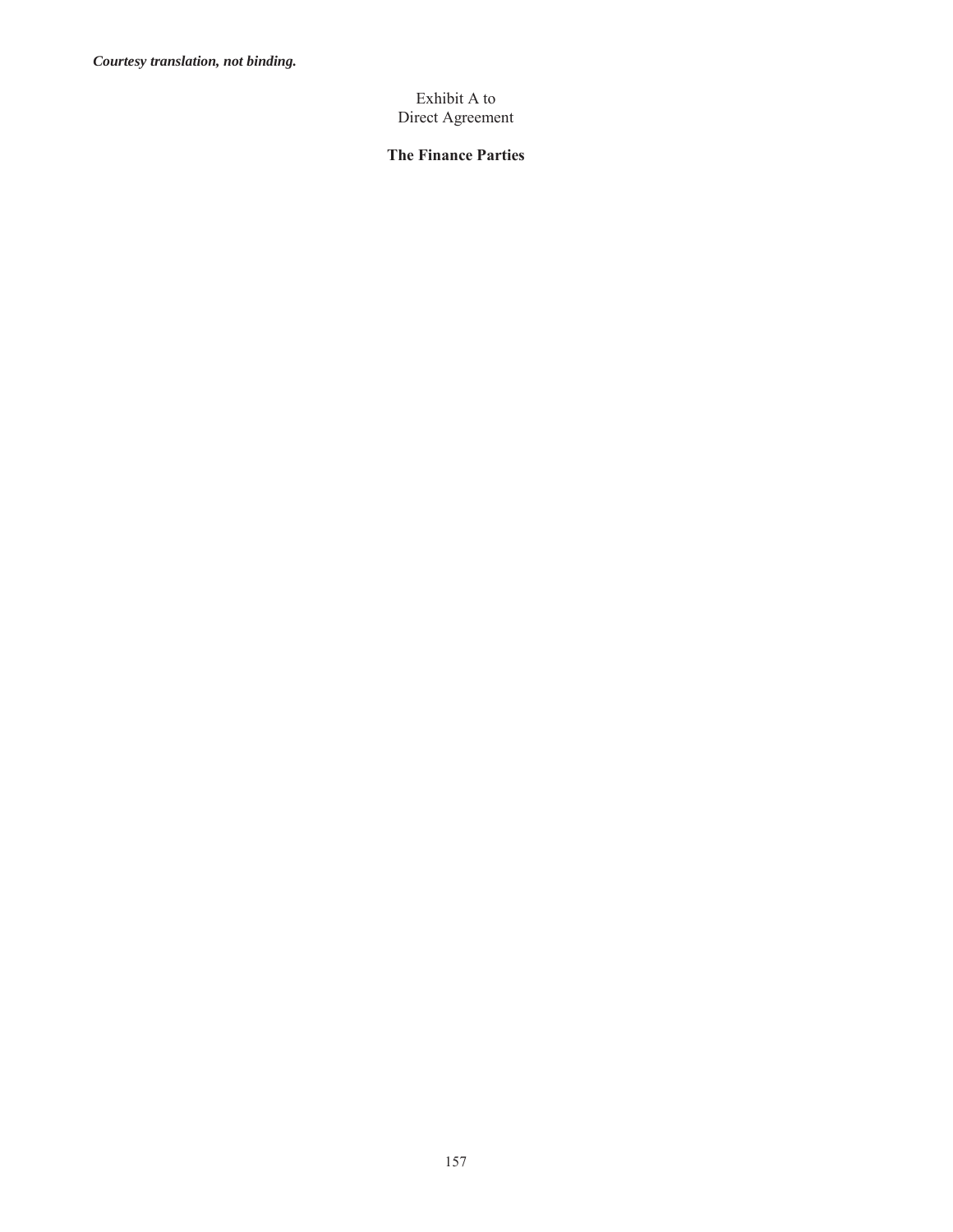# Exhibit B to

# Direct Agreement

### **Payment instructions for Account**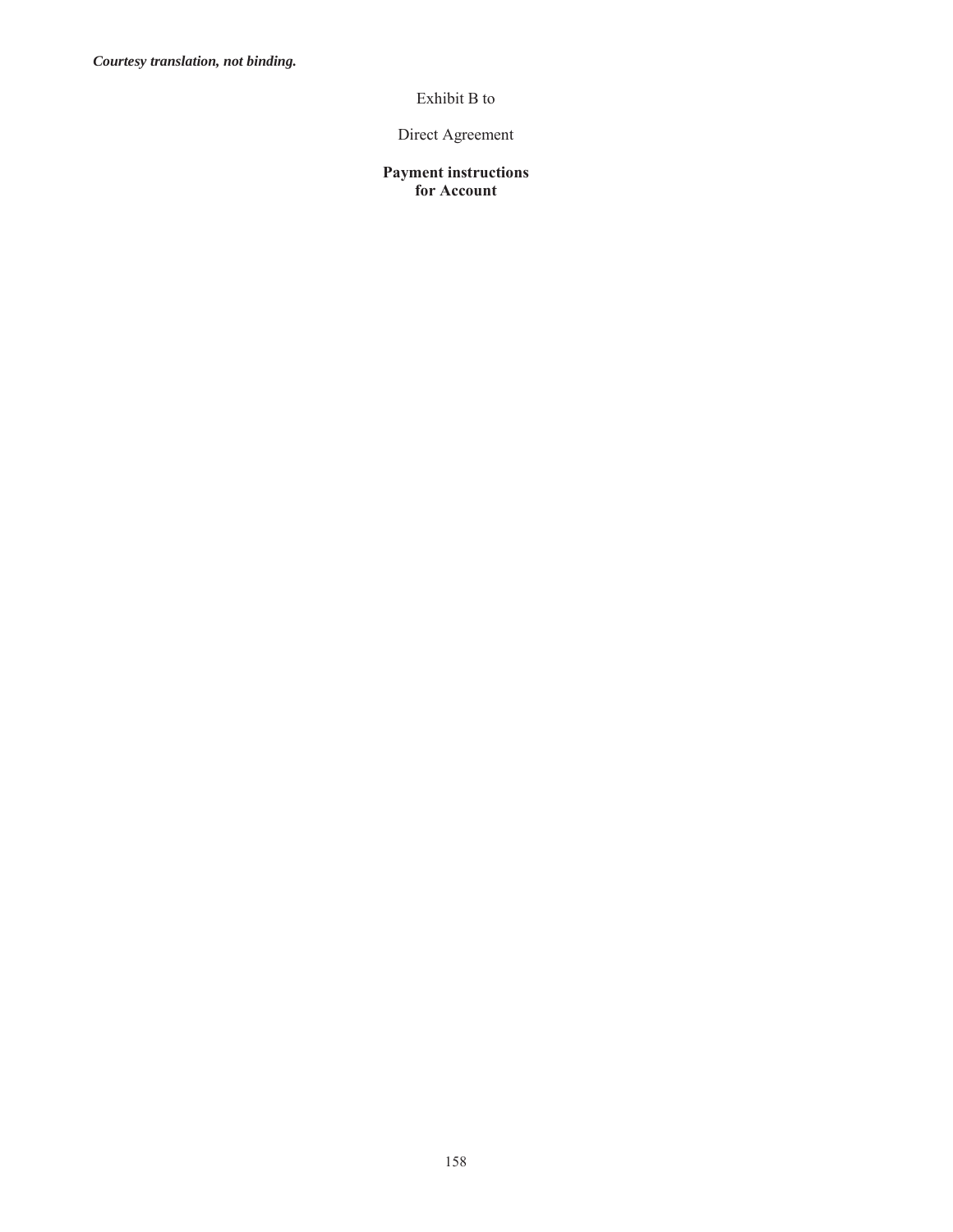#### **Part V**

#### **Spot Capacity Agreement**

This Spot Capacity Agreement (the "**Spot Capacity Agreement**"), is entered into between [*User*], a company incorporated and existing under the laws of [*User' State of incorporation*], registered with the [*User's Registered Office*] under number [*registration number*], tax code number [*tax code number*], whose principal office is located at [*User's address*] (the "**User**") 25 and **Terminale GNL Adriatico S.r.l.**, a company incorporated and existing under the laws of the Republic of Italy, registered with the Milan *Registro delle Imprese* under number 1788519, fiscal code/VAT code number 13289520150 and whose principal office is located at Piazza Sigmund Freud 1, 20154 Milan, Italy (**"Operating Company**"). Collectively, the User and the Operating Company are referred to herein as the **"Parties**".

### **RECITALS**

On 15 February 2010 the Operating Company has implemented an Regasification code (the "**Regasification Code**") providing the conditions for access to the offshore regasification terminal owned by the Operating Company located approximately 17 km offshore Porto Levante, Italy,

On 12 May 2011 the Regasification Code has been approved by the ARERA, by resolution Arg/Gas n° 57/11 pursuant to article 24, sub-section V, of the legislative decree no. 164/2000;

The Operating Company, pursuant to clause II.2.3 of chapter II of the Regasification Code, has published on its Electronic Communication System: i) the Spot Capacity that is available for subscription, including the commencement date and duration of the Unloading Slot, the Scheduled Arrival Range, the Spot Redelivery Period, and the maximum volume of LNG that can be Unloaded during such Unloading Slot; and ii) the due date and time for submission of Access Requests for such Spot Capacity;

On [insert date] the User has submitted an Access Request for [*Spot Capacity/Spot Capacity utilising Capacity Make-up*<sup> $26$ </sup> to GME including, *inter alia*, the information and statements specified in clause 2.4.6 (b) of chapter II of the Regasification Code.

**NOW, THEREFORE**, the User and the Operating Company agree to be legally bound as follows: (*TUTTO CIÒ PREMESSO E CONSIDERATO, l'Utilizzatore ed il Gestore concordano quanto segue:*)

#### **1. Recitals and Definitions**

- 1.1 The recitals are hereby incorporated and form an integral and essential part of this agreement.
- 1.2 All the capitalized terms used in the Spot Capacity Agreement shall have the same meaning given in clause I.1.1 of chapter I of the Regasification Code.

### **2. Scope and duration**

2.1 The Operating Company allocates to the User, and the User subscribes Spot Capacity for a volume of [*insert volumes of LNG that will be unloaded during the Unloading Slot and in relation to which the user requests the Service*] cubic metres of LNG, with an indicative energy value in MJ of [*insert indicative energy value of the LNG* ], for the Unloading Slot commencing on [*insert the commencement date of the Unloading Slot posted on the Electronic Communication System*] for the Unloading Slot related to the Thermal Year [*insert the Thermal Year of the subscription]* with a duration of [*insert the duration of the* 

 $25$  It is understood that the Applicant shall only become a User upon, and as a consequence of, the acceptance of the Access Request by the Operating Company. Therefore, prior to completion of this Agreement, reference to the User in this Agreement shall be considered as a reference to the Applicant.

<sup>&</sup>lt;sup>26</sup> Delete as appropriate.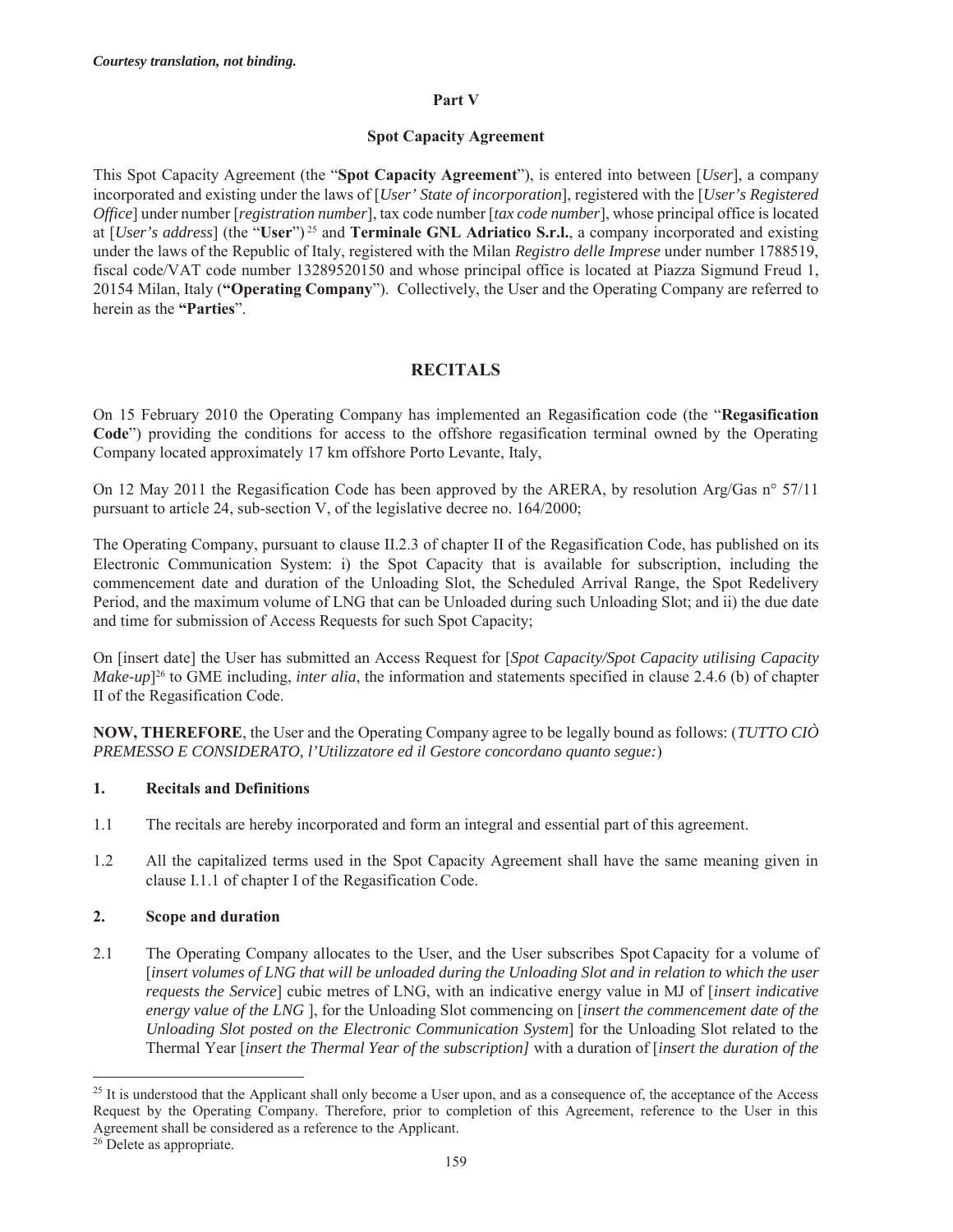*Unloading Slot posted on the Electronic Communication System*], and with the following Scheduled Arrival Range: [*insert Schedule Arrival Range posted on the Electronic Communication System*]. (*Il Gestore conferisce all'Utilizzatore, e l'Utilizzatore sottoscrive, …*)

- 2.2 The Spot Redelivery Period will be the following: [*insert Spot Redelivery Period posted by the Operating Company on the Electronic Communication System*].
- 2.3 The Spot Redelivery Programme will be the one determined by the Operating Company in accordance with the provisions of the Regasification Code.
- 2.4 The Spot Capacity Agreement shall expire on *[insert date corresponding to the ninetieth (90<sup>th</sup>) Day after the deadline of the Spot Redelivery Period of the Spot User*]. Expiration of this Spot Capacity Agreement shall be without prejudice to any obligations and/or liabilities which have accrued prior to the expiration date.

### **3. Charges**

- 3.1 The Capacity Charge due by the User pursuant to this Spot Capacity Agreement shall be determined in accordance with the relevant provisions of the Regasification Code by applying the *Cqs*, the *CMr* for Spot Capacity as set forth in Schedule (1) hereto.
- 3.2 The Grid Capacity Charge and the Variable Transportation Charge due by the User pursuant to the Spot Capacity Agreement shall be determined in accordance with letters (d) and (e), respectively, of clause 8.1.1 of chapter III of the Regasification Code.
- 3.3 The Additional Charges and any other payments due by the User pursuant to the Spot Capacity Agreement shall be determined in accordance with the relevant provisions of the Regasification Code.
- 3.4 [*Insert, if applicable*: Insofar as payment is concerned, considering that the User has not released Capacity and has scheduled all his capacity during the reference Thermal Year, all or part of the Capacity Charge due following the Spot Capacity Contract, the Operating Company will apply the Users' Make-Up Balance accrued according to the capacity contract dated [date of the previous capacity contract], following the provision of Chapter III article 8.10.2 of the Regasification Code]

#### **4. Service Conditions**

- 4.1 [*User*] states that it satisfies and will satisfy and maintain all of the Service Conditions provided in clause III.2.3 of chapter III of the Regasification Code throughout the term of the Spot Capacity Agreement.
- 4.2 With particular reference to the Service Condition provided under letter (j) of clause III.2.3 of chapter III, [*User*] acknowledges that the provision to the Operating Company of a duly executed authorisation to make requests for transactions at the System which imply the automatic acceptance of the User is essential in order for the Operating Company to be able to Redeliver the Gas. Therefore, [*User*] undertakes to provide the Operating Company with a duly executed copy of such authorization, as well as of any other documentation required by Snam Rete Gas in this respect, within two (2) Days from the execution of this agreement or, should such date fall later than the fifth  $(5<sup>th</sup>)$  Business Day preceding the date when the first Unloading is expected, immediately after the execution of this agreement.
- 4.3 [*User*] hereby represents and warrants to the Operating Company that the Representations set forth in clauses 2.4.1 (a) through 2.4.1 (d) of chapter III of the Regasification Code are true and accurate as of the date on which the Spot Capacity Agreement is entered into. In respect of the Representations set forth in clauses 2.4.1 (a) and 2.4.1 (b) of chapter III of the Regasification Code, [*User*] undertakes that they will remain true and accurate as provided for in clauses 2.4.2 and 2.4.3 of chapter III of the Regasification Code.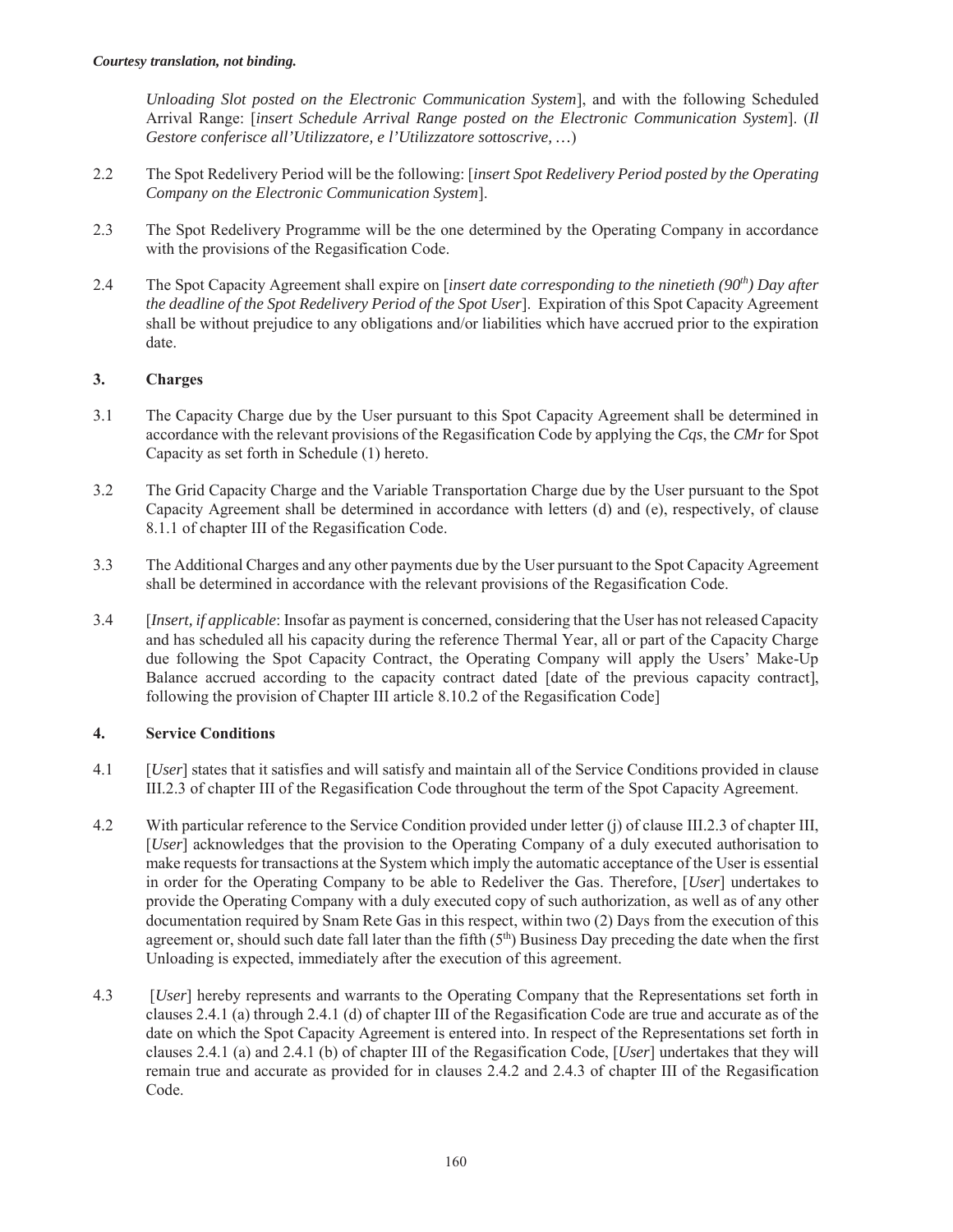#### **5. Domicile election and notices**

- 5.1 According to clause 4.2 of chapter I of the Regasification Code and for the purposes of the Spot Capacity Agreement, the User elects domicile at [*insert address*] in Milan, and undertakes to maintain such a domicile in Milan, for the entire duration of this Spot Capacity Agreement.
- 5.2 Any communication and notice to the User made by the Operating Company pursuant to clause 16 of chapter III of the Regasification Code, shall be sent at the address set out in article 5.1 above to the attention of Mr. [*insert addressee*], fax number [*insert fax number*], e-mail address [*insert e-mail address*].

#### **6. Application of the Regasification Code**

This Spot Capacity Agreement is subject to the terms and conditions of the Regasification Code, which are incorporated herein by reference.

[Place], [date]

[Applicant]

Title:

The User, hereby, unconditionally approves, pursuant to and for the purposes of, articles 1341 and 1342 of the Italian Civil Code, the following clauses of the Regasification Code:

### CHAPTER I:

**4.1** "*Competence of the Regulatory Authority for Energy Networks and Environment*"; **4.2** "*Submission to jurisdiction*"; **4.3** "*Arbitration of Technical Disputes*".

### CHAPTER II:

**2.1.1** "*Provisional Terminal Capacity*"; **2.4.2** "*Subscription of Available Capacity*"; **2.4.3** "*Subscription of Spot Capacity*"; **2.4.6** "*Access Requests*"; **2.4.8** "*Execution of Modified Acceptances*"; **2.5** "*Access Denial*"; **2.6** "*Released Capacity*"; **2.7** "*Subscribed Non-Foundation Capacity to be made available to the Operating Company for allocation to third parties pursuant to article 12, sub section 3, of TIRG*"; **2.8** "*Subscribed Foundation Capacity to be made available to the Operating Company for allocation to third parties pursuant to article 6, sub section 3, of the MAP decree of 11 April 2006*"; **3.2** "*Annual Scheduling*"; **3.3** "*Three (3) Month Scheduling*"; **3.7** "*Unloading Slot unavailability*".

#### CHAPTER III:

**2.2** "*Parties' obligations*"; **2.6** "*User's standard of performance*"; **2.7** "*Refusal of changes in the Service*"; **2.9** "*Performance of the Redelivery Service*"; **3** "*Withdrawal from and duration of capacity agreements*; **4** "Title"; **5.1.3** "*Determination of quantity and quality of LNG at the Delivery Point*"; **5.1.7** "*User's liability in relation to Unloading of Off-Spec LNG*"; **6.1** "*Redelivery of Gas*"; **6.2** "*Losses and Consumptions of the Regasification chain"*; **7** "*Force Majeure*"; **8.1** "*Invoicing by the Operating Company*"; **8.4** "*Suspension of payment of invoices*"; **8.6** "*Adjustment of Errors*"; **8.7** "*No deduction of taxes; liability for Maritime Charges*"; **8.10** "*Capacity Make-Up*"; **8.11** "*Charges for scheduling variance applicable to Continuous Users*"; **8.12** "*Charges for scheduling variance applicable to Spot Capacity*"; **9** "*Taxes, duties and charges on the Gas*"; **12** "*Exchanges of Subscribed Capacity*"; **13** "*Termination*"; **14** "*Liability*"; **15** "*Complaints*"; **19** "*Enforcement Costs*"; **20** "*Waiver of immunity*".

#### CHAPTER IV: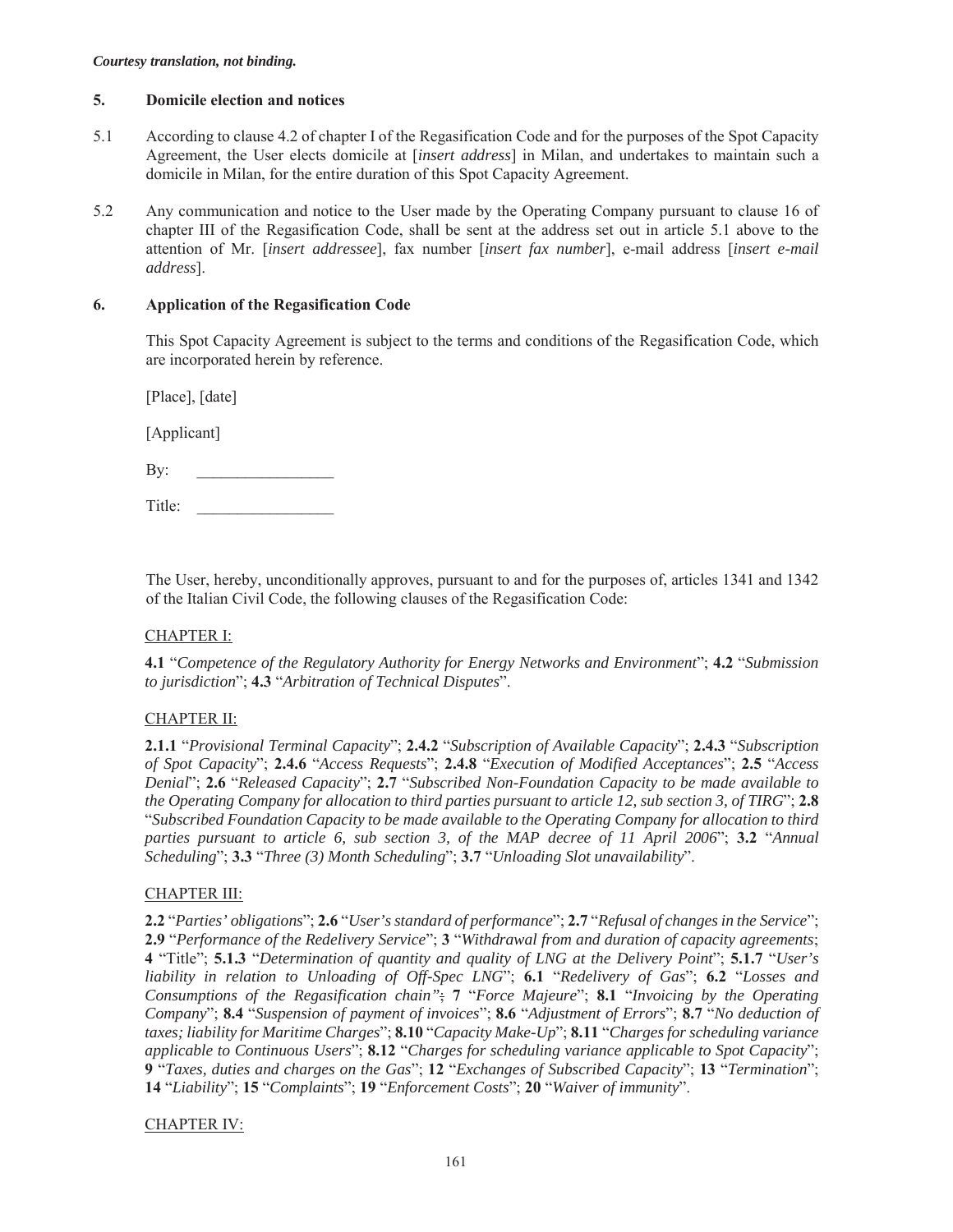**1.3** "*Rejection of LNG Tankers*"; **1.4.2** "*Failure to make necessary modifications*"; **3.6** "*Re-Assignment of Berth*"; **3.8.2** "*Demurrage*"; **3.9** "*Excess of boil-off*".

#### CHAPTER VI:

**2.1** "*Subjects entitled to submit requests for the amendment of the* Regasification *Code*"; **2.2** "*Requirements for the admissibility of the requests*"; **2.4** "*Assessment of the request*"; **4** "*Communications*".

#### ANNEX (a):

Instructions for entering Non-Foundation and Spot Capacity Agreements: **2.3** "*Irrevocability*"; **4.2**; **4.3;**

Part I – Form of Access Request for all Capacity Agreements other than for any Foundation Capacity Agreement: **paragraph after letter (g)**;

Part II – Form Access Request for Capacity Make-up: **paragraph after letter (g)**;

Part III – Form of Modified Acceptance for Non-Foundation Capacity Agreement: **third paragraph**;

Part IV – Non-Foundation Capacity Agreement: clause **5** "*Domicile election and notices*"; clause **6** "*Financing of the Terminal*".

Schedule (2) - Direct Agreement: Recital E; clause **2** "*Consent to assignment and Step-In Rights*"; clause **3** "*Payments under the Capacity Agreement*"; clause **6.7** "*Arbitration*"; clause **6.9** "*Termination*"; clause **6.10** "*Conflicts of documents*".

Part V – Spot Capacity Agreement: clause **5** "*Domicile election and notices*"

ANNEX (e) – Form of Release Declaration: **last paragraph**.

[Note: the list of "unfair terms" ("*clausole vessatorie*") shall be modified or integrated in accordance with the amendments to the Regasification Code (if any) required by the ARERA].

[Applicant]

| T:41<br>$\mathbf{u}$ |  |
|----------------------|--|
|                      |  |

For Acceptance:

Terminale GNL Adriatico S.r.l.

| п<br>∼. |  |
|---------|--|
|         |  |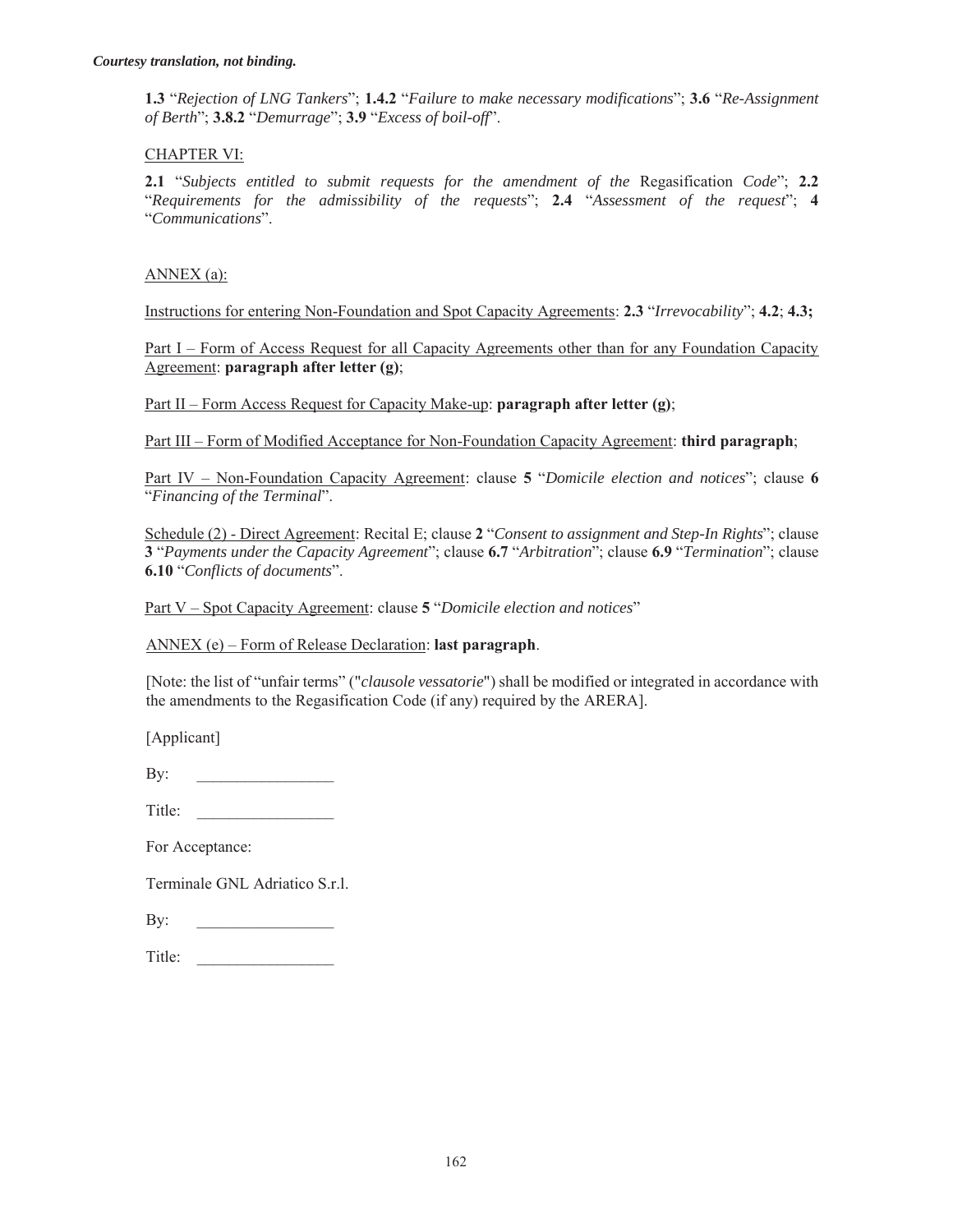$\overline{a}$ 

### **Schedule (1)**

[*User to insert Schedule (1) as published by the Operating Company on the Electronic Communication System27, with respect to the capacity which is the object of the Spot Capacity Agreement.*]

<sup>&</sup>lt;sup>27</sup> In case of Infra-annual Capacity subscription through auction procedures pursuant to article 2.4.2. (b) α) the Cqs is replaced by the pay as bid allocation price offered by the User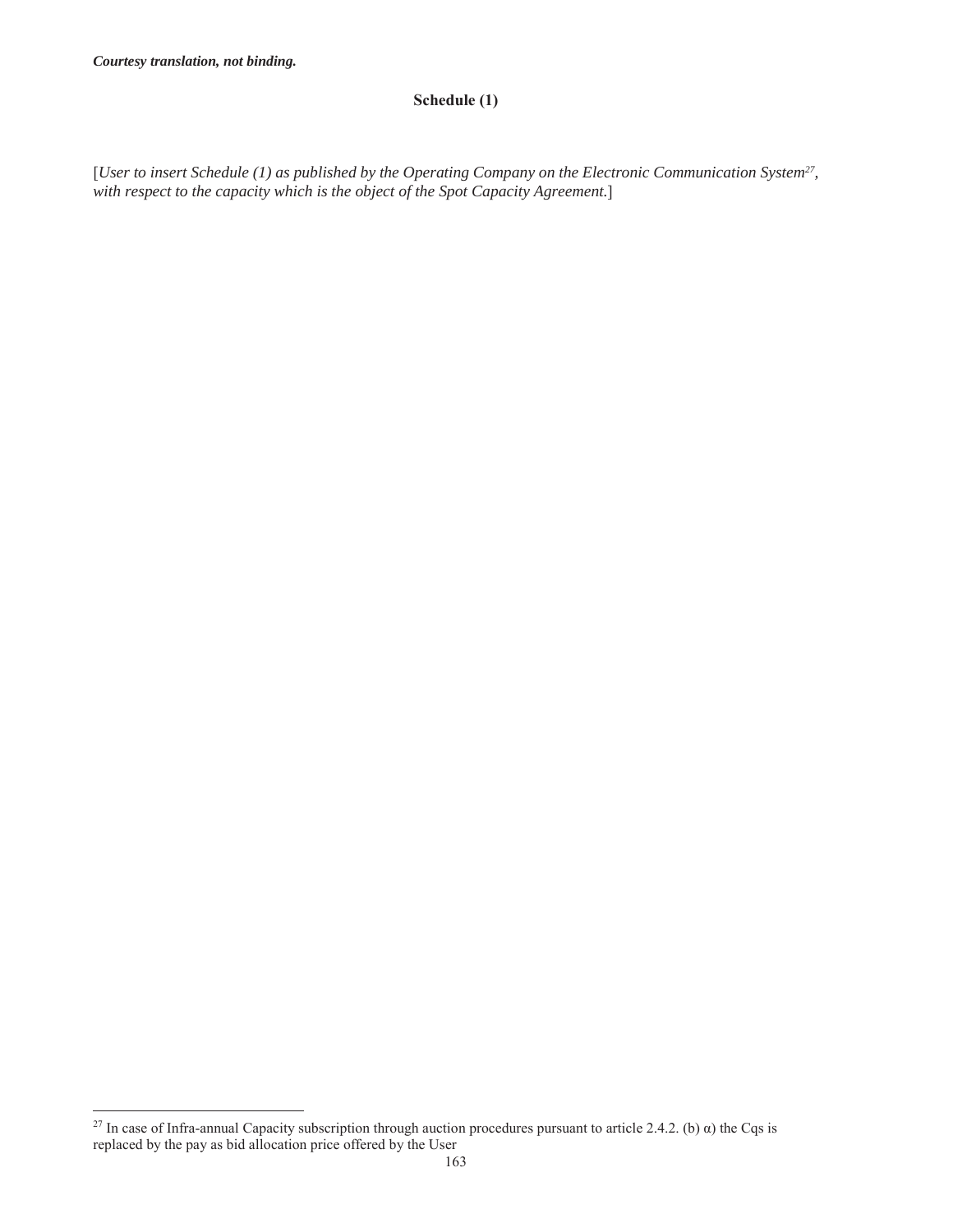#### **Annex (b)**

### **Part I**

### **Form of undertaking to issue a First Demand Guarantee**

#### [LETTERHEAD OF THE APPROVED ISSUING INSTITUTION]

[Place], [*date*]

To: Terminale GNL Adriatico S.r.l. ("Operating Company") Piazza Sigmund Freud 1 20154 Milan Italy

For the attention of Capacity Subscription Coordinator

Sirs,

# UNDERTAKING TO ISSUE A FIRST DEMAND GUARANTEE

#### **Access Request dated** [*insert date*]

We refer to the [*name of the Applicant*]'s (the "**Applicant**") Access Request attached hereto as Annex 1 (the "**Access Request**") which the Applicant wishes to submit to the Operating Company pursuant to the Regasification Code providing the conditions for access to the offshore regasification terminal owned by the Operating Company located approximately 17 km offshore Porto Levante, Italy, pursuant to article 24, sub-section V of the legislative decree no. 164/2000 (the "**Regasification Code**"). Under the provisions of the Regasification Code, upon submission of the Access Request the Applicant must, *inter alia*, provide to the Operating Company an irrevocable and unconditional undertaking from an Approved Issuing Institution (as defined in the Regasification Code) to issue a first demand guarantee in the form and under the circumstances as set forth therein.

We have received a copy of the Regasification Code and we acknowledge that, pursuant to the Regasification Code, the Applicant may enter into a Capacity Agreement (as defined in the Regasification Code) with the Operating Company for the performance by the Operating Company of the Service (as defined in the Regasification Code) with respect to the amount of [*Foundation Capacity/Non-Foundation Capacity/Spot*  Capacity<sup>[28</sup> subscribed by the Applicant thereunder, in accordance with the provisions of such Capacity Agreement, and as such become a User (as defined in the Regasification Code) (the "**Agreement**").

(a) We represent that [*name of the Approved Issuing Institution*] is an Approved Issuing Institution as defined in the Regasification Code.

(b) If the Applicant becomes a User, we [*name of the Approved Issuing Institution*] (the "**Guarantor**"), hereby irrevocably and unconditionally undertake to promptly issue a first demand guarantee in the form set out in Part II of Annex (b) of the Regasification Code (the "**First Demand Guarantee**").

(c) The aggregate maximum amount payable pursuant to the Guarantee will not exceed Euro [*insert the amount calculated pursuant to the formula set forth in clause 2 of Part II of Annex (b) on the basis of the amount of Terminal Capacity that forms the object of the Access Request*].

- (d) This undertaking is governed by and construed in accordance with the laws of Italy.
- (e) Any dispute arising out of or in connection with this undertaking shall be subject to the Italian jurisdiction and to the exclusive competence of the Courts of Milan. For the purpose of proceedings (including for the purpose of receiving service of process), the Guarantor elects domicile in Milan at the following address  $\lceil \bullet \rceil$ .

<sup>28</sup> Delete as appropriate.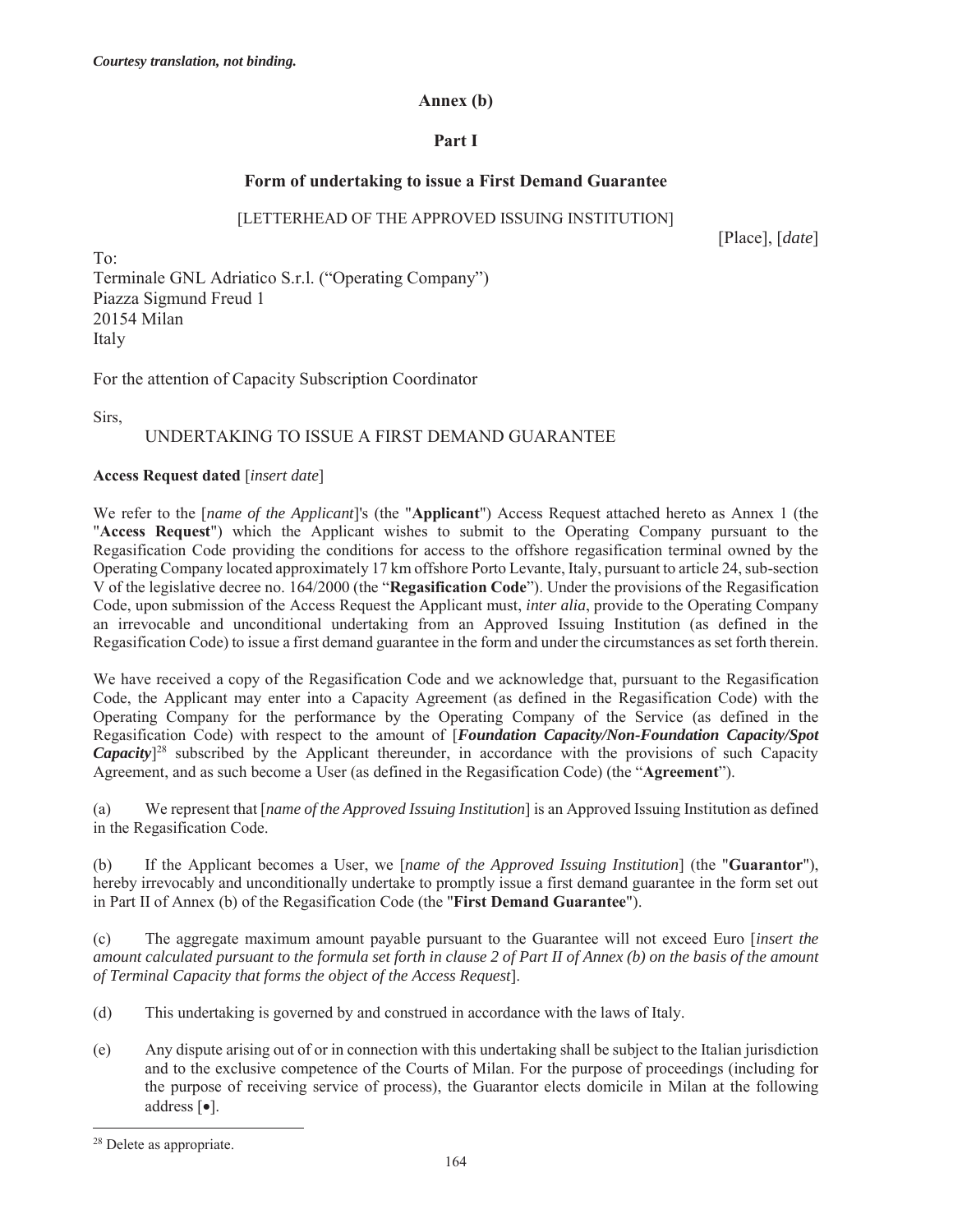# [*Guarantor*]

By: Title:

The Guarantor, hereby, unconditionally approves, pursuant to and for the purposes of, articles 1341 and 1342 of the Italian Civil Code, the following clauses of this First Demand Guarantee:

- letter (b);  $-$  letter  $(e)$ .

By: Title: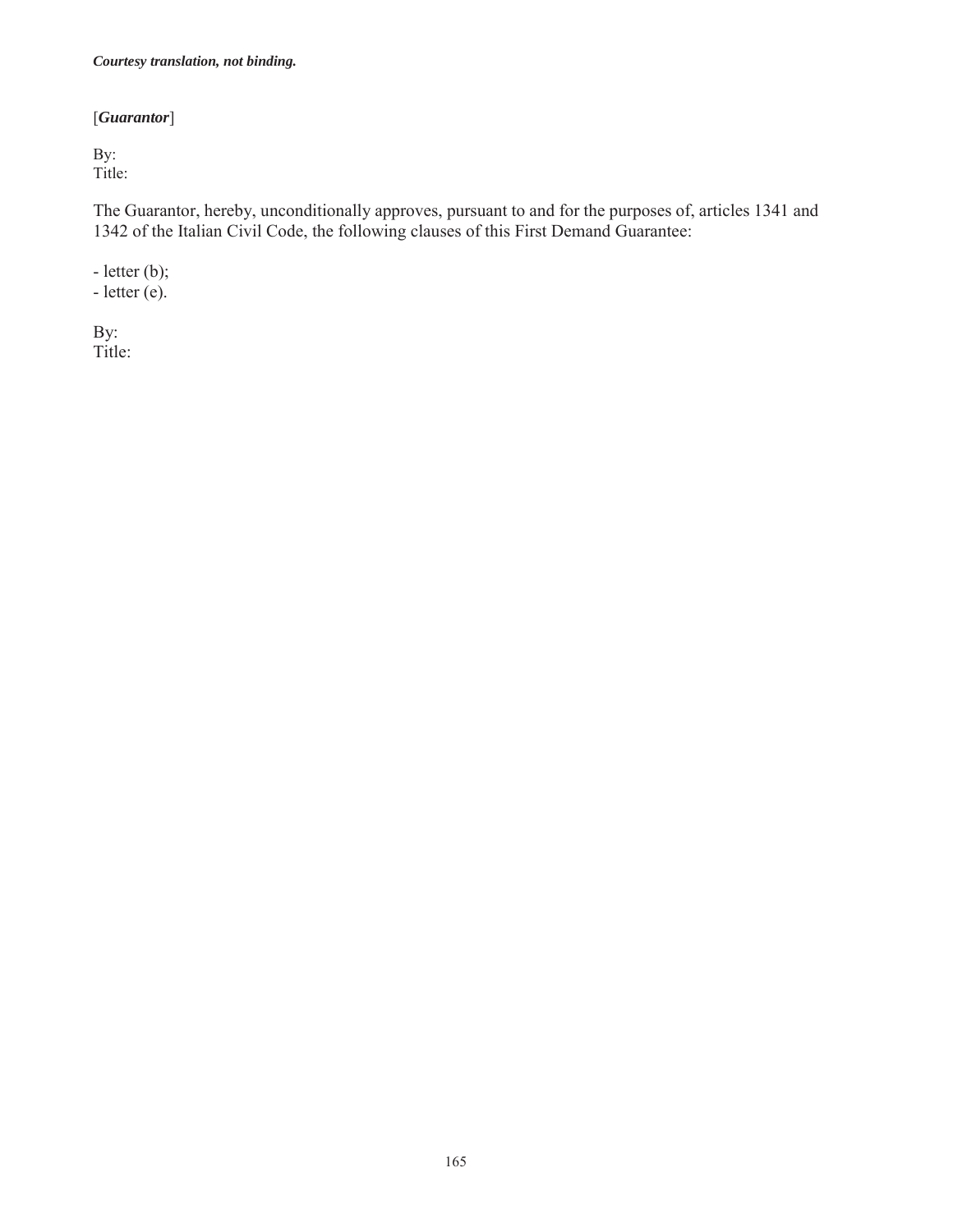# **Part II**

# **Form of First Demand Guarantee**

# [LETTERHEAD OF THE APPROVED ISSUING INSTITUTION]

[Place], [*date*]

To: Terminale GNL Adriatico S.r.l. ("Operating Company") Piazza Sigmund Freud 1 20154 Milan Italy

For the attention of Capacity Subscription Coordinator

Sirs,

# **FIRST DEMAND GUARANTEE**

## **Whereas:**

- (a) The Regasification Code provides the conditions for access to the offshore regasification terminal owned by the Operating Company located approximately 17 km offshore Porto Levante, Italy, pursuant to article 24, sub-section V of the legislative decree no. 164/2000 (the "**Regasification Code**");
- (b) On May 12 2011, the Regulatory Authority for Energy Networks and Environment, according to article 24.5 of Legislative Decree, reviewed the compliance with the applicable law of the Regasification Code implemented by the Operating Company. The Regasification Code has been amended in line with the applicable law and has been approved by the Regulatory Authority for Energy Networks and Environment;
- (c) We have been informed that on [*insert date*], [*insert name of the User*] with registered office at [*insert address*], (the "**User**") has entered into a Capacity Agreement (as defined in the Regasification Code) with the Operating Company for the performance by the Operating Company of the Service (as defined in the Regasification Code) with respect to the amount of [*Foundation Capacity/Non-Foundation Capacity/Spot*  Capacity<sup>[29</sup> subscribed by the User thereunder, in accordance with the provisions of such Capacity Agreement (the "**Agreement**");
- (d) The Regasification Code is an integral part of, and shall apply to, such Agreement; and
- (e) This Guarantee (as herebelow defined) is issued in accordance with the Agreement.

In this Guarantee words and expressions not otherwise defined herein shall have the same meaning as are respectively assigned to them in the Agreement.

Now the undersigned [*insert name of the Approved Issuing Institution*] (hereinafter the "**Guarantor**"; the Guarantor and the Operating Company being the "**Parties**", and each of them a "**Party**") hereby irrevocably and unconditionally undertakes as follows (the "**Guarantee**"):

**1.** The Guarantor hereby irrevocably guarantees to pay to the Operating Company, up to the Amount (as herebelow defined), any and all amounts due by the User as Regasification Service Charge and Redelivery

 $\overline{a}$ 

<sup>29</sup> Delete as appropriate.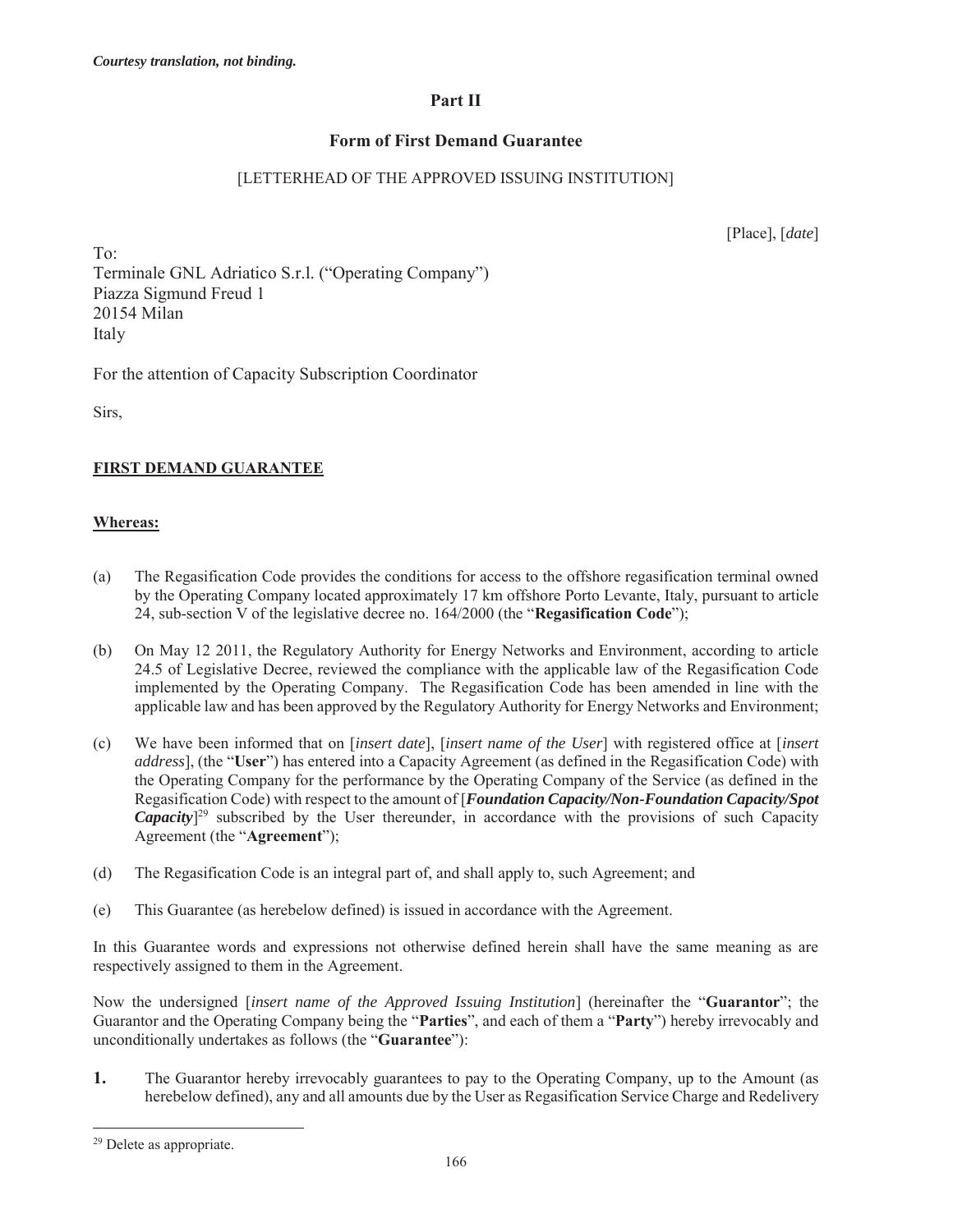Service Costs pursuant to the Agreement, which have not been paid by the User on the respective due date (the "**Guaranteed Obligations**"), upon the Operating Company's first demand (any such demand being referred to as a "**Demand**"). Any Demand shall be a demand for payment made in writing by the Operating Company to the Guarantor (with a copy sent to the User) in accordance with the form of Appendix A hereto attached, stating that any amounts due by the User pursuant to the Agreement and the Regasification Code has not been paid by the User to the Operating Company by the respective due date. The Guarantor shall pay the amounts indicated in the relevant Demand to the Operating Company (i) no earlier than 10 (ten) Business Days after receipt of evidence from the Operating Company that the relevant Demand has been notified to the User by registered post (*raccomandata con avviso di ricevimento*) pursuant to Section 12 below; and (ii) no later than 15 (fifteen) Business Days after receipt of the evidence specified in point (i) above.

**2.** For the first year of effectiveness of this Guarantee the aggregate maximum amount payable by the Guarantor hereunder (the "**Amount**") shall be equal to Euro [ $\bullet$ ]<sup>30</sup>.

 $I = (P + CMr) \times SC + (GCC) + (VTC)$ n

Where:

 $\overline{a}$ 

n = 1 In case of a Guarantee issued pursuant to a Spot Capacity Contract; or in the case of a Guarantee issued pursuant to a Foundation Capacity Contract for one Unloading Slot;

n = 2 In case of a Guarantee issued pursuant to a Spot Capacity Contract with two Unloading Slots; or in the case of a Guarantee issued pursuant to a Foundation Capacity Contract for two Unloading Slots;

n= 3 In case of a Guarantee issued pursuant to a Spot Capacity Contract with three or more Unloading Slots; or in the case of a Guarantee issued pursuant to a Foundation Capacity Contract for three or more Unloading Slot;

 $I =$  the amount

SC = the amount of the Subscribed Capacity according to the relevant Capacity Contract with reference to the Thermal Year or the relevant period;

GCC = the proportional share of the aggregated Grid Charge related to the User with reference to the Thermal Year or the relevant period;

VTC = the proportional share of the aggregated Variable Charge related to the User with reference to the Thermal Year or the relevant period.

b) In case of Capacity subscription through an Annual Capacity procedure pursuant to article 2.4.2. (a) of chapter II or in case of Capacity subscription through Spot Capacity procedure pursuant to article 2.4.2. (b) β ) of chapter II (first come first served criteria):

#### $I = (Cqs + CMr \times SC) + GCC + VTC$

n

Where:

n=1 In the case of a guarantee issued pursuant to a Contract for Spot Capacity or in the case of a guarantee issued pursuant to a Contract for Foundation or Non-Foundation Capacity related to one Unloading Slot

n=2 In the case of a guarantee issued pursuant to a Contract for Spot Capacity related to two Unloading Slots; or in the case of a guarantee issued pursuant to a Contract for Foundation or Non-Foundation Capacity related to two Unloading Slots

n=3 In the case of a guarantee issued pursuant to a Contract for Spot Capacity related to three or more Unloading Slots; or in the case of a guarantee issued pursuant to a Contract for Foundation or Non-Foundation Capacity related to three or more Unloading Slots

|            |     | the amount;                                                                                                                        |
|------------|-----|------------------------------------------------------------------------------------------------------------------------------------|
| Cqs        |     | the Cqs applicable with respect to the relevant Thermal Year or period;                                                            |
| <b>CMr</b> | $=$ | the CMr applicable with respect to the relevant Thermal Year or period;                                                            |
| SC.        |     | the amount of Subscribed Capacity under the relevant Capacity Agreement with respect to the<br>relevant Thermal Year or period;    |
| <b>GCC</b> |     | the User's proportionate share of the total Grid Capacity Charge with respect to the relevant<br>Thermal Year or period;           |
| <b>VTC</b> |     | the User's proportionate share of the total Variable Transportation Charge with respect to the<br>relevant Thermal Year or period. |

<sup>&</sup>lt;sup>30</sup> Insert the amount calculated in accordance with the following formula:

a) In case of Capacity subscription through an Infra-annual Capacity procedure pursuant to article 2.4.2. (b) α):

P = *pay as bid* allocation price expressed in EUR / m3liq;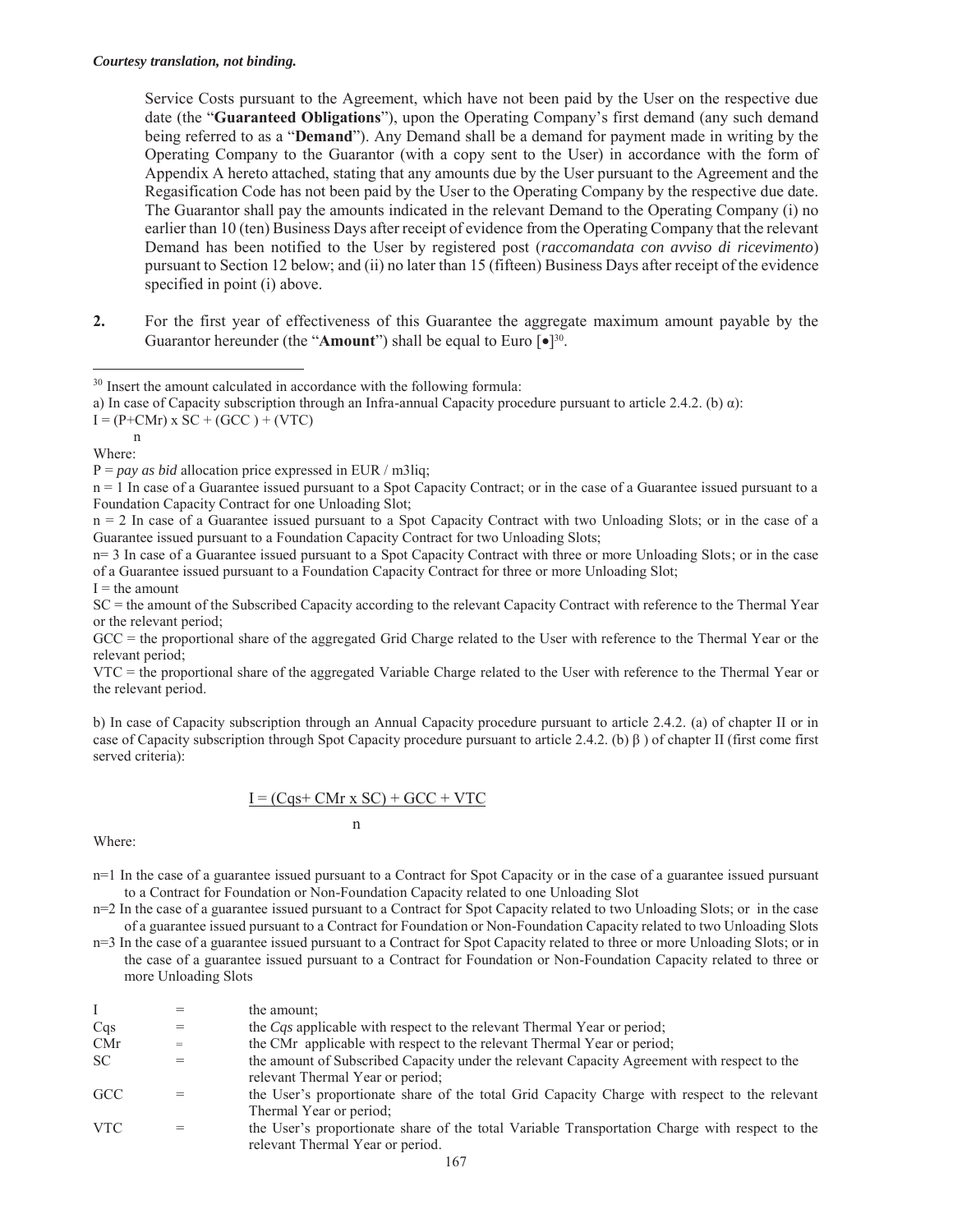$\overline{a}$ 

Without prejudice to the right of the Guarantor to terminate this Guarantee pursuant to Section 4 below, if the effectiveness of this Guarantee is extended pursuant to Section 4, the Amount applicable during the relevant Extended Period shall be determined as follows: the User shall, at least forty (40) days before the Stated Expiration Date or the New Expiration Date (as applicable), notify to the Guarantor, with a copy to the Operating Company, the Amount that will apply during such Extended Period determined pursuant to Appendix B hereto attached.

Payment shall be made in favour of the Operating Company to such account as specified in the relevant Demand.

- **3.** The liability of the Guarantor shall not be impaired, reduced or affected by reason of any of the following (whether or not the Guarantor has notice thereof or has consented thereto):
	- (a) any time being given to the User or any forbearance or forgiveness under the Agreement by the Operating Company or any delay on the part of the Operating Company in asserting any of its rights against the User; or
	- (b) any disability, incapacity, change in ownership or change in status of the User; or
	- (c) any event of liquidation, bankruptcy, insolvency proceedings or similar proceedings or a change in the constitution of the User; or
	- (d) any other bond, security or guarantee held by the Operating Company for any of the obligations of the User under the Agreement or by any failure or delay by the Operating Company to enforce such bond, security or guarantee or by the release or waiver of such bond, security or guarantee by the Operating Company whether in whole or in part; provided however that under no circumstance whatsoever shall the Operating Company make a Demand in accordance hereunder with reference to any amount due pursuant to the Agreement which has been paid to the Operating Company under any such other bond, security or guarantee; or
	- (e) any invalidity, illegality or unenforceability of the Agreement or of any provision thereof.
- **4.** This Guarantee shall come into force immediately at the date above written (the "**Effective Date**") and shall be effective until the date falling on the first anniversary of the Effective Date (the "**Stated Expiration Date**"), provided however that the effectiveness of this Guarantee shall be automatically extended for further consecutive periods of one (1) year each (each such period an "**Extended Period**") unless, at least thirty (30) days prior to the Stated Expiration Date or to the date falling on any consecutive anniversary thereof (the "**New Expiration Date**"), as the case may be, the Guarantor notifies in writing the Operating Company, pursuant to Section 12 below, that this Guarantee shall have to be deemed as terminated on the Stated Expiration Date or the New Expiration Date, as the case may be.
- **5.** The Guarantor represents to the Operating Company that as at the date of this Guarantee:
	- (a) the execution and delivery of this Guarantee and the performance of all transactions and obligations contemplated hereby are within its corporate authority, and the execution, delivery and performance hereof have been duly authorised by all necessary proceedings;
	- (b) it is a bank or other institution whose long term unsecured and unguaranteed debt has a rating which matches or is higher than any two or more of the following ratings given by the following rating agencies: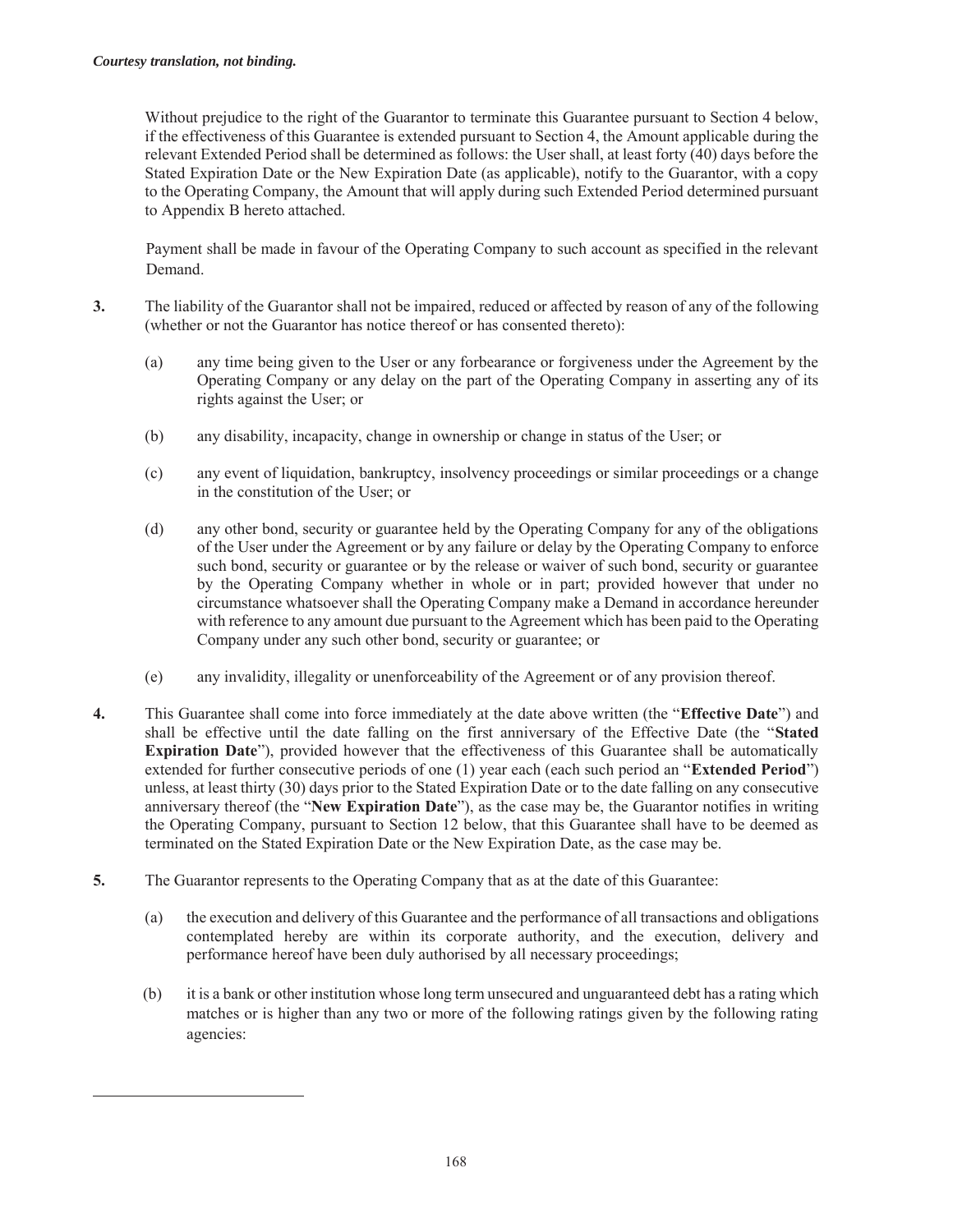- $(i)$  BBB+ by S&P;
- (ii) Baa1 by Moody's; and/or
- (iii) BBB+ by Fitch Ratings; and
- (c) this Guarantee constitutes valid and legally binding obligations of the Guarantor enforceable in accordance with its terms.
- **6.** The Guarantor agrees that this Guarantee shall be additional to and not in substitution for any rights or remedies that the Operating Company may have against the User under the Agreement or at law.
- **7.** In case of any delay in the payment of the Guaranteed Obligations, the Guarantor shall pay to the Operating Company default interest on and subject to the same terms of the Regasification Code.
- **8.** Any release, discharge or settlement between the Guarantor and the Operating Company shall be conditional upon no security, disposition or payment to the Operating Company being avoided, set aside or ordered to be refunded pursuant to any enactment or law relating to bankruptcy, liquidation, administration or insolvency or for any other reason whatsoever and, should this condition not be fulfilled, the Operating Company shall be entitled to enforce this Guarantee subsequently as if such release, discharge or settlement had not occurred and any payment had not been made.
- **9.** No failure or delay by the Operating Company in exercising any right or remedy under this Guarantee shall operate as a waiver, nor shall any single or partial exercise or waiver of any right or remedy under this Guarantee preclude its further exercise or the exercise of any other right or remedy, respectively.
- **10.** The Guarantor hereby irrevocably waives any right and benefits provided for under Articles 1944, 1945, 1955 and 1957 of the Italian civil code. Each of the provisions of this Guarantee is severable and distinct from the others, and if at any time any such provision is or becomes ineffective, inoperable, invalid or unenforceable it shall be severed and deemed to be deleted from this Guarantee, and in such event the remaining provisions of this Guarantee shall continue to have full force and effect.
- **11.** This Guarantee is for the benefit of the Operating Company and its successors, transferees and assignees in connection with the Agreement.
- **12. (A)** Any notice or other communication to be given (i) by one Party to the other Party and/or the User, or (ii) by the User to one or both the Parties, under, or in connection with, this Guarantee shall be in writing and signed by or on behalf of the Party giving it or the User, as the case may be. It shall be served by sending it by fax to the number set out in Section 12 (B), or sending it by pre-paid recorded delivery, special delivery or registered post, to the address(es) set out in Section 12 (B) and in each case marked for the attention of the relevant recipient set out in Section 12 (B) (or as otherwise notified from time to time in accordance with the provisions of this Section 12). Any notice so served by fax or post shall be deemed to have been duly given:
	- (a) in the case of fax, at the time of transmission as indicated in the transmission report; or
	- (b) in the case of prepaid recorded delivery, special delivery or registered post, at the date indicated in the receipt of delivery,

provided that in each case where delivery by hand or by fax occurs after 6pm on a Business Day or on a day which is not a Business Day, service shall be deemed to occur at 9am on the following Business Day.

Any references to time in this article are to local time in the country of the addressee.

**(B)** The addresses and fax numbers of the Parties and the User for the purpose of Section 12 (A) are as follows: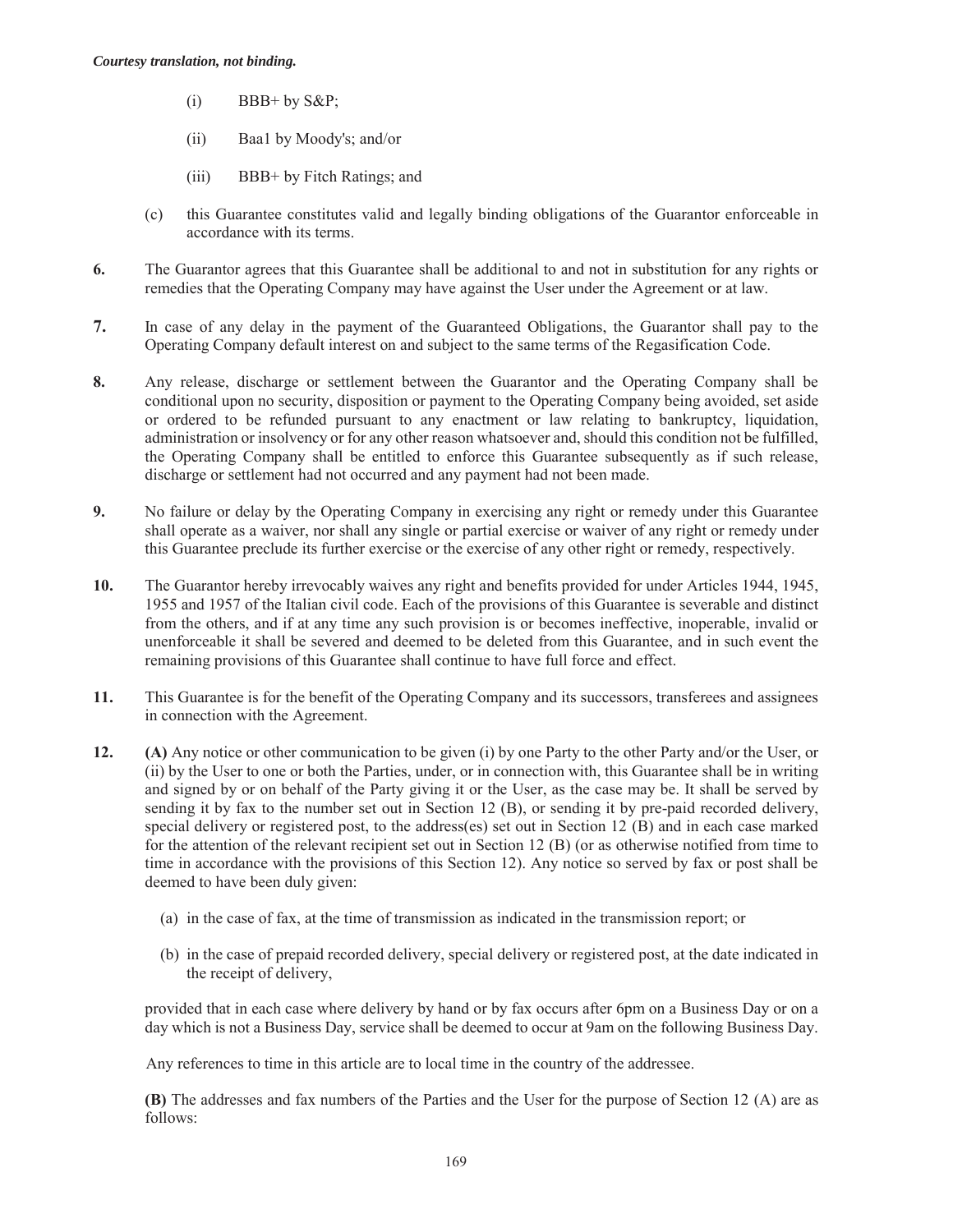#### *Operating Company*

 Terminale GNL Adriatico S.r.l. Address: Piazza Sigmund Freud 1 - 20154 Milano Tel.: +39 02636981 Fax: +39 02. 44386377 For the attention of: [\_\_\_\_\_\_\_\_\_\_\_\_\_\_\_]

**[***Guarantor*] Address: Tel.: Fax: For the attention of:

**[***User*] Address: Tel.: Fax: For the attention of:

**(C)** A Party may notify the other Party and the User, and the User may notify the Parties, of a change to its name, relevant addressee, address or fax number for the purposes of this Section 12, provided that, such notice shall only be effective on:

- (a) the date specified in the notice as the date on which the change is to take place; or
- (b) if no date is specified or the date specified is less than five (5) Business Days after the date on which notice is given, the date following ten (10) Business Days after notice of any change has been given.
- **13.** This Guarantee, including any Demand hereunder, shall be governed by and construed in accordance with the laws of Italy and any dispute arising out of or in connection with this Guarantee shall be subject to the Italian jurisdiction and to the exclusive competence of the Courts of Milan. For the purpose of proceedings (including for the purpose of receiving service of process), the Guarantor elects domicile in Milan at the following address [*insert address*].

Yours faithfully,

(The Guarantor)

The Guarantor, hereby, unconditionally approves, pursuant to and for the purposes of, articles 1341 and 1342 of the Italian Civil Code, the following clauses of this First Demand Guarantee:

- article 1;

- article 3;

- article 4;

- article 6 ;

- article 8;

- article 9 ;
- article 10 ; and
- article 13

By: Title: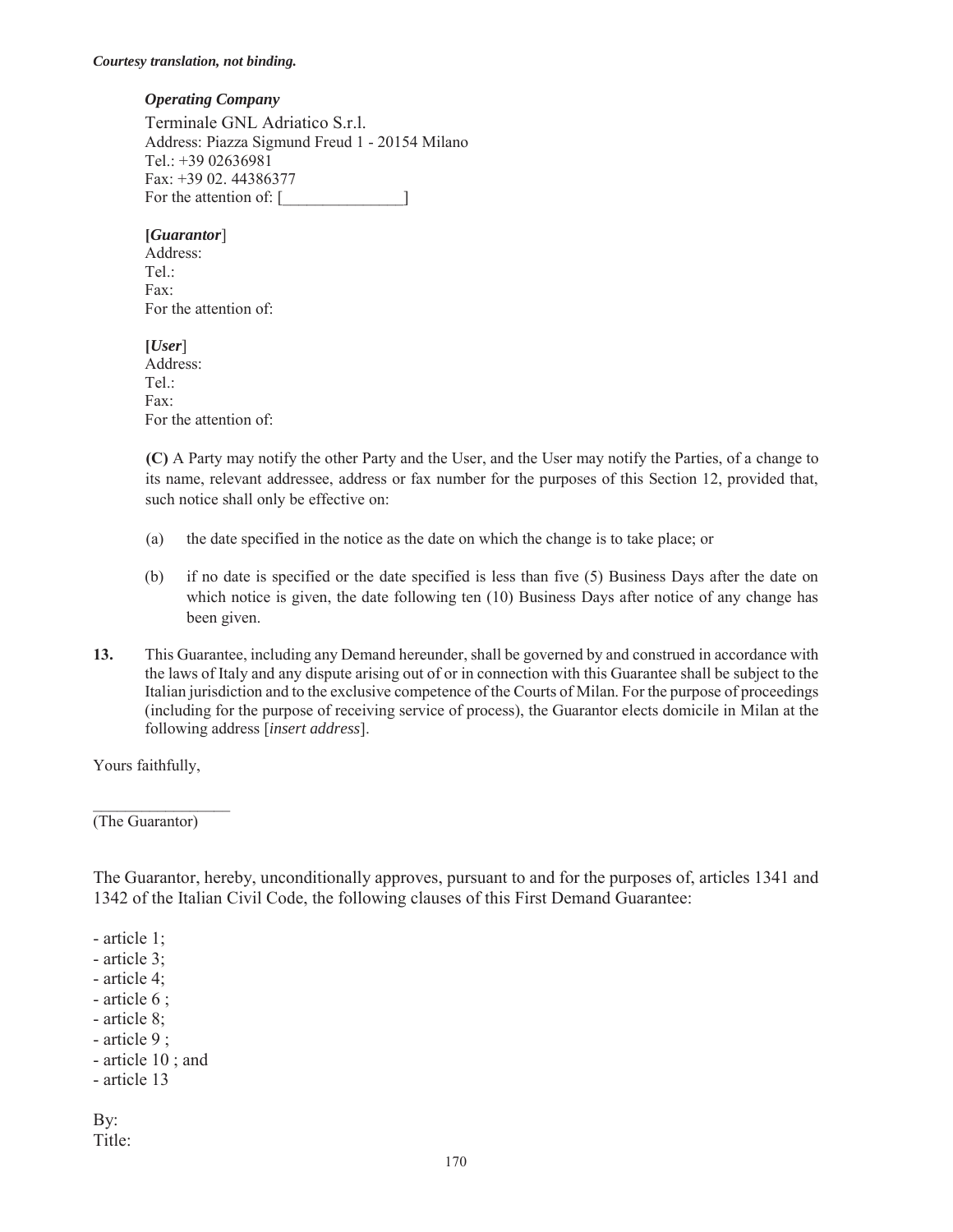#### **Appendix A**

#### **Form of Demand**

[Place],[*date*]

To: [*Guarantor*] For the attention of:  $[\bullet]$ 

C.c.: [*User*] For the attention of:  $\lceil \bullet \rceil$ 

Sirs,

# **Demand under the Guarantee dated [** $\bullet$ **] issued in favour of Terminale GNL Adriatico S.r.l.**

We refer to the Guarantee issued by  $\lceil \cdot \cdot \rceil$  for a maximum amount of Euro  $\lceil \cdot \rceil^{31}$  in our favour (the "**Guarantee**").

We hereby demand payment of Euro  $\left[\bullet\right]^{32}$  under the Guarantee and we hereby certify that:

- 1. This Demand is made in accordance with the Guarantee.
- 2. The amount demanded by this Demand was due by the User on  $\lceil \cdot \cdot \rceil$  under art.  $\lceil \cdot \cdot \rceil$  of the Regasification Code, but it has remained unpaid as of the date hereof, as a result of which the User is in breach of its obligations to pay under said art.  $\lceil \bullet \rceil$  of the Regasification Code.
- 3. Payment should be made by telegraphic transfer to the following account:

| Name:            |  |
|------------------|--|
| Account No:      |  |
| Sort Code:       |  |
| Bank:            |  |
| Address of Bank: |  |

4. Words and expressions not defined in this Demand shall have the same meaning as are respectively assigned to them in the Guarantee.

We attach hereto a copy of the invoice sent to the User relating to the amount demanded by this Demand.

Yours faithfully,

 $\mathcal{L}_\text{max}$  and  $\mathcal{L}_\text{max}$  and  $\mathcal{L}_\text{max}$ 

(Terminale GNL Adriatico S.r.l.)

Att.

 $\overline{a}$ 

<sup>&</sup>lt;sup>31</sup> Insert the Amount.

<sup>32</sup> Insert amount of demand.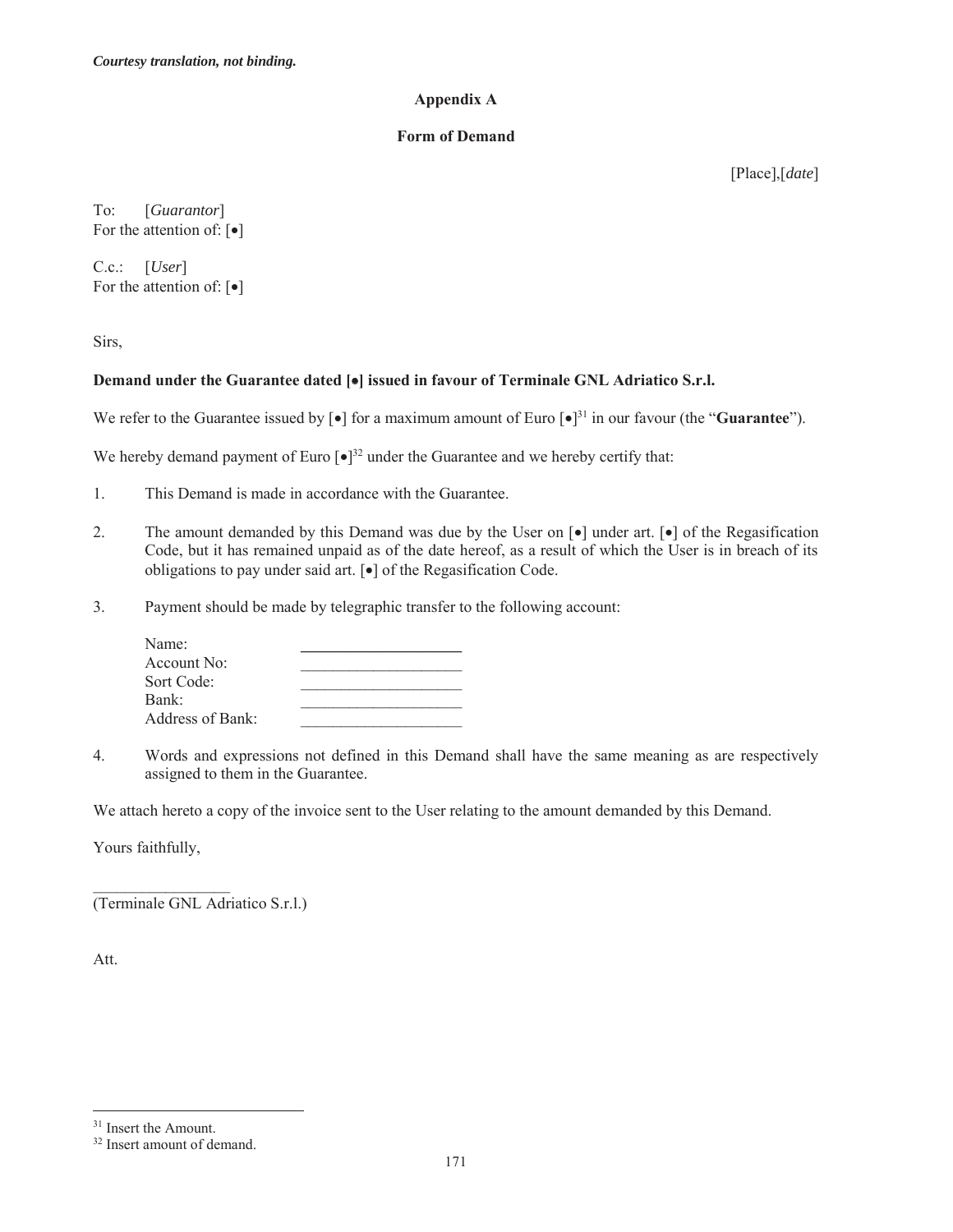#### **Appendix B**

#### **Form of notification of the Amount**

[Place], [*date*]

To: [*Guarantor*] For the attention of:  $\lceil \bullet \rceil$ 

C.c.: Terminale GNL Adriatico S.r.l. For the attention of: Capacity Subscription Coordinator

Sirs,

#### **Notification of the Amount applicable under the Guarantee dated [**x**] issued in favour of Terminale GNL Adriatico S.r.l. in case of extension of the Guarantee pursuant to Section 4 thereof**

Pursuant to Section 2, second paragraph of the Guarantee, we hereby notify you that the Amount that would apply during the next Extended Period is equal to Euro  $\lceil \bullet \rceil^{33}$ .

a) In case of Capacity subscription through an Infra-annual Capacity procedure pursuant to article 2.4.2. (b)  $\alpha$ ):

 $I = (P+CMr) \times SC + (GCC) + (VTC)$ 

 n Where:

 $\overline{a}$ 

P = *pay as bid* allocation price expressed in EUR / m3liq;

n = 1 In case of a Guarantee issued pursuant to a Spot Capacity Contract; or in the case of a Guarantee issued pursuant to a Foundation Capacity Contract for one Unloading Slot;

n = 2 In case of a Guarantee issued pursuant to a Spot Capacity Contract with two Unloading Slots; or in the case of a Guarantee issued pursuant to a Foundation Capacity Contract for two Unloading Slots;

n= 3 In case of a Guarantee issued pursuant to a Spot Capacity Contract with three or more Unloading Slots; or in the case of a Guarantee issued pursuant to a Foundation Capacity Contract for three or more Unloading Slot;  $I =$  the amount

SC = the amount of the Subscribed Capacity according to the relevant Capacity Contract with reference to the Thermal Year or the relevant period;

GCC = the proportional share of the aggregated Grid Charge related to the User with reference to the Thermal Year or the relevant period;

VTC = the proportional share of the aggregated Variable Charge related to the User with reference to the Thermal Year or the relevant period.

b) In case of Capacity subscription through an Annual Capacity procedure pursuant to article 2.4.2. (a) of chapter II or in case of Capacity subscription through Spot Capacity procedure pursuant to article 2.4.2. (b) β ) of chapter II (first come first served criteria):

$$
\underline{I} = (Cqs + CMr \times SC) + GCC + VTC
$$

n

Where:

n=1 In the case of a guarantee issued pursuant to a Contract for Spot Capacity or in the case of a guarantee issued pursuant to a Contract for Foundation or Non-Foundation Capacity related to one Unloading Slot

n=2 In the case of a guarantee issued pursuant to a Contract for Spot Capacity related to two Unloading Slots; or in the case of a guarantee issued pursuant to a Contract for Foundation or Non-Foundation Capacity related to two Unloading Slots

n=3 In the case of a guarantee issued pursuant to a Contract for Spot Capacity related to three or more Unloading Slots; or in the case of a guarantee issued pursuant to a Contract for Foundation or Non-Foundation Capacity related to three or more Unloading Slots

|  | the amount: |  |
|--|-------------|--|
|  |             |  |

- Cqs = the *Cqs* applicable with respect to the relevant Thermal Year or period;
- CMr = il CMr applicabile con riferimento all'Anno Termico o periodo rilevante
- SC = the amount of Subscribed Capacity under the relevant Capacity Agreement with respect to the

<sup>&</sup>lt;sup>33</sup>Insert the amount calculated in accordance with the following formula: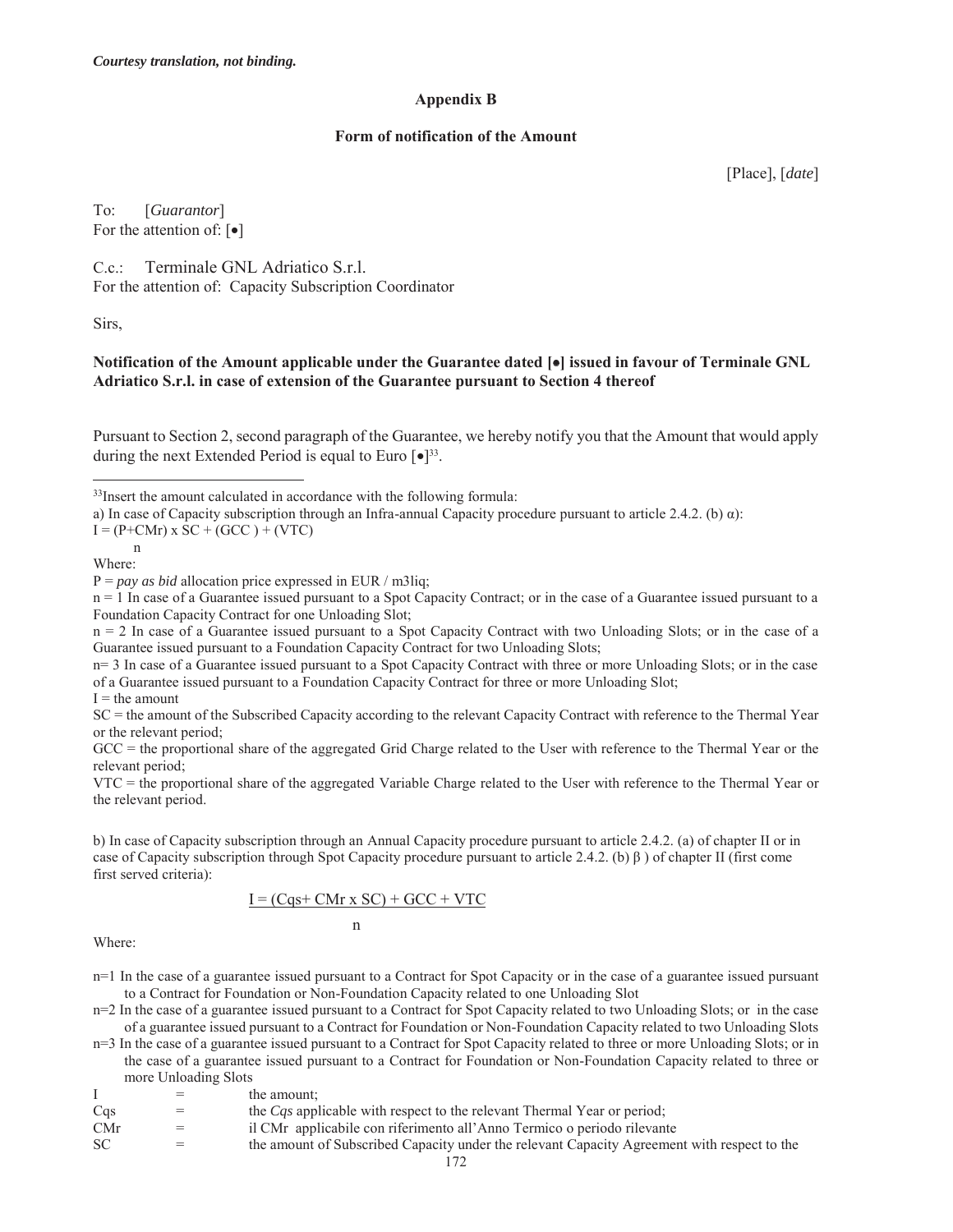*Courtesy translation, not binding.* 

Yours faithfully,

([*User*])

relevant Thermal Year or period;<br>GCC = the User's proportionate share of

<sup>=</sup> the User's proportionate share of the total Grid Capacity Charge with respect to the relevant

Thermal Year or period; VTC = the User's proportionate share of the total Variable Transportation Charge with respect to the relevant Thermal Year or period.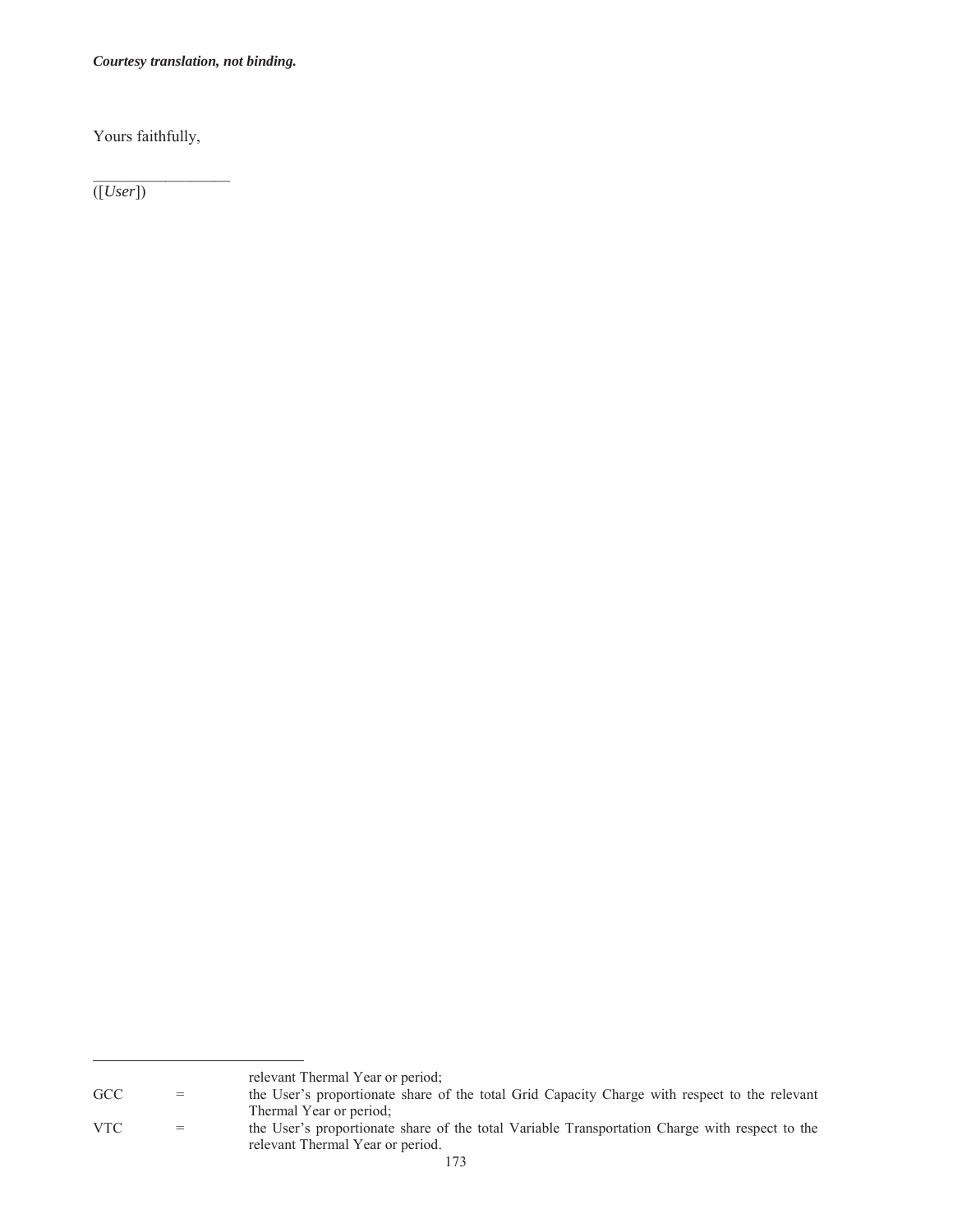## **Annex (c)**

# **Form of First Demand Parent Company Guarantee**

## [LETTERHEAD OF THE PARENT COMPANY]

[Place], [*date*]

To: Terminale GNL Adriatico S.r.l. ("Operating Company") Piazza Sigmund Freud 1 20154 Milan Italy

For the attention of Capacity Subscription Coordinator

Sirs,

 $\overline{a}$ 

## FIRST DEMAND PARENT COMPANY GUARANTEE

# **Access Request dated [** $\bullet$ **]**<sup>34</sup>

We refer to the [*Applicant*]'s (the **"Applicant"**) access request attached hereto as Annex 1 (the "**Access Request**") which the Applicant wishes to submit to the Operating Company pursuant to the Regasification code (the "**Regasification Code**") providing the conditions for access to the offshore regasification terminal owned by the Operating Company located approximately 17 km offshore Porto Levante, Italy, pursuant to article 24, sub-section V of the legislative decree no. 164/2000. Under the Regasification Code, the Applicant must, *inter alia*, provide to the Operating Company a First Demand Parent Company Guarantee in the form and under the circumstances as set forth therein. [*Parent Company*] (the **"Guarantor"**) is a company that controls the Applicant pursuant to and for all legal purposes of article 2359, sub-section I, number (1) of the Italian Civil Code.][*This last statement should be omitted if paragraph (c) of* clause III.10.1 *of chapter III applies. If this is the case, the definition of "Guarantor" should be inserted in paragraph (a) below*]

We have received a copy of the Regasification Code and we acknowledge that, pursuant to the Regasification Code, the Applicant may enter into an agreement with the Operating Company, and as such become a "User" (as defined in the Regasification Code), in relation to the Service for the [*Foundation Capacity/Non-Foundation Capacity/Spot Capacity*]35, which the Operating Company shall provide to such User in accordance with the provisions of the Regasification Code, starting from the date, for the quantities, for the duration and on the terms and conditions indicated in such agreement (the "**Agreement**").

- (a) If the Applicant becomes a User, the Guarantor, hereby irrevocably and unconditionally:
	- (i) guarantees to the Operating Company the due and punctual observance and performance of all payment obligations on the part of the User contained in or pursuant to the Agreement (including, without limitation, any obligation to pay the Operating Company any damages, indemnity or other sums arising from the Agreement) (the **"Guaranteed Obligations"**); and
	- (ii) agrees to the Operating Company to pay, as if it was the principal obligor, on first demand by the Operating Company, any sum or sums of money due under or pursuant to the Agreement (including, without limitation, any damages, indemnity or other sums due under

<sup>&</sup>lt;sup>34</sup> Note: in the event that this First Demand Parent Company Guarantee is issued after Applicant has become a User, references to "Applicant" shall be to "User," references to "Access Request" shall be to "Agreement," and all other modifications necessary to reflect the different status of the party for whom the guarantee is being provided shall be made. 35 Delete as appropriate.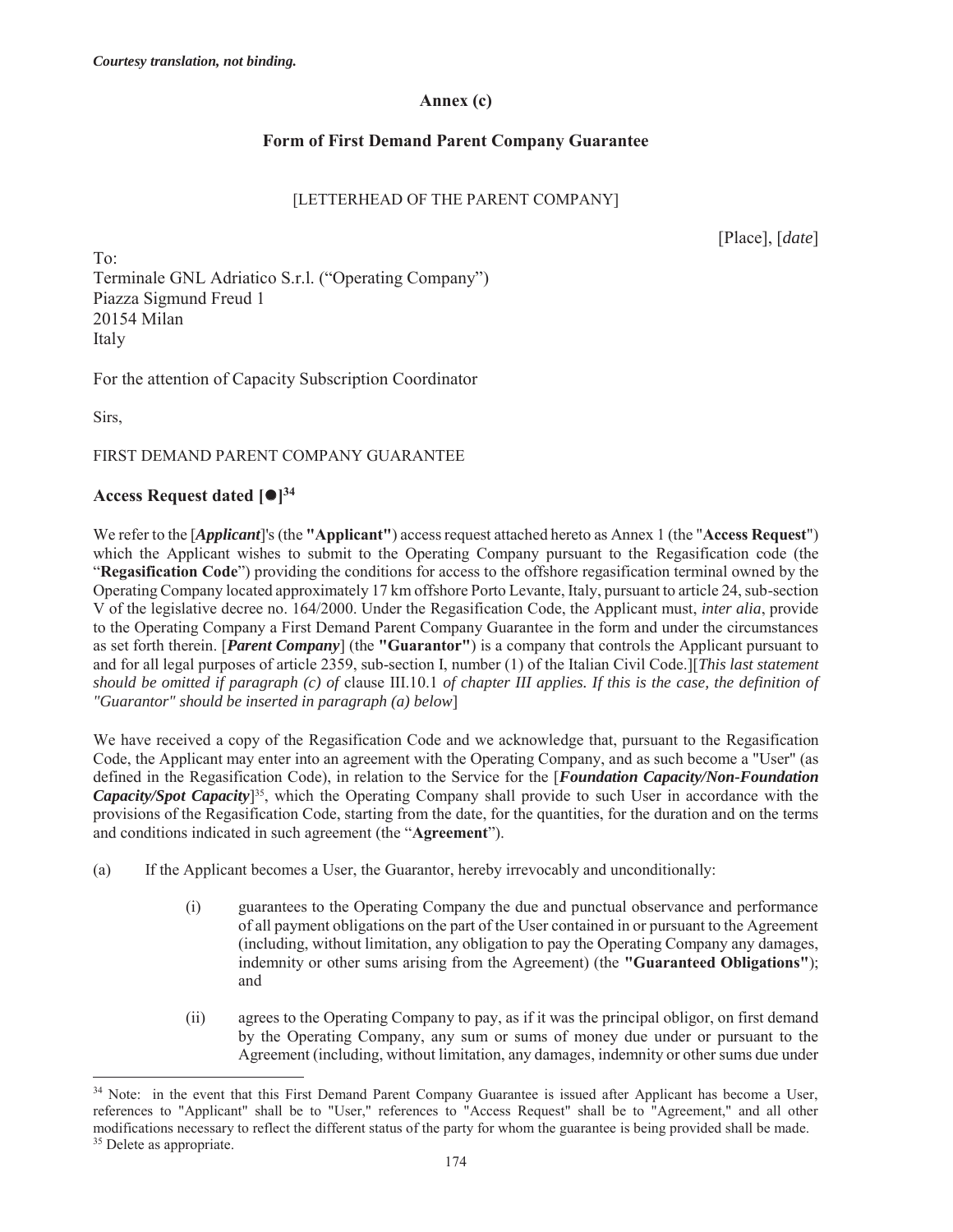$\overline{a}$ 

or arising from the Agreement) but which has not been paid at the time such demand is made.

- (b) This is a guarantee of all the Guaranteed Obligations, but the Guarantor's liability under this guarantee in aggregate shall not exceed Euro [z] (the **" Amount"**).36
- (c) This guarantee shall be effective from its execution and shall be in force and effect until the earliest of the following events, at which point in time the obligations of the Guarantor shall terminate:
	- (i) the time at which the Guaranteed Obligations have been unconditionally and irrevocably paid and discharged in full; or
	- (ii) unconditional and irrevocable payment by the Guarantor under this guarantee of a sum in aggregate not less than the Amount.
- (d) The guarantee herein shall constitute and be a continuing guarantee notwithstanding any settlement of account or other matter or thing whatsoever, and in particular but without limitation, shall not be considered satisfied by an intermediate payment, intermediate discharge or intermediate satisfaction (in whole or in part) of the Guaranteed Obligations and shall extend to the ultimate balance and final fulfillment of all the Guaranteed Obligations.
- (e) The Guarantor waives any right it may have of first requiring under article 1944 of the Italian Civil Code and any rights to raise any counterclaim related to any circumstance, act, omission, matter or thing including the effectiveness of the Guaranteed Obligations - which but for this provision might operate to release or otherwise exonerate the Guarantor from its obligations hereunder in whole or in part. The Guarantor also waives any benefit, rights, claims or counterclaim pursuant to articles 1944, 1945, 1955 and 1957 of the Italian Civil Code.
- (f) In case of any delay in the payment of the Guaranteed Obligations, the Guarantor shall pay to the Operating Company default interest on and subject to the same terms of the Regasification Code.
- (g) If the Guaranteed Obligations are invalid or ineffective or any amount paid to the Operating Company to discharge any of the Guaranteed Obligations is capable of being avoided or clawed back, then this guarantee will also guarantee the obligations of the User to reimburse the Operating Company of the amounts made available to the User. Therefore, the Guarantor irrevocably and unconditionally undertakes to reimburse to the Operating Company any amount due to the Operating Company in case of invalidity or ineffectiveness of any of the Guaranteed Obligations or in case of claw-back or ineffectiveness of any payment made to discharge any of the Guaranteed Obligations.
- (h) The Guarantor irrevocably and unconditionally waives, in the interest of the Operating Company, any right of recourse (*regresso*) pursuant to articles 1950 and 1951 of the Italian Civil Code or subrogation (*surrogazione*) pursuant to article 1949 of the Italian Civil Code or similar rights that it might be entitled to against the User until all amounts payable by the User under or in connection with the Agreement have been irrevocably paid and discharged in full.
- (i) This guarantee is in addition to and is not in anyway prejudiced by any other guarantee or security now or subsequently held by the Operating Company.
- (j) In case of any liquidation, bankruptcy, insolvency proceedings or similar proceedings of the User, this guarantee shall remain in full force and effect and in case of early termination of the Agreement or withdrawal by the Operating Company for any reason this guarantee will be immediately enforceable.
- (k) This guarantee is for the benefit of the Operating Company and its successors, transferees and assignees in connection with the Agreement.

<sup>36</sup> The Amount shall be equal to any and all amounts due by the User as Regasification Service Charge, *pay as bid* price offered according to the Auction Rules as appropriate and Redelivery Service Costs pursuant to the Agreement, which have not been paid by the User on the respective due date, upon the Operating Company's first demand.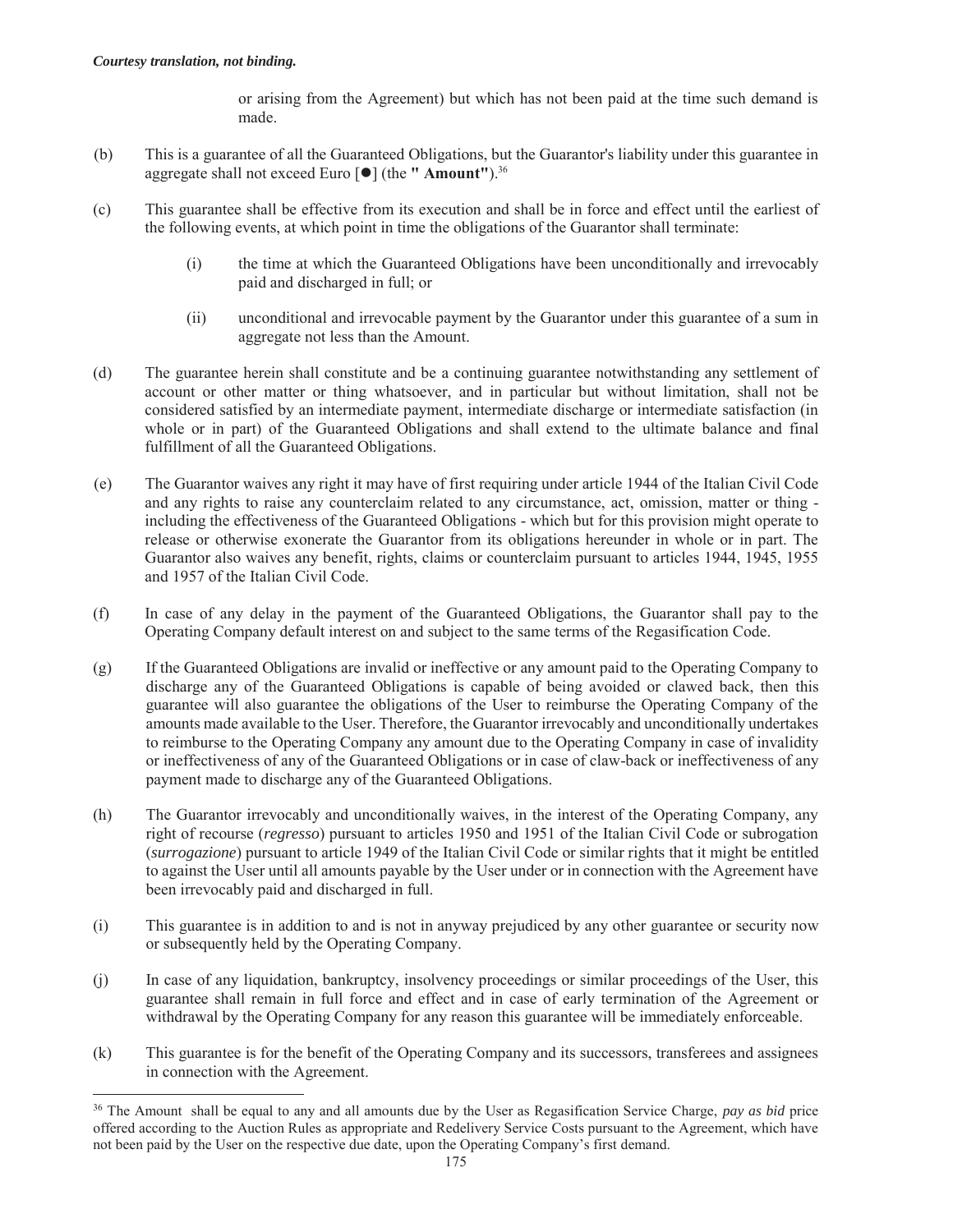- (l) This guarantee is governed by and construed in accordance with the laws of Italy.
- (m) Any dispute arising out of or in connection with this guarantee, shall be subject to the Italian jurisdiction and to the exclusive competence of the Courts of Milan. For the purpose of proceedings (including for the purpose of receiving service of process), the Guarantor elects domicile in Milan at the following address  $[\bullet]$ .

## [*Parent Company*]

By: Title:

The Guarantor, hereby, unconditionally approves, pursuant to and for the purposes of, articles 1341 and 1342 of the Italian Civil Code, the following clauses of this First Demand Guarantee:

- $-$  letter  $(a)$ ;
- $-$  letter (d);
- $-$  letter (e);
- $-\text{letter (g)}$ ;
- letter (h);
- $-$  letter (i);
- letter (j); and
- letter (m).

By: Title: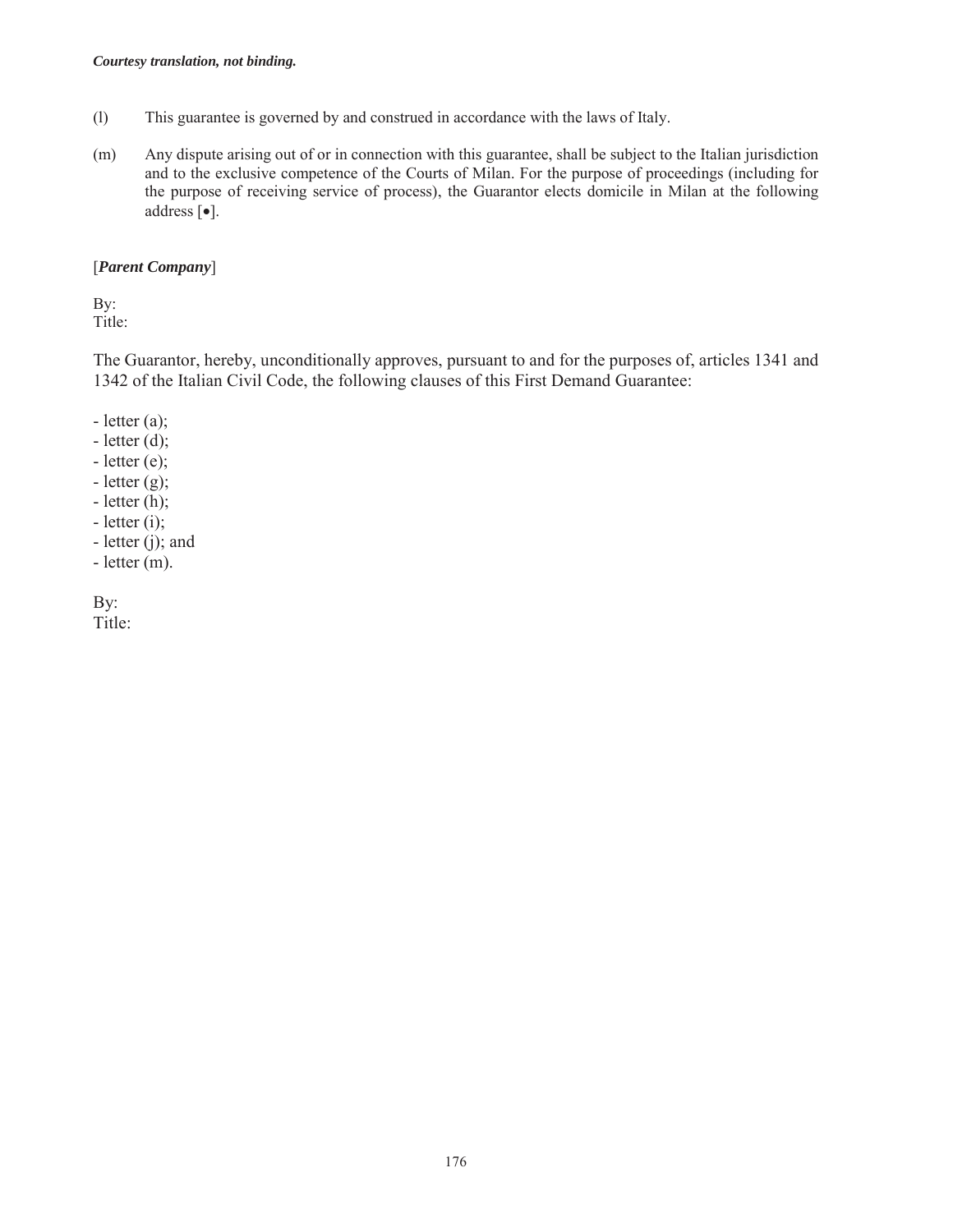#### **Annex (d)**

# **Requirements for the Terminal Insurance Policy and User Insurance Policy**

#### **Terminal Insurance Policy**

The Operating Company shall carry third party liability insurance coverage in an amount no less than twenty-five million euros (€ 25,000,000) covering the Operating Company's legal liabilities for injury and property damage resulting from its operation of the Terminal.

#### **User Insurance Policies**

User shall ensure that all LNG Tankers must maintain adequate additional insurance cover as follows:

- (a) Wreck Removal Insurance; and
- (b) Protection and Indemnity (P&I) Insurance in the maximum amount available from a recognised P&I Club in the International Group of P&I Clubs (including coverage for the LNG Tanker's legal liabilities for damage to the Terminal, spills/pollution, and other third party injury and property damage).

User shall also carry third party liability insurance coverage in an amount no less than twenty-five million euros (€ 25,000,000) covering User's legal liabilities for injury and property damage resulting from its use of the Terminal.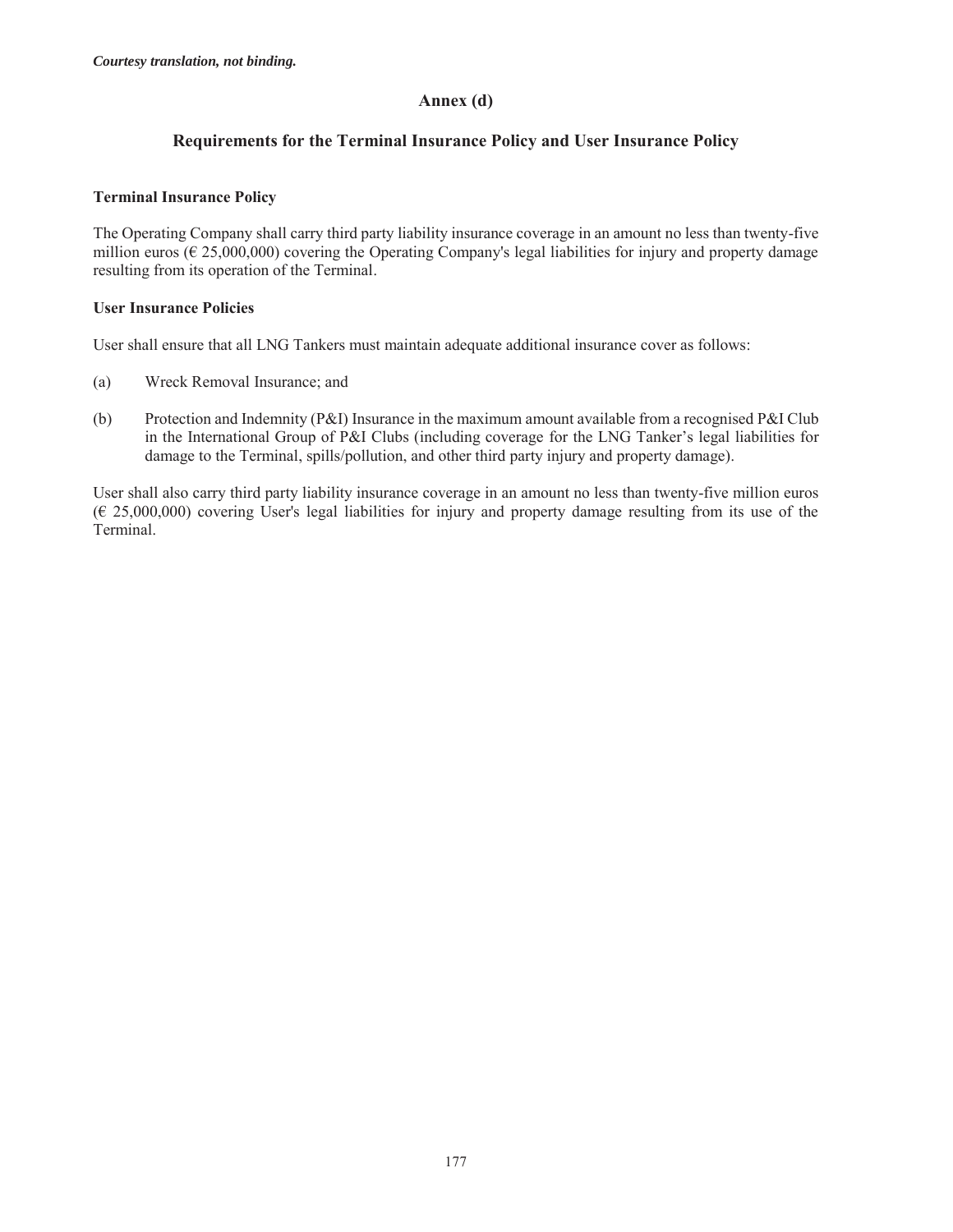#### **Annex (e)**

# **Form of Release Declaration**

# [LETTERHEAD OF THE USER]

[Place], [*date*]

To: Terminale GNL Adriatico S.r.l. ("Operating Company") Piazza Sigmund Freud 1 20154 Milan Italy

For the attention of Capacity Subscription Coordinator

Sirs,

# RELEASE DECLARATION

**[***Foundation/Non-Foundation***] Capacity Agreement dated** [*insert date of execution of the Capacity Agreement*]

With reference to the **[***Foundation/Non-Foundation***] Capacity Agreement** dated [*insert date of execution of the Capacity Agreement*] and in accordance with the provisions of clause II.2.6 (a) of chapter II of the Regasification Code, [*User*] hereby releases Subscribed [Foundation/Non-Foundation] Capacity as follows:

[*use one row for each Unloading Slot being released*]

|  | Year and Month   Quantity of [Foundation/Non-   Slot being released [if available<br>Foundation] Released Capacity | in Annual Unloading Schedule<br>or Three (3) Month Schedule] |
|--|--------------------------------------------------------------------------------------------------------------------|--------------------------------------------------------------|
|  |                                                                                                                    |                                                              |

[*User*] acknowledges and accepts that in accordance with clause II.2.6 **Error! Reference source not found.** of chapter II of the Regasification Code, it shall continue to be liable to pay to the Operating Company the Capacity Charge relating to the Subscribed [*Foundation/Non-Foundation*] Capacity hereby released, as long as and to the extent that one or more new Capacity Agreements have not been entered into in respect of such released capacity.

[*User*]

By: \_\_\_\_\_\_\_\_\_\_\_\_\_\_\_\_\_

Title: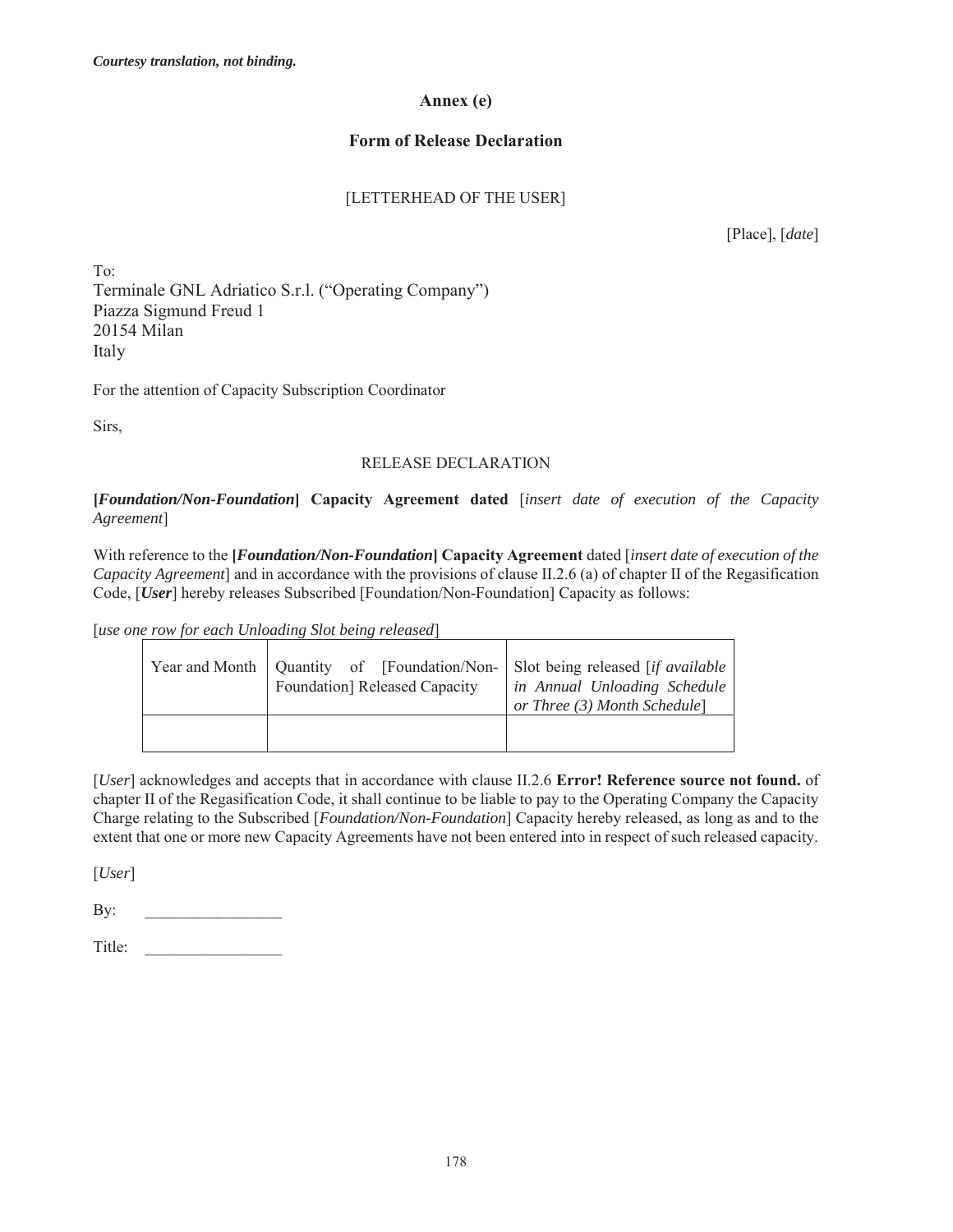## **Annex (f)**

# **Form of Reclaim Declaration**

# [LETTERHEAD OF THE USER]

[Place], [date]

To: Terminale GNL Adriatico S.r.l. ("Operating Company") Piazza Sigmund Freud 1 20154 Milan Italy

For the attention of Capacity Subscription Coordinator

Sirs,

# RECLAIM DECLARATION

**[***Foundation/Non-Foundation***] Capacity Agreement dated** [*insert date of execution of the Capacity Agreement*]

## **Release Declaration dated** [*insert date of execution of the Released Declaration*]

With reference to the **[***Foundation/Non-Foundation***] Capacity Agreement** dated [*insert date of execution of the Capacity Agreement*] and the Release Declaration dated [*insert date of execution of the Release Declaration*], and in accordance with the provisions of clause II.2.6 (c) of chapter II of the Regasification Code, [*User*] hereby requests to reclaim Released [*Foundation/Non-Foundation*] Capacity as follows:

[*use one row for each Unloading Slot being reclaimed*]

|  | Year and Month   Quantity of [Foundation/Non- Slot being reclaimed [if available<br>Foundation] Released Capacity | in Annual Unloading Schedule<br>or Three (3) Month Schedule] |
|--|-------------------------------------------------------------------------------------------------------------------|--------------------------------------------------------------|
|  |                                                                                                                   |                                                              |

[*User*] hereby kindly requests that the Operating Company revises its Annual Unloading Schedule and its Three (3) Month Schedule accordingly.

[*User*]

By: \_\_\_\_\_\_\_\_\_\_\_\_\_\_\_\_\_

Title: \_\_\_\_\_\_\_\_\_\_\_\_\_\_\_\_\_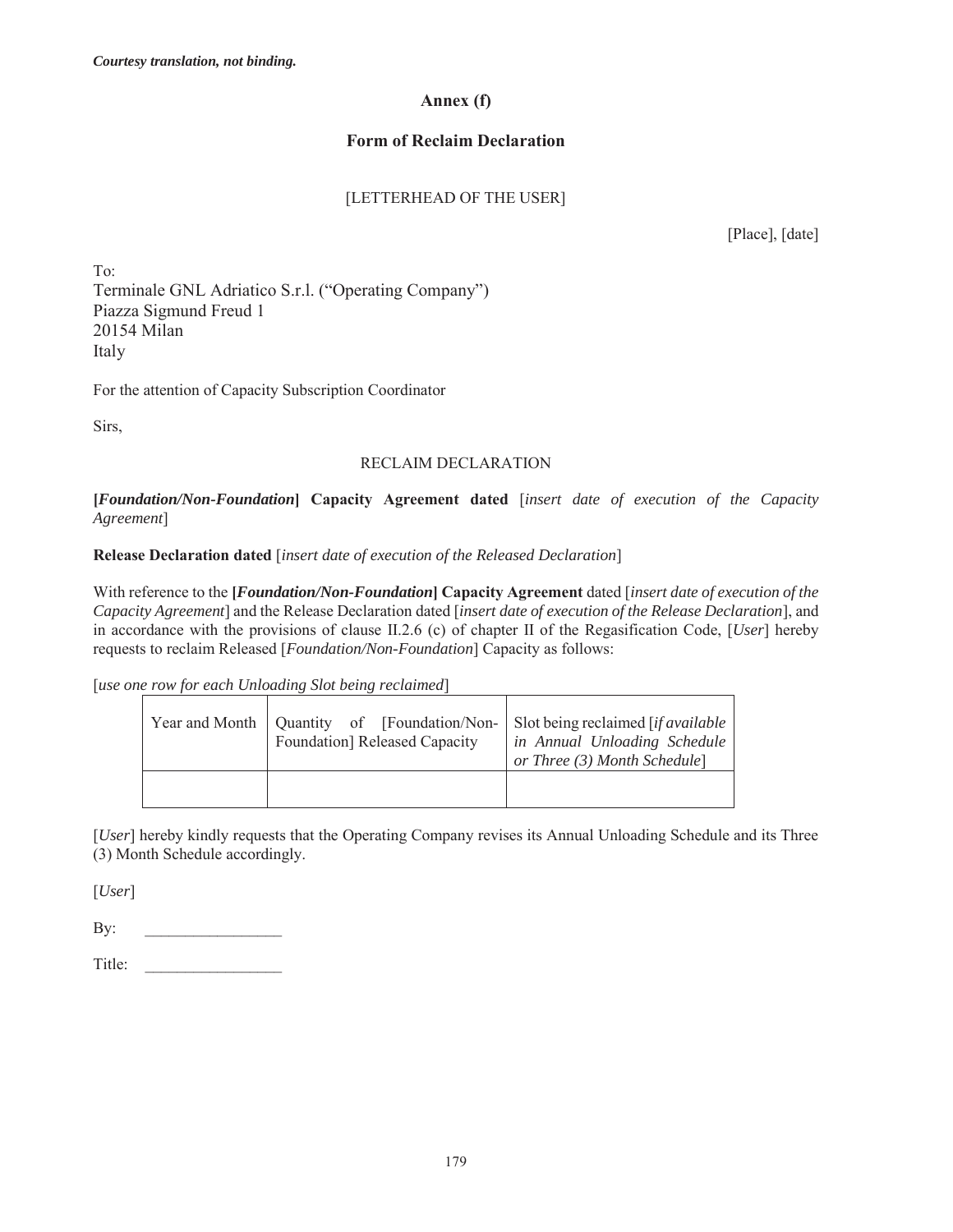## **Annex (g)**

# **Definition of and method for calculation of Net Present Value**

**"Net Present Value"** means the net present value of any stream of cashflows calculated as at the effective date of withdrawal from or, as the case may be, termination of the relevant Capacity Agreement, and which is determined by:

- (i) discounting back to such effective date each stream of cashflows for each consecutive six Month period from the end of the term of the relevant Capacity Agreement to such effective date, at the Discount Rate prevailing at such effective date, starting from and including such period to such effective date; and
- (ii) aggregating all of the discounted cash flow streams produced pursuant to paragraph (i) above;

where:

"**Discount Rate**" means the discount rate for Italy published by the competition sector of the European Commission and available at:

http://ec.europa.eu/comm/competition/state\_aid/legislation/reference\_rates.html

or if such rate ceases to be available, such other equivalent rate that may be determined by the Operating Company, acting reasonably in the circumstances.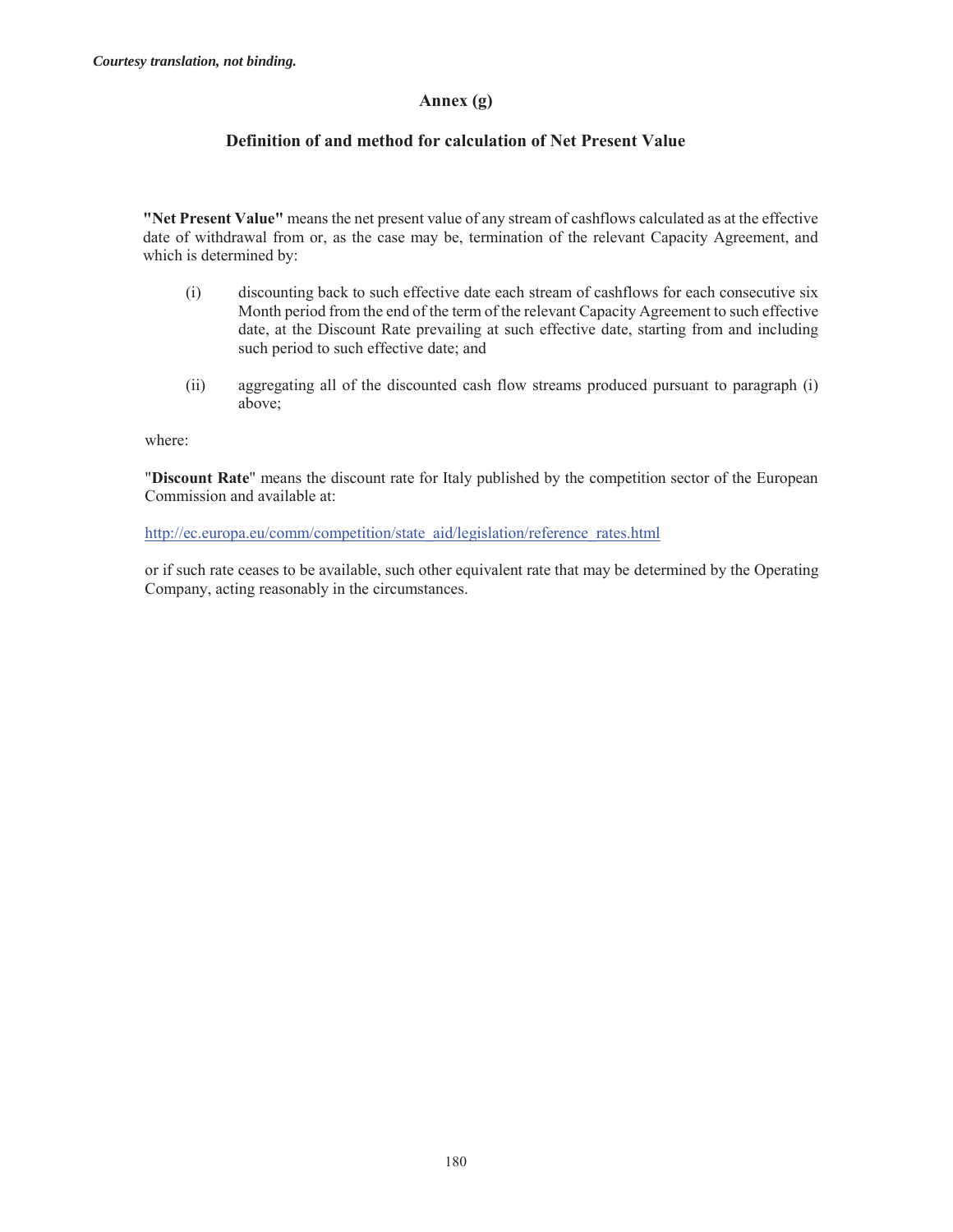## **Annex (h)**

# **Gas Quantity, Quality and Pressure Specifications**

# **SECTION I –GAS QUANTITY**

The quantity of Gas injected into the Grid will be expressed in energy units obtained as the product of the measured volume and Gross Heating Value. The quantities will be reported and expressed in units as required by the network code for the Grid.

# **SECTION II –GAS QUALITY**

# **II.1 Physical Properties**

Gas transmitted by the Operating Company to the Cavarzere Entry Point, shall have physical properties that fall within the acceptable ranges listed below:

- (a) Gross Heating Value,  $34.95 45.28 \text{ MJ/s} \text{m}^3$ ;
- (b) Wobbe Index,  $47.31 52.33 \text{ MJ/Sm}^3$ ;
- (c) Relative density,  $0.5548 0.8$ ;
- (d) Water Dewpoint<sup>\*</sup>,  $\leq$  -5°C;
- (e) Hydrocarbon Dewpoint\*\*,  $\leq 0$ °C;
- (f) Maximum Temperature,  $\leq 50^{\circ}$  C.

\* At the relative pressure of 70 bars gauge

\*\* At the relative pressure of 1 to 70 bars gauge

The reference conditions for standard conditions are:

Pressure  $= 1.01325$  bar Temperature =  $288.15$  K (15<sup>o</sup>C)

## **II.2 Components**

Gas transmitted by the Operating Company to the Cavarzere Entry Point, shall contain equal to or less than the acceptable values for the components and substances listed below:

- (a) Methane  $(C_1)$ ,  $(^*)$  mol%;
- (b) Ethane  $(C_2)$ ,  $(^*)$  mol%;
- (c) Propane  $(C_3)$ ,  $(^*)$  mol%;
- (d) Butanes  $(C_4)$  and heavier,  $(\ast)$  mol%;
- (e) Pentanes  $(C_5)$  and heavier,  $(\ast)$  mol%;
- (f) Nitrogen  $(N_2)$ ,  $(^*)$  mol%;
- (g) Carbon Dioxide  $(CO<sub>2</sub>)$ , 3 mol%;
- (h) Oxygen  $(O_2)$ , 0.6 mol%;
- (i) Hydrogen Sulfide  $(H_2S)$ , 6.6 mg/SCM;
- (j) Total sulphur content, 150 mg/SCM;
- (k) Mercaptans, 15.5 mg/SCM;

\* For these components, the acceptable values are intrinsically limited by the acceptability range of the Wobbe Index.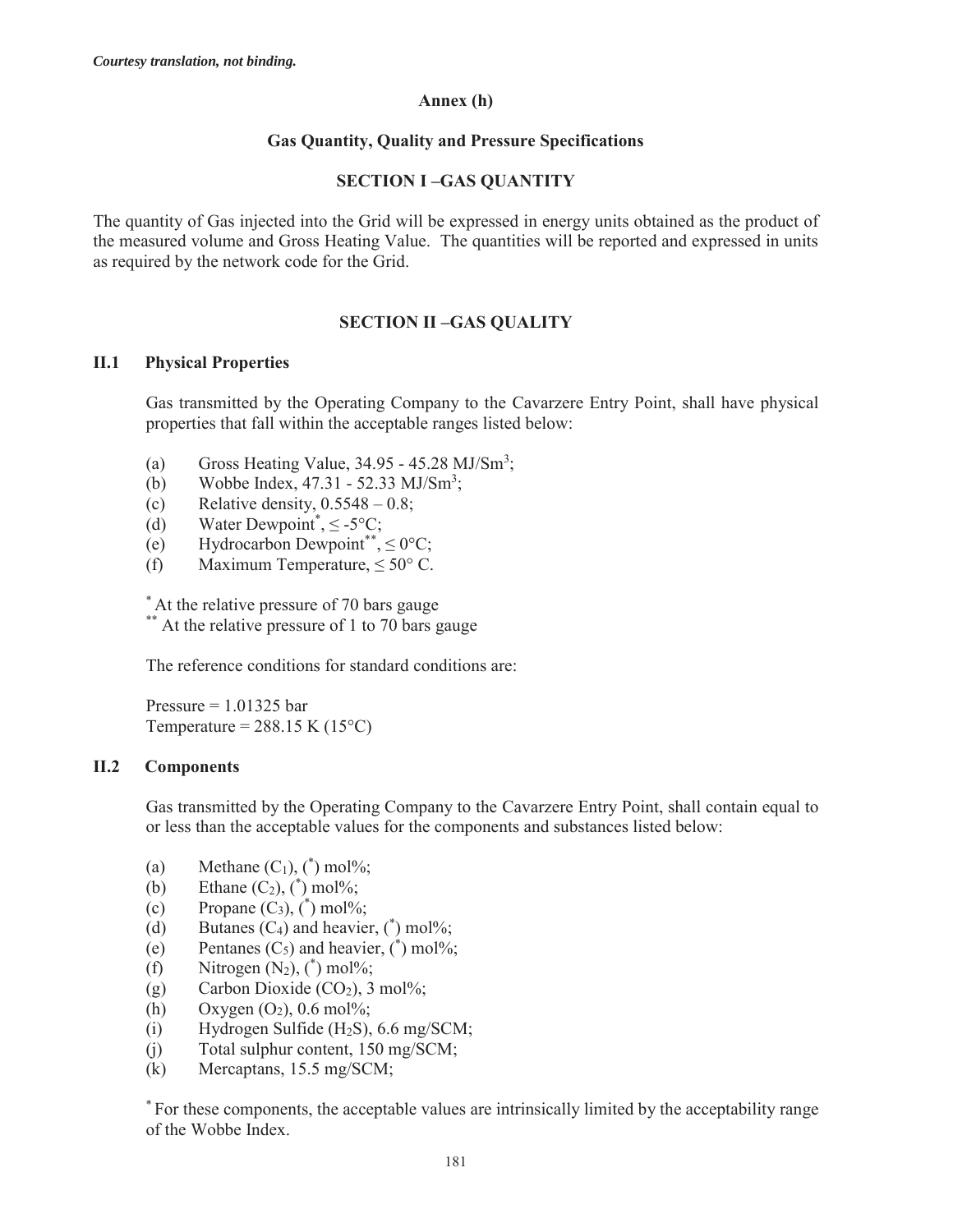# **II.3 Other Properties**

The Gas shall contain no traces of the following components:

- (a) Water and/or hydrocarbon in liquid state;
- (b) Solid particulates in such quantities that will damage the material used for transportation of the gas;
- (c) Other gases which may affect the safety or integrity of the transportation system.

# **SECTION III – GAS PRESSURE**

The Gas will be delivered to the Cavarzere Entry Point below the maximum allowable operating pressure of the pipeline as governed by existing permits.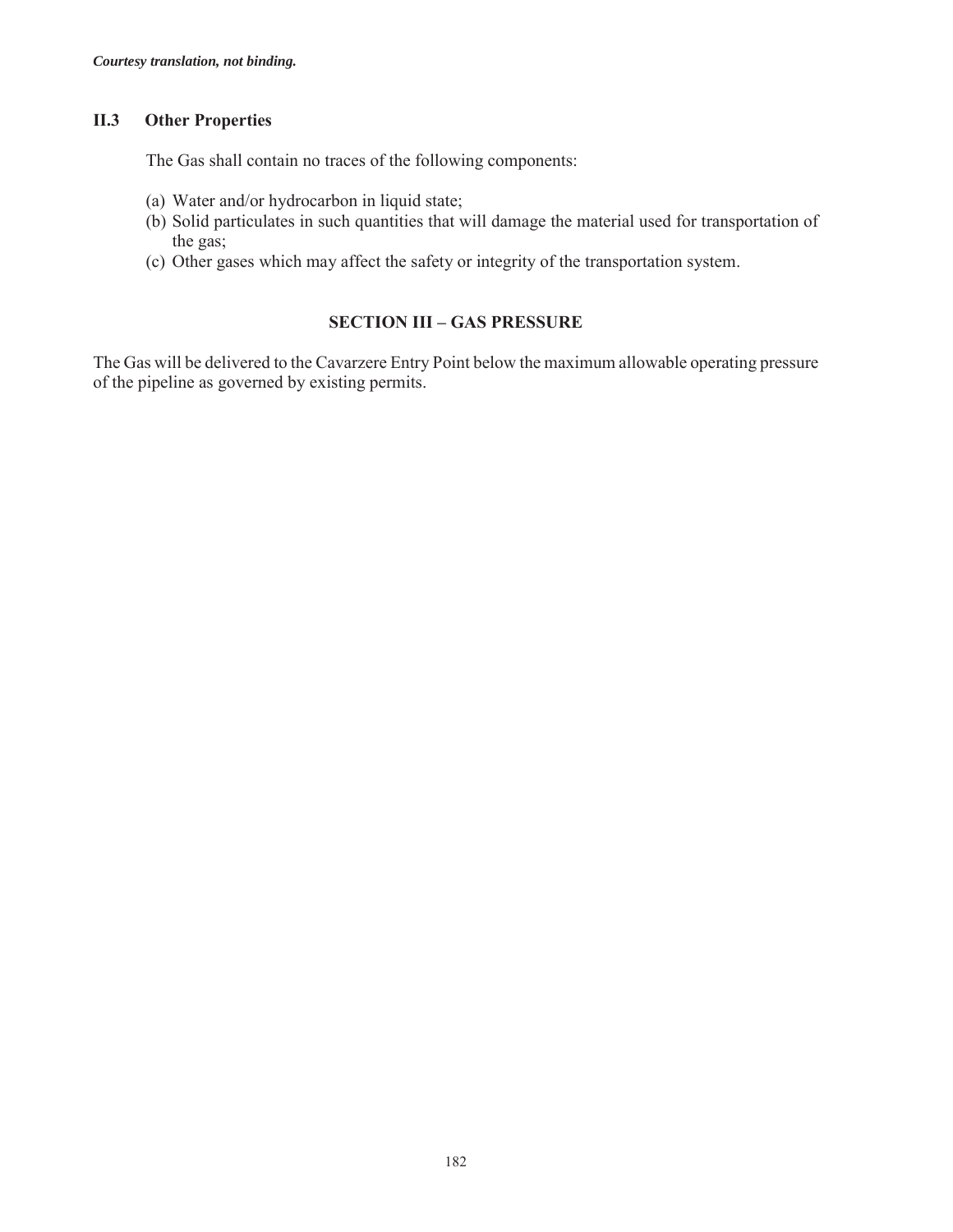## **Annex (i)**

# **LNG Quantity, Quality and Pressure Specifications**

# **SECTION I – LNG QUANTITY**

The quantity of LNG delivered by or on behalf of a User shall be calculated by the User following the procedures set for in Annex (j) and shall be verified by an independent surveyor agreed upon by User and Operating Company. Any BTUs of Gas provided to the User from the Terminal via the vapor return line in order to facilitate the unloading operation, shall be deducted from the BTU's delivered by User as LNG to determine the Net Unloaded LNG delivered.

# **SECTION II – LNG QUALITY**

## **II.1 Gross Heating Value and Wobbe Index**

LNG delivered by or on behalf of a User to the Operating Company at the Delivery Point, in a gaseous state, shall have a Gross Heating Value in the range of 34.95 MJ/Sm<sup>3</sup> to 45.28 MJ/Sm<sup>3</sup> and a Wobbe Index in the range of  $47.31 \text{ MJ/Sm}^3$  to  $52.13 \text{ MJ/Sm}^3$ .

## **II.2 Components**

LNG delivered by or on behalf of a User to the Operating Company at the Delivery Point, in a gaseous state, shall contain for the components and substances listed below, not more than the following:

- (a) Methane  $(C1)$ ,  $(***)$  mol%
- (b) Ethane  $(C_2)$ ,  $(***)$  mol%;
- (c) Propane  $(C_3)$ ,  $(***)$  mol%;
- (d) Butanes  $(C_4)$  and heavier,  $(***)$  mol%;
- (e) Pentanes  $(C_5)$  and heavier,  $(***)$  mol%;
- (f) Nitrogen  $(N_2)$ ,  $(***)$  mol%;
- (g) Carbon Dioxide  $(CO<sub>2</sub>), 0.05$  mol%;
- (h) Oxygen  $(O_2)$ , 0.05 mol%;
- (i) Hydrogen Sulfide  $(H_2S)$ , 4.59 mg/SCM;
- (j) Total sulphur content, 45.88 mg/SCM;
- (k) Mercaptans, 9.18 mg/SCM;
- (l) Mercury, 10 Ng/SCM\* ;

And not exceed the following:

- (m) Hydrocarbons dew point:  $-5^{\circ}C^{**}$ ; and
- (n) Cargo vapor pressure at Delivery Point: 140 millibars gauge.

The LNG shall not contain any liquid or solid contaminants.

\* Mercury shall be measured in accordance with ASTM D-5954, in which the minimum mercury measurement possible with respect to LNG is 10 nanograms/ SCM (Ng/SCM) of Gas.

\*\* In the range of pressure 1 to 70 bars gauge.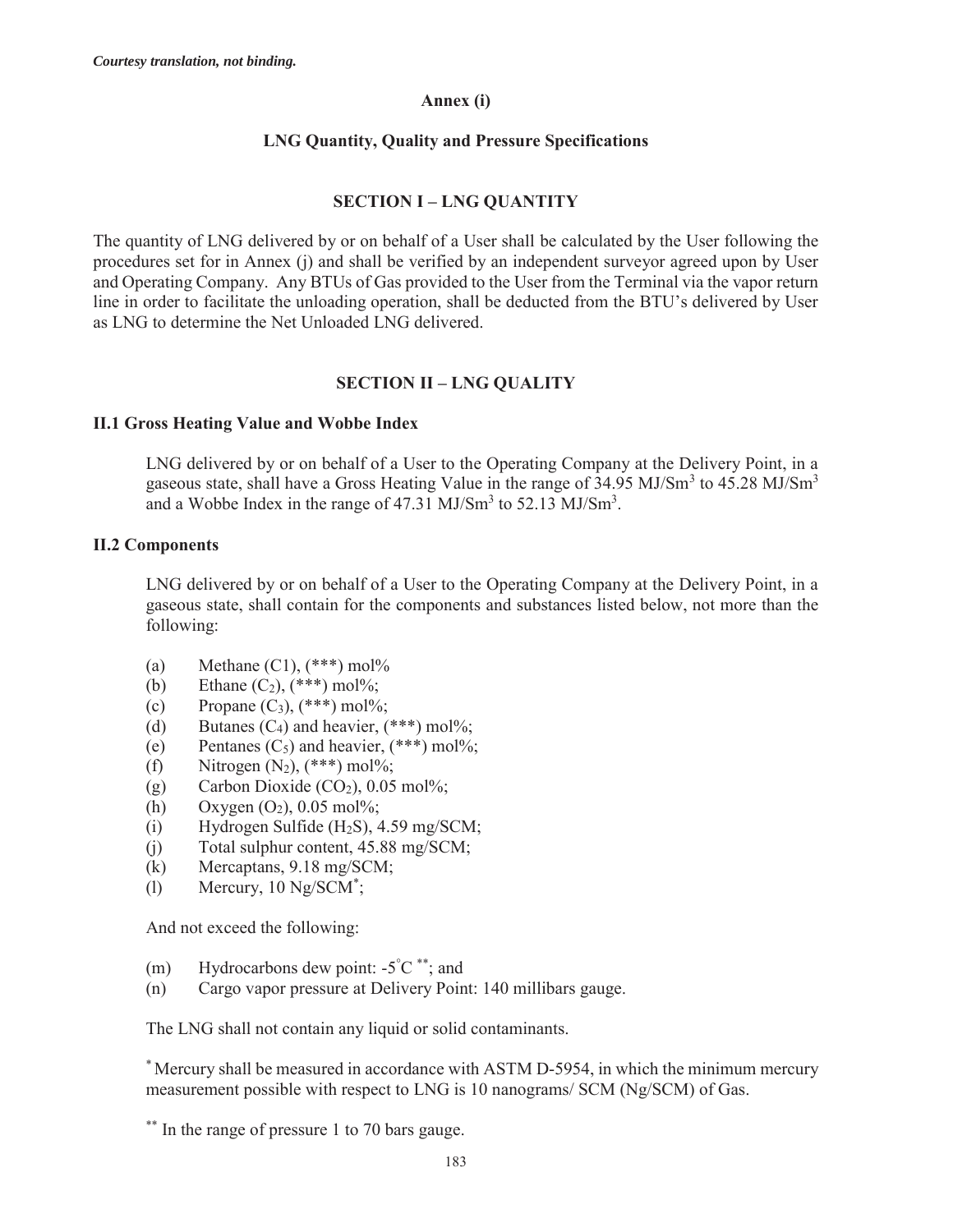\*\*\* For these components, the acceptable values are intrinsically limited by the acceptability range of the Wobbe Index.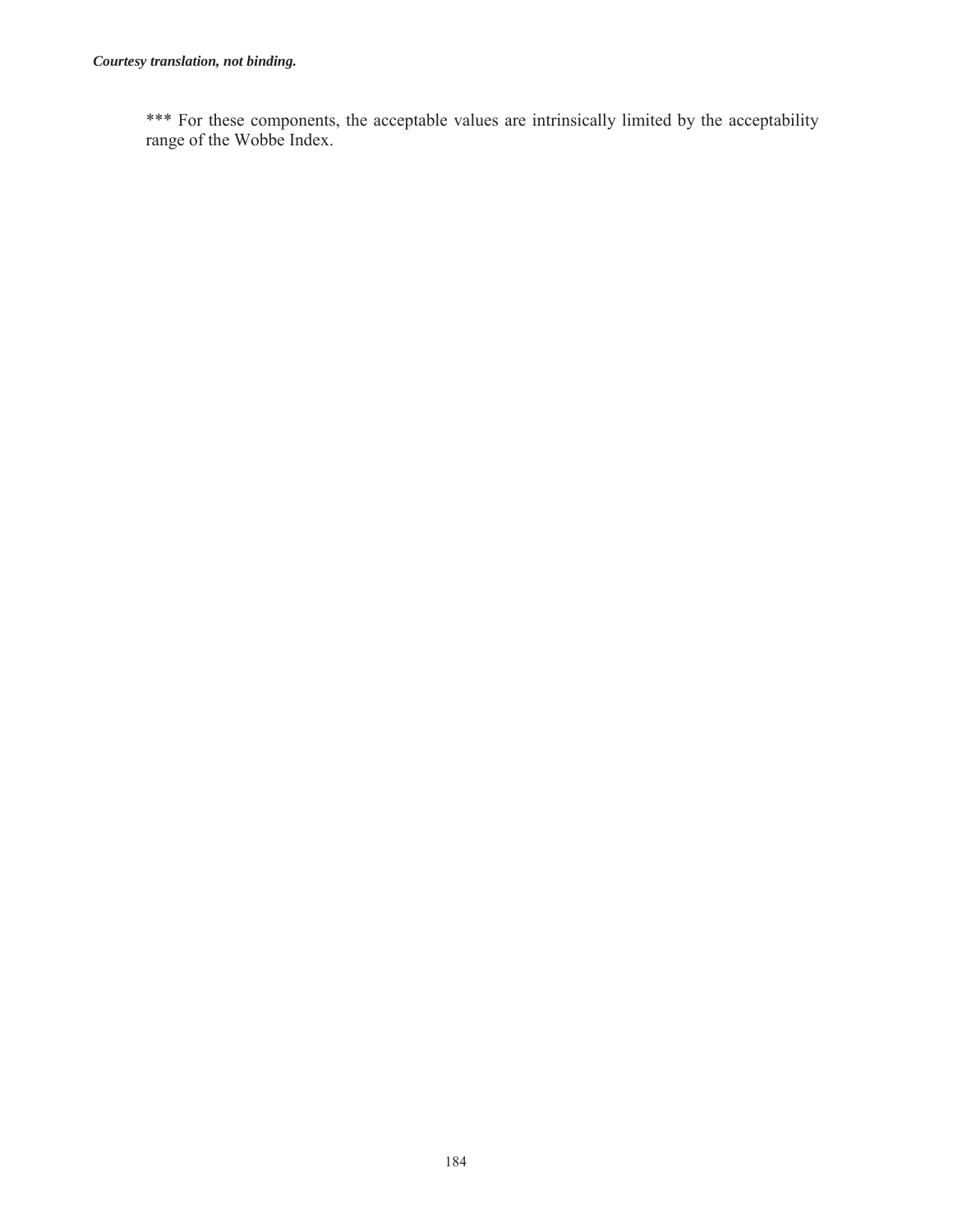#### **Annex (j) Testing and Measuring Methods**

This Annex (j), entitled "Testing and Measuring Methods", is attached to and forms a part of the Regasification Code and sets forth detailed procedures for sampling and analysing LNG, for gauging and calculating the density and heating value of LNG pursuant to clause III.5 of chapter III of the Regasification Code and for determining the quality and quantity of Redelivered Gas.

# **SECTION I - DEFINITIONS**

Terms defined in the main body of the Regasification Code and appearing in this Annex (j) are used herein as defined in the Regasification Code. Reference to GPA, ISO, or ASTM standards and procedures shall be to the latest officially published revisions thereof.

# **PART A - LNG TESTING AND MEASURING METHOD**

# **SECTION II - TANK GAUGE TABLES**

# **II.1 Calibration of LNG Tanks**

Prior to the utilization of any LNG Tanker, User shall: (a) in the case of an LNG Tanker the tanks and volume measuring devices of which have never been calibrated, arrange for each LNG tank and volume measuring device of such LNG Tanker to be calibrated for volume against level by a qualified surveyor agreed by User and Operating Company, or (b) in the case of an LNG Tanker the tanks and volume measuring devices of which have previously been calibrated, furnish to Operating Company evidence of such calibration by a qualified surveyor and if required, arrange for the re-calibration of all tanks and volume measuring devices by a qualified surveyor agreed by User and Operating Company, subject paragraph (g) of clause 5.1.3 of chapter III.

# **II.2 Preparation of Tank Gauge Tables**

User shall have a qualified surveyor prepare tank gauge tables for each LNG tank of each vessel which User intends to use as an LNG Tanker from the results of the calibration referred to in Section II.1 above. Such tank gauge tables shall include sounding tables, correction tables for list (heel) and trim, volume corrections to tank service temperature, and other corrections if necessary. The tank gauge tables prepared by such surveyor shall be verified for use by the relevant Classification Society for the LNG Tanker or by such party agreed between the Parties and available for inspection by Italian authorities.

## **II.3 Accuracy of Tank Gauge Tables**

The tank gauge tables prepared pursuant to Section II.2 above shall indicate volumes in Cubic Meters expressed to the nearest thousandth, with tank depths expressed in meters to the nearest thousandth.

## **II.4 Witnessing of Tank Calibration**

Operating Company shall have the right to have its representative witness the tank calibrations referred to in Section II.1 above. User shall give adequate advance notice to Operating Company of the timing of such tank calibrations.

## **II.5 Re-calibration of LNG Tanks in Case of Distortion, Reinforcement or Modification**

In the event that any LNG tank of any LNG Tanker suffers distortion or undergoes reinforcement or modification of such a nature as to cause either User or Operating Company reasonably to question the validity of the tank gauge tables referred to in Section II.2 above, User shall arrange for such LNG tank to be re-calibrated in the same manner as set forth in Sections II.1 and II.2 hereof during any period when such LNG Tanker is out of service for inspection and/or repairs. User shall bear the costs of re-calibration unless such re-calibration was done at Operating Company's request and did not demonstrate any inaccuracy in the tank gauge tables, in which case the Operating Company shall pay the costs of re-calibration. Except as provided in this Section II.5, no other re-calibration of any LNG tank of any LNG Tanker shall be required.

# **SECTION III - SELECTION OF GAUGING DEVICES**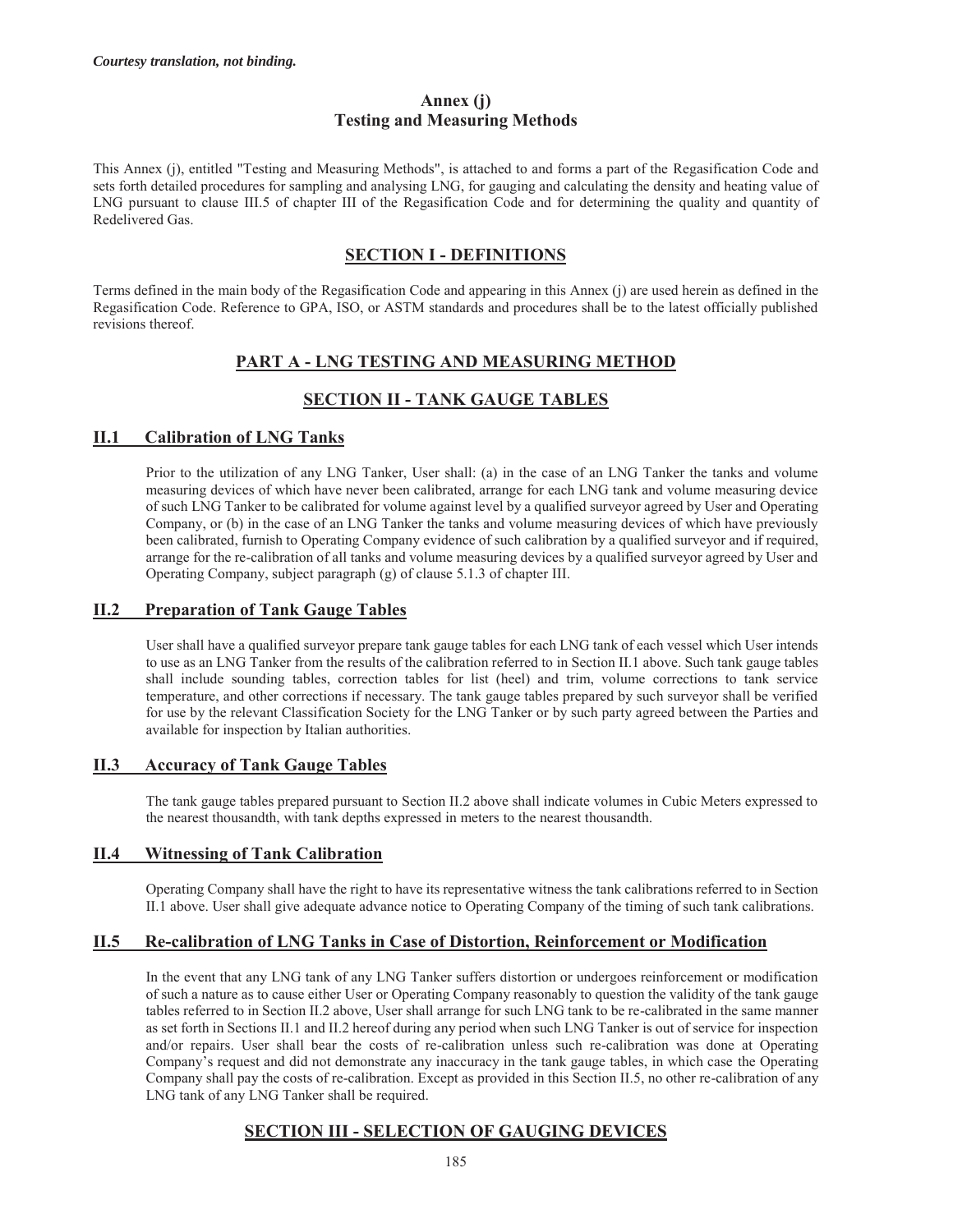#### **III.1 Liquid Level Gauging Devices**

- III.1.1 Each LNG tank of each LNG Tanker shall be equipped with a main and an auxiliary liquid level gauging device each of a different measuring principle. A factory acceptance test for measurement accuracy of all liquid gauging devices shall be witnessed and approved by an Operating Company approved company. Such test results shall be furnished to Operating Company. This article applies to Article II.1(a) only.
- III.1.2 The measurement accuracy of the main liquid level gauging devices shall be  $\pm$ 7.5 millimetres and of the auxiliary liquid level gauging devices shall be  $\pm 10$  millimetres
- III.1.3 The level in each LNG tank shall be logged or printed.

#### **III.2 Temperature Gauging Devices**

- III.2.1 Each LNG tank of each LNG Tanker shall be equipped with a minimum of five (5) temperature gauging devices located on or near the vertical axis of such LNG tank. The temperature sensors shall be supported by spare sensors, for emergency use, which are mounted adjacent to the temperature sensors.
- III.2.2 Two sensors including spares shall be installed at the tank bottom and the tank top, in order to constantly measure the temperatures of liquid and vapour respectively. The remaining sensors shall be installed at equally spaced distances between the tank bottom and top. All the sensors shall be mounted such that they are not affected by the spray of LNG when the spray pumps are in operation.
- III.2.3 The measurement accuracy of the temperature gauging devices shall be as follows:

| Temp. Range, <sup>o</sup> C | Range, $+/-$ °C |
|-----------------------------|-----------------|
| $-165$ to $-140$            | 02              |
| $-140$ to $-120$            | 0.3             |
| $-120$ to $+80$             | 1.5             |

III.2.4 The temperatures in each LNG tank shall be logged or printed.

#### **III.3 Pressure Gauging Devices**

- III.3.1 Each LNG tank of each LNG Tanker shall have one absolute pressure gauging device.
- III.3.2 The measurement accuracy of the pressure gauging device shall be plus or minus one percent  $(\pm 1\%)$  of span. The maximum integrated accuracy of the system shall not exceed six (6) mbarA.
- III.3.3 The pressure in each LNG tank shall be logged or printed.

#### **III.4 Verification of Accuracy of Gauging Devices**

Gauging devices shall be verified for accuracy, and any inaccuracy of a device exceeding the permissible tolerance shall require correction of recordings and computations in accordance with the terms of clause 5.1.3 (h) of chapter III of the Regasification Code.

## **SECTION IV - MEASUREMENT PROCEDURES**

#### **IV.1 Liquid Level**

- IV.1.1 Measurement of the liquid level in each LNG tank of each LNG Tanker shall be made to the nearest millimetre by using the main liquid level gauging device referred to in Section III.1 hereof. Should the main device fail, the auxiliary device shall be used.
- IV.1.2 Five (5) readings shall be made in as rapid succession as possible. The arithmetic average of the readings shall be deemed the liquid level.

The supplier of the measuring equipment shall make sure that the CTMS is able to compensate for dynamic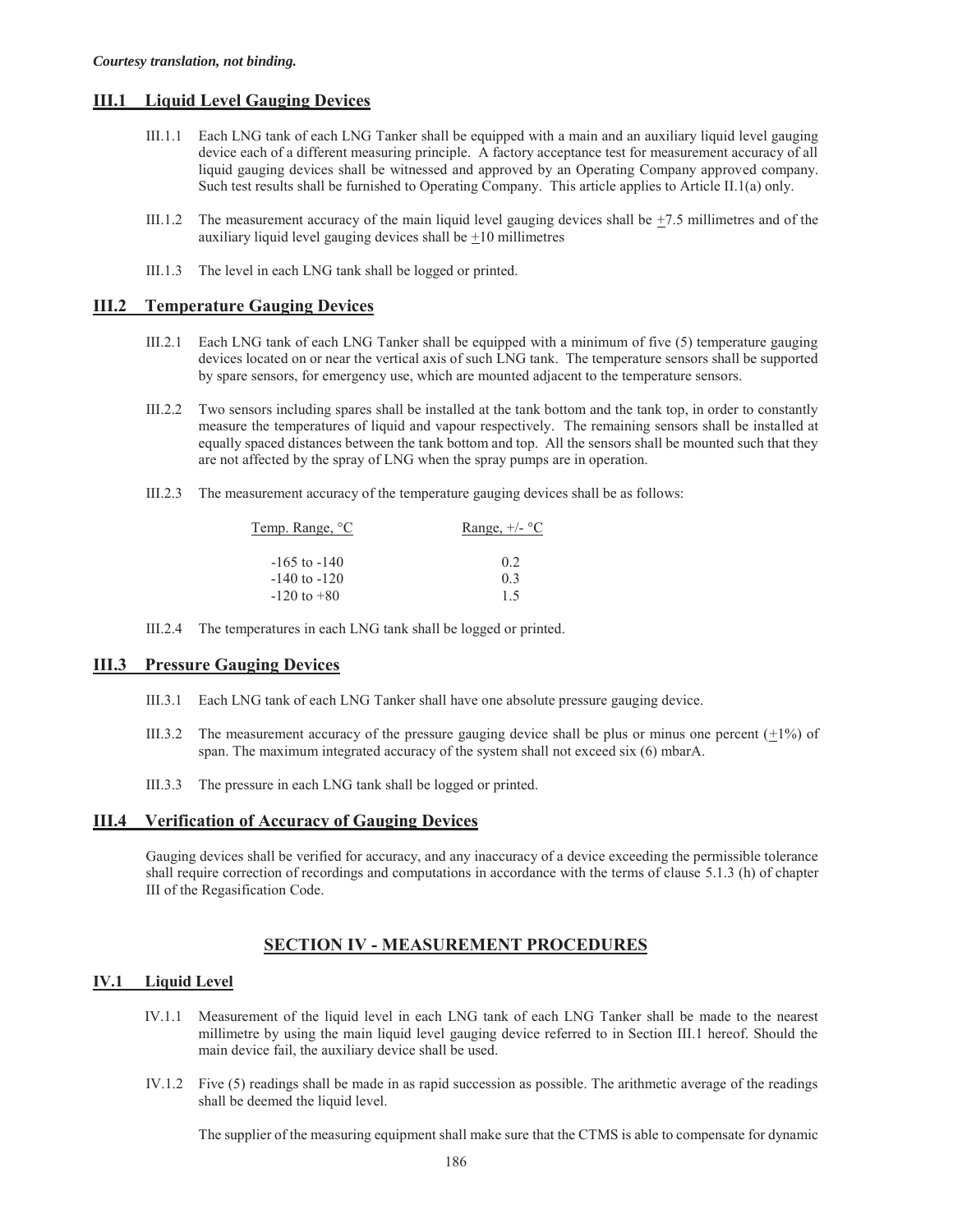movement while the LNG Tanker is moored at the Terminal. The internal level sampling rate of the CTMS shall be fast enough to enable an appropriate processing, resulting in above specified readings with time intervals of typically 15 seconds to be stable within CTS accuracy limits. Such information must be included as part of the LNG Tanker calibration already approved by a qualified surveyor.<sup>37</sup>

Any variation in the prescribed number of measurement readings that may be required to compensate for dynamic movement of the LNG Tanker while moored at the ALT terminal is to be provided by the supplier of the measuring equipment. Such information must be included as part of the LNG Tanker calibration tables already approved by a qualified surveyor.

- IV.1.3 Such arithmetic average shall be calculated to the nearest 0.1 millimetre and shall be rounded to the nearest millimetre.
- IV.1.4 The same liquid level gauging device must be used for both the initial and final measurements during loading. If the main level gauging device is inoperative at the time of commencement of loading, necessitating use of the auxiliary level gauging device, the auxiliary level gauging device shall be used at the time of cessation of loading, even if the main level gauging device has subsequently become operative. Trim and list of the LNG Tanker shall be kept unchanged while the referenced measurements are performed.

#### **IV.2 Temperature**

- IV.2.1 At the same time liquid level is measured, temperature shall be measured to the nearest zero decimal one degree Celsius  $(0.1^{\circ}C)$  by using the temperature gauging devices referred to in Section III.2 hereof.
- IV.2.2 In order to determine the temperature of liquid and vapor in the tanks of an LNG Tanker, one (1) reading shall be taken at each temperature gauging device in each LNG tank. An arithmetic average of such readings with respect to vapor and liquid in all LNG tanks shall be deemed the final temperature of vapor and liquid.
- IV.2.3 Such arithmetic average shall be calculated to the nearest zero decimal zero one degree Celsius  $(0.01^{\circ}C)$ and shall be rounded to the nearest zero decimal one degree Celsius  $(0.1^{\circ}C)$ .

#### **IV.3 Pressure**

 $\overline{a}$ 

- IV.3.1 At the same time liquid level is measured, the absolute pressure in each LNG tank shall be measured to the nearest one (1) mbarA by using the pressure gauging device referred to in Section III.3 hereof.
- IV.3.2 The determination of the absolute pressure in the LNG tanks of each LNG Tanker shall be made by taking one (1) reading of the pressure gauging device in each LNG tank, and then by taking an arithmetic average of all such readings.
- IV.3.3 Such arithmetic average shall be calculated to the nearest (0.1) mbarA and shall be rounded to the nearest one (1) mbarA.
- IV.3.4 In the event that LNG Tanker utilizes units other than mbarA, then Operating Company and User shall agree on the appropriate equivalent units to be employed.

#### **IV.4 Procedures in Case of Gauging Device Failure**

Should the measurements referred to in Sections IV.1, IV.2 and IV.3 hereof become impossible to perform due to a failure of gauging devices, alternative gauging procedures shall be determined by mutual agreement between Operating Company and User in consultation with the independent surveyor.

#### **IV.5 Determination of Volume of LNG Unloaded**

IV.5.1 The list (heel) and trim of the LNG Tanker shall be measured at the same time as the liquid level and temperature of LNG in each LNG tank are measured. The LNG Tanker's cargo transfer piping shall contain

<sup>&</sup>lt;sup>37</sup> The methodology is still under development and testing.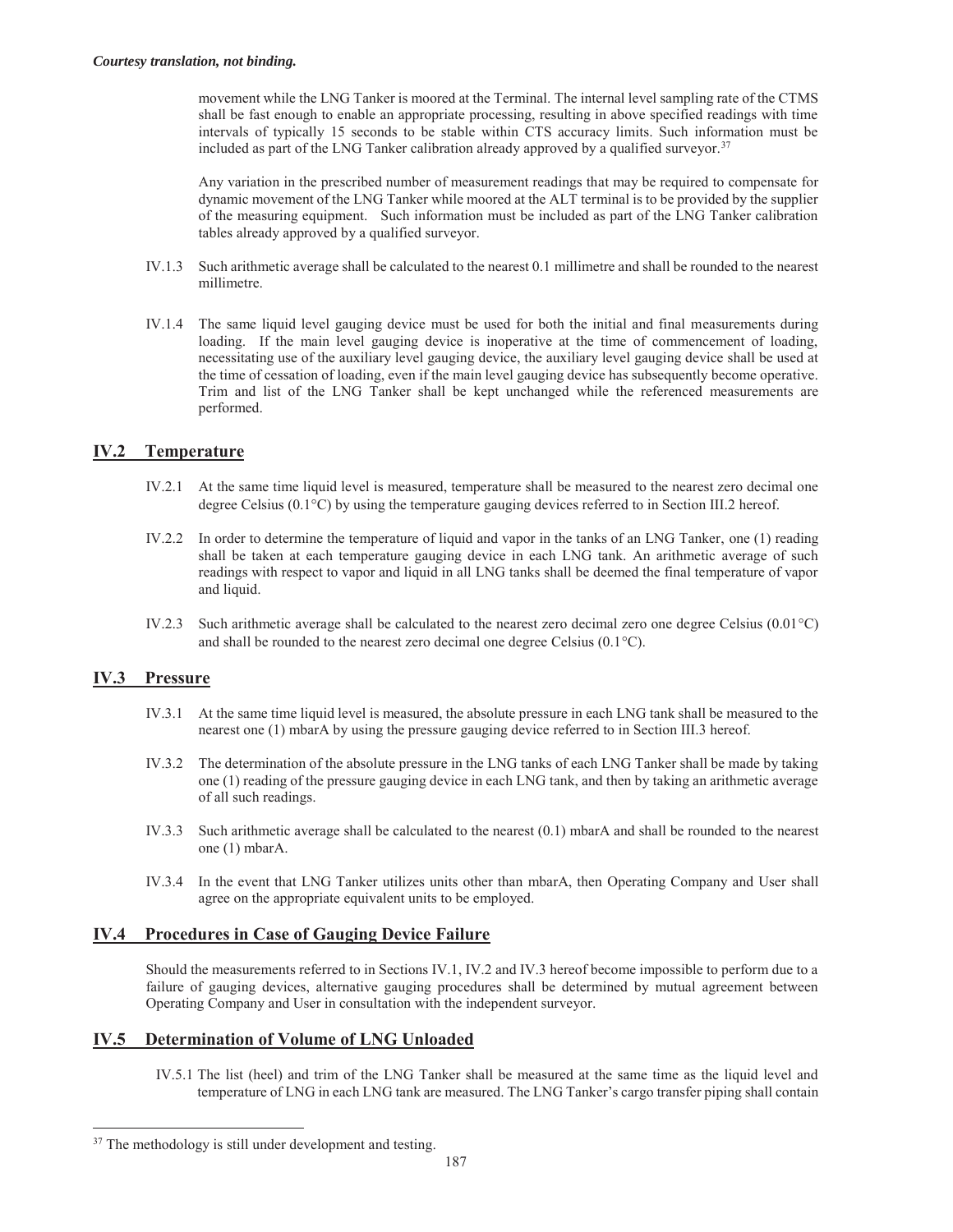hydrocarbons in the same state during final gauging as at initial gauging. Vapor lines that are connected to the vapor header shall be opened to ensure that the vapor pressure in all LNG tanks is equalized. Such measurements shall be made immediately before unloading commences and immediately after unloading is completed. The volume of LNG, stated in Cubic Meters to the nearest 0.001 Cubic Meter, shall be determined by using the tank gauge tables referred to in Section II hereof and by applying the volume corrections set forth therein.

IV.5.2 The volume of LNG unloaded shall be determined by deducting the total volume of LNG in all tanks immediately after unloading is completed from the total volume in all tanks immediately before unloading commences. This volume of LNG unloaded is then rounded to the nearest Cubic Meter.

#### **SECTION V - DETERMINATION OF COMPOSITION OF LNG**

#### **V.1 Sampling Procedures**

- V.1.1 Representative samples of LNG shall be obtained continuously according to the method described in the latest version of the ISO 8943, at an even rate during the period starting immediately after a steady flow rate has been reached, the unloading line is full of liquid and continuous unloading has commenced and ending immediately prior to the suspension of continuous unloading.
- V.1.2 A composite gaseous sample shall be collected in a suitable gas holder using a continuous gasification/collection method agreed upon by User and Operating Company.
- V.1.3 Three (3) samples shall be transferred from the gas holder to sample bottles after completion of unloading. Such sample bottles shall be sealed by the surveyor who witnessed such sampling in accordance with clause 5.1.3 (e) of chapter III of the Regasification Code and shall be delivered to Operating Company. One (1) such sample shall be used for analysis to determine the composition.
- V.1.4 The gaseous samples taken at the Unloading Port shall be distributed as follows:

| First sample:  | for analysis by Operating Company.     |
|----------------|----------------------------------------|
| Second sample: | for analysis by User.                  |
| Third sample:  | for retention by Operating Company for |
|                | at least forty five (45) days.         |

In case any dispute as to the accuracy of any analysis is raised, the sample shall be further retained until Operating Company and User agree to retain it no longer.

V.1.5 Failure in Collecting Samples and in Determining the Composition of LNG.

If sampling and/or analysis fails for some reason, the arithmetic average of the analysis results of the User's five (5) immediately preceding cargoes (or of the total cargoes delivered if less than five) under the Regasification Code from the Delivery Point shall be deemed to be the composition of the LNG at the Delivery Point. The unloaded BTU's and Metric Tons are calculated as follows:

$$
\Sigma^{5} (BTU/m^{3}) \times Vm^{3} \text{ unloaded}
$$
  

$$
5
$$
  

$$
\Sigma^{5} (Kg/m^{3}) \times Vm^{3} \text{ unloaded}
$$
  

$$
5 \times 1000
$$
  

$$
5 \times 1000
$$

#### **V.2 Analysis Procedures**

V.2.1 Hydrocarbons, Carbon Dioxide and Nitrogen – Operating Company's sample of unloaded LNG, shall be analyzed immediately by Operating Company to determine, by gas chromatography, the mol fraction of hydrocarbons, carbon dioxide and nitrogen in the sample. The method used shall be the method described in the ISO 6974 -4:2000 or any other method agreed upon by Operating Company and User. Duplicate runs shall be made on each sample to determine that the repeatabilities of peak heights or peak areas are within acceptable limits. The calculated results of such duplicate runs shall be averaged.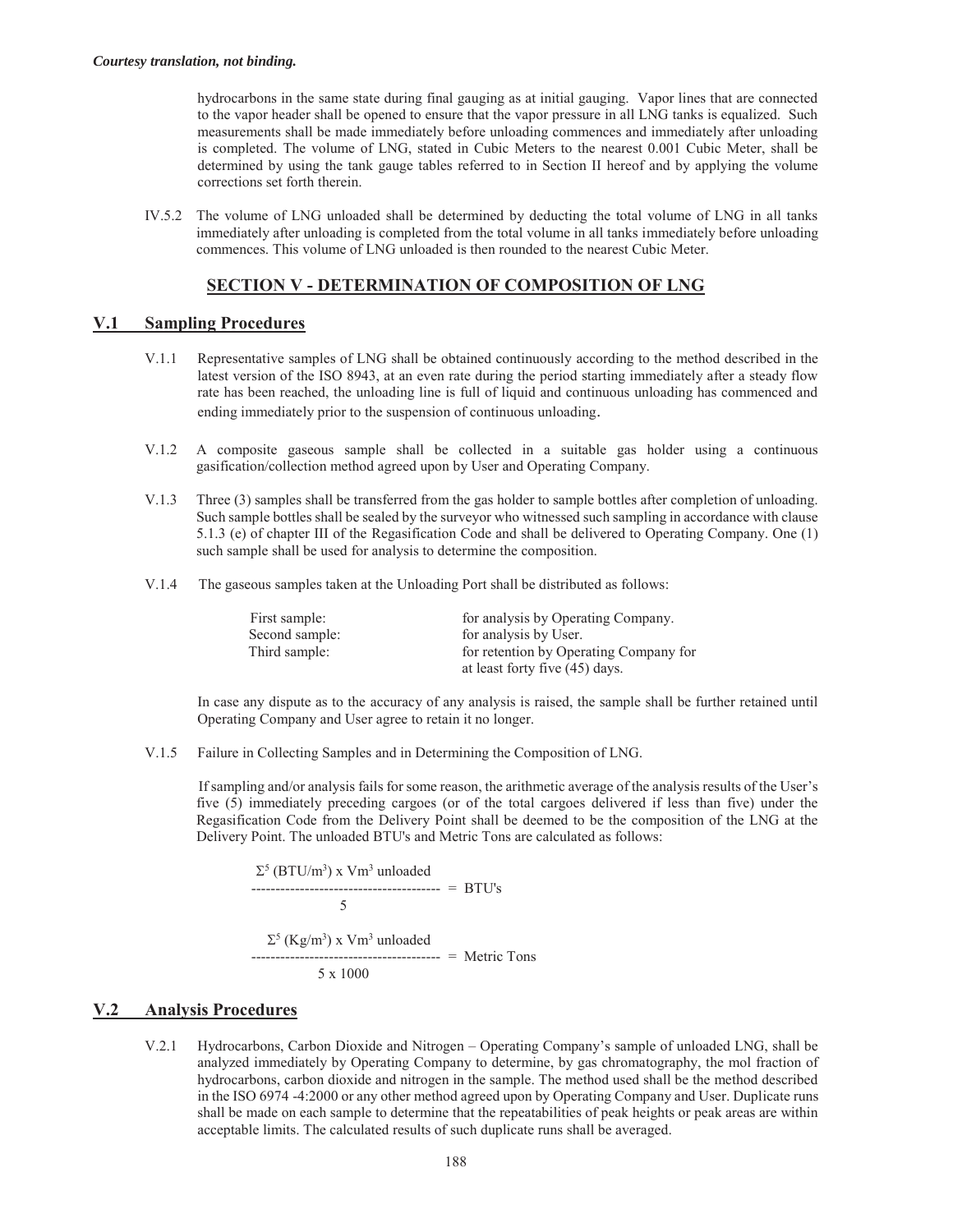- V.2.2 Sulphur, Mercaptans, Hydrogen Sulphide The ISO 6326 shall be used to determine the sulphur compounds content of Operating Company's samples of unloaded LNG, unless User and Operating Company mutually agree that some other method should be used.
- V.2.3 Quality Determination The results of the analysis under Section V.2.1 above shall be used with calculation methods in Annex (j) Section VI to determine if the LNG meets the quality specifications set forth in Annex (i) of the Regasification Code.

# **V.3 Correlation Test of Analytical Equipment and Devices**

Operating Company and User shall perform a correlation test using standard gas in order properly to maintain the accuracy of User's and Operating Company's equipment and devices, prior to use and during periods of use. Such correlation tests are subject to the following conditions:

- (a) Mutual agreement of User and Operating Company as to timing of a test;
- (b) A standard gas sample shall be obtained by User;
- (c) The standard sample shall be transported to the Unloading Port on an LNG Tanker;
- (d) Operating Company shall analyze the sample and return it to User on an LNG Tanker;
- (e) User shall analyze the sample; and
- (f) The results of these tests shall be made available to User and Operating Company.

# **SECTION VI - DETERMINATION OF BTU QUANTITY OF LNG DELIVERED**

## **VI.1 Calculation of Density**

The density of LNG stated in kilograms per Cubic Meter shall be calculated in accordance with ISO 6578 – 91 by use of the formula:

$$
D = \n\begin{array}{c}\n\Sigma (X_i \times M_i) \\
-\n\text{---}\n\sum (X_i \times V_i) - (K1 + (K2 - K1) \times X_n) \times X_m \\
\{\n\text{---}\n\end{array}
$$

where:

- D is the density to four (4) significant figures of the LNG unloaded, stated in kilograms per Cubic Meter at temperature  $T_L$ ;
- TL is the temperature of the LNG in the tanks of the LNG Tanker before unloading, stated in degrees Celsius to the nearest  $0.1$ <sup>o</sup>C;
- $X_i$  is the mol fraction, to the nearest fourth (4th) decimal place, of component (i) from the composition obtained in accordance with Section V hereof. The mol fraction of methane shall be adjusted so as to make the total mol fraction equal to 1.0000;
- $M_i$  is the molecular weight of component (i) as set forth in Table 1 attached hereto;
- $V_i$  is the molar volume, to the nearest sixth (6th) decimal place, of component (i), stated in Cubic Meters per kilogram-mol at temperature  $T_L$  and obtained by linear interpolation of the data set forth in Table 2 attached hereto;
- Xm is the mol fraction, to the nearest fourth (4th) decimal place, of methane from the composition obtained in accordance with Section V.2 hereof;
- $X_n$  is the mol fraction, to the nearest fourth (4th) decimal place, of nitrogen from the composition obtained in accordance with Section V.2 hereof;
- K1 is the volume correction, to the nearest sixth (6th) decimal place, stated in Cubic Meters per kilogram-mol at temperature TL and obtained by linear interpolation of the data set forth in Table 3 attached hereto; and
- K2 is the volume correction, to the nearest sixth (6th) decimal place, stated in Cubic Meters per kilogram-mol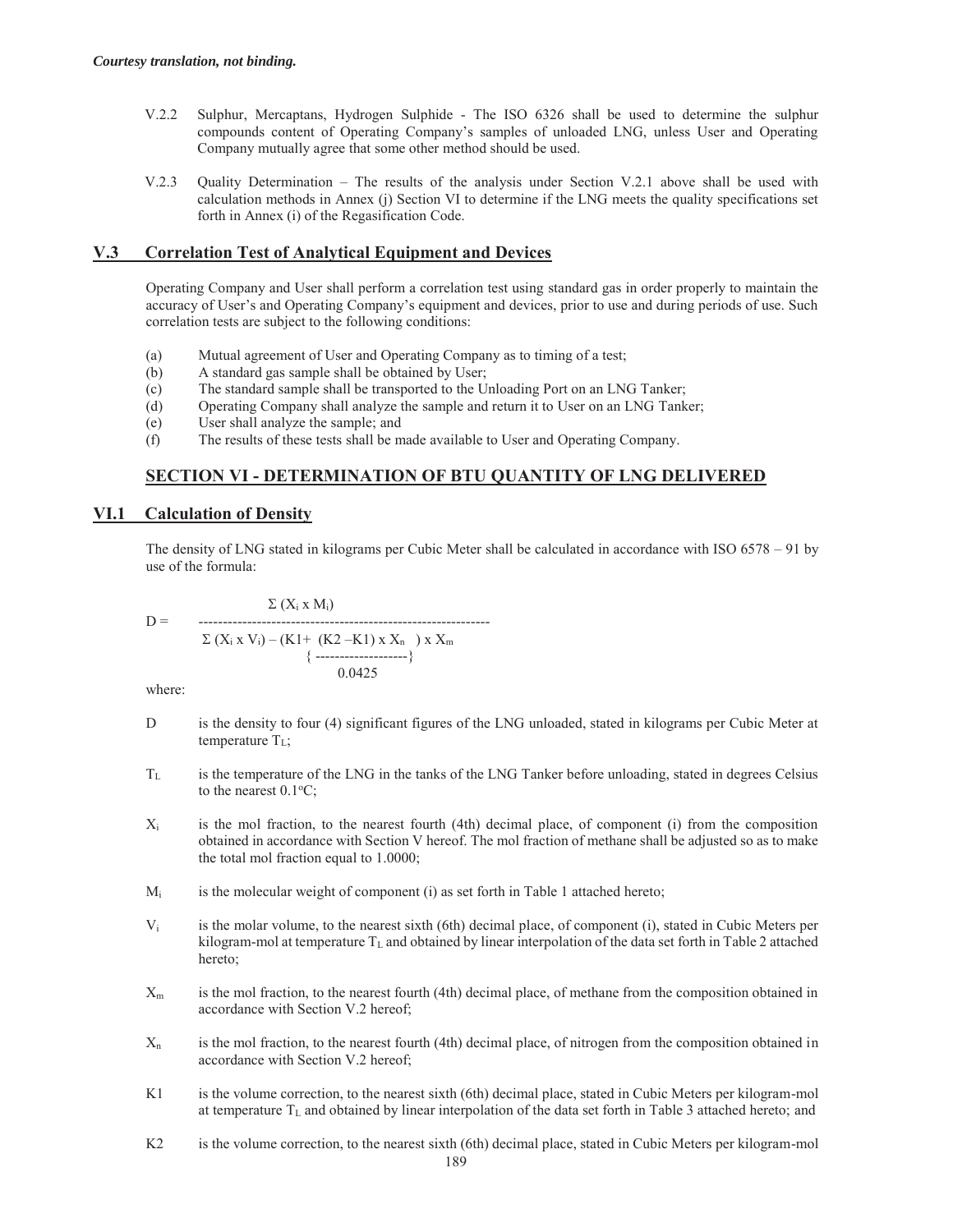at temperature  $T<sub>L</sub>$  and obtained by linear interpolation of the data set forth in Table 4 attached hereto.

#### **VI.2 Calculation of Gross Heating Value**

 VI.2.1 The Gross Heating Value (mass basis) of LNG in MJs per kilogram shall be calculated by use of the formula:

$$
H_m(t_1) = \begin{cases} \sum \left[ \begin{array}{c} X_i \times H_{vi}(t_1) \end{array} \right] \\ \left\{ \begin{array}{c} \left\{ \begin{array}{c} \text{---}\end{array} \right. \\ \sum \left( \begin{array}{c} X_i \times M_i \end{array} \right) \end{cases} \right\} \end{cases}
$$

where:

- Hm is the Gross Heating Value of LNG, stated in MJs per kilogram;
- $H_{vi}$  is the Gross Heating Value of component (i), stated in KJ / mol as set forth in Table 1 attached hereto;
- Xi is the mol fraction, to the nearest fourth (4th) decimal place, of component (i) from the composition obtained pursuant to Section V hereof. The mol fraction of methane shall be adjusted so as to make the total mol fraction equal to 1.0000; and
- $M_i$  is the molecular weight of component (i) as set forth in Table 1 attached hereto.
- VI.2.2 The Gross Heating Value (volume basis) for purposes of Annex (i) of the Regasification Code shall be calculated by use of the formula:

$$
H_v[t_1, V(t_2, p_2)] = \frac{101.325 \times \Sigma (X_i \times H_{vi}[t_1, V(t_2, p_2)])}{R \times 288.15 \times z_{mix}(t_2, p_2)}
$$

where:

- $H_v$  is the Gross Heating Value, stated in MJs per SCM;
- Xi is the mol fraction, to the nearest fourth (4th) decimal place, of component (i) from the composition obtained pursuant to Section V hereof. The mol fraction of methane shall be adjusted so as to make the total mol fraction equal to 1.0000;
- $H_{\nu i}$  [t<sub>1</sub>,  $V(t_2, p_2)$ ] is the Gross Heating Value of component (i), stated in KJ / mol, as set forth in Table 1 attached hereto;
- R is the molar gas constant  $= 8.314510$  J per mol per K; and

 $z_{mix}$  ( $t_2$ , $p_2$ ) is the compression factor under standard conditions calculated in accordance with:

 $z_{\text{mix}}(t_2,p_2) = 1 - (\sum X_i x \sqrt{b_i})^2$ 

where:

- $\sqrt{b_i}$  is the summation factor of component (i) as set forth in Table 1 attached hereto.
- VI.2.3 The Wobbe Index for the purposes of Annex (i) of the Regasification Code shall be calculated by use of the formula:

 $H_v[t_1, V(t_2, p_2)]$ Wobbe Index = ------------------------------------------------------------------------------------- square root  $\{[(\Sigma (X_i \times M_i)) / 28.9626)] \times [0.99958 / z(t_2,p_2)]\}$ 

where:

Wobbe Index is the Gross Heating Value of LNG, stated in MJ per Standard Cubic Meter divided by the square root of the Specific Density. The Wobbe Index shall be rounded to the nearest hundredth (0.01) of a MJ/SCM;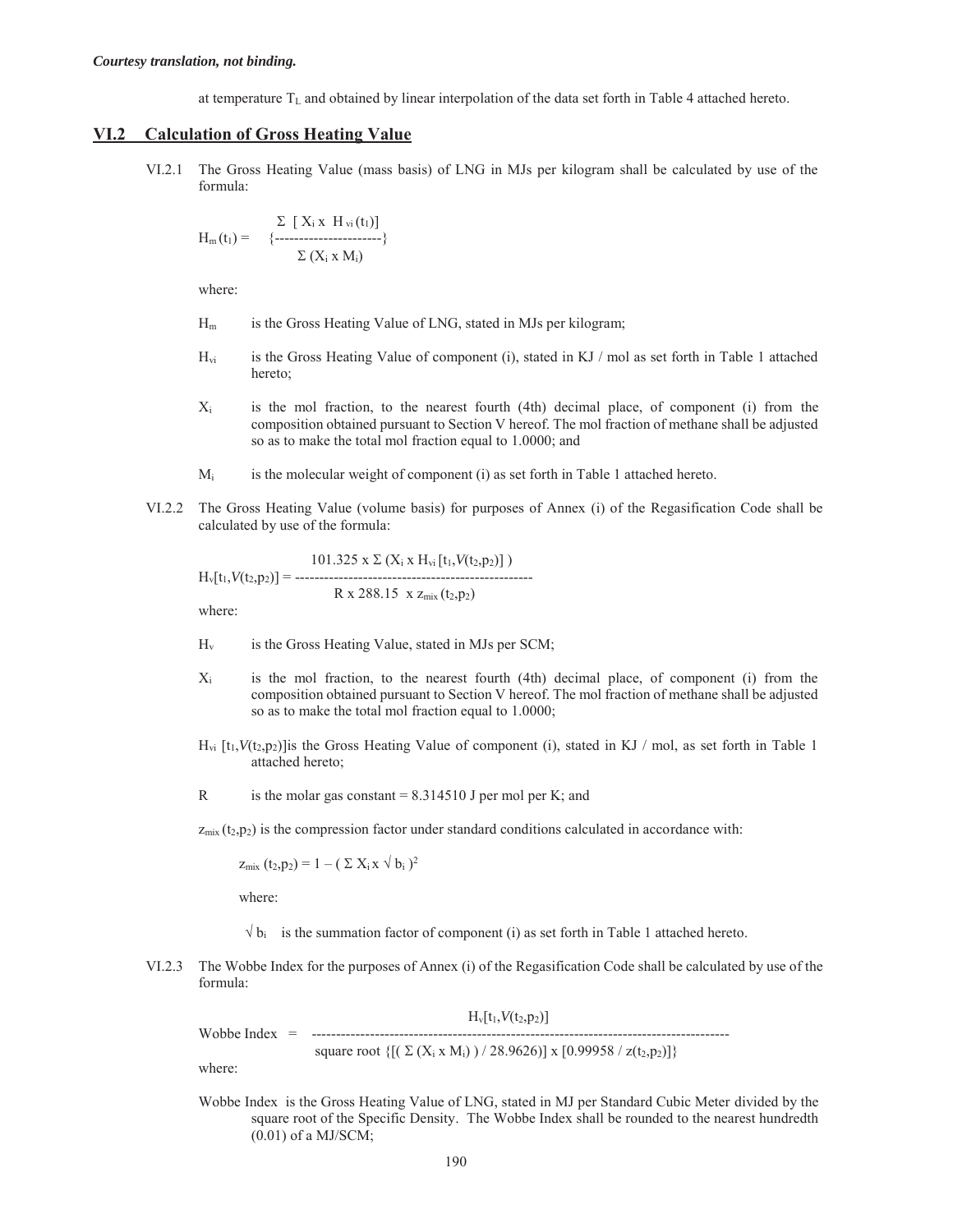- Hv is the Gross Heating Value, stated in MJs per SCM, calculated and obtained in accordance with Section VI.2.2 hereof;
- Xi is the mol fraction, to the nearest fourth (4th) decimal place, of component (i) from the composition obtained pursuant to Section V hereof. The mol fraction of methane shall be adjusted so as to make the total mol fraction equal to 1.0000;
- $M_i$  is the molecular weight of component (i) as set forth in Table 1 attached hereto; and

 $z_{mix}$  (t<sub>2</sub>,p<sub>2</sub>) is the compression factor under standard conditions calculated in accordance with:

 $z_{\text{mix}}(t_2,p_2) = 1 - (\sum X_i x \sqrt{b_i})^2$ 

where:

 $\sqrt{b_i}$  is the summation factor of component (i) as set forth in Table 1 attached hereto.

#### **VI.3 Calculation of BTU Quantity of LNG Delivered**

The BTU quantity of LNG delivered shall be computed by using the formula below and applying the method of rounding set forth in VI.4.1:

 $Q = [(V \times D \times H_m / 1055.06) - Q_R - Q_F]$ 

where:

Q is the BTU quantity delivered;

- V is the volume of the LNG unloaded, stated in Cubic Meters, obtained pursuant to Section IV.5 hereof;
- D is the density of the LNG, stated in kilograms per Cubic Meter, as calculated in accordance with Section VI.1 hereof;
- Hm is the Gross Heating Value of the LNG, stated in MJ per kilogram, as calculated in accordance with Section VI.2.1 hereof; and
- $Q_R$  is the BTU quantity of the vapor which was displaced by the volume of the LNG unloaded (V).  $Q_R$  is computed by use of the formula:

$$
Q_R = V \times \begin{array}{ccc} 288.15 & P_a & 35 \\ 273.15 + T_V & 1013.25 & 1055.06 \end{array}
$$

where:

- $T_V$  is the temperature of the vapor in the tanks of the LNG Tanker after unloading, stated in degrees Celsius to the nearest zero decimal one (0.1) degree Celsius; and
- Pa is the absolute pressure of the vapor in the tanks of the LNG Tanker after unloading, stated in millibars to the nearest mBar; and
- 35 is the heating value of the vapor (assumed to be 94% of methane and 6% of nitrogen) stated in MJs per Cubic Meter for both combustion & metering references at  $15^{\circ}$ C and  $1013.25$  millibars.
- $Q_F$  is the equivalent amount in BTU of Boil-off gas consumed by the LNG Tanker as fuel during the discharge.  $Q_F$  is computed by use of the formula:

 35 (or 50)  $Q_F = VF x$  -----------------1055.06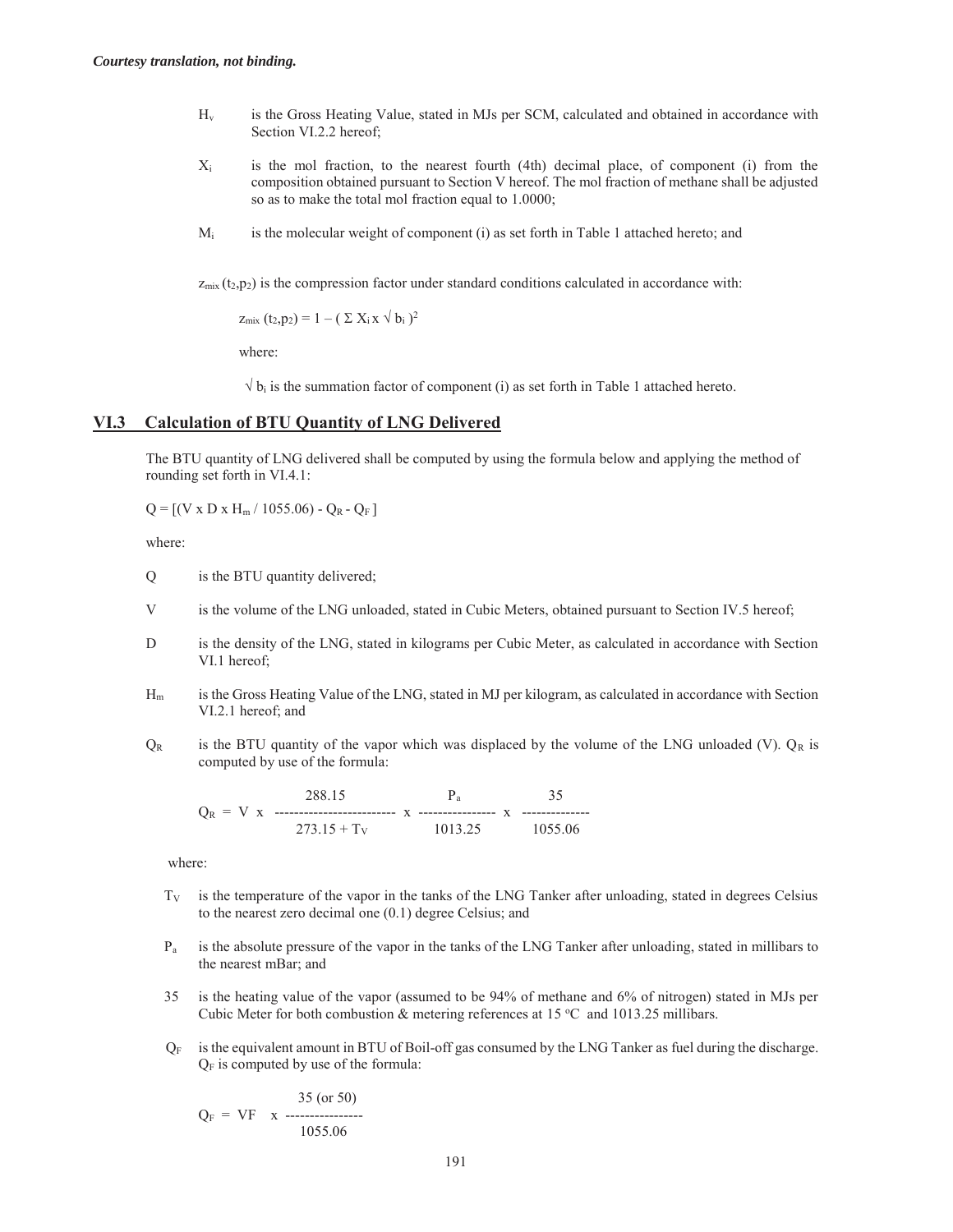where:

- VF is the amount of Boil-off gas consumed by the LNG Tanker as fuel and expressed in standard cubic meters or kilograms depending on the type of meter installed on the LNG Tanker.
- 35 is the heating value of Boil-off gas (assumed to be 94% for methane and 6% for nitrogen), expressed in MJ / standard cubic meter for combustion values and assay at 15 ° C and 1013, 25 millibars.
- 50 is the calorific value of Boil-off gas (assumed to be 94% for methane and 6% for nitrogen), expressed in MJ / kg for combustion values and assay at  $15 \degree$  C and  $1013.25$  millibars.

If it is not possible to measure the amount of Boil-off gas consumed during the discharge, it will be considered a number of BTU of Boil-off gas consumption amounted to 1620 MMBTU.

The Parties agree that should it be possible to measure the composition of the return vapor and that the resultant heating value is shown to be significantly different from the value stated above for a period of not less than six (6) months, the Parties will meet in good faith to discuss a revision to the assumed heating value for return vapor which would be applicable thereafter.

#### **VI.4 Method of Rounding Numbers**

VI.4.1 General:

If the first of the figures to be discarded is five (5) or more, the last of the figures to be retained is increased by one  $(1)$ .

If the first of the figures to be discarded is four (4) or less, the last of the figures to be retained is unaltered.

For the purpose of rounding to a zero (0), the last of the figures to be retained shall have the same value as a ten (10).

The following examples are given to illustrate how a number is to be established in accordance with the above:

|                      | Number After               |
|----------------------|----------------------------|
|                      | Being Rounded to           |
| Number to be rounded | <b>First Decimal Place</b> |
|                      |                            |
| 2.24                 | 2.2                        |
| 2.249                | 2.2                        |
| 2.25                 | 2.3                        |
| 2.35                 | 2.4                        |
| 2.97                 | 3.0                        |
|                      |                            |

#### VI.4.2 Determination of BTU Quantity of LNG Delivered:

The BTU quantity of LNG delivered is computed by use of the formula:

 $Q = [(V \times D \times H_m / 1055.06) - Q_R - Q_F]$ 

where:

- Q is the BTU quantity delivered. The BTU quantity shall be rounded to the nearest ten (10) million BTU's;
- V is the volume of the LNG unloaded, stated in Cubic Meters. The volume shall be rounded to the nearest Cubic Meter;
- D is the density of the LNG, stated in kilograms per Cubic Meter at temperature  $T_L$ . The density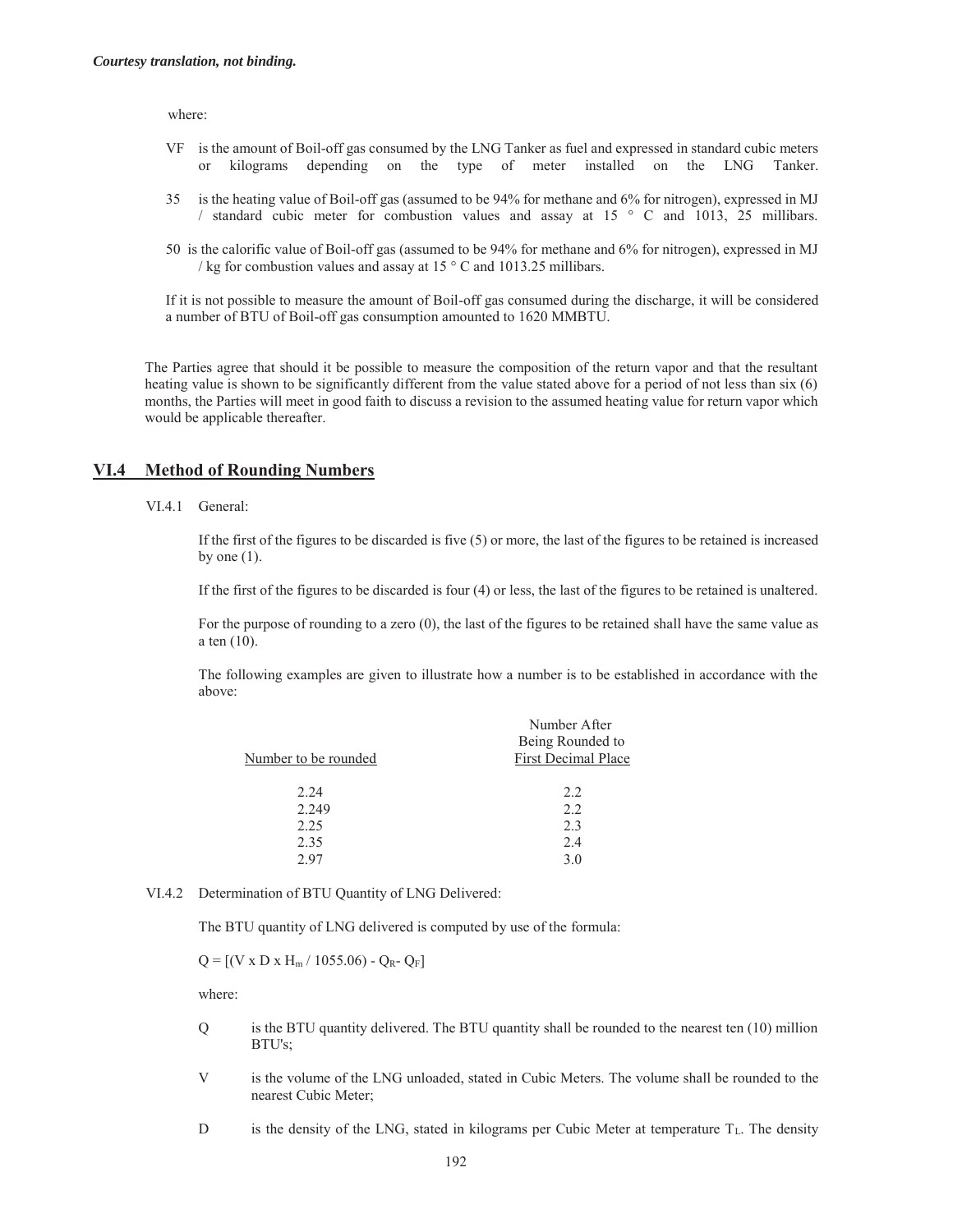shall be rounded to the nearest tenth  $(0.1)$  of a kg/m3;

- $T_L$  is the temperature of the LNG in the tanks of the LNG Tanker before unloading, stated in degrees Celsius to the nearest tenth (0.1) degree C;
- Hm is the Gross Heating Value of the LNG, stated in MJ per kilogram. The Gross Heating Value shall be rounded to the nearest hundredth (0.01) of a MJ/kg;

```
VxDx H_m / 1055.06 "VxDx H_m / 1055.06" shall be calculated and rounded to the nearest million
                       BTU's; and
```
 $Q_R$  is the BTU quantity of the vapor which was displaced by the volume of the LNG unloaded (V), and shall be rounded to the nearest million BTU's;

 $Q_R$  is computed by use of the formula:

$$
Q_R = V \times (\underbrace{288.15}_{273.15 + T_V} ) \times (\underbrace{-. \underbrace{-. \underbrace{.. \underbrace{35}_{1013.25}}}_{1013.25} ) \times (\underbrace{-. \underbrace{.. \underbrace{35}_{1055.06}})_{1055.06}
$$

where:

 $T_V$  is the temperature of the vapor in the tanks of the LNG Tanker after unloading, stated in degrees Celsius to the nearest tenth (0.1) degree C;

| 288.15         | " 288.15      | corrects the vapor temperature $T_V$ to (15 <sup>o</sup> C)     |
|----------------|---------------|-----------------------------------------------------------------|
|                |               | (---------------) and shall be rounded to three decimal places; |
| $273.15 + T_V$ | $273.15 + Tv$ |                                                                 |

 Pa is the absolute pressure of the vapor in the tanks of the LNG Tanker after unloading, stated in millibars to the nearest mBar;

$$
P_a
$$
\n
$$
(-\text{........--})
$$
\n
$$
(-\text{........--})
$$
\n
$$
(-\text{........--})
$$
\n
$$
(-\text{........--})
$$
\n
$$
(-\text{........--})
$$
\n
$$
(-\text{........--})
$$
\n
$$
(-\text{........--})
$$
\n
$$
(\text{........--})
$$
\n
$$
(\text{........--})
$$
\n
$$
(\text{........--})
$$
\n
$$
(\text{........--})
$$
\n
$$
(\text{........--})
$$
\n
$$
(\text{........--})
$$
\n
$$
(\text{........--})
$$
\n
$$
(\text{........--})
$$
\n
$$
(\text{........--})
$$
\n
$$
(\text{........--})
$$
\n
$$
(\text{........--})
$$
\n
$$
(\text{........--})
$$
\n
$$
(\text{........--})
$$
\n
$$
(\text{........--})
$$
\n
$$
(\text{........--})
$$
\n
$$
(\text{........--})
$$
\n
$$
(\text{........--})
$$
\n
$$
(\text{........--})
$$
\n
$$
(\text{........--})
$$
\n
$$
(\text{........--})
$$
\n
$$
(\text{........--})
$$
\n
$$
(\text{........--})
$$
\n
$$
(\text{........--})
$$
\n
$$
(\text{........--})
$$
\n
$$
(\text{........--})
$$
\n
$$
(\text{........--})
$$
\n
$$
(\text{........--})
$$
\n
$$
(\text{........--})
$$
\n
$$
(\text{........--})
$$
\n
$$
(\text{........--})
$$
\n
$$
(\text{........--})
$$
\n
$$
(\text{........--})
$$
\n
$$
(\text{........--})
$$
\n
$$
(\text{........--})
$$
\n
$$
(\text{........--})
$$
\n
$$
(\text{........--})
$$
\n
$$
(\text{........--})
$$
\n
$$
(\text{........--})
$$
\n
$$
(\text{........--})
$$
\n
$$
(\text{........
$$

 288.15 Pa 35 288.15 Pa 35 V x (--------------) x (----------) x --------- " V x (-------------) x (--------) x --------- 273.15+TV 1013.25 1055.06 273.15+TV 1013.25 1055.06"

shall be calculated and rounded to the nearest million BTU's; and

VxDxH<sub>m</sub>/1055.06-Q<sub>R</sub> "V x D x H<sub>m</sub>/1055.06 - Q<sub>R</sub>" shall be calculated and rounded to the nearest ten million BTU's

 $Q_F$  is the equivalent amount in BTU of Boil-off gas consumed by the LNG Tanker as fuel during the discharge rounded to the closest million BTU. QF is computed by use of the formula:

$$
Q_F = VF x 288.15 x 35 (or 50)
$$
  
1055.06

where:

 VF is the amount of Boil-off gas consumed by the LNG Tanker as fuel and if expressed in standard cubic meters it will be rounded to the nearest standard cubic meter.

VxDxHm/1055.06-QR-QF "V x D x Hm/1055.06 - QR - QF " will be calculated and rounded to the closest ten million BTU.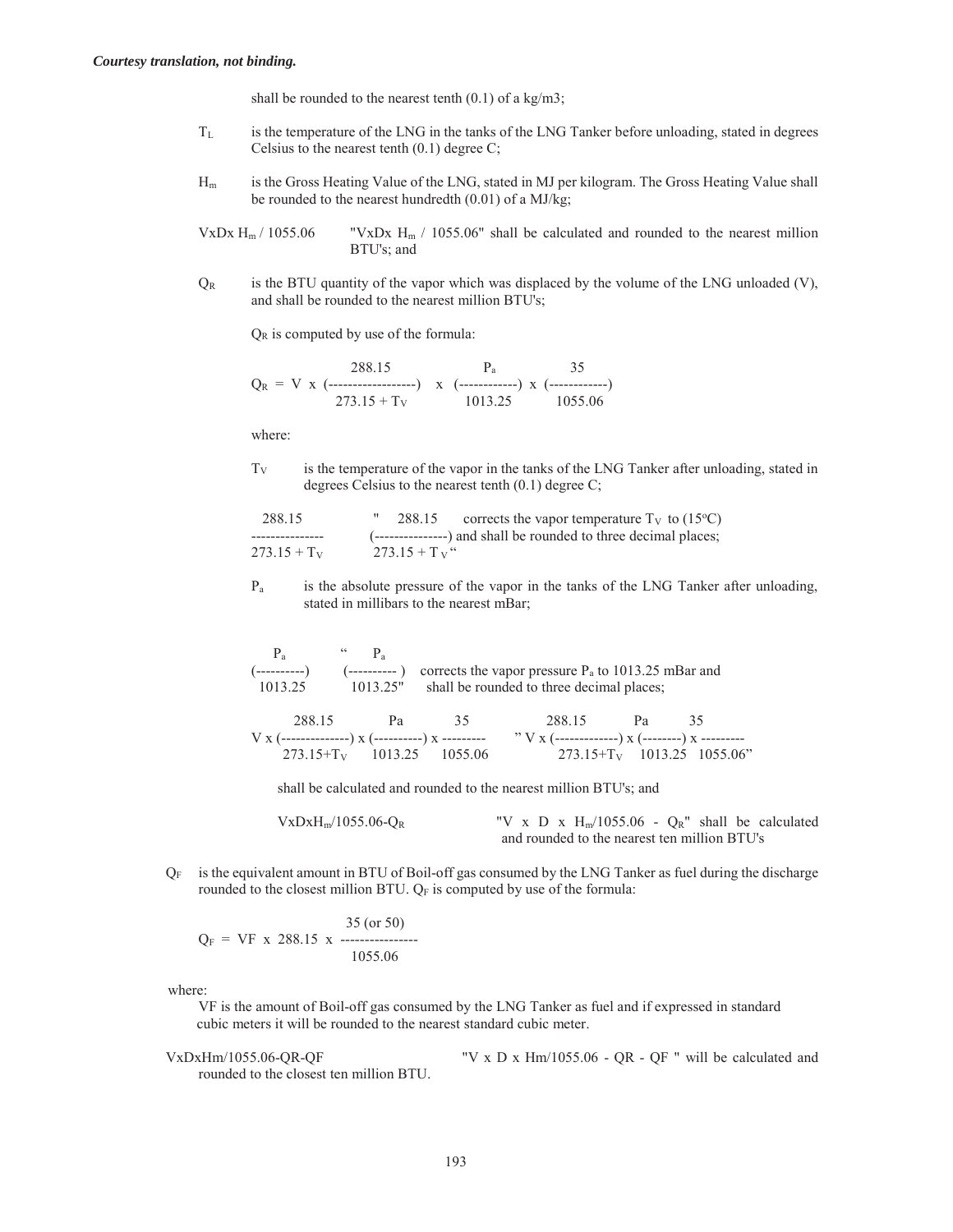VI.4.3 Determination of LNG Density -

The density of the LNG is calculated by use of the formula:

$$
D = \frac{\sum (Xi \times Mi)}{\sum (Xi \times Vi) - (KI + (K2 - K1) \times Xn) \times Xm}
$$
  
{\n
$$
\underbrace{1.75 \times (1.75 - 1.75)}_{(1.75 - 1.75 - 1.75)} \times (1.75 - 1.75)
$$
  
0.0425

where:

- D is the density of the LNG, stated in kilograms per Cubic Meter at temperature  $T_L$ . The density shall be rounded to the nearest tenth  $(0.1)$  of a kg/m<sup>3</sup>;
- $T_L$  is the temperature of the LNG in the tanks of the LNG Tanker before unloading, stated in degrees Celsius to the nearest tenth (0.1) degree C;
- X<sub>i</sub> is the mol fraction, to the nearest fourth (4th) decimal place, of component (i) from the composition obtained in accordance with Section V hereof. The mol fraction of methane shall be adjusted so as to make the total mol fraction equal to 1.0000;
- $M_i$  is the molecular weight of component (i) as set forth in Table 1 attached hereto;
- $\Sigma$  (X<sub>i</sub> x M<sub>i</sub>) The result of the calculation of "X<sub>i</sub> x M<sub>i</sub>" of component (i) shall be rounded to the nearest fourth (4th) decimal place, and then, " $\Sigma(X_i \times M_i)$ " shall be calculated to the nearest fourth (4th) decimal place;
- $V_i$  is the molar volume, to the nearest sixth (6th) decimal place, of component (i), stated in Cubic Meters per kilogram-mol at temperature  $T_L$ , and shall be obtained by linear interpolation of the data set forth in Table 2 attached hereto;
- $\Sigma$  (X<sub>i</sub> x V<sub>i</sub>) The result of the calculation of "X<sub>i</sub> x V<sub>i</sub>" of component (i) shall be rounded to the nearest sixth (6th) decimal place, and then " $\Sigma(X_i \times V_i)$ " shall be calculated to the nearest sixth (6th) decimal place;
- $X<sub>m</sub>$  is the mol fraction, to the nearest fourth (4th) decimal place, of methane from the composition obtained in accordance with Section V hereof;
- $X_n$  is the mol fraction, to the nearest fourth (4th) decimal place, of nitrogen from the composition obtained in accordance with Section V hereof;
- K1 is the volume correction, to the nearest sixth (6th) decimal place, stated in Cubic Meters per kilogram-mol at temperature T<sub>L</sub> and obtained by linear interpolation of the data set forth in Table 3 attached hereto;
- K2 is the volume correction, to the nearest sixth (6th) decimal place, stated in Cubic Meters per kilogram-mol at temperature T<sub>L</sub> and obtained by linear interpolation of the data set forth in Table 4 attached hereto.

(K1 + (K2 – K1) x Xn ) x Xm "(K1 + (K2 – K1) x Xn ) x Xm " shall be calculated to the {---------------------} {---------------------} nearest sixth (6th) decimal 0.0425 0.0425 place; and

$$
\Sigma (X_i x V_i) - (K1 + (K2 - K1) x X_n) x X_m
$$
  
{  
.................}  
0.0425

"
$$
\Sigma (X_i \times V_i) \Sigma (X_i \times V_i) - (K1 + (K2 - K1) \times X_n) \times X_m
$$
" shall be  
{  
{  
0.0425}\n0.0425

shall be calculated to the nearest sixth  $(6<sup>th</sup>)$ decimal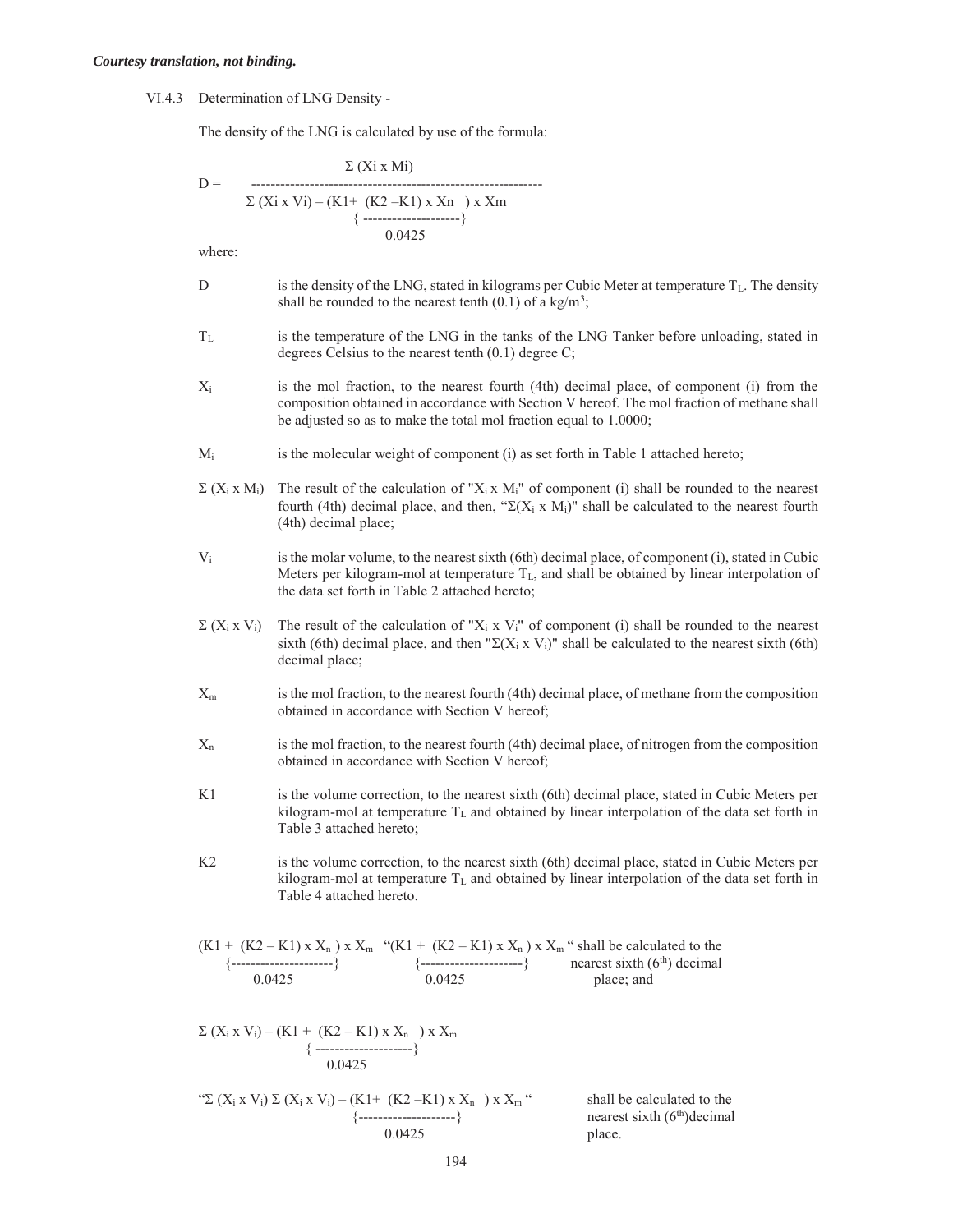#### VI.4.4 Determination of Gross Heating Value

VI.4.4.1 The Gross Heating Value (mass basis) of the LNG is calculated by use of the formula:

$$
H_m(t_1) = \frac{\Sigma (Xi \times H_{vi}(t_1))}{\Sigma (X_i \times M_i)}
$$

where:

- Hm is the Gross Heating Value of the LNG, stated in MJs per kilogram. The Gross Heating Value shall be rounded to the nearest hundredth (0.01) of a MJ / kg; Hvi is the Gross Heating Value of component (i), stated in KJ / mol, as set forth in Table 1 attached hereto;  $X_i$  is the mol fraction, to the nearest fourth (4th) decimal place, of component (i)
- from the composition obtained in accordance with Section V hereof. The mol fraction of methane shall be adjusted so as to make the total mol fraction equal to 1.0000;
- $X_i$  x  $H_{vi}$  (t<sub>1</sub>) "Xi x  $H_{vi}$  (t<sub>1</sub>)" shall be calculated and rounded to the nearest fourth (4th) decimal place;
- $\Sigma$  X<sub>i</sub> x H<sub>vi</sub> (t<sub>1</sub>) " $\Sigma$  Xi x H<sub>vi</sub> (t<sub>1</sub>)" shall be calculated and rounded to the nearest fourth (4th) decimal place;
- $M_i$  is the molecular weight of component (i) as set forth in Table 1 attached hereto;
- $X_i$  x  $M_i$   $X_i$  x  $M_i$ " of component (i) shall be calculated to the nearest fourth (4th) decimal place; and
- $\sum (X_i \times M_i)$  " $\sum (X_i \times M_i)$ " shall be calculated to the nearest fourth (4th) decimal place by summing all " $X_i$ x  $M_i$ " obtained as above.
- VI.4.4.2 The Gross Heating Value (volume basis) of the LNG shall be calculated by use of the formula:

 $101.325 \text{ x } (\Sigma \text{ (X}_i \text{ x } H_{vi} [t_1, V(t_2, p_2)])$ Hv [t1,*V*(t2,p2)] = --------------------------------------------------------  $R \times 288.15 \times z_{\text{mix}}(t_2,p_2)$ 

where:

- Hv is the Gross Heating Value of LNG, stated in MJs per SCM. The Gross Heating Value shall be rounded to the nearest hundredth (0.01) of a MJ / SCM;
- $X_i$  is the mol fraction, to the nearest fourth (4th) decimal place, of component (i) from the composition obtained pursuant to Section V hereof. The mol fraction of methane shall be adjusted so as to make the total mol fraction equal to 1.0000;
- $H_{vi}$  is the Gross Heating Value of component (i), stated in KJ / mol, as set forth in Table 1 attached hereto;

| $X_i$ x $H_{vi}$ [t <sub>1</sub> , $V(t_2, p_2)$ ]                          | "Xi x $H_{vi}(t_1)$ " shall be calculated and rounded to the nearest<br>fourth (4th) decimal place;                                  |
|-----------------------------------------------------------------------------|--------------------------------------------------------------------------------------------------------------------------------------|
| $\Sigma$ X <sub>i</sub> x H <sub>vi</sub> [t <sub>1</sub> , $V(t_2, p_2)$ ] | " $\Sigma$ Xi x H <sub>vi</sub> (t <sub>1</sub> )" shall be calculated and rounded to the nearest<br>fourth (4th) decimal place; and |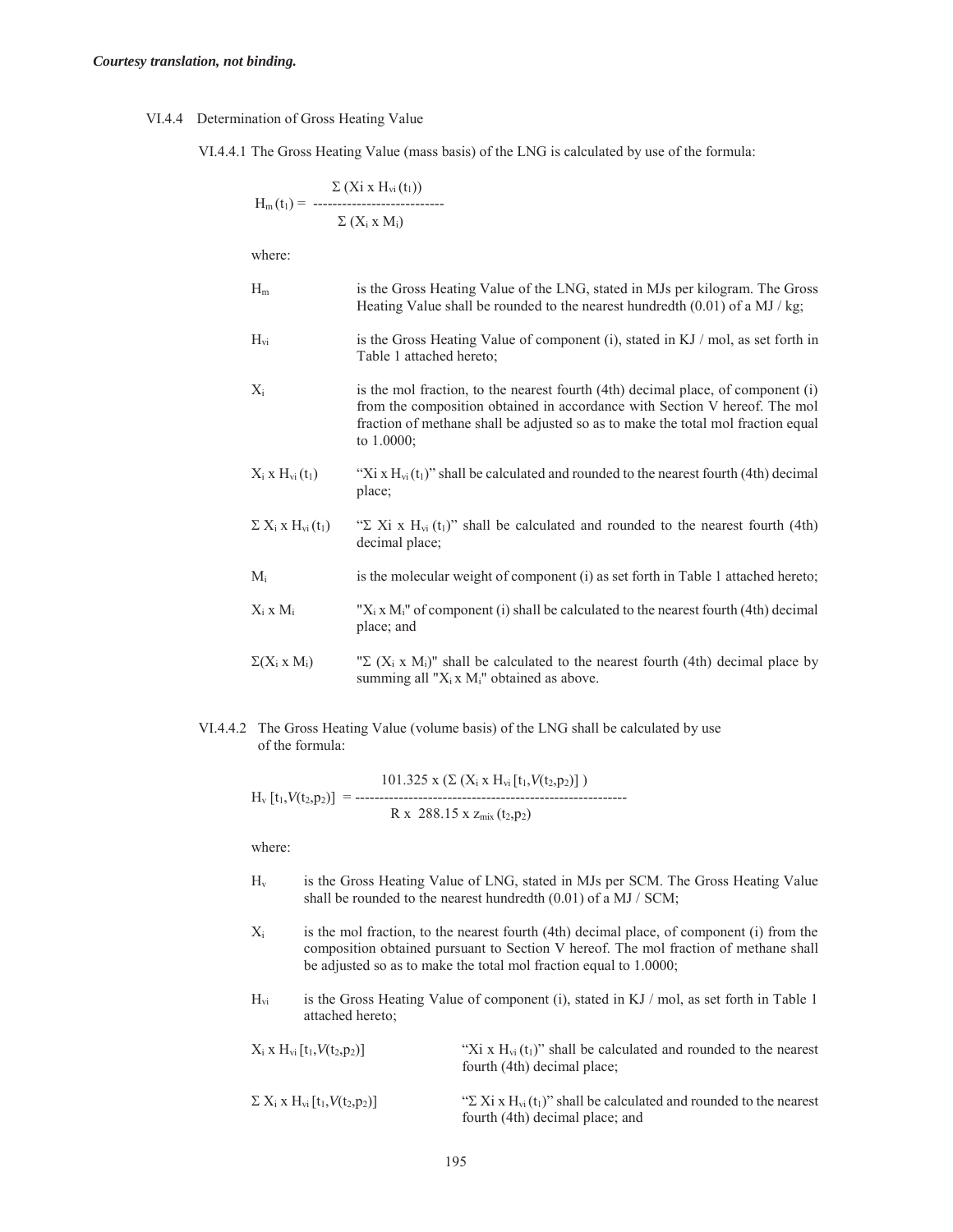- R is the molar gas constant  $= 8.314510$  J per mol per K
- $z<sub>mix</sub>$  (t<sub>2</sub>,p<sub>2</sub>) is the compression factor, rounded to the nearest fifth (5th) decimal place, under standard conditions calculated in accordance with:

$$
z_{mix}(t_2,p_2) = 1 - (\sum X_i x \sqrt{b_i})^2
$$

where:

 $\sqrt{b_i}$  is the summation factor of component (i) as set forth in Table 1 attached hereto;

 $X_i x \vee b_i$  " $X_i x \vee b_i$ " shall be calculated for component (i) to the nearest fifth (5th) decimal place;

 $(\sum X_i x \sqrt{b_i})^2$  shall be calculated to the nearest fifth (5th) decimal place.

VI.4.4.3 The determination of the Wobbe Index for the purposes of Annex (i) of the Regasification Code shall be calculated by use of the formula:

|                    | $H_v[t_1,V(t_2,p_2)]$<br>--------------------<br>Wobbe Index = ---------------------------                                                                                                                                                             |
|--------------------|--------------------------------------------------------------------------------------------------------------------------------------------------------------------------------------------------------------------------------------------------------|
|                    | square root $\{[(\Sigma (X_i \times M_i)) / 28.9626)] \times [0.99958 / Z_{mix}(t_2, p_2)]\}$                                                                                                                                                          |
| where:             |                                                                                                                                                                                                                                                        |
| Wobbe Index        | is the Gross Heating Value of LNG, stated in MJ per Standard Cubic Meter<br>divided by the square root of the Specific Density. The Wobbe Index shall be<br>rounded to the nearest hundredth (0.01) of a MJ/SCM;                                       |
| $H_v$              | is the Gross Heating Value of LNG, calculated and obtained in accordance with<br>Section VI.2.2 hereof shall be rounded to the nearest hundredth $(0.01)$ of a<br>MJ/SCM;                                                                              |
| $X_i$              | is the mol fraction, to the nearest fourth (4th) decimal place, of component (i)<br>from the composition obtained pursuant to Section V hereof. The mol fraction<br>of methane shall be adjusted so as to make the total mol fraction equal to 1.0000; |
| $M_i$              | is the molecular weight of component (i) as set forth in Table 1 attached hereto;<br>and                                                                                                                                                               |
| $z_{mix}(t_2,p_2)$ | is the compression factor, rounded to the nearest fifth (5th) decimal place, under<br>standard conditions calculated in accordance with:                                                                                                               |
|                    | $z_{mix} (t_2, p_2) = 1 - (\sum X_i x \sqrt{b_i})^2$                                                                                                                                                                                                   |
|                    | where:                                                                                                                                                                                                                                                 |
|                    | $\sqrt{b_i}$ is the summation factor of component (i) as set forth in Table 1 attached<br>hereto;                                                                                                                                                      |

 $X_i$  x  $\sqrt{b_i}$  " $X_i$  x  $\sqrt{b_i}$ " shall be calculated for component (i) to the nearest fifth (5th) decimal place; and

 $(\sum X_i x \sqrt{b_i})^2$  shall be calculated to the nearest fifth (5th) decimal place.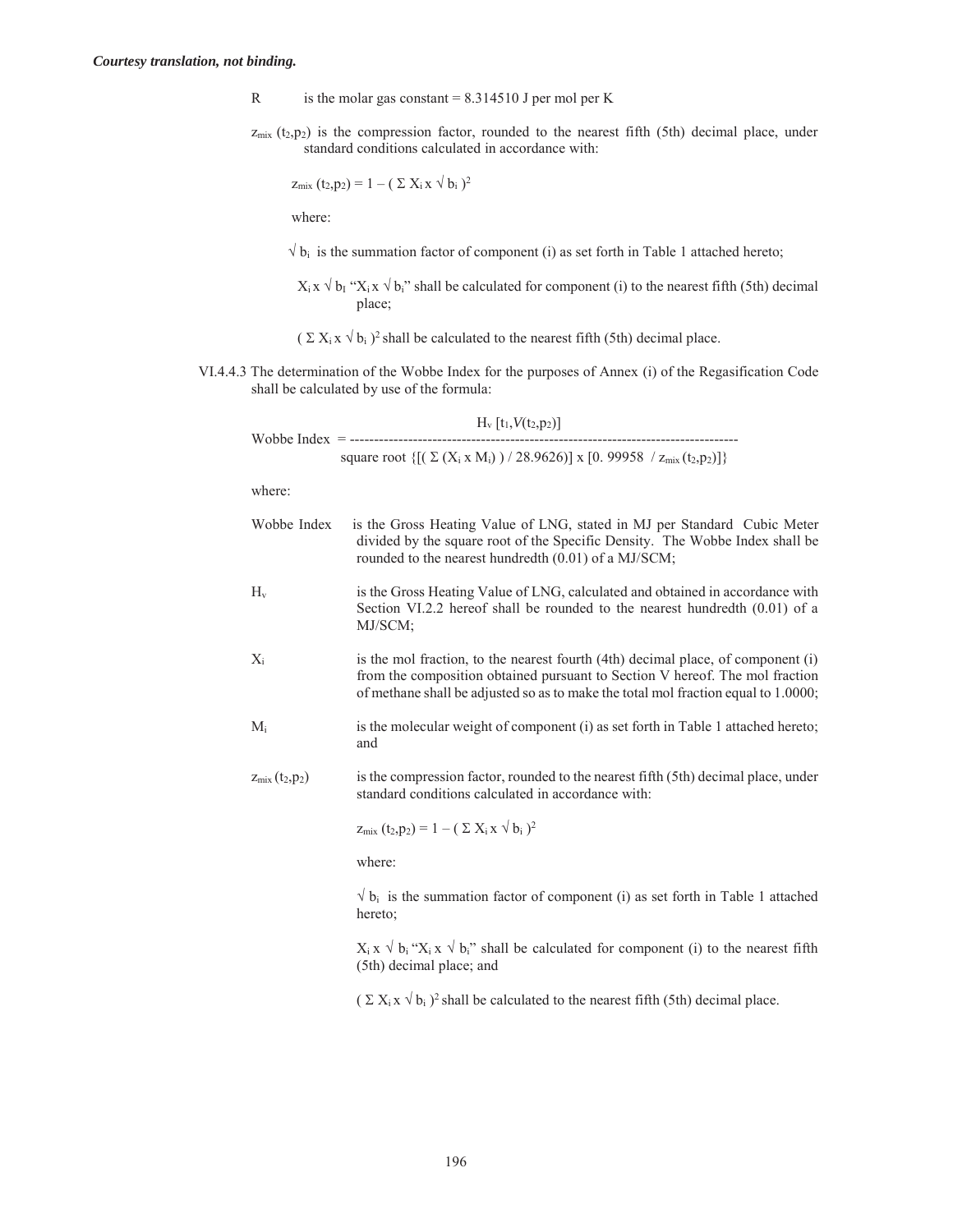#### **PART B - GAS TESTING AND MEASURING METHOD**

#### **SECTION VII - GAS MEASUREMENT**

#### **VII.1 Gas Measurement - General**

The Gas from the Terminal is transmitted to the Cavarzere Entry Point through a 30" inside diameter pipeline that is comprised of an underwater section and a subsequent onshore section that connects to the metering station immediately upstream of the Cavarzere Entry Point.

The Gas measurement system at Cavarzere has a guaranteed error factor of less than one percent (1%). There are three (3) measurement lines (two (2) in operation and one (1) on stand-by), each equipped with its own flow computer for calculating the flow rates. The gas chromatographs and flow computers are installed in a dedicated building.

The values measured by the instruments (temperature, pressure, composition, flow rate) are sent to the DCS (Distributed Control System) of the Terminal by RTU card.

The instruments installed allow the following values to be calculated, in compliance with the ISO 6976 standards:

- (a) GHV in MJ/Sm3;
- (b) Density in kg/Sm3;
- (c) Specific Density;
- (d) Compression factor; and
- (e) Wobbe Index.

Detailed measurement procedures for Gas are as specified in the network code for the Grid.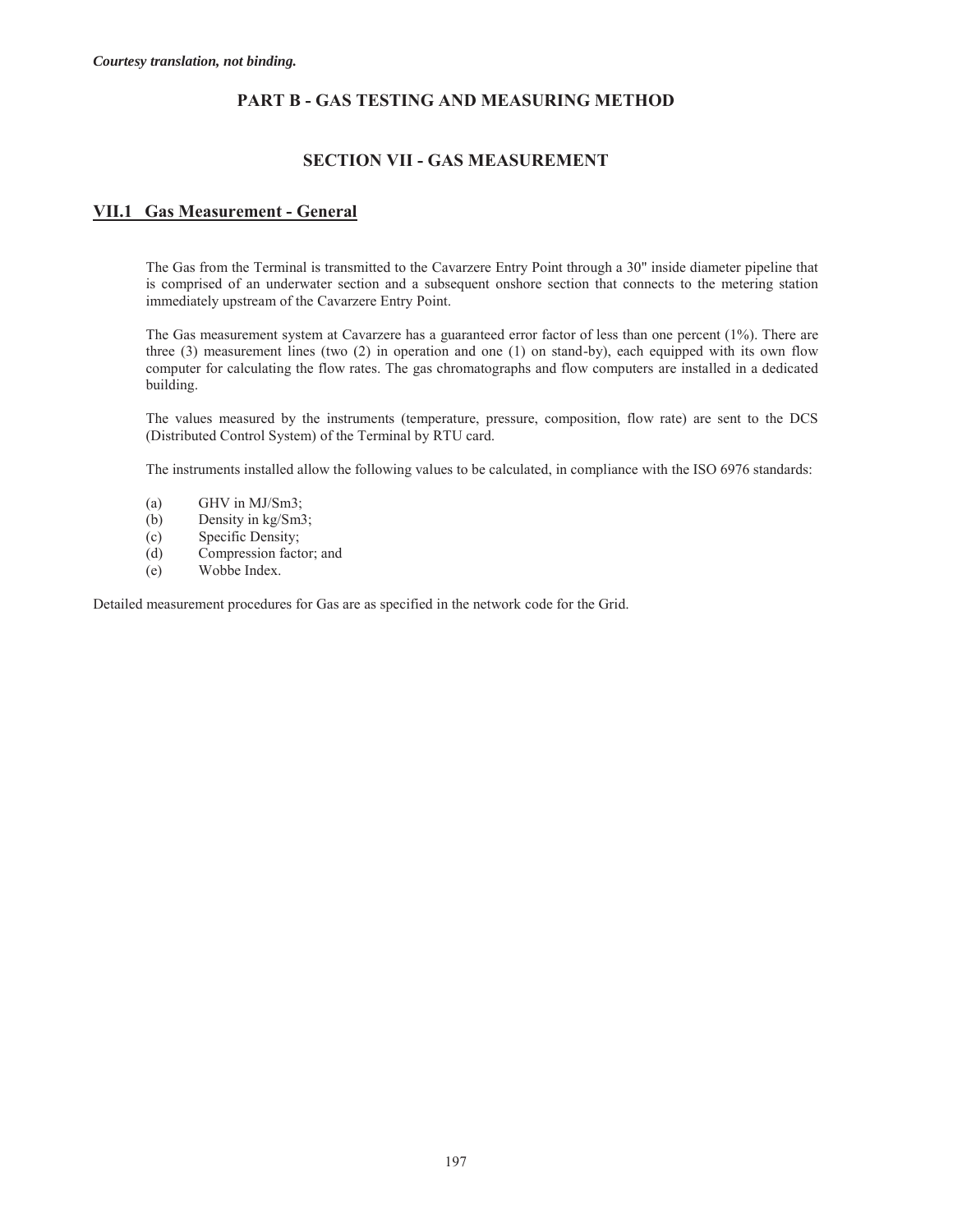#### **TABLE I**

#### PHYSICAL CONSTANTS

|                               | Molecular       | Gross Heating  | Summation  |
|-------------------------------|-----------------|----------------|------------|
|                               | Weight          | Value (KJ/mol) | Factor     |
| Component                     | $M_i$ (kg/kmol) | $H_{vi}$       | $\sqrt{b}$ |
| Methane $(CH_4)$              | 16.043          | 891.56         | 0.0447     |
| Ethane $(C_2H_6)$             | 30.070          | 1562.14        | 0.0922     |
| Propane $(C_3H_8)$            | 44.097          | 2221.10        | 0.1338     |
| Iso-butane $(i-C_4H_{10})$    | 58.123          | 2870.58        | 0.1789     |
| Normal Butane $(n-C_4H_{10})$ | 58.123          | 2879.76        | 0.1871     |
| Iso-pentane $(i-C5H12)$       | 72.150          | 3531.68        | 0.2280     |
| Normal Pentane $(n-C5H12)$    | 72.150          | 3538.60        | 0.2510     |
| Hexane Plus $(C_6H_{14+})$    | 86.177          | 4198.24        | 0.2950     |
| Nitrogen $(N_2)$              | 28.0135         | n/a            | 0.0173     |
| Oxygen $(O_2)$                | 31.9988         | n/a            | 0.0283     |
| Carbon Dioxide $(CO2)$        | 44.010          | n/a            | 0.0748     |

The above table of Physical Constants, developed from ISO 6976:1995, shall be used for all density and heating value calculations associated with the Capacity Agreements. This table of Physical Constants shall be revised to conform to any subsequent officially published revision of ISO 6976. The values for the Gross Heating Value in KJ/mol and Summation Factor as shown above are based on references of 15°C and 1.01325 bar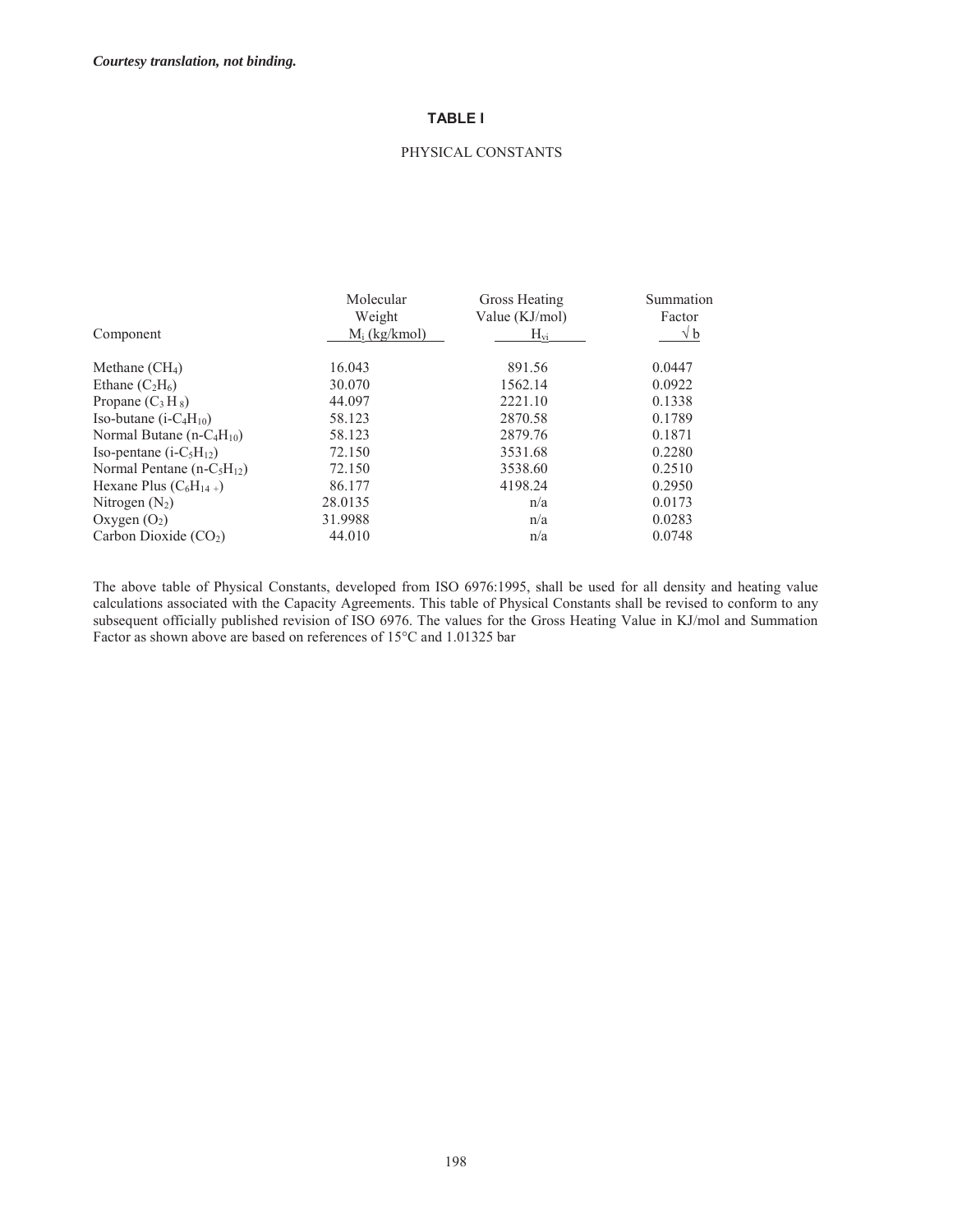| <b>TABLE 2 - MOLAR VOLUMES OF INDIVIDUAL COMPONENTS</b> |  |  |  |
|---------------------------------------------------------|--|--|--|
|---------------------------------------------------------|--|--|--|

|                                     | $-165$ °C | $-160\text{°C}$ | $-155$ °C | $-150$ <sup>o</sup> C |
|-------------------------------------|-----------|-----------------|-----------|-----------------------|
| CH <sub>4</sub>                     | 37.500    | 38.149          | 38.839    | 39.580                |
| $C_2H_6$                            | 47.524    | 47.942          | 48.369    | 48.806                |
| $C_3H_8$                            | 62.046    | 62.497          | 62.953    | 63.417                |
| $i$ -C <sub>4</sub> H <sub>10</sub> | 77.851    | 78.352          | 78.859    | 79.374                |
| $n-C4H10$                           | 76.398    | 76.875          | 77.359    | 77.847                |
| $i - C_5H_{12}$                     | 91.179    | 91.721          | 92.267    | 92.817                |
| $n-C_5H_{12}$                       | 91.058    | 91.583          | 92.111    | 92.642                |
| $C_6H_{14+}$                        | 104.34    | 104.89          | 105.45    | 106.02                |
| N <sub>2</sub>                      | 44.043    | 47.019          | 51.022    | 55.897                |

**Reference**: The above table of Molar Volumes, as referenced in ISO 6578 – 91, shall be used for all density and heating value calculations associated with the Regasification Code. This table of Molar Volumes shall be revised to conform to any subsequent officially published revision of ISO 6578 - 91.

**Note:** 1. For intermediate temperatures a linear interpolation shall be applied.

2. The above values are expressed as the values derived after multiplying by  $10<sup>3</sup>$  to avoid an excessive number of decimal places in the table. When applying the values, a compensating multiplier of  $10^{-3}$  should be entered to reduce the above values to the correct magnitude.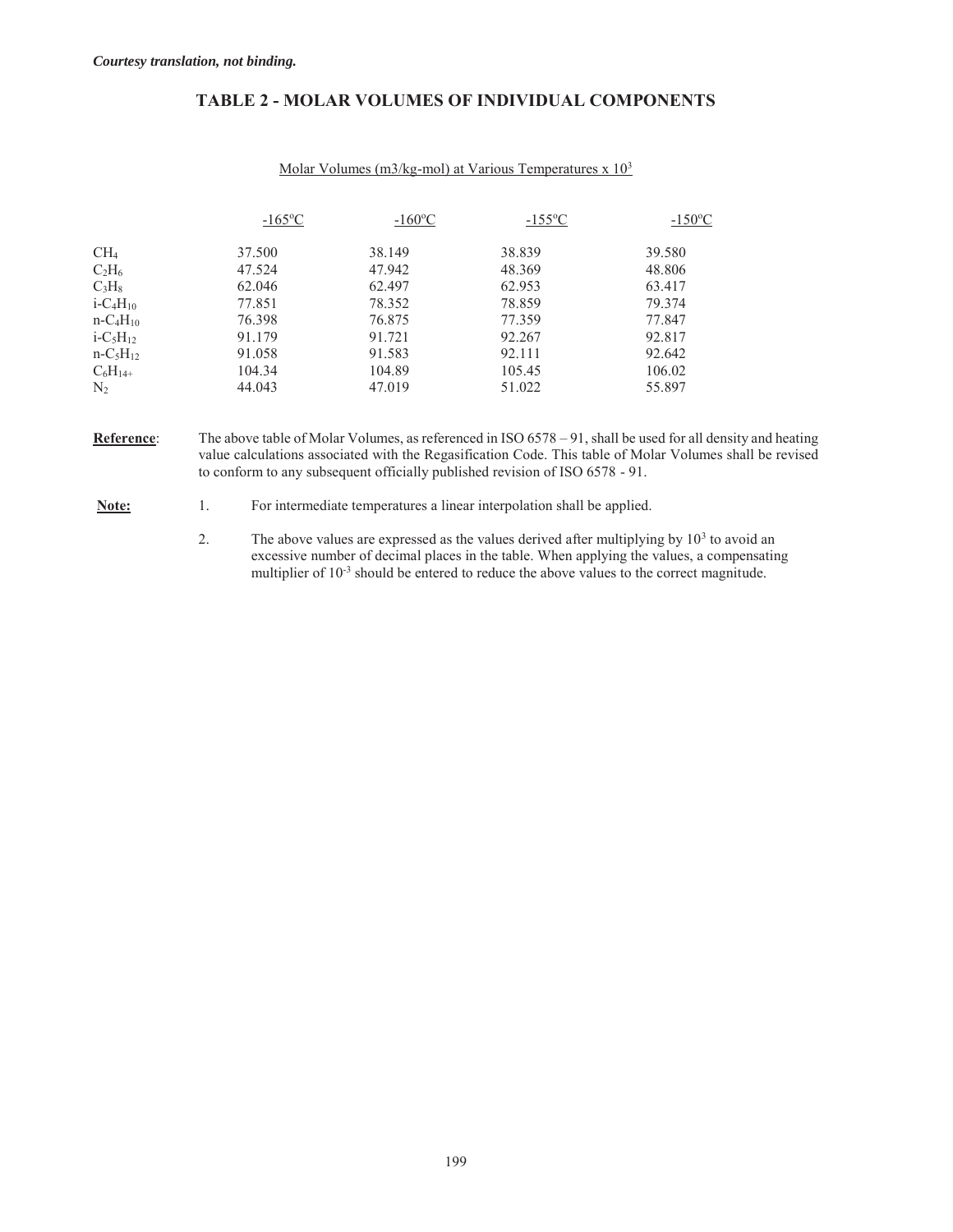# **TABLE 3 - CORRECTION K1 FOR VOLUME REDUCTION OF MIXTURE**

| Molecular<br>Weight<br>of Mixture | K1(m3/kg-mol) at Various Temperatures $x$ 10 <sup>3</sup> |                 |           |                  |  |
|-----------------------------------|-----------------------------------------------------------|-----------------|-----------|------------------|--|
| $\Sigma(Xi \times Mi)$            | $-165$ °C                                                 | $-160\text{°C}$ | $-155$ °C | $-150^{\circ}$ C |  |
| 17.00                             | 0.18                                                      | 0.21            | 0.24      | 0.28             |  |
| 18.00                             | 0.370.41                                                  | 0.47            | 0.56      |                  |  |
| 19.00                             | 0.510.58                                                  | 0.67            | 0.76      |                  |  |
| 20.00                             | 0.670.76                                                  | 0.86            | 0.98      |                  |  |

**Reference**: The above table of Correction K1 for Volume Reduction, as referenced in ISO 6578 - 91, shall be used for all density and heating value calculations associated with the Regasification Code. This table of Correction K1 for Volume Reduction shall be revised to conform to any subsequent officially published revision of ISO 6578 - 91.

- **Note:** 1. Molecular mass of mixture equals  $\Sigma(Xi \times Mi)$ .
	- 2. For intermediate values of temperature and molecular mass a linear interpolation shall be applied.
	- 3. The above values are expressed as the values derived after multiplying by  $10<sup>3</sup>$  to avoid an excessive number of decimal places in the table. When applying the values, a compensating multiplier of 10- <sup>3</sup> should be entered to reduce the above values to the correct magnitude.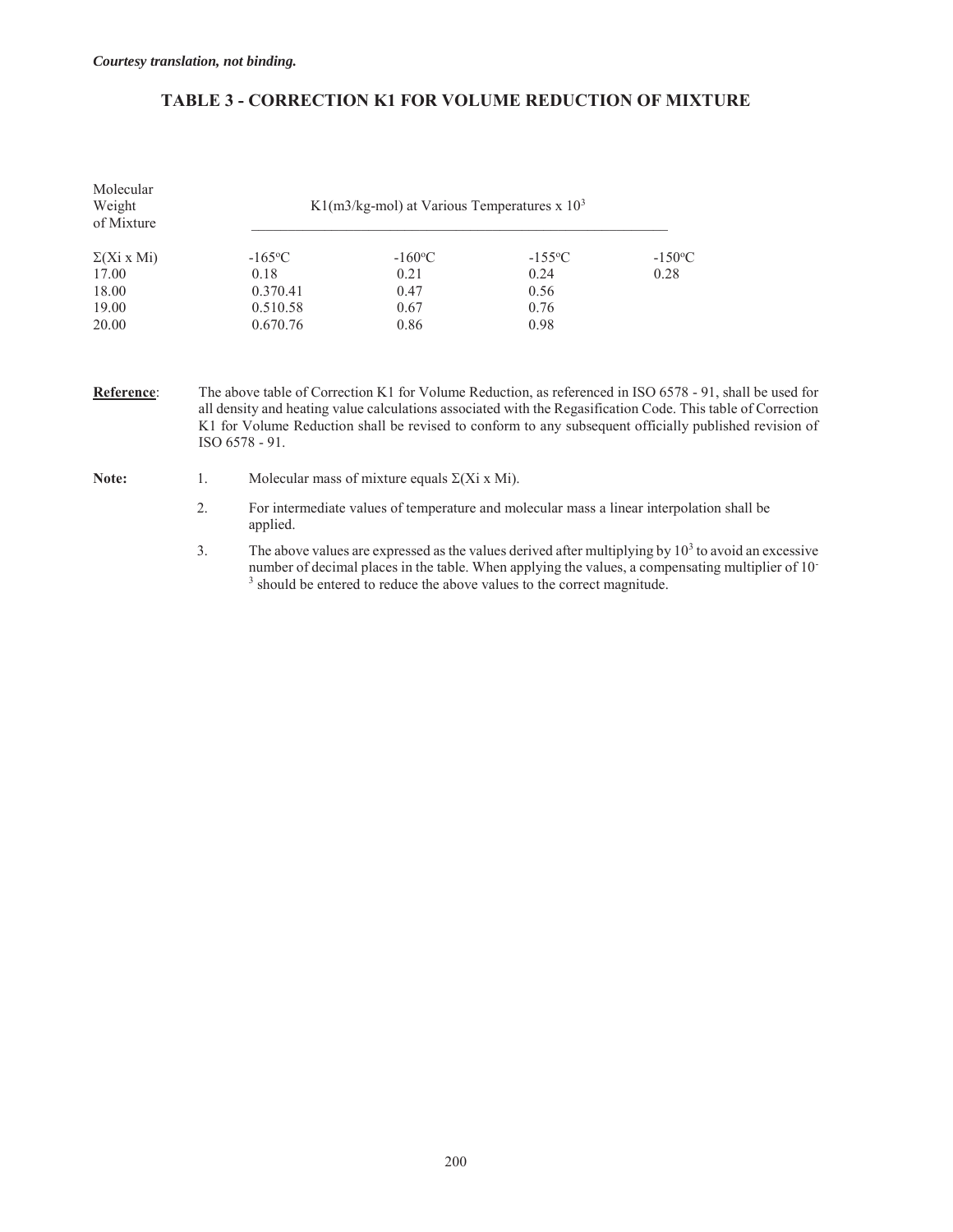| <b>TABLE 4 - CORRECTION K2 FOR VOLUME REDUCTION OF MIXTURE</b> |  |  |
|----------------------------------------------------------------|--|--|
|                                                                |  |  |

| Molecular<br>Weight<br>of Mixture |                  | K2(m3/kg-mol) at Various Temperatures x $10^3$                                |                       |                                                                                                                                                                                                                                                                                                                                    |
|-----------------------------------|------------------|-------------------------------------------------------------------------------|-----------------------|------------------------------------------------------------------------------------------------------------------------------------------------------------------------------------------------------------------------------------------------------------------------------------------------------------------------------------|
| $\Sigma(Xi \times Mi)$            | $-165$ °C        | $-160^{\circ}$ C                                                              | $-155$ <sup>o</sup> C | $-150$ <sup>o</sup> C                                                                                                                                                                                                                                                                                                              |
| 17.00                             | 0.29             | 0.46                                                                          | 0.68                  | 0.91                                                                                                                                                                                                                                                                                                                               |
| 18.00                             | 0.530.67         | 0.84                                                                          | 1.05                  |                                                                                                                                                                                                                                                                                                                                    |
| 19.00                             | 0.710.88         | 1.13                                                                          | 1.39                  |                                                                                                                                                                                                                                                                                                                                    |
| 20.00                             | 0.861.06         | 1.33                                                                          | 1.62                  |                                                                                                                                                                                                                                                                                                                                    |
| Reference:                        | $ISO 6578 - 91.$ |                                                                               |                       | The above table of Correction K2 for Volume Reduction, as referenced in ISO 6578 - 91, shall be used for<br>all density and heating value calculations associated with the Regasification Code. This table of Correction<br>K2 for Volume Reduction shall be revised to conform to any subsequent officially published revision of |
| $N0$ too                          |                  | Molocular mass of mixture caugh $\nabla(\mathbf{V}; \mathbf{v}   \mathbf{M})$ |                       |                                                                                                                                                                                                                                                                                                                                    |

- **Note:** 1. Molecular mass of mixture equals  $\Sigma(Xi \times Mi)$ .
	- 2. For intermediate values of temperature and molecular mass a linear interpolation shall be applied.
	- 3. The above values are expressed as the values derived after multiplying by  $10<sup>3</sup>$  to avoid an excessive number of decimal places in the table. When applying the values, a compensating multiplier of 10<sup>-3</sup> should be entered to reduce the above values to the correct magnitude.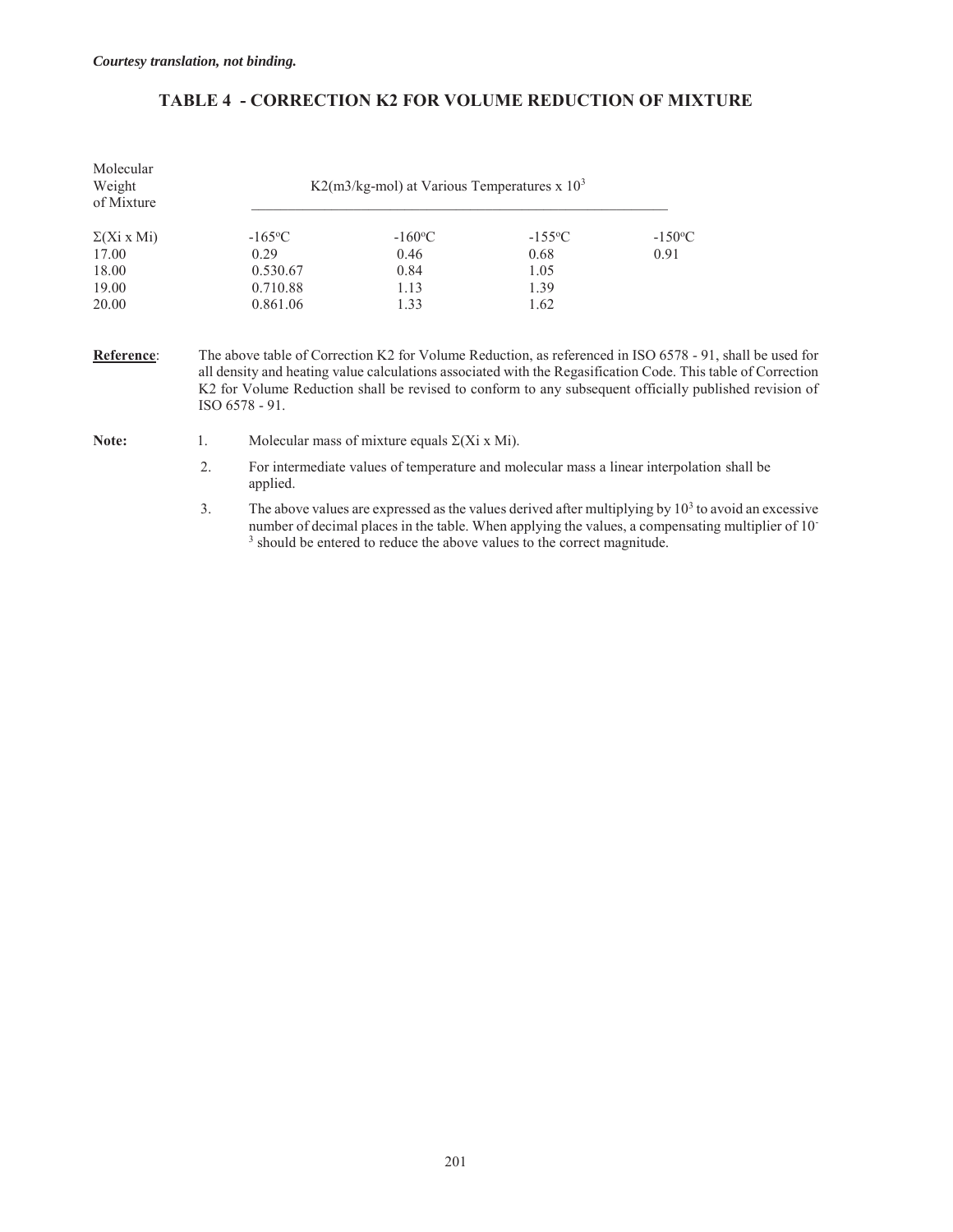## **Annex (k) Procedure for the definition of the Redelivery Programme Proposal**

The definition of the Redelivery Programme Proposal will be determined through the following twostep process:

Step 1: for each Day *d* of Month  $M+1$ , and the following two Months  $M+2$  and  $M+3$ , the Operating Company will initially estimate the quantity of LNG that will be available in the Terminal tanks (using Formulas (1), (2) and (3)) for each User and, subsequently, estimate the quantities of Gas that will be available for redelivery (using Formula (3)) for each User; and

Step 2: the Operating Company will determine the Redelivery profiles (i.e., the quantities of Gas that will be redelivered to each User *k* on each Day *d* of Month M+1, and the following two Months M+2 and M+3,) by applying the monthly average shares of the results from Steps 1 and 2 to the total Gas redelivery volumes for the Month *M* (Formulas (4) and (5)).

# *Step - 1: Estimation of LNG available in the Terminal's tanks and Gas available for redelivery per User per Day*

The estimated quantity of LNG available for a User *k* on day  $d$  ( $ED<sub>A</sub><sup>k</sup>$ ) is calculated on the basis of the following formula such estimate takes into account the estimated quantities of Losses and Consumption of the Regasification chain:

**Formula (1)** 

$$
ED_d^k = ES_d^k + ECN_d^k
$$

Where:

 $ES_d^k$  = estimated quantity of LNG (expressed in GJ and/or kWh) available in the Terminal's tanks for User *k* at 06:00 hours on day *d*, that will remain after having deducted the quantity of Gas that is estimated will be redelivered to User k (or to the Transportation System Users indicated by the User, who will receive their Gas quantities according to article 13.6 of TIRG on day *d-1 (calculated using Formula (3) for d-1).*

 $ECN_A^k$  = net estimated quantity of LNG (expressed in GJ and/or kWh) Unloaded by User *k* on day *d*, expressed in GJ, according to the following formula:

$$
ECN_d^k = (1-c)^* EC_d^k
$$

- *c* = percentage value defined by the ARERA to cover the Losses and Consumption of the Regasification chain
- $EC<sup>k</sup>$  = Estimated quantity of LNG delivered by the User *k* on day *d*. If the unloading operations are referred to a period impacting two consecutive months, or if the User has chosen for a Bi-Monthly Redelivery, the quantity will correspond to the unloading quantities or the volumes of the Bi-Monthly Redelivery Program of each Month
- $d = 1$  to *M*, with *M* being the natural number identifying the last calendar day of the Month *M*. Day *d is* the period of twenty four (24) consecutive hours starting at 06:00 hours (Italian time)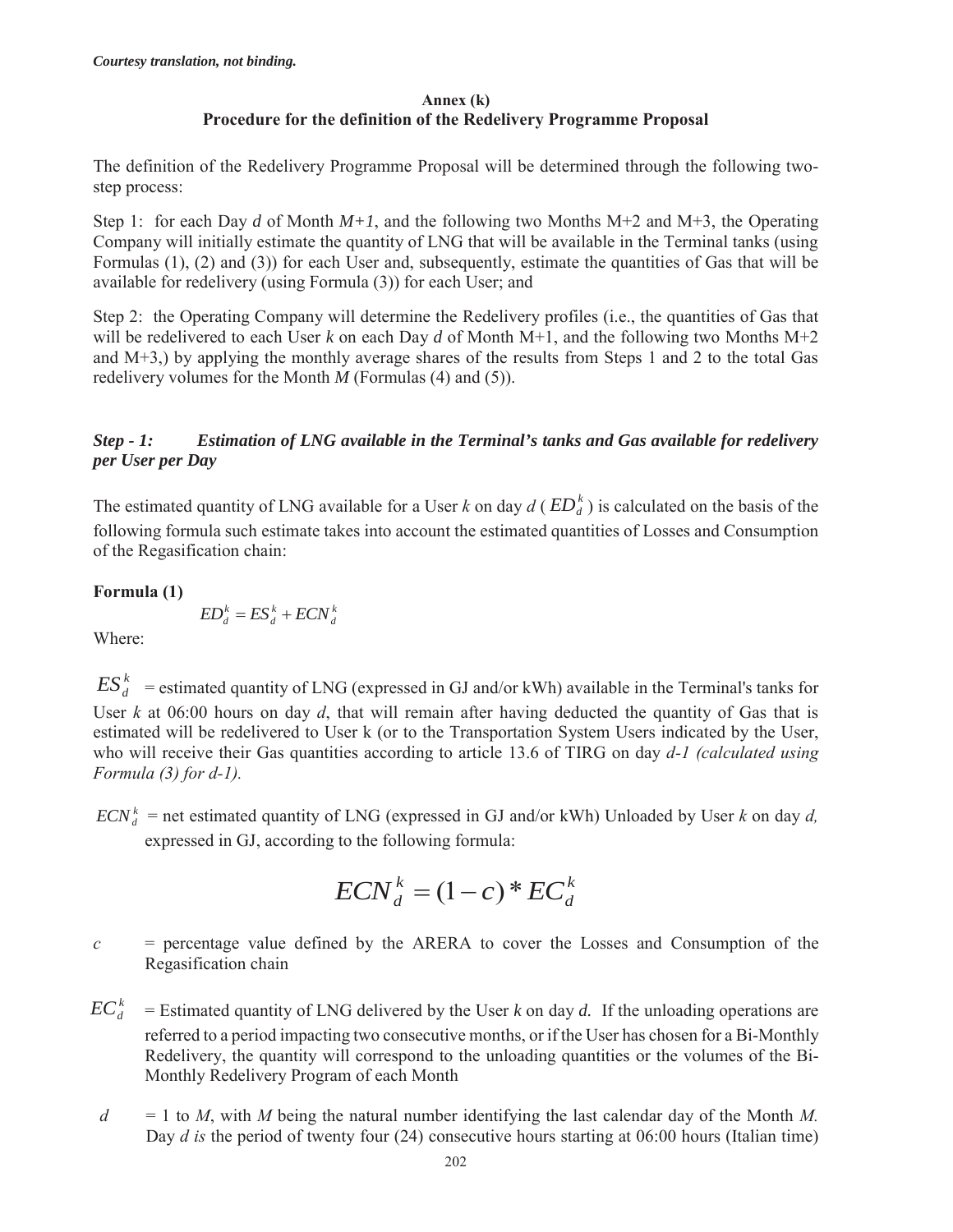of such calendar day and ending at the same hour on the following calendar day

 $k =$  the particular Continuous User during the relevant period.

Consequently, the total quantity of LNG that is estimated will be available in the Terminal's tanks for all Continuous Users on Day *d* is determined pursuant to the following formula:

**Formula (2)** 

$$
ED_d^T = \sum_{k=1}^j ED_d^k
$$

Where:

 $j$  = the number of Continuous Users.

The quantity of Gas that is estimated will be available for redelivery to each User *k* on Day  $d$  ( $EP_a^k$ ) is determined as a share of the total quantity of Gas that is estimated will be Redelivered on Day  $d$  ( $EP_d^T$ ) ), proportional to the quantity of LNG in the Terminal's tanks available for User *k* on Day  $d$  ( $ED_d^k$ ), compared to the total quantity of LNG that is estimated will be in the Terminal's tanks available for all Continuous Users on day  $d$  ( $ED_d^T$ ).

More specifically:

**Formula (3)** 

$$
EP_d^k = EP_d^T * \frac{ED_d^k}{ED_d^T}, \quad \text{with} \quad EP_d^T = \sum_{k=1}^j EP_d^k
$$

Where:

 $EP_d^T$  = the estimated total quantity of Gas (expressed in GJ and/or kWh) available for redelivery on Day *d*, after deduction of (i) the quantity of Gas estimated to be redelivered to Spot Users (or to the Transportation System Users indicated by the Spot User, who will receive their Gas quantities according to article 13.6 of TIRG.

Note: The methodology described above may lead to reduced values for term  $EP_d^k$  that are operationally insignificant when the term  $ED_d^k$  becomes close to zero. Consequently, when  $ED_d^k$ reaches a minimum value of 1,000 GJ or the equivalent in kWh, the quantity of Gas that is estimated will be redelivered for User *k*,  $\mathbb{E}P_d^k$ , will be deemed to be equal to  $\mathbb{E}D_d^k$ .

## **Step – 2: Determination of Redelivery profiles**

Using the data generated applying Formulas (1), (2), (3) for User *k* for all Days *d* of Month *M+1*, and the two following Months  $M+2$  and  $M+3$ , the Operating Company shall calculate the overall monthly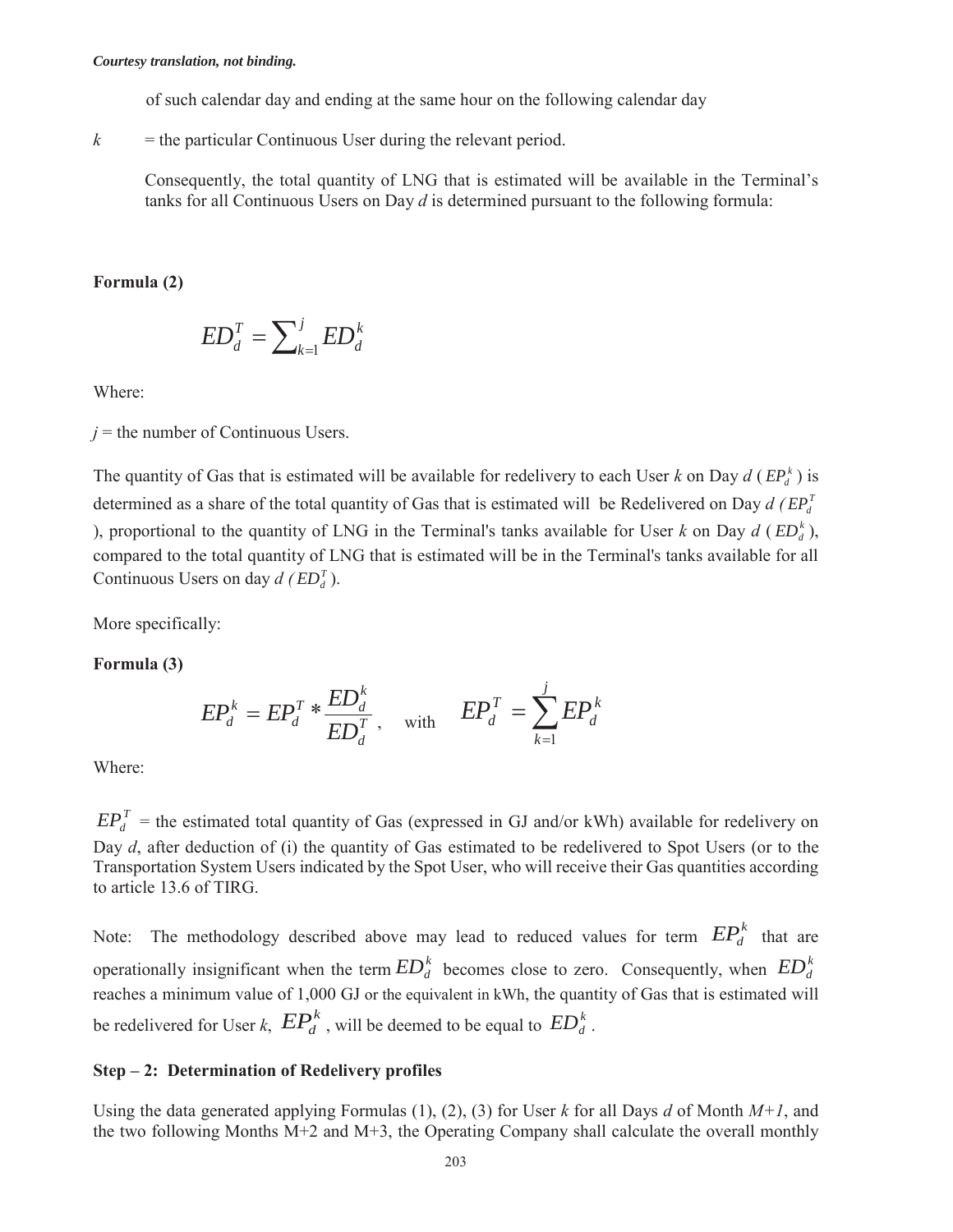quantity of Gas to be redelivered to each User (or to the Transportation System Users indicated by the User who will receive their Gas quantities according to article 13.6 of TIRG  $k$  ( $\sum_{d=1}^{M}$  $\sum_{d=1} E P_d^k$ ), and the overall monthly quantity to be redelivered to all Users ( $\sum_{d=1}^{M}$  $\sum_{d=1} E P_d^T$ ).

The resulting ratio, ( $Ratio (EP)^K_M$ ), is User *k*'s percentage of the total quantity of Gas to be redelivered to all Continuous Users (or to the Transportation System Users indicated by the Spot User who will receive their Gas quantities according to article 13.6 of TIRG during the Month  $M+1$ , and the two following Months M+2 and M+3. This percentage is then applied to the total quantity of Gas (expressed in GJ and/or kWh) that is estimated will be redelivered on day (*d*) ( $EP_d^T$ ), in order to define the quantity of Gas estimated will be redelivered to each User  $(k)$  each day  $(d)$  of the Month  $M(EP_d^k)$ .

#### **Formula (4)**

$$
Ratio(EP)_M^K = \frac{\sum_{d=1}^M EP_d^k}{\sum_{d=1}^M EP_d^T}
$$

The Redelivery profile that provides rateable deliveries of Gas for each User (k) (or for Transportation System Users indicated by the User, who will receive their Gas quantities according to article 13.6 of TIRG) on Day d is then determined pursuant to the following formula:

#### **Formula (5)**

The Gas Redelivery Programme Proposal (expressed in GJ and/or kWh) for each User (k) (or for the Transportation System User indicated by the User who will receive the Gas quantities according to article 13.6 of TIRG and for each Day (d):

$$
PEP_d^k = \frac{\sum_{d=1}^M EP_d^k}{\sum_{d=1}^M EP_d^T} * (EP_d^T)
$$

with *M* = last calendar day of the Month *M* 

Where:

- $PEP<sub>A</sub><sup>k</sup>$  is equal to the estimated quantity of Gas that will be redelivered to User (*k*) (or to the Transportation System Users indicated by the User who will receive their Gas quantity according to article 13.6 of TIRG in day (d)
- $EP_{d}^{K}$  is the estimated quantity of Gas that will be redelivered to User (*k*) in day (*d*) according to Formula (3) above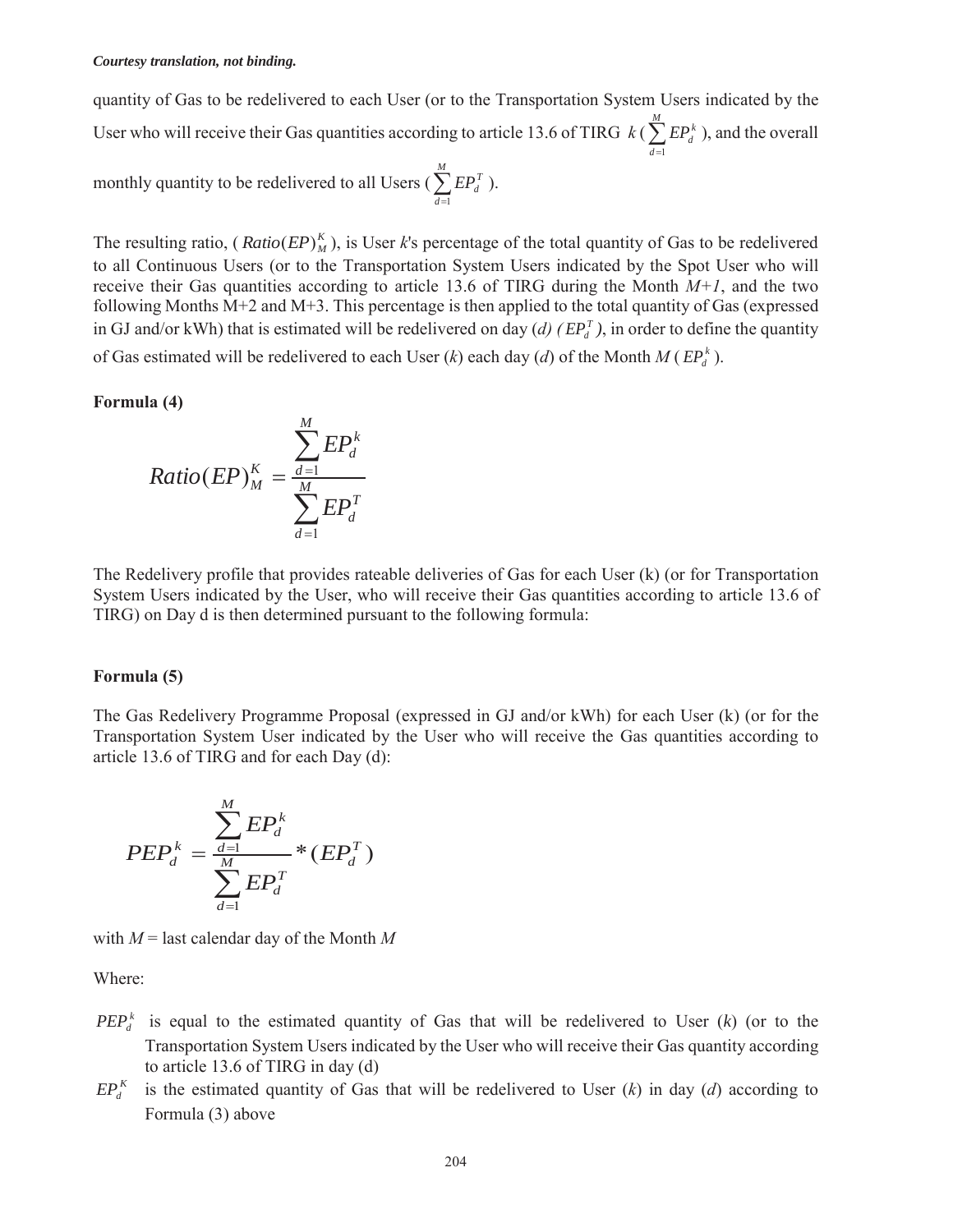$EP_d^T$  is the estimated total quantity of Gas that will be redelivered to all Continuous Users in day *d*.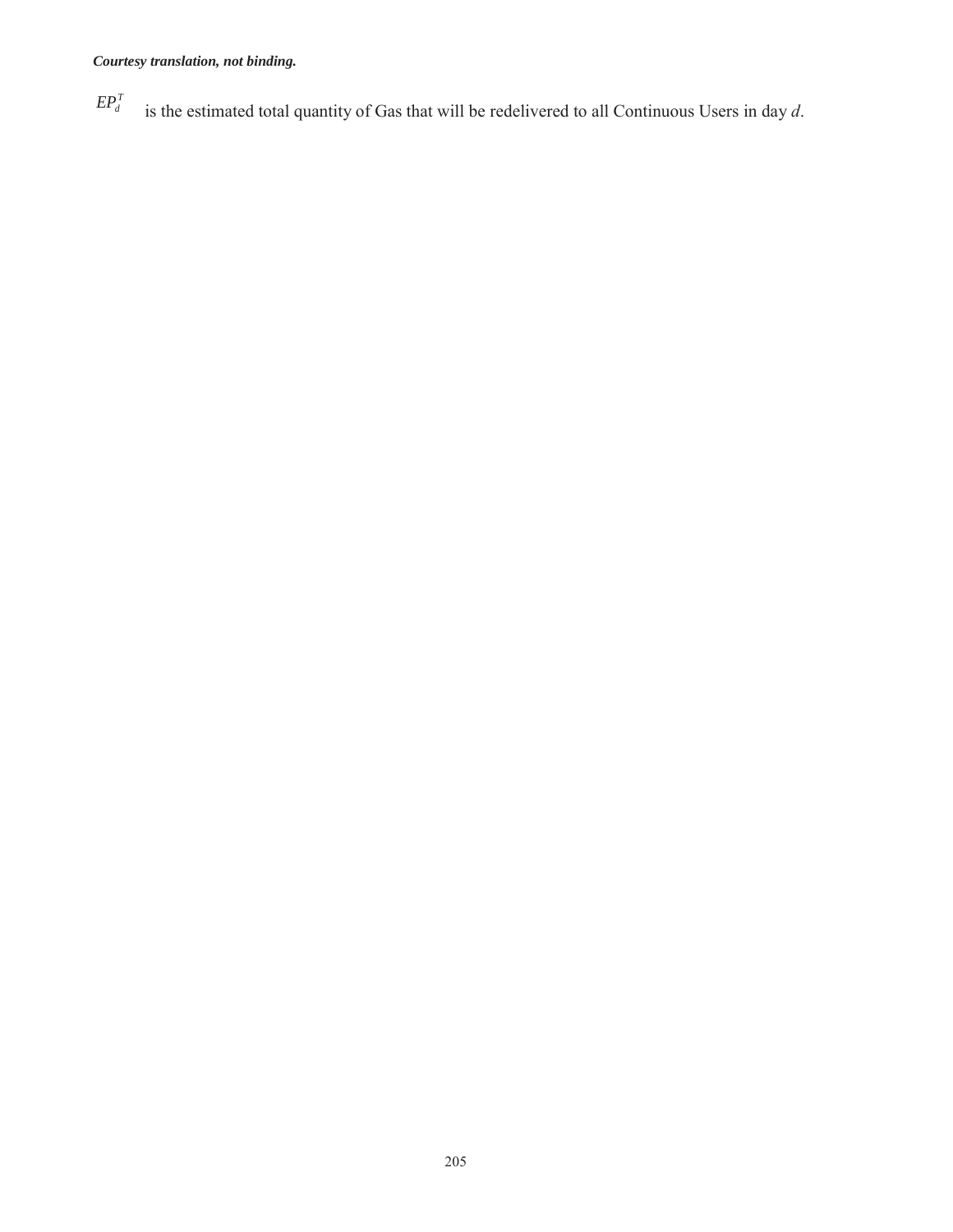## **Annex (l)**

#### **Location of the Terminal**

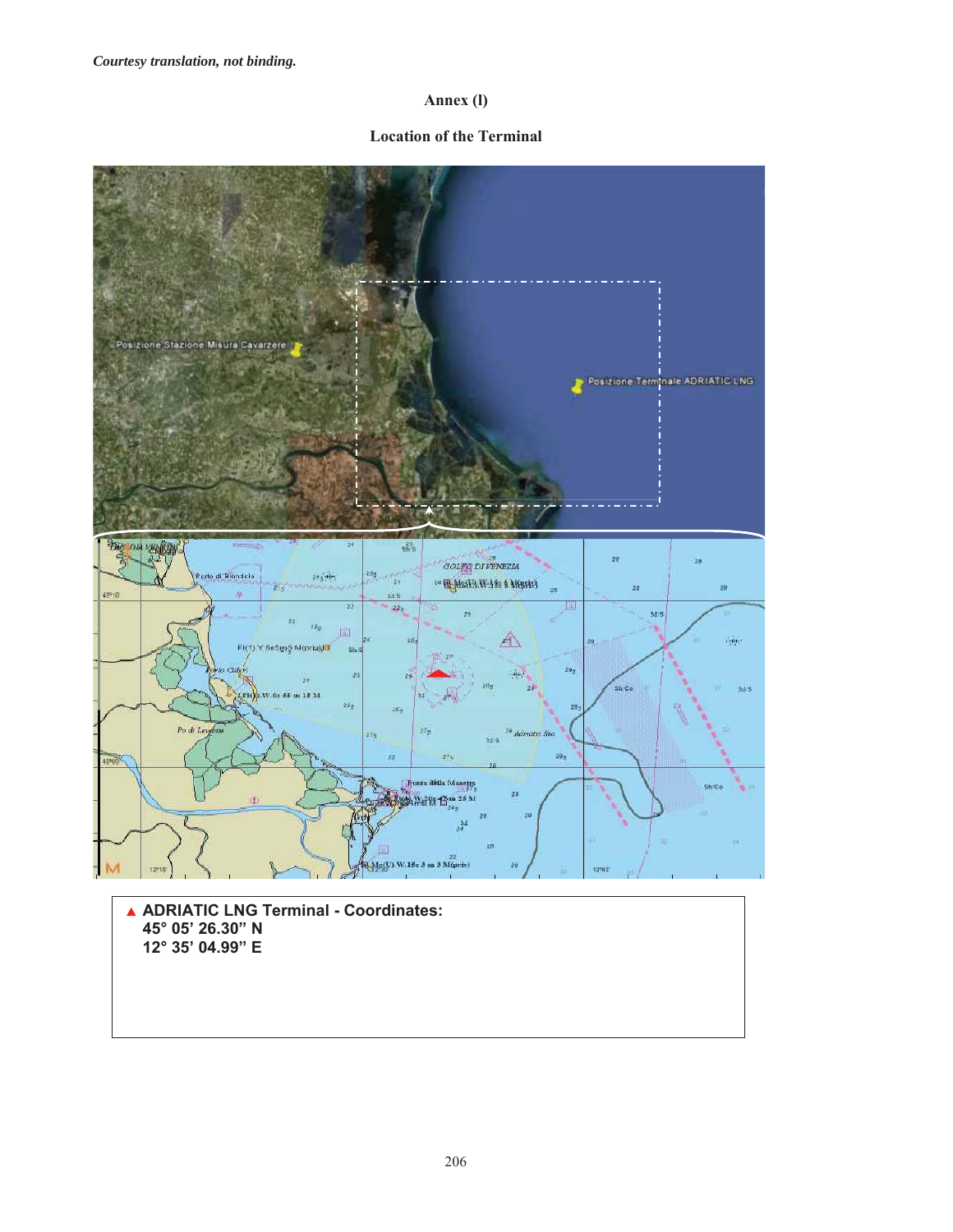**Annex (m)** 

**Plan** 



## **LEGENDA**

- **A=** Loading Arms
- **B=** Fenders
- **C=** Tanks
- **D=** Boil-off gas recover
- **E=** High pressure booster pumps
- **F=** Vaporizers
- **G=** Waste Heat Recovery
- **H=** GTGs
- **I =** Living quarters
- **L=** Flare
- **M**= Gas pipeline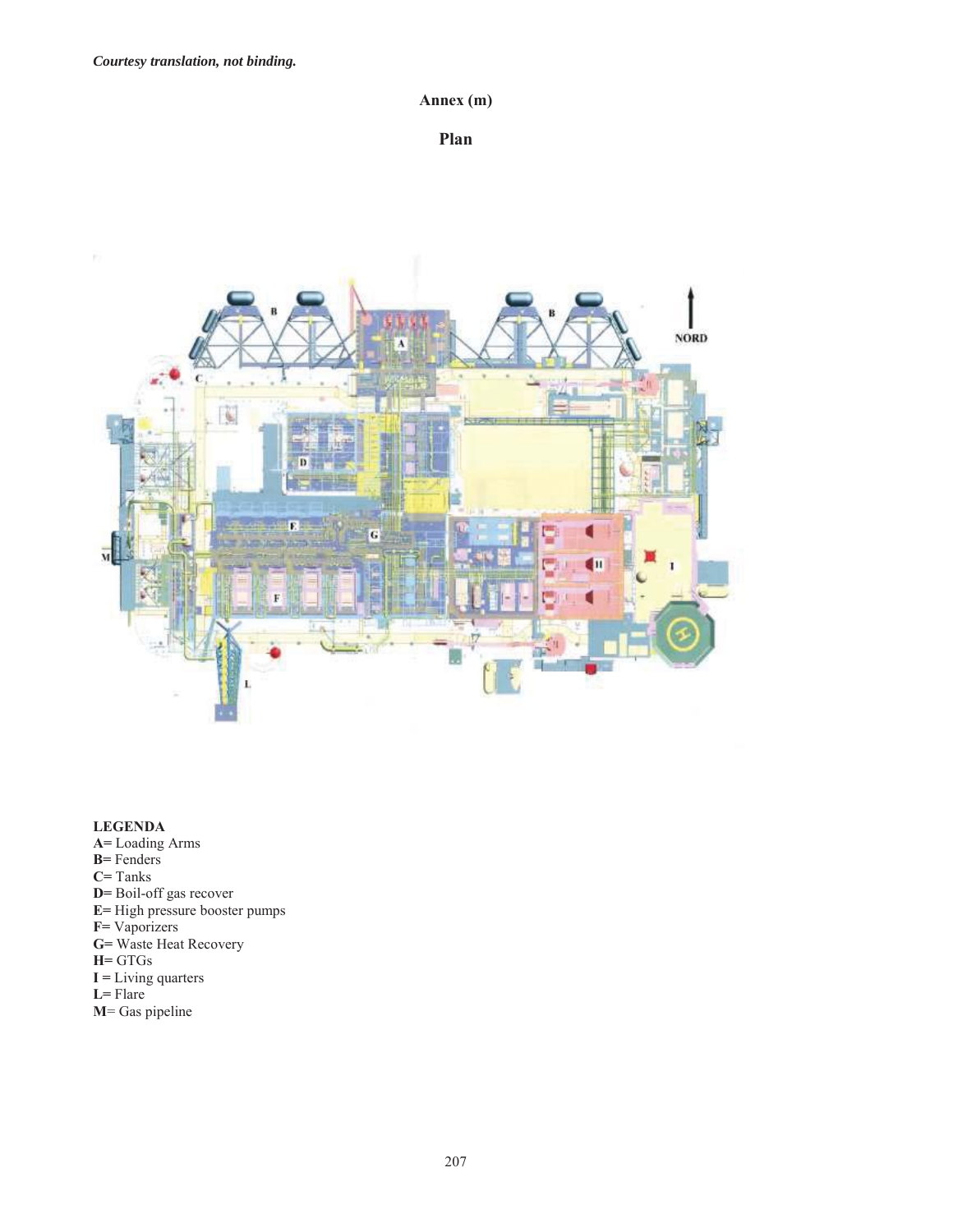# **Annex (n)**

# **Description of berthing facilities**

Adriatic LNG Terminal – Berthing structures

x 138.000-152.000 cubic meter LNG Tanker (*Membranes*)



| _ines        | Forward |  |
|--------------|---------|--|
| Head/Stern   |         |  |
| IBreast      |         |  |
| Spring       |         |  |
| Total Lines: | 18      |  |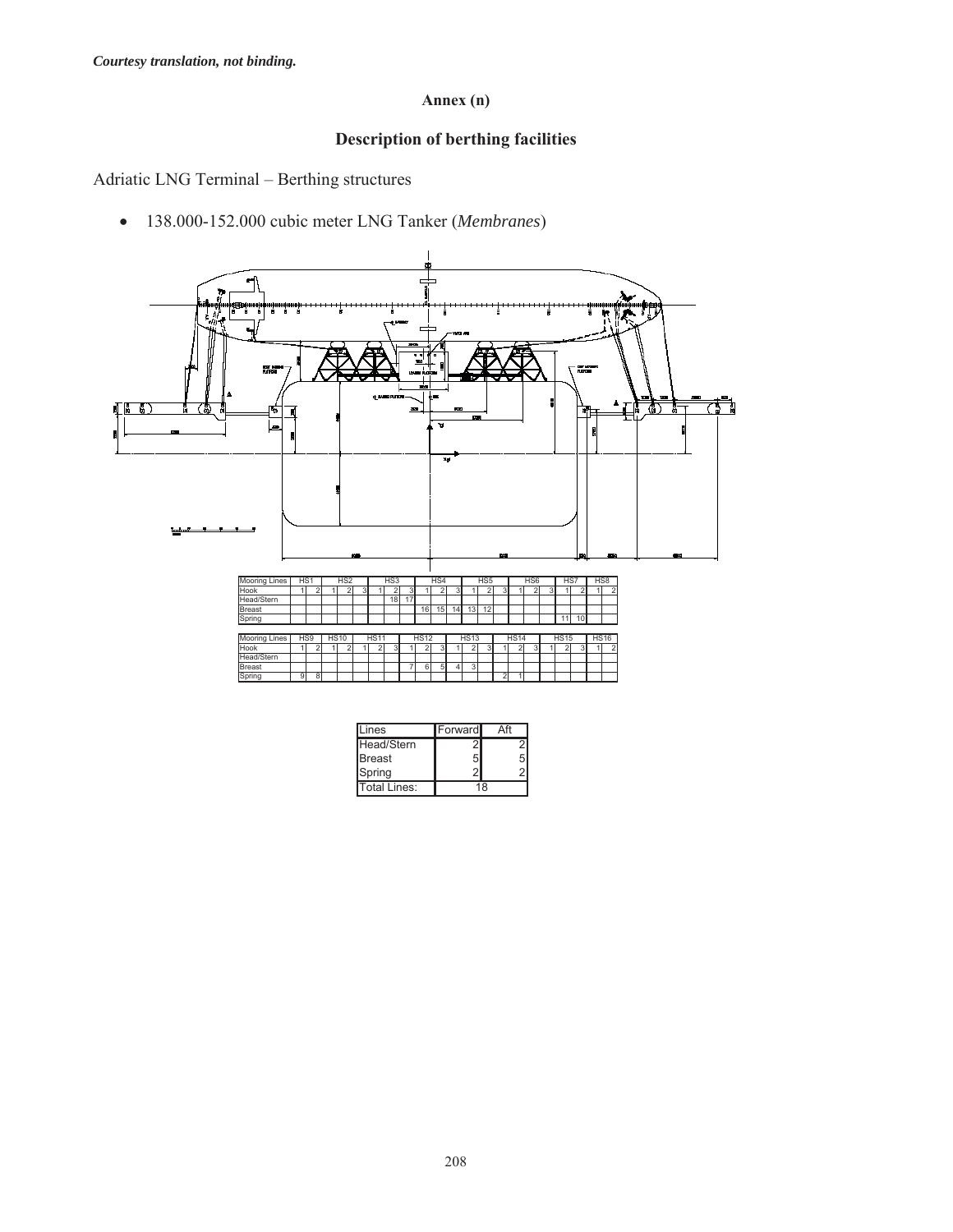x 145.000 cubic meter LNG Tanker (*Spherical*)



| <b>Mooring Lines</b> | HS <sub>1</sub> |    |    | H <sub>S2</sub> |    |                 | HS <sub>3</sub> |                |             | HS4 |   |             | HS <sub>5</sub> |   |             | HS <sub>6</sub> | HS7         |   | HS <sub>8</sub> |
|----------------------|-----------------|----|----|-----------------|----|-----------------|-----------------|----------------|-------------|-----|---|-------------|-----------------|---|-------------|-----------------|-------------|---|-----------------|
| Hook                 |                 |    |    |                 | 3  |                 |                 | 3              |             |     | 3 |             |                 | 3 |             |                 |             |   |                 |
| Head/Stern           | 19              | 18 |    |                 |    |                 |                 |                |             |     |   |             |                 |   |             |                 |             |   |                 |
| <b>Breast</b>        |                 |    | 17 | 16 <sub>1</sub> | 15 | 14 <sub>1</sub> | 13 <sub>1</sub> |                |             |     |   |             |                 |   |             |                 |             |   |                 |
| Spring               |                 |    |    |                 |    |                 |                 |                |             |     |   |             |                 |   |             |                 | 12          |   |                 |
|                      |                 |    |    |                 |    |                 |                 |                |             |     |   |             |                 |   |             |                 |             |   |                 |
|                      |                 |    |    |                 |    |                 |                 |                |             |     |   |             |                 |   |             |                 |             |   |                 |
| <b>Mooring Lines</b> | HS <sub>9</sub> |    |    | <b>HS10</b>     |    | <b>HS11</b>     |                 |                | <b>HS12</b> |     |   | <b>HS13</b> |                 |   | <b>HS14</b> |                 | <b>HS15</b> |   | <b>HS16</b>     |
| Hook                 |                 |    |    | ົ               |    | ◠               | 3               |                | ≘           | 3   |   |             | 3               |   |             | 3               |             | 3 |                 |
| Head/Stern           |                 |    |    |                 |    |                 |                 |                |             |     | っ |             |                 |   |             |                 |             |   |                 |
| <b>Breast</b>        |                 |    |    |                 | 8  |                 | 6               | 5 <sup>1</sup> | 4           | 3   |   |             |                 |   |             |                 |             |   |                 |

| Lines        | Forward |    |
|--------------|---------|----|
| Head/Stern   |         |    |
| Breast       |         | 5  |
| Spring       |         |    |
| Total Lines: |         | ۱Q |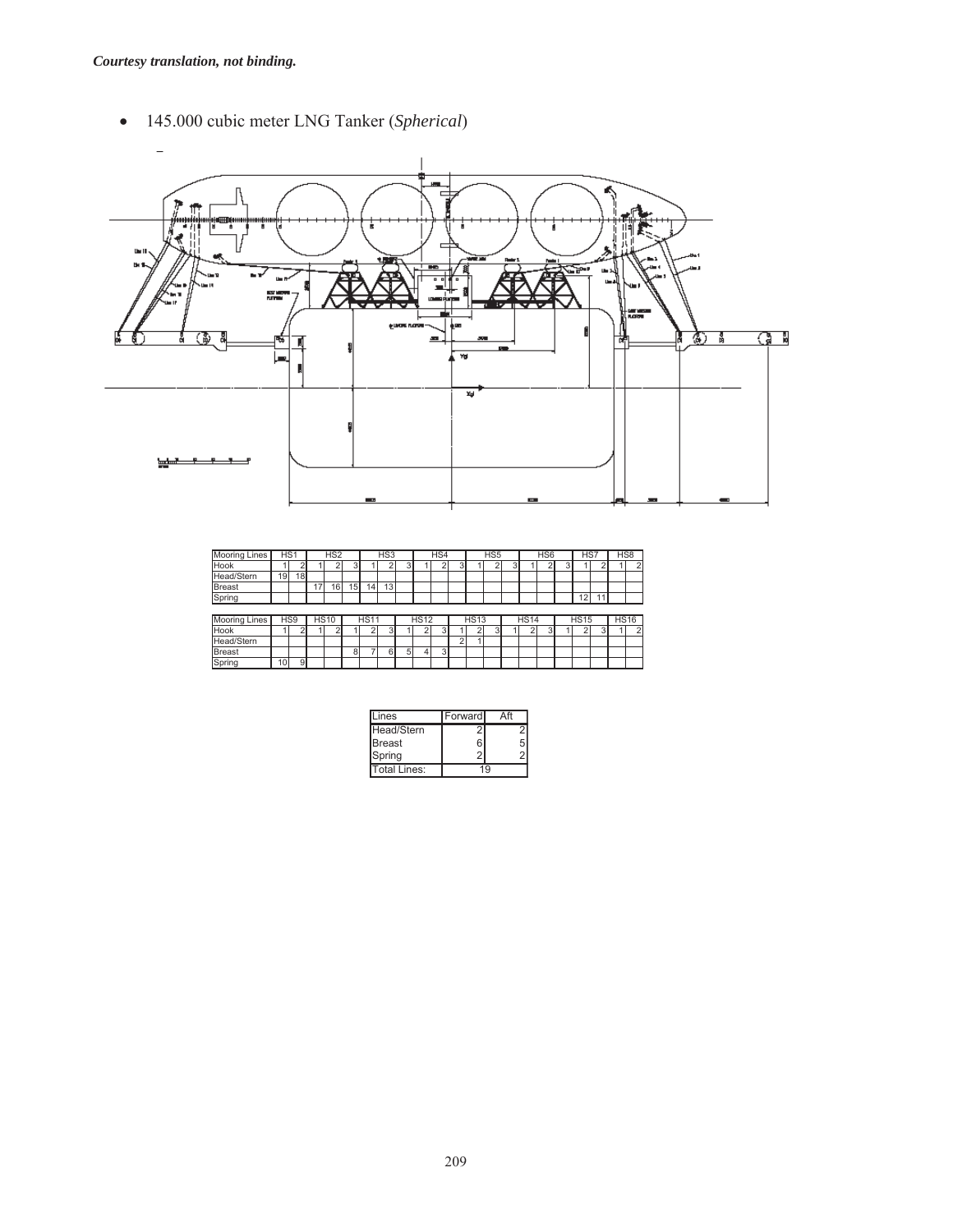x 138.000-152.000 cubic meter LNG Tanker with one loading arm (*15metri offset)*.



| ines          | Forward |    |
|---------------|---------|----|
| Head/Stern    |         |    |
| <b>Breast</b> |         |    |
| Spring        |         |    |
| Total Lines:  |         | 18 |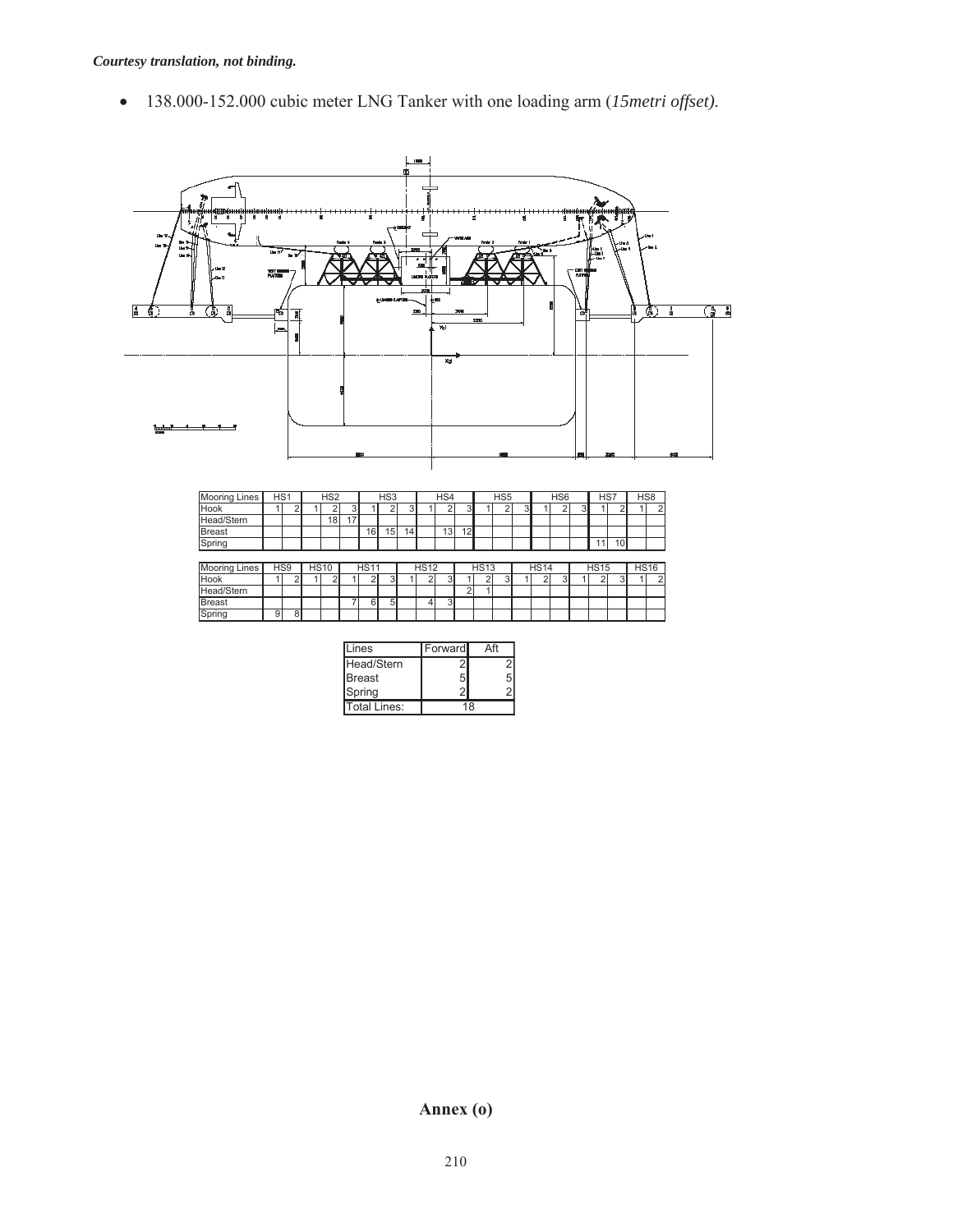## **Additional Services: Flexibility Service and Temporary Storage Service**

The Operating Company has the right to offer its Users, indiscriminately, additional services in addition to the Regasification Service as of article II.3.7.

The Flexibility Service and Temporary Storage Service that the Operating Company can offer are regulated by the provisions of the Regasification Code and this Annex (o), which has been drafted to align with the standards included in the ARERA Resolution 502/2013/R/Gas dated November 7, 2013 that requires, subject to Terminal technical configuration and the rate of use of Terminal Capacity, the Operating Company offers to its Users additional services that allow "a. to modify the Regasification program upon Users' request with timelines that are also compatible with the negotiation in the locational market session; b. to maintain the previously delivered LNG in terminal's storages". Following are the provision, request, allocation, confirmation and distribution methods for Flexibility Service and Temporary Storage Service.

# a) Flexibility Service

Except for the Redelivery operating flexibility stated in article 6.1.4 letter (a) in chapter III, Flexibility Service requires the Operating Company to make a service available to its Users that allows Users to request a change in the Redelivery Program, Spot Redelivery Program and/or Adjusted Redelivery Program, Adjusted Spot Redelivery Program accordingly, on Day D for the same Day D and/or for the Day  $D+1$ .

# a.1) Subscription:

The User can request access to annual and/or semi-annual and/or monthly products by filling out the form available on the Electronic Communication System and sending it to the Operating Company.

The access request to annual and monthly products can be sent to the Operating Company within 5 pm of each Day while the subscription request to semi-annual products can be sent to the Operating Company according to the schedules indicated below:

- for the semester November 1- April 30, by 5 pm on the third to the last Business day of October of each Year;
- for the semester May 1 October 31, by 5 pm on the third to the last Business day of April of each Year;

Within three Business days of the receipt of the subscription request form, the Operating Company will provide access to information on Flexibility Service availability.

## a.2) Availability and allocation method:

The Operating Company publishes on the Electronic Communication System and in the dedicated portal within the time specified on the Electronic Communication System the Monthly Redelivery Program/Adjusted Monthly Redelivery Program/ Spot Redelivery Program/ Adjusted Spot Redelivery Program proposals for the same Day D and for the Day D+1, expressed in energy using a reference Gross Heating Value, in increase and/or decrease ("Redelivery Program Variation"). The Redelivery Program Variation also indicates the limits within which the Compensation period ("PdC") can be defined by the User meaning the times and quantities to compensate the proposed increase or decrease. These limits will be expressed by the Operating Company in terms of maximum number of days and minimum and maximum daily volumes. The PdC will be updated by the Operating Company at the end of the Redelivery Program Variation allocation process.

The Operating Company publishes on its Electronic Communication System the procedure and the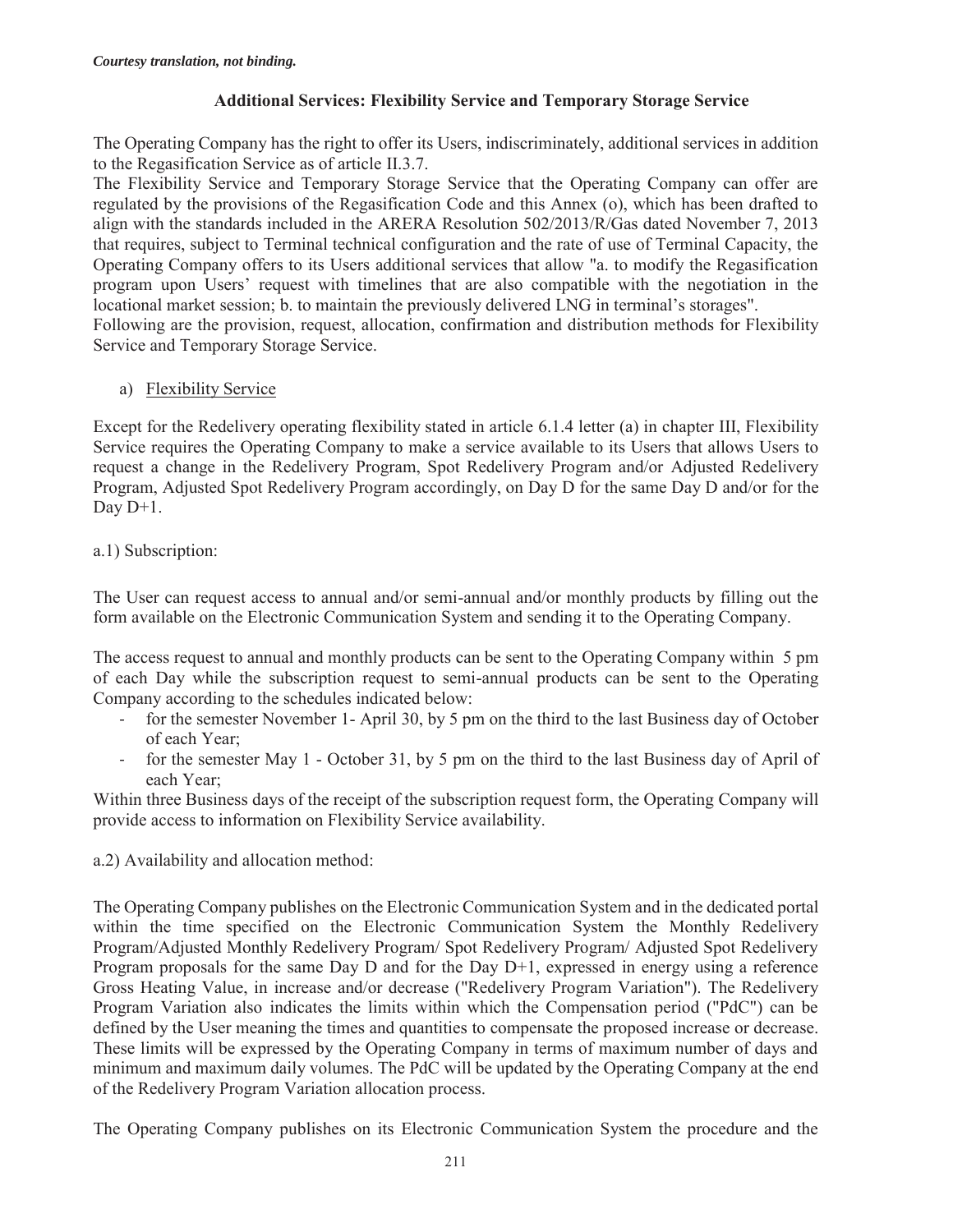timing for the Users to request the Redelivery Program Variation.

Based on the received Redelivery Program Variation requests, the Operating Company updates the Electronic Communication System following the procedure and the timing published on the Electronic Communication System.

The User's request must include the information specified by the Operating Company on the Electronic Communication System (such as the User's company name, the name of the User's legal representative duly authorized to send the request, the quantity in increase or decrease requested in the Redelivery Program Variation published by the Operating Company in the Electronic Communication System for the session for which the request is made and the indication of the requested PdC (consistent with the limitations previously published by the Operating Company). Except for unexpected events, any change made by the Operating Company to the PdC requested by the User must be justified.

Any addition by the User to the Redelivery Program and/or Adjusted Redelivery Program and/or Spot Redelivery Program and/or Adjusted Spot Redelivery Program change proposal for the same Day D and/or for the Day D+1 formulated by the Operating Company invalidates the request.

- By formulating a request, fully binding, the User irrevocably agrees:
	- (i) to pay the Operating Company the Fees for the Flexibility Service, allocated by the Operating Company, as of Chapter III, article 8 paragraph 1.1 point (i), including any transportation capacity costs necessary to provide the Flexibility Service and other fees stated in Chapter III, article 8, paragraph 1.1 point (h) ; and
	- (ii) to accept the Redelivery Programme, the Adjusted Redelivery Program, the Adjusted Redelivery Program following the request for additional services, the Spot Redelivery Programme, the Adjusted Spot Redelivery Program, the Adjusted Spot Redelivery Program following the request for additional services accordingly.

In the event the Operating Company receives:

- Multiple requests from the same User for the same Programme Variation, only the last request will be taken into account;
- Multiple requests from multiple Users whose total exceeds the Redelivery Program changes offered by the Operating Company, the Operating Company shall allocate the Redelivery Program Changes to each User in proportion to the Gas quantities set in the Redelivery in the most recent Redelivery Program/Adjusted Redelivery Program and/or Spot Redelivery Program/ Adjusted Spot Redelivery Program and in the most recent Adjusted Redelivery Program following requests for additional services and/or Adjusted Spot Redelivery Program following requests for additional services accordingly for the same Day D and/or for the Day D+1, taking the User's request into account.

Except for the provisions in the Regasification Code concerning unexpected events, the Operating Company shall inform Users:

- of the allocation process results within the timing published on the Electronic Communication System, combined with the Adjusted Redelivery Program following requests for additional services/Adjusted Redelivery Program following requests for additional services, accordingly.

Except for events of Force Majeure, in the event the Adjusted Redelivery Program following requests for additional services/Adjusted Spot Redelivery Program following requests for additional services is not met by the Operating Company, the User is not bound to pay the CAS fees and, proportionately, the CRF.

b) Temporary Storage Service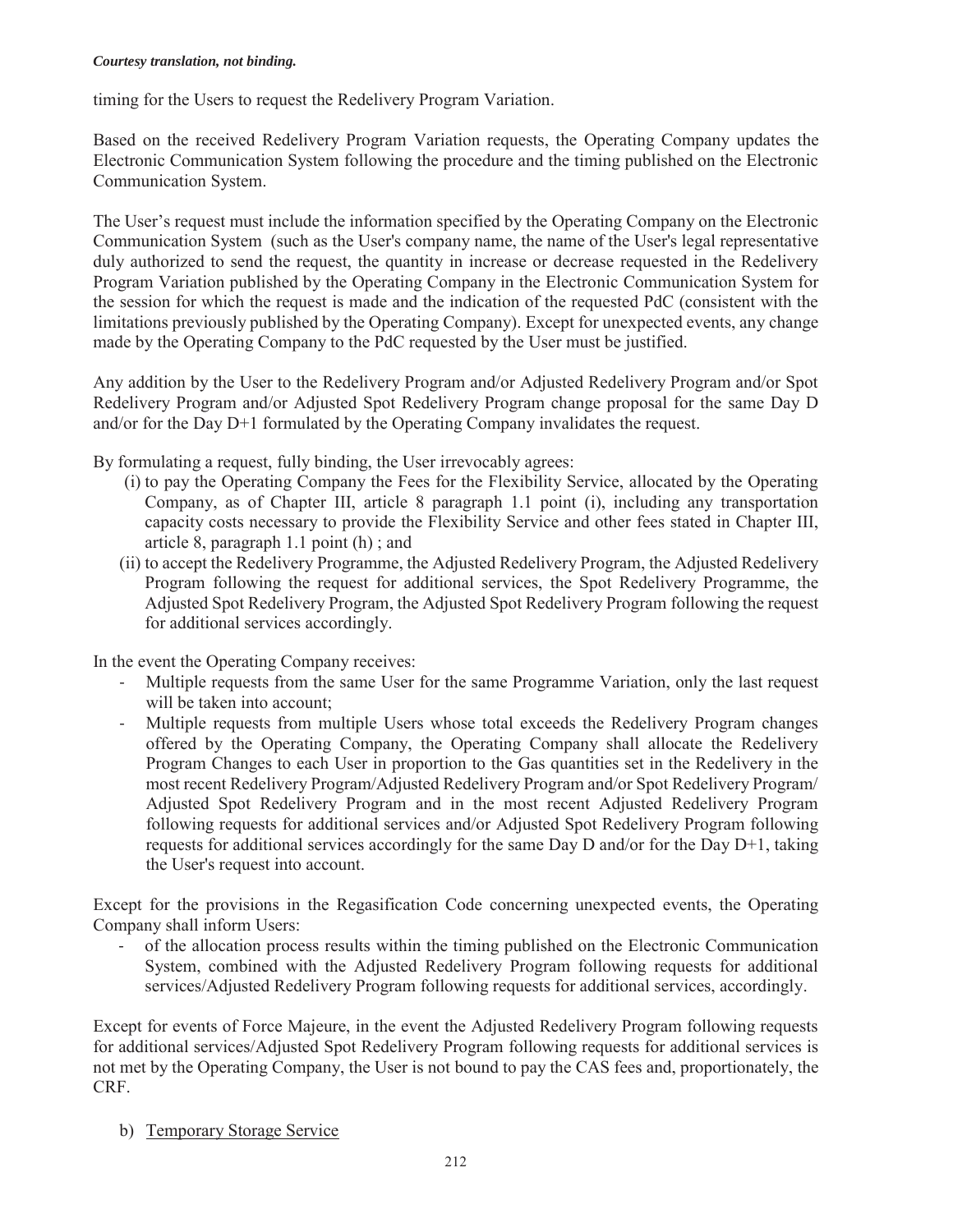The Temporary Storage Service requires the Operating Company makes a Temporary LNG Storage Service and subsequent Redelivery available to the Users.

To access the Temporary Storage Service, annual and/or semi-annual and/or monthly products must be subscribed to for the Flexibility Service indicated in article a.1).

b.1) Availability and allocation method.

As soon as it is established that Temporary Storage Service is available<sup>38</sup>, the Operating Company shall publish the available temporary storage capacity on the Electronic Communication System and in the dedicated portal meaning the volumes in Temporary Storage, the number of Days in Temporary Storage and the maximum Redelivery Gas quantity for each Day ("Volumes in Redelivery from Temporary Storage").

Temporary Storage Service requests must be sent by Users by 5 pm on the third Business Day before the start of the requested Temporary Storage Service according to the methods described on the Electronic Communication System.

Request must contain the User's company name, the name of the User's legal representative duly authorised to make the request, the requested Temporary Storage volumes and number of requested Temporary Storage Days within the maximum Temporary Storage Service limit published by the Operating Company on the Electronic Communication System.

Any addition by the User to the Redelivery Program and/or Adjusted Redelivery Program and/or and/or Adjusted Redelivery Program following requests for Additional Services and/or Spot Redelivery Program and/or Adjusted Spot Redelivery Program and/or Adjusted Spot Redelivery Program following requests for Additional Services for the same Day D and/or the Day D+1 formulated by the Operating Company invalidates the request.

By formulating a request, fully binding, the User irrevocably agrees:

- (i) to pay the Operating Company the Fees for the Temporary Storage Service, allocated by the Operating Company, stated in Chapter III, article 8 paragraph 1.1 point (i) , including any transportation capacity costs necessary to render Temporary Storage Service and other fees stated in Chapter III, article 8, paragraph 1.1 point (h) ; and
- (ii) to accept the respective Adjusted Redelivery Program change, following the request for Additional Services and/or Adjusted Spot Redelivery Program following the request for Additional Services accordingly, should the Temporary Storage Service be used.

In the event the Operating Company receives:

 $\overline{a}$ 

- Several requests from the same User within the deadline on the same Day, the sole last request will be taken into account:
- Several requests from several Users whose total exceeds the Temporary Storage Service offered by the Operating Company, the Operating Company shall allocate the Temporary Storage Service to each User in proportion to the quantities set in the Redelivery in the most recent Redelivery Program/Adjusted Redelivery Program and/or Spot Redelivery Program/Adjusted Spot Redelivery Program and in the most recent Adjusted Redelivery Program following

<sup>&</sup>lt;sup>38</sup> It is understood that making Temporary Storage Service available will not interfere nor effect actual Spot Capacity allocation.